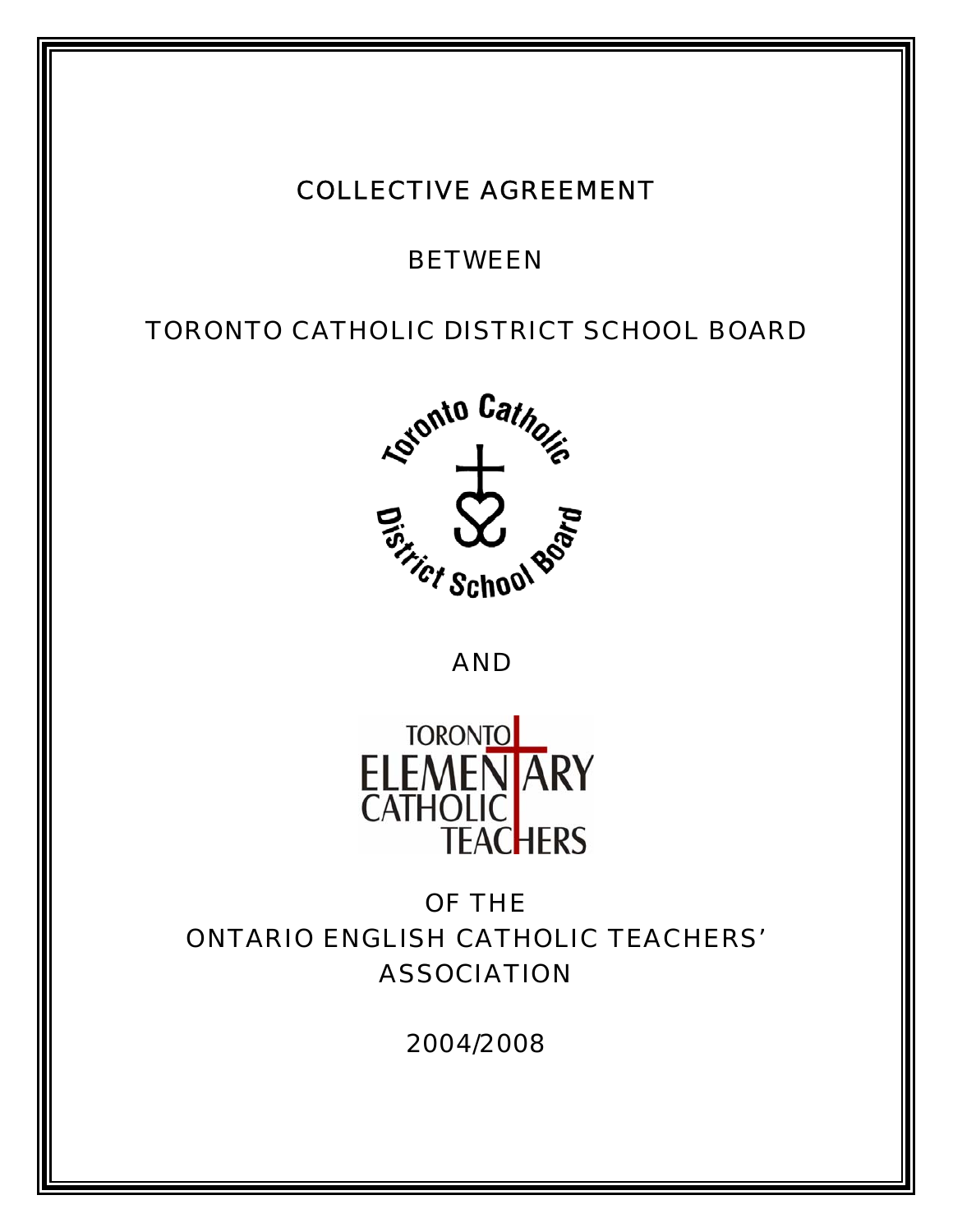# **TABLE OF CONTENTS**

#### **Page**

| Article 1  | Definitions                                                         | $\mathbf{1}$ |
|------------|---------------------------------------------------------------------|--------------|
| Article 2  | Scope                                                               | 4            |
| Article 3  | <b>Placement-Qualifications</b>                                     | 5            |
| Article 4  | Placement-Experience                                                | 7            |
| Article 5  | <b>Staff Allocation</b>                                             | 10           |
| Article 6  | Positions of Responsibility                                         | 19           |
| Article 7  | <b>Transfer and Placement Procedures</b>                            | 22           |
| Article 8  | Seniority                                                           | 28           |
| Article 9  | <b>Staffing Models, Teacher Surplus and Placement</b><br>Priorities | 33           |
| Article 10 | <b>Management Rights</b>                                            | 36           |
| Article 11 | <b>Just Cause</b>                                                   | 37           |
| Article 12 | Teachers' Salary Scale                                              | 39           |
| Article 13 | <b>Annual Allowances</b>                                            | 43           |
| Article 14 | <b>Travel Allowance</b>                                             | 46           |
| Article 15 | <b>Benefits</b>                                                     | 47           |
| Article 16 | Method of Payment                                                   | 50           |
| Article 17 | <b>Professional Development</b>                                     | 51           |
| Article 18 | Deferred Salary Plan                                                | 53           |
| Article 19 | Pregnancy/Parental Leave                                            | 57           |
| Article 20 | <b>Sick Leave Credit Plan</b>                                       | 61           |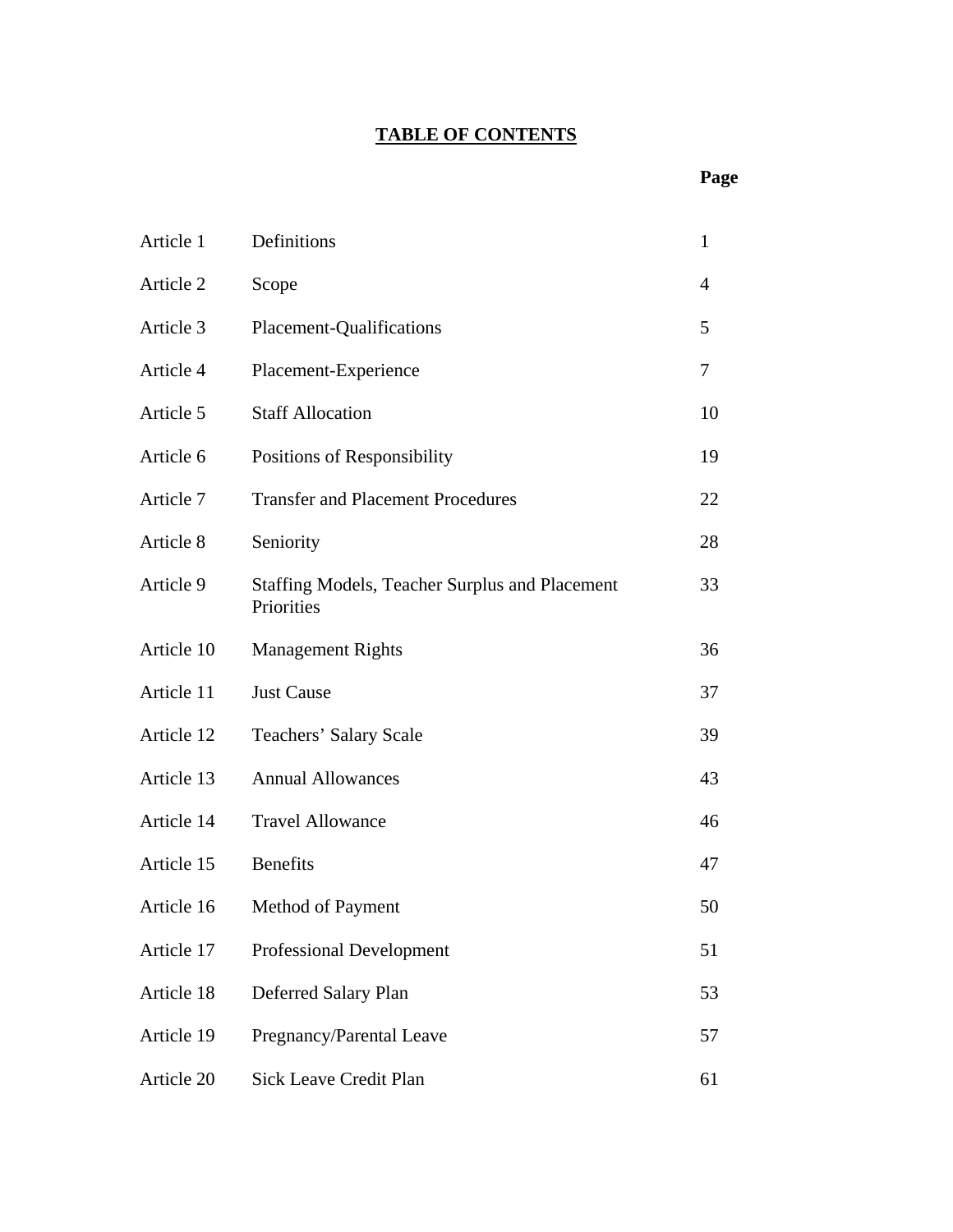|                                     | <b>Appendix H</b> Letter of Intent re Workload/Staffing                | 107 |
|-------------------------------------|------------------------------------------------------------------------|-----|
|                                     | <b>Appendix G</b> Letter of Understanding Special Education            | 106 |
| Appendix F                          | Letter of Intent re Bill 110                                           | 105 |
| Appendix E                          | Letter of Intent re Workplace Harassment                               | 104 |
| Appendix D                          | Letter of Understanding re Seniority                                   | 103 |
| Appendix C                          | Deferred Salary Plan                                                   | 99  |
|                                     | Appendix B2 Employment Standards Act – Sub Plan                        | 98  |
| Appendix B<br>(Flow Chart Included) | Employment Standards Act - Pregnancy Parental Leave                    | 93  |
|                                     | Appendix A Long Term Disability                                        | 92  |
| Article 36                          | Terms of Agreement                                                     | 91  |
| Article 35                          | <b>Staff Representatives</b>                                           | 90  |
| Article 34                          | No Strike Or Lock Out                                                  | 89  |
| Article 33                          | <b>Continuing Education</b>                                            | 88  |
| Article 32                          | Hiring a Person Differently Abled                                      | 87  |
| Article 31                          | Harassment/Assault                                                     | 86  |
| Article 30                          | Paraprofessionals                                                      | 85  |
| Article 29                          | Occupational Health and Safety                                         | 81  |
| Article 28                          | <b>Medical/Physical Procedures</b>                                     | 80  |
| Article 27                          | <b>Grievance Procedure</b>                                             | 76  |
| Article 26                          | <b>Access to Teacher Records</b>                                       | 74  |
| Article 25                          | <b>Statistical Information</b>                                         | 73  |
| Article 24                          | <b>Sick Leave Gratuity Plan</b>                                        | 71  |
| Article 23                          | <b>Workplace Safety Insurance</b>                                      | 69  |
| Article 22                          | Leaves of Absence Without Pay                                          | 67  |
| Article 21                          | Absence Without Deductions from Salary<br><b>Or Sick Leave Credits</b> | 66  |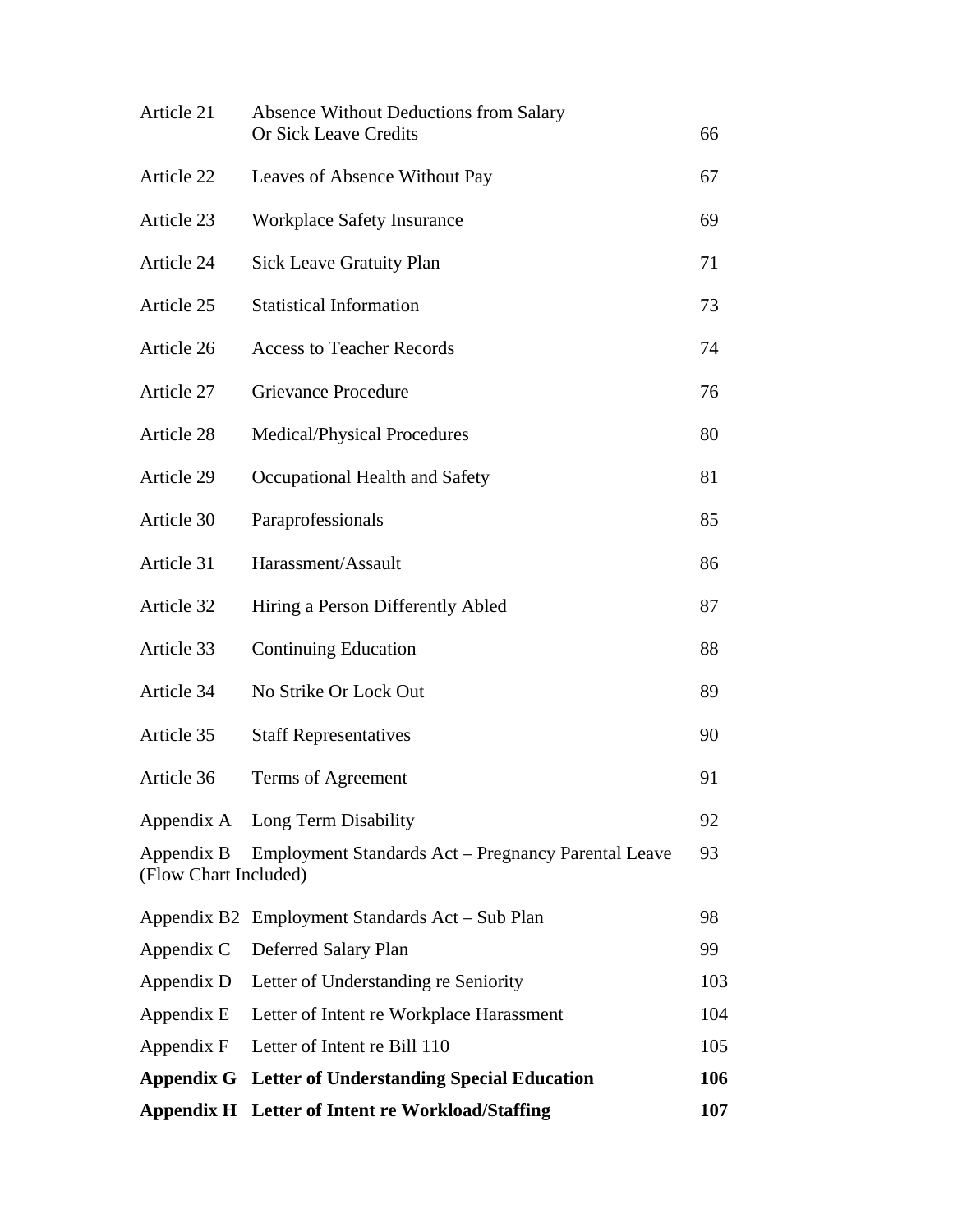# **INDEX**

| Allowances                                                                                                                    | 43                                     |  |
|-------------------------------------------------------------------------------------------------------------------------------|----------------------------------------|--|
| Assault                                                                                                                       | 86                                     |  |
| Assessment & Programming Teacher                                                                                              | 20                                     |  |
| <b>Benefits</b>                                                                                                               | 47                                     |  |
| <b>Category Placement</b>                                                                                                     |                                        |  |
| Experience<br>Qualifications<br><b>Related Work Experience</b><br><b>Submission of Documents</b>                              | 7<br>5<br>8<br>5                       |  |
| <b>Class Size</b>                                                                                                             | 10                                     |  |
| <b>Continuing Education Teachers</b>                                                                                          | 88                                     |  |
| Definitions                                                                                                                   | 1                                      |  |
| Distribution of Agreement                                                                                                     | 73                                     |  |
| Experience                                                                                                                    | 7                                      |  |
| Grievance Procedure and Arbitration                                                                                           | 76                                     |  |
| Harassment                                                                                                                    | 86                                     |  |
| Hiring a Person Differently Abled                                                                                             |                                        |  |
| <b>Just Cause</b>                                                                                                             | 37                                     |  |
| Lay Off Procedures                                                                                                            | 28                                     |  |
| Leaves                                                                                                                        |                                        |  |
| Adoption<br><b>Association Business</b><br>Compassionate<br>Deferred Salary Plan<br><b>Sickness</b><br>Parenting<br>Pregnancy | 57<br>67<br>62<br>99<br>61<br>57<br>57 |  |
| <b>Urgent Personal Business</b>                                                                                               | 63                                     |  |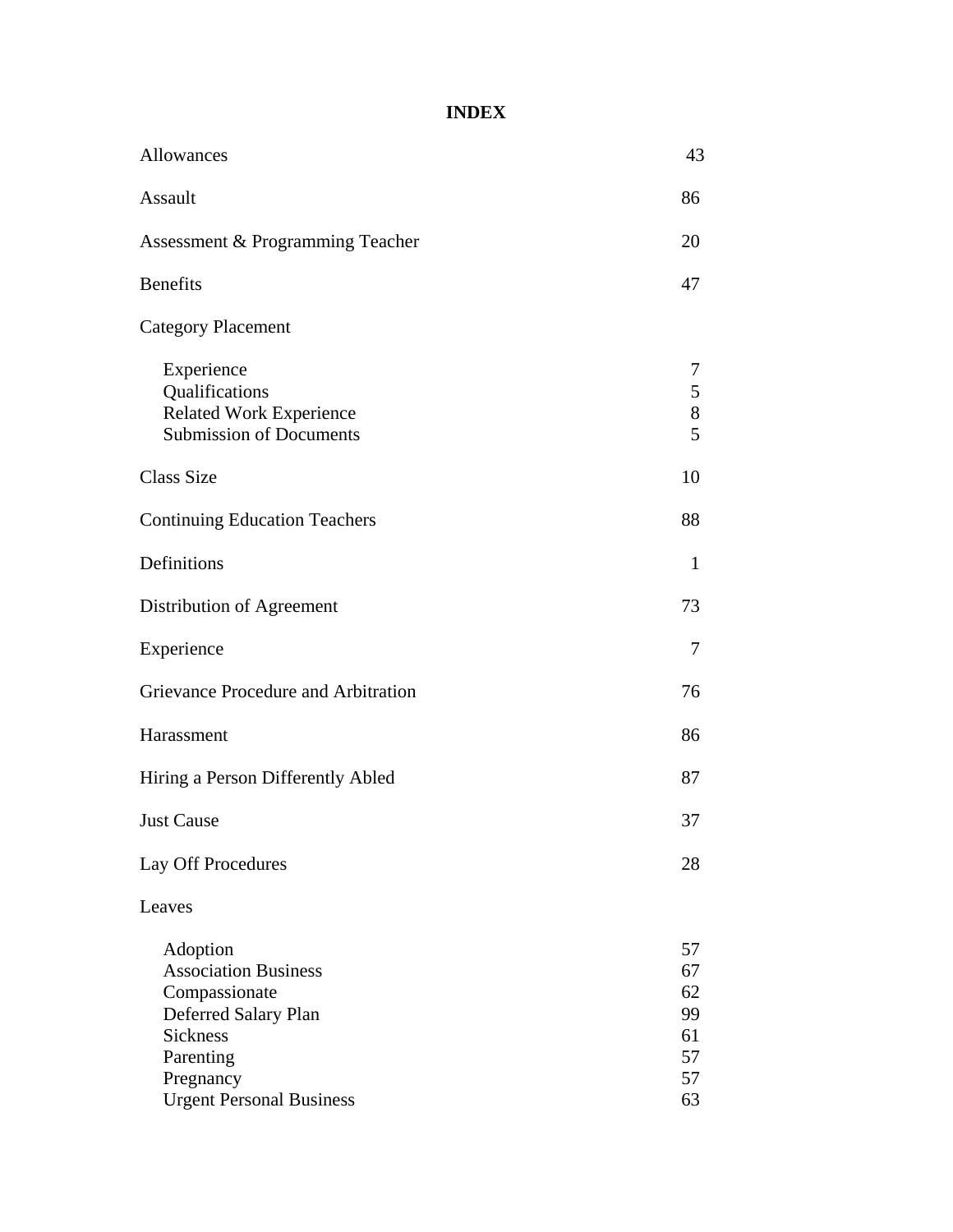| With Deduction from Sick Leave Credits<br>Without Deduction from Sick Leave Credits<br><b>Without Pay</b> | 62<br>66<br>64   |  |
|-----------------------------------------------------------------------------------------------------------|------------------|--|
| Long Term Disability                                                                                      | 92               |  |
| Lunch Break                                                                                               | 12               |  |
| <b>Management Rights</b>                                                                                  | 36               |  |
| Method of Payment                                                                                         | 50               |  |
| Occupational Health and Safety                                                                            | 81               |  |
| Paraprofessionals                                                                                         | 85               |  |
| <b>Personnel Files</b>                                                                                    | 74               |  |
| Planning & Evaluation Time                                                                                | 12               |  |
| Professional Development Committee                                                                        | 51               |  |
| Positions of Responsibility                                                                               | 19               |  |
| <b>Application Procedure</b>                                                                              | 19               |  |
| Purpose of Agreement (Preamble)                                                                           | $\boldsymbol{0}$ |  |
| QECO                                                                                                      | 5                |  |
| Qualifications                                                                                            | 5                |  |
| <b>Recall Procedures</b>                                                                                  | 28               |  |
| Records                                                                                                   | 74               |  |
| Retirement                                                                                                | 71               |  |
| <b>Teachers Salary Scale</b>                                                                              | 39               |  |
| Scope                                                                                                     | 4                |  |
| <b>Seniority Procedures</b>                                                                               |                  |  |
| Sick Leave Credit Gratuity Plan                                                                           |                  |  |
| <b>Staffing</b>                                                                                           | 10               |  |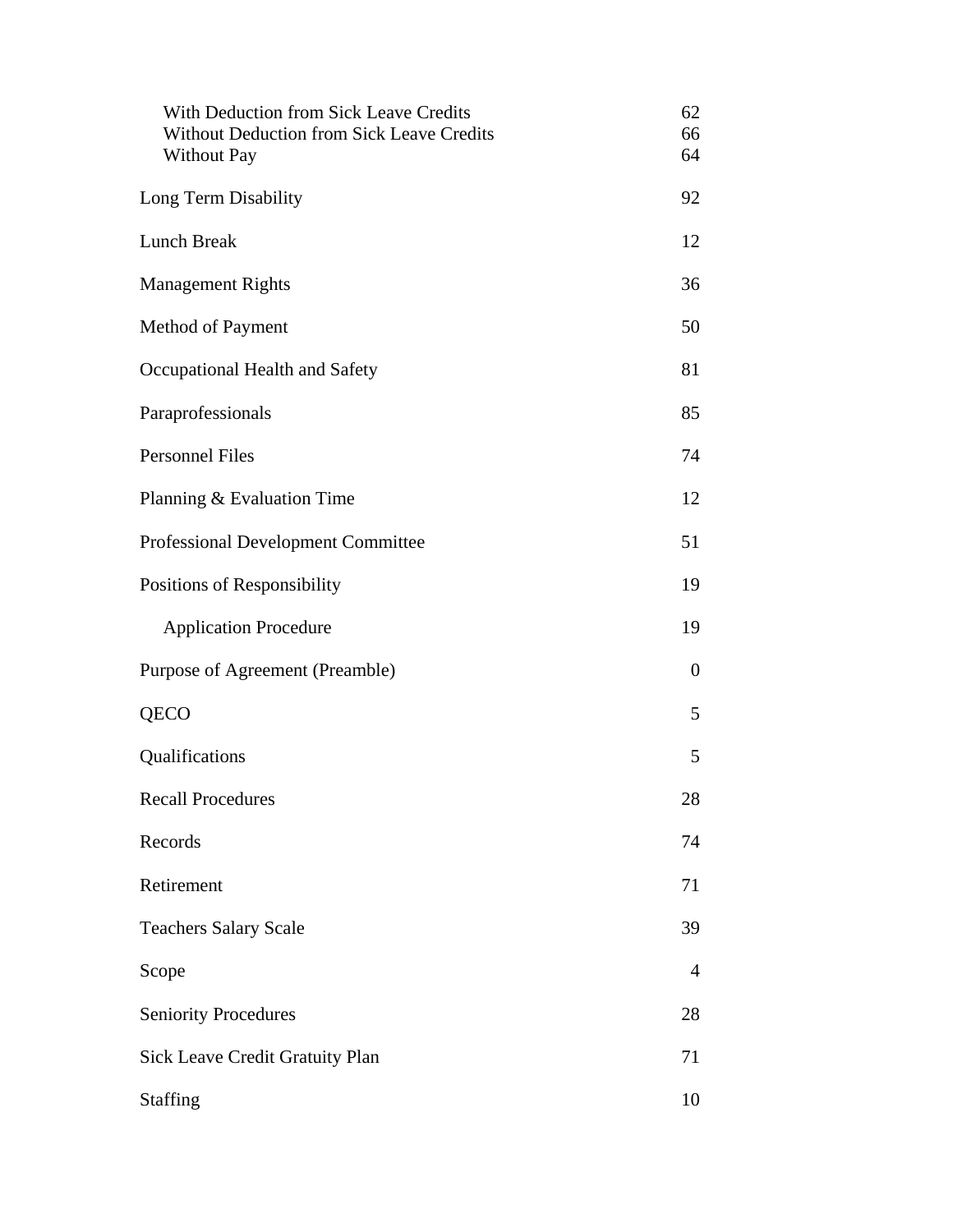| <b>Statistical Information</b>                      |          |  |
|-----------------------------------------------------|----------|--|
| <b>Supervision of Students</b>                      |          |  |
| <b>Extended Day Schools</b><br>Lunchtime Supervisor | 17<br>18 |  |
| Term of Agreement                                   |          |  |
| <b>Transfer Procedures</b>                          | 22       |  |
| <b>Employment Insurance Rebate</b>                  |          |  |
| Workplace Safety and Insurance                      |          |  |
| <b>Staff Representatives</b>                        |          |  |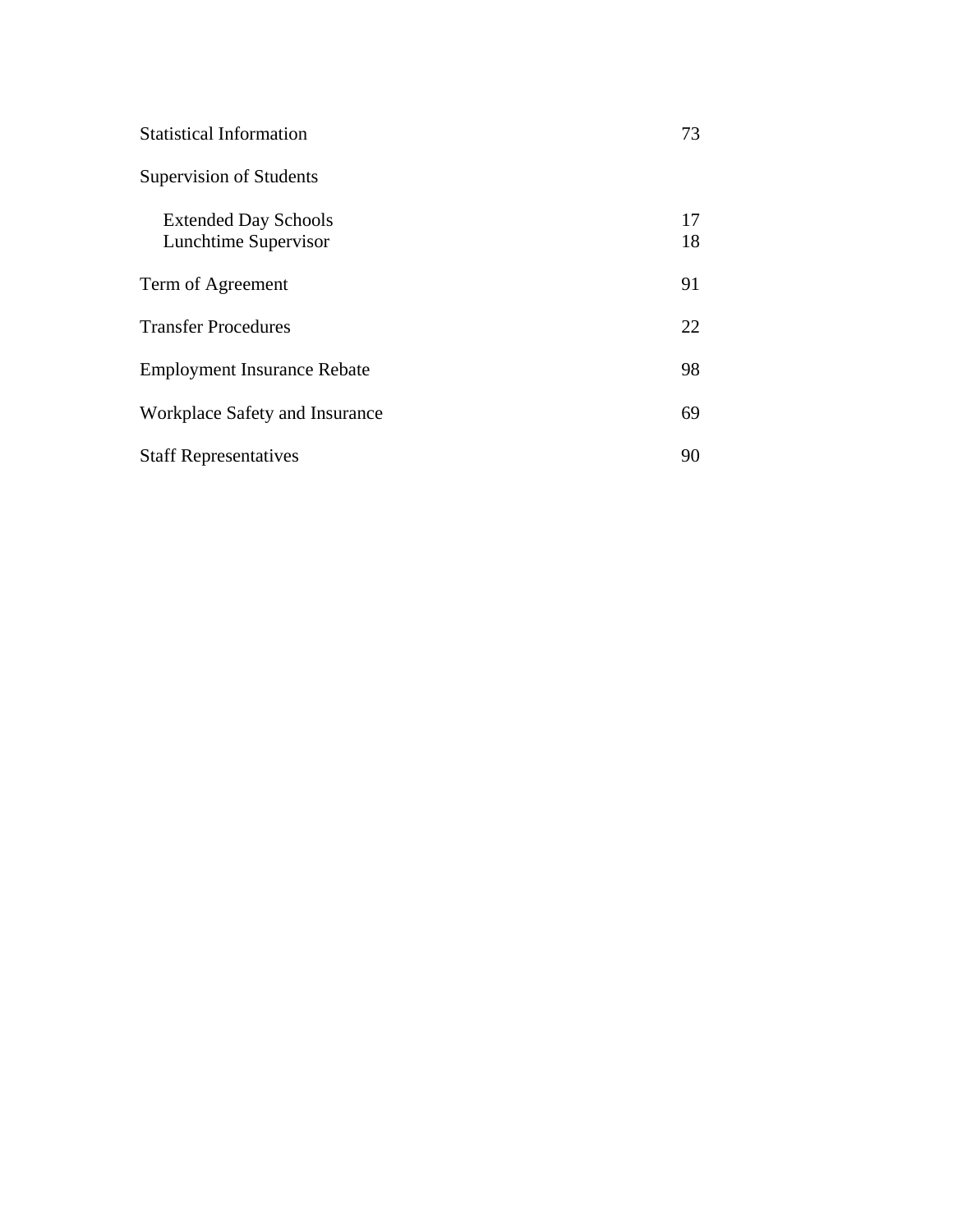# **PREAMBLE**

*The Catholic Teachers of the Toronto Catholic District School Board are called, in many ways, to bring the gospel values of faith, hope and love to each and every child entrusted to their care. This mission of Catholic education is realized by a philosophy of living and learning, which is rooted in and supported by our tradition and faith. The legacy of Catholic education lives on through each and every educator, who recognizes and believes in the gifts of self and others and who joyfully communicates the good news to all God's children.*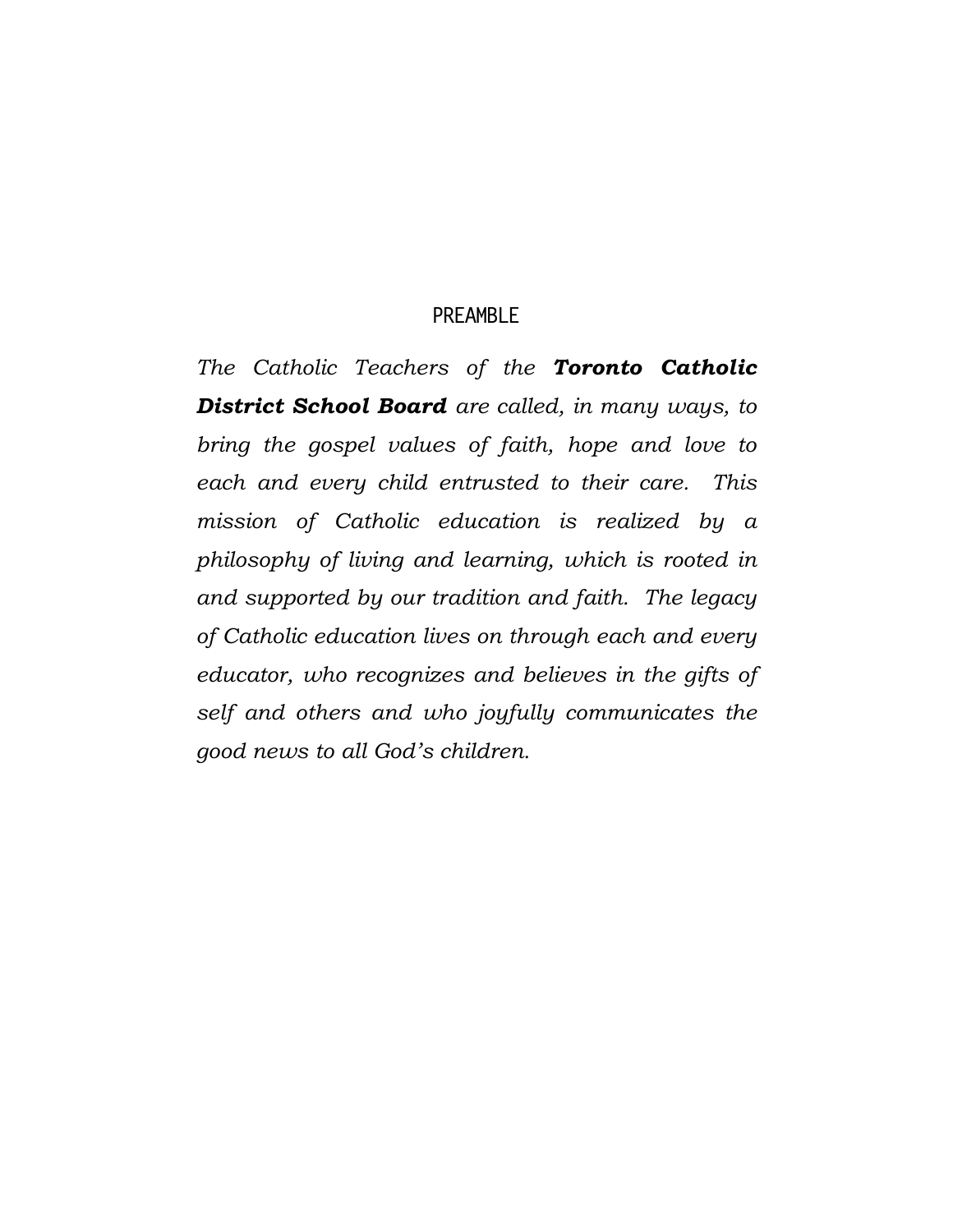### THIS AGREEMENT made as of the **27th day of June, 2005**

#### **BETWEEN**

#### TORONTO CATHOLIC DISTRICT SCHOOL BOARD

#### Hereinafter referred to as the "Board"

#### OF THE FIRST PART

- and  $-$ 

### THE TORONTO ELEMENTARY CATHOLIC TEACHERS OF THE ONTARIO ENGLISH CATHOLIC TEACHERS' ASSOCIATION

Hereinafter referred to as the "Teachers"

#### OF THE SECONDARY PART

Whereas the Collective Bargaining Committee has been appointed by the Teachers to represent them in meeting with the Board to establish salary schedules, allowances, benefit plans and certain conditions of employment related thereto for the school years **2004/2008** including a procedure for settling grievances arising under this agreement;

AND WHEREAS the Board and the Teachers have entered into this agreement for the above recited purposes;

NOW THEREFORE THIS AGREEMENT WITNESSETH that in consideration of the premises and the covenants hereinafter expressed and contained, the Board and the Teachers do covenant, undertake and agree the one with the other as follows: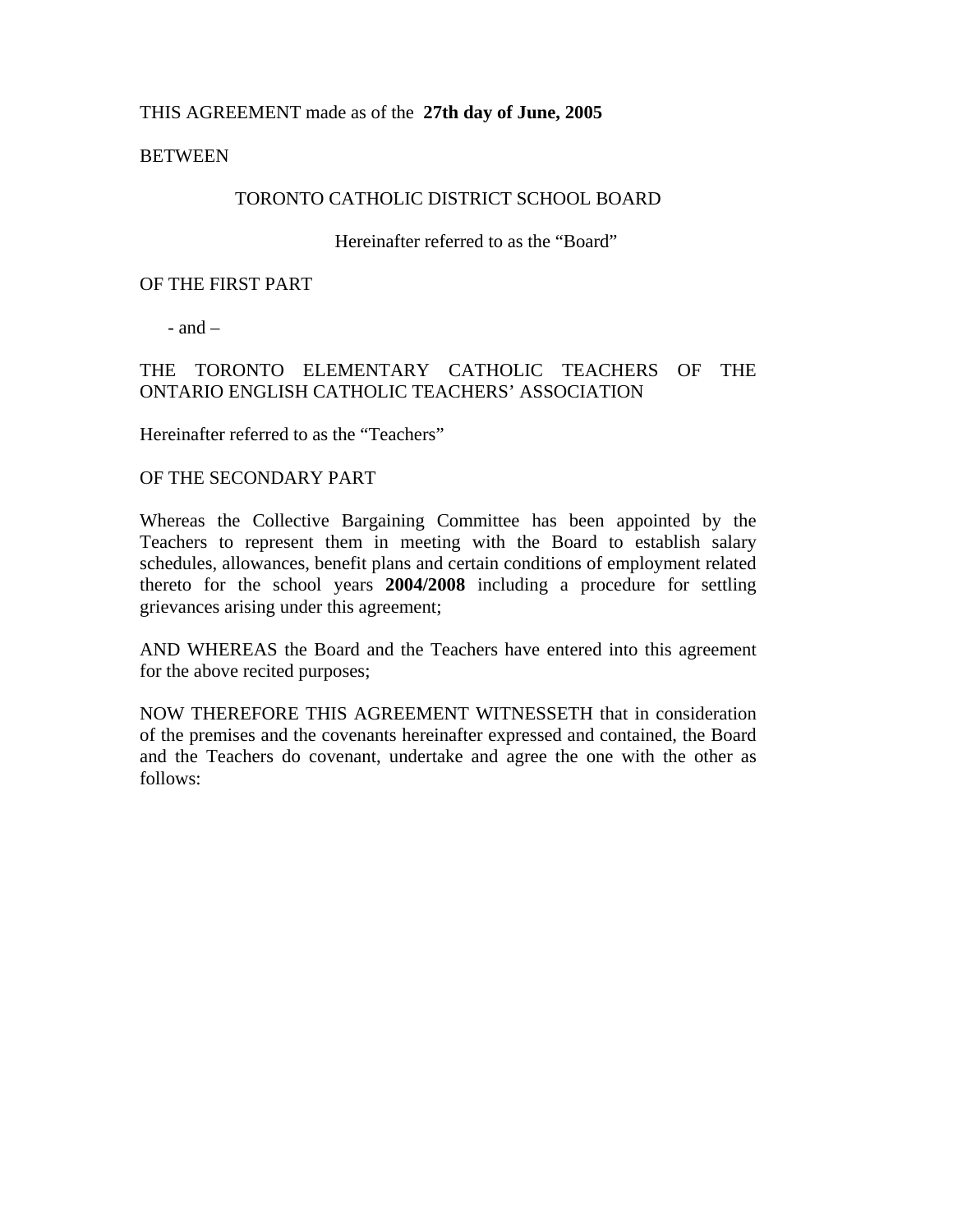#### **AGREEMENT**

#### Between

#### **TORONTO CATHOLIC DISTRICT SCHOOL BOARD**

And

#### **THE TORONTO ELEMENTARY CATHOLIC TEACHERS OF**

## ONTARIO ENGLISH CATHOLIC TEACHERS' ASSOCIATION

#### EMPLOYED BY THE BOARD

For the school year

**(September 1, 2004 - August 31, 2008)** 

**2004/2008** 

## NOTE: TEXT IN **BOLD TYPE** INDICATES CHANGES IN AGREEMENT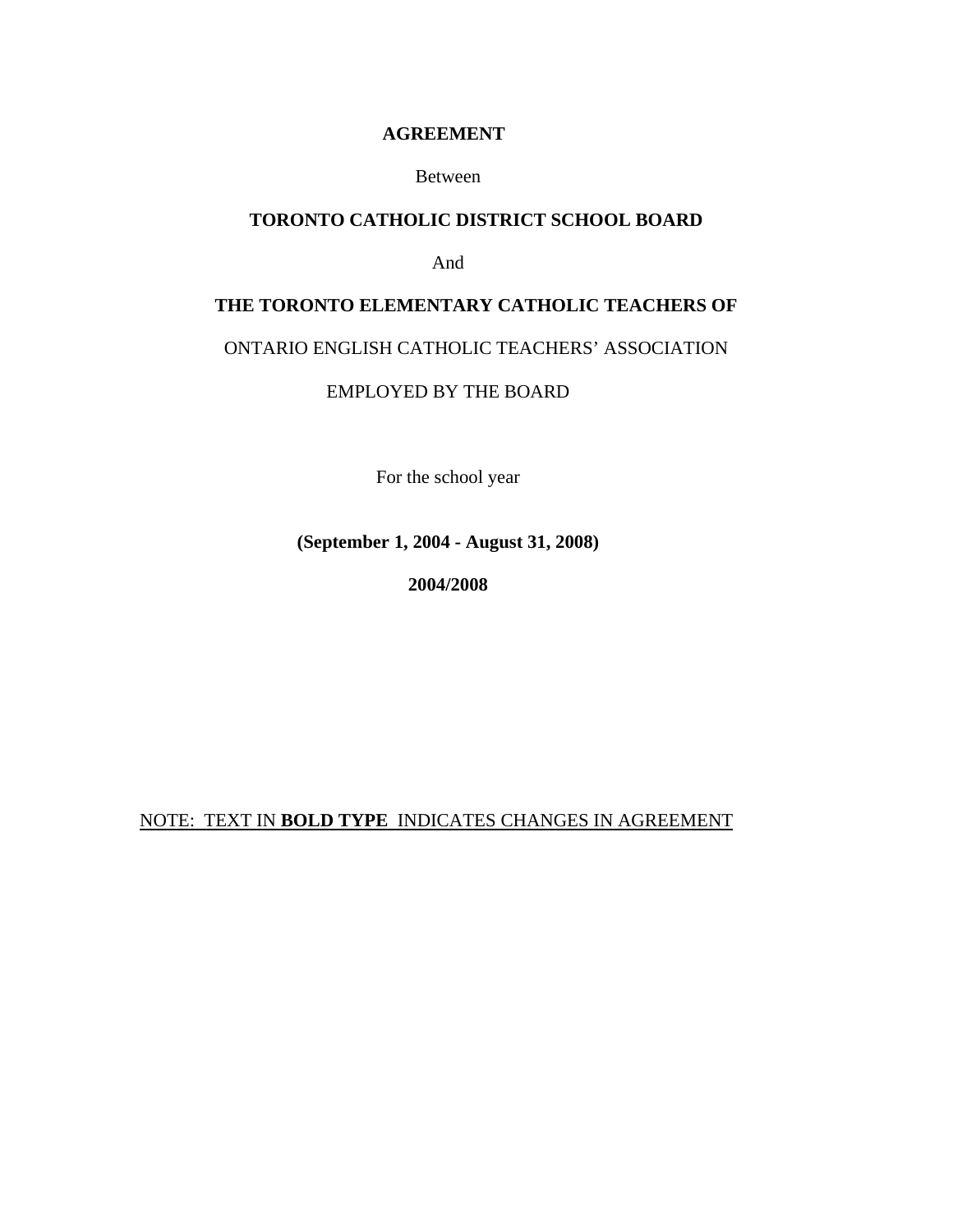#### DEFINITIONS

- 1.01 (a) "teacher" shall mean any employee of the Board who falls within the term "teacher" as defined in the "Education Quality Improvement Act" who is a Part X.1 teacher engaged in a teaching function and is an elementary school teacher, and includes elementary school teachers of continuing education as defined by the Education Act R.S.O., c.E.2 (1990) and the regulations pertaining thereto and is a member in good standing of the Ontario College of Teachers, but does not include a supervisory officer, a principal, a vice-principal, an instructor in a teacher training institution or any individual teaching on a Letter of Permission.
	- (b) "elementary school teacher" shall mean:
		- (i) a teacher whose entire assignment includes only elementary school responsibilities; or
		- (ii) a teacher whose assignment includes both elementary and secondary school responsibilities, and who previously was an elementary school teacher with this Board; or
		- (iii) a teacher whose assignment includes both elementary and secondary school responsibilities and who was not previously an elementary school teacher with this Board, but who chooses to be an elementary school teacher; or
		- (iv) a teacher who is defined as an "elementary school teacher" under 1.01 (b) (ii) or a teacher who opts to be an elementary school teacher under 1.01 (b) (iii) shall remain as an elementary school teacher until the teacher's assignment does not include any elementary responsibilities.
	- (c) "elementary school teacher" shall mean "teacher" and vice versa, as appropriate to the context.
	- (d) "secondary school teacher" shall mean:
		- (i) a teacher whose entire assignment includes only secondary school responsibilities; or
		- (ii) a teacher whose assignment includes both elementary and secondary school responsibilities, and who previously was a secondary school teacher with this Board; or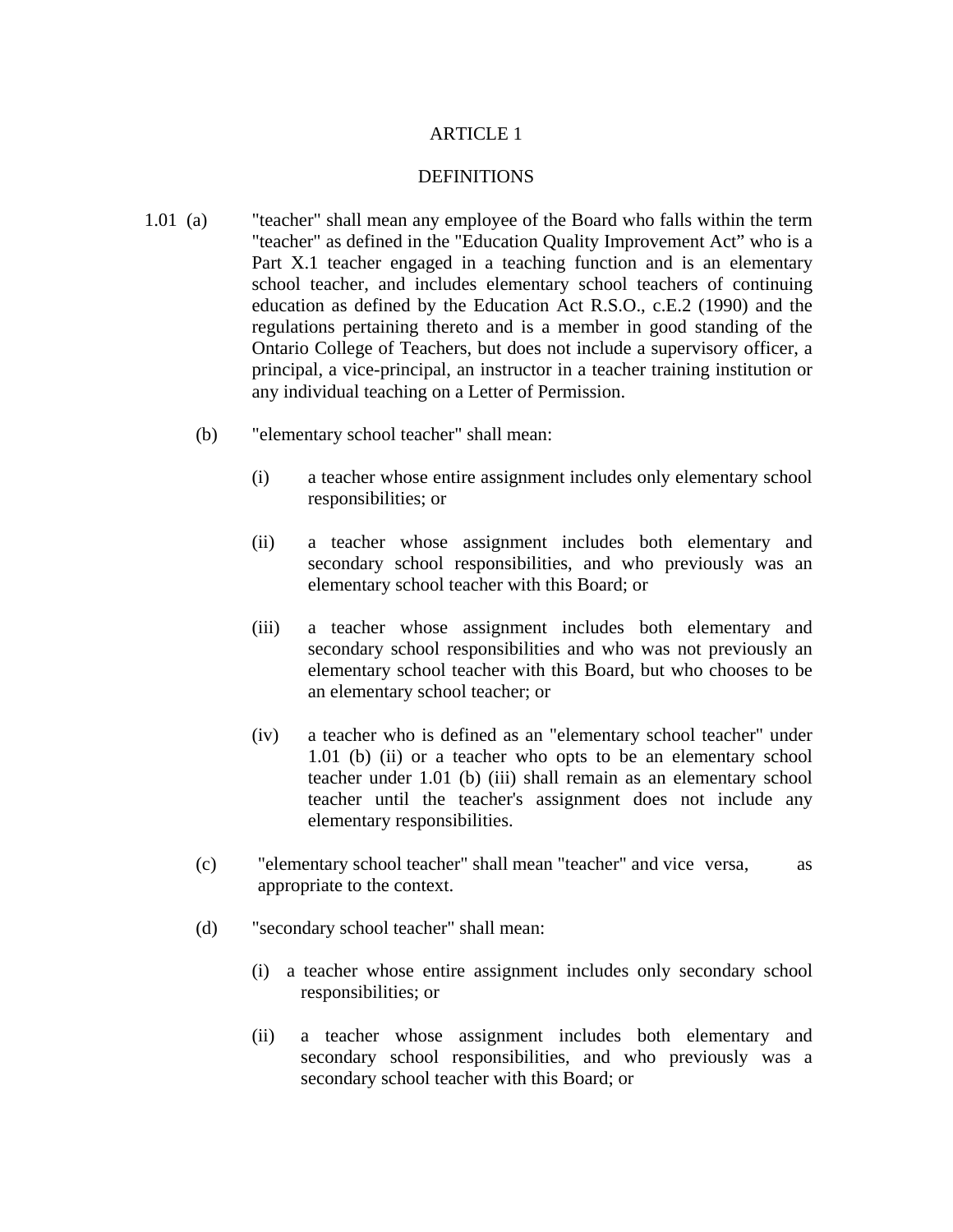- (iii) a teacher whose assignment includes both elementary and secondary school responsibilities and who was not previously a secondary school teacher with this Board, but who chooses to be a secondary school teacher.
- (iv) A teacher who is defined as a "secondary school teacher" under 1.01 (d) (ii) or a teacher who opts to be a secondary school teacher under 1.01 (d) (iii) shall remain as a secondary school teacher until the teacher's assignment does not include any secondary responsibilities.
- (e) "part-time teacher" shall mean a teacher employed by the Board on a regular basis for other than full-time duty.
- (f) "elementary school" shall mean a school where programs from JK to Grade 8, may be offered, under the jurisdiction of the Board, but does not preclude other organizational structures.
- (g) "secondary school" shall mean a school, where programs from Grade 9 to 12 including an adult education centre, in which secondary school programmes are offered under the jurisdiction of the Board, but does not preclude other organizational structures.
- (h) "placement" shall mean the category and qualified experience placement of a teacher within the salary scale(s).
- (i) "school year" shall mean school year as defined by the Education Act.
- (j) "position of responsibility" shall mean, resource teacher, and assessment and programming teacher.
- (k) "OECTA" shall include elementary school teachers employed by the Board.
- (l) "Representative" of OECTA shall mean the President or designate(s) of OECTA.
- (m) "surplus" in reference to a teacher or teachers means a teacher or teachers whose services are not required by the Board in a particular school or other work place. "Surplus" in reference to a position means a position which is no longer required by the Board in a particular school or other work place.
- (n) "redundant" or "redundancy" in reference to a teacher or teachers means a teacher or teachers whose services are not required by the Board and who has been laid off or has been notified by the Board that such teacher is to be laid off.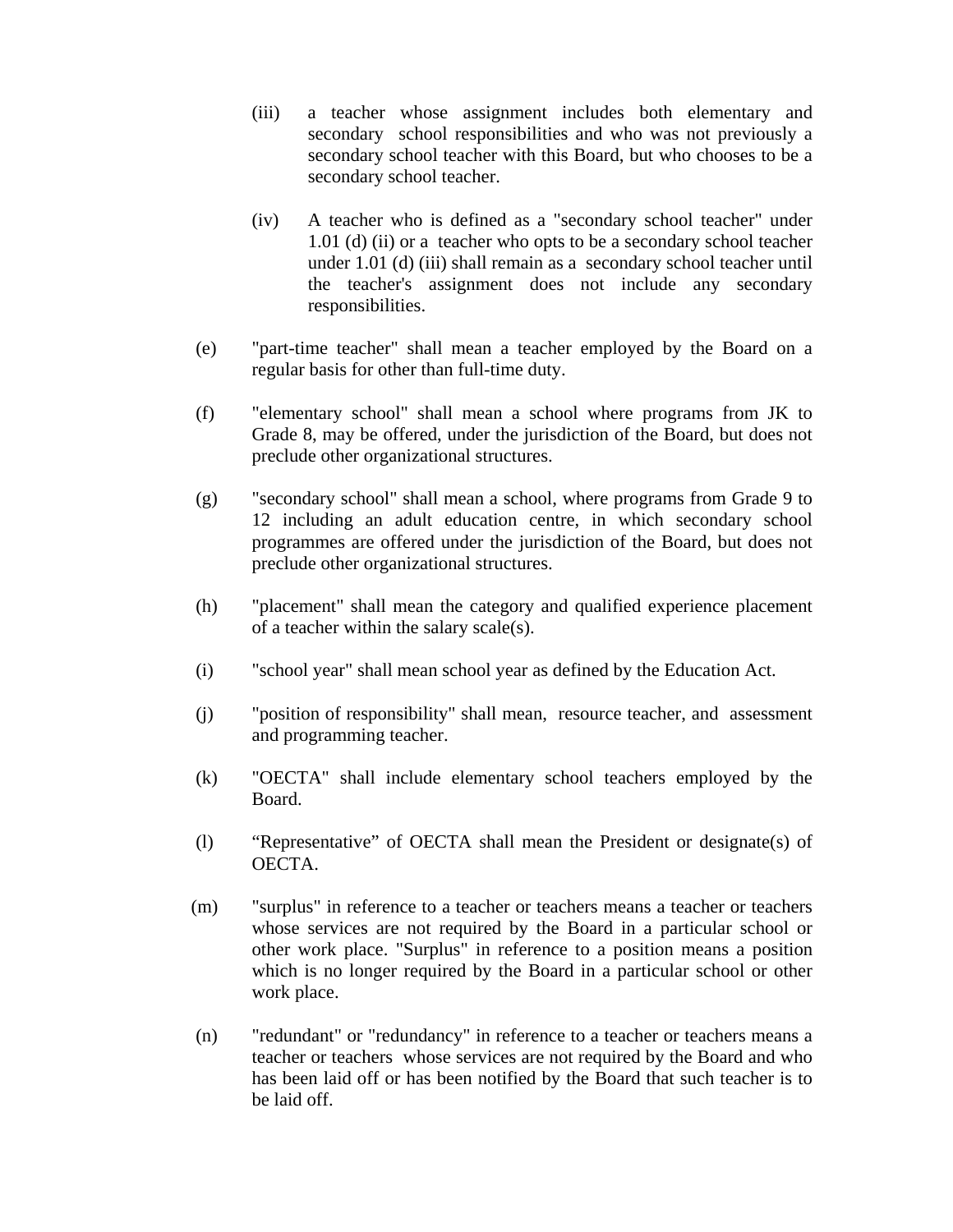- 1.02 The Board shall continue to develop and maintain role descriptions including major duties for positions of responsibility. These descriptions shall be completed by September 1, 2000 and shall be regularly updated thereafter. These shall be placed in the Human Resources Manual and/or other document(s) readily available to teachers.
- 1.03 Probationary status shall mean that a teacher has not yet achieved permanent status.

Permanent status shall mean that a teacher has successfully completed the required probationary period.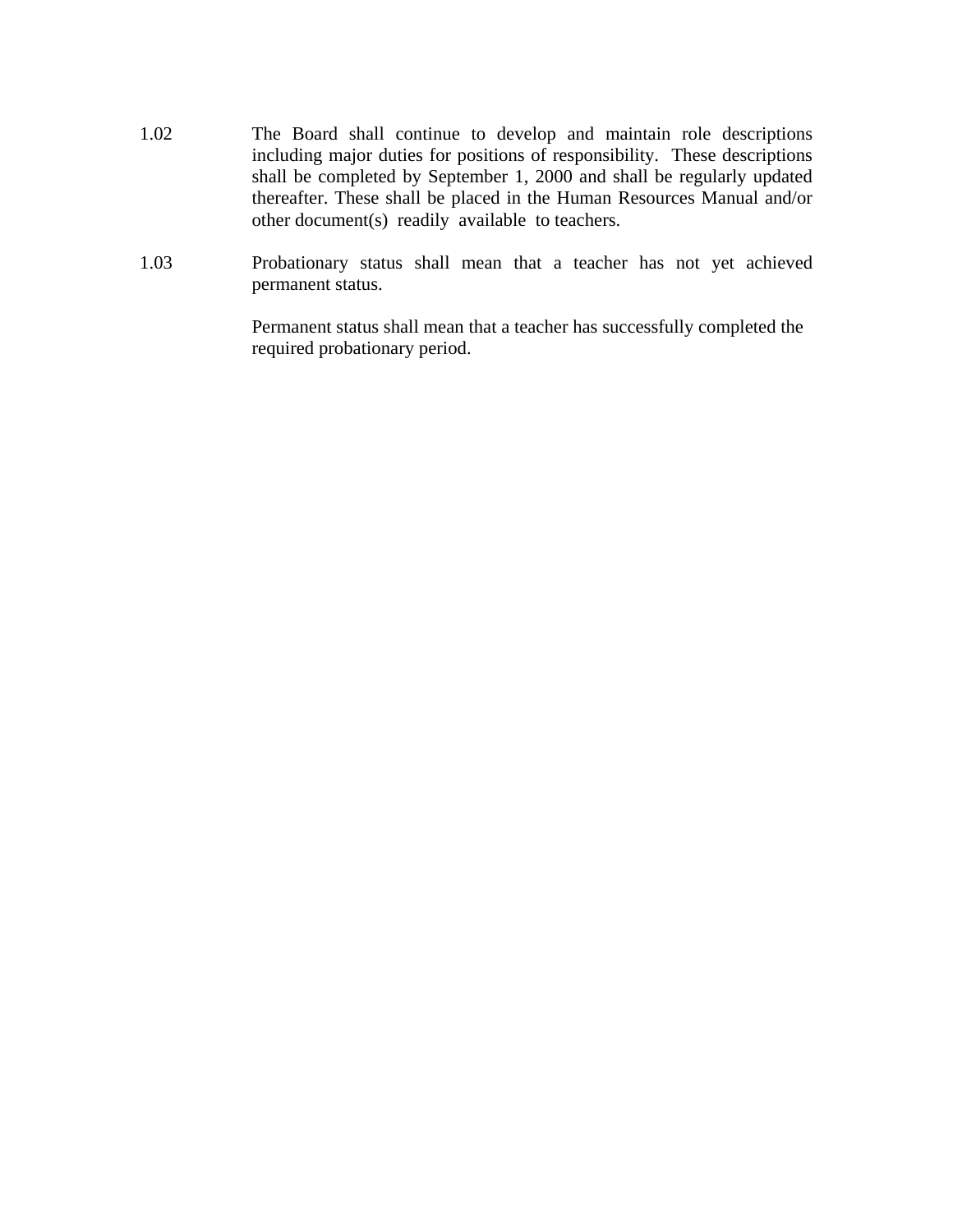#### **SCOPE**

- 2.01 (a) The Board recognizes the Ontario English Catholic Teacher's Association as the sole and exclusive bargaining agent for its elementary school teachers.
	- (b) This agreement applies to all elementary school teachers employed by the Board at any time during the term of this agreement.
	- (c) Every teacher employed by the Board shall be either an elementary school teacher or a secondary school teacher or choose to be an elementary school teacher or a secondary school teacher in accordance with Article 1.
- 2.02 The Board shall not pay a newly employed teacher a salary higher than that being paid a member of the incumbent staff having equal qualifications, qualified experience and responsibility, but the foregoing shall not prevent the Director from temporarily exchanging a teacher with a supervisory officer or another teacher in a position of responsibility under working conditions and salary determined by the Director.
- 2.03 The Board shall not require any member of the bargaining unit to participate in the evaluation of another bargaining unit member.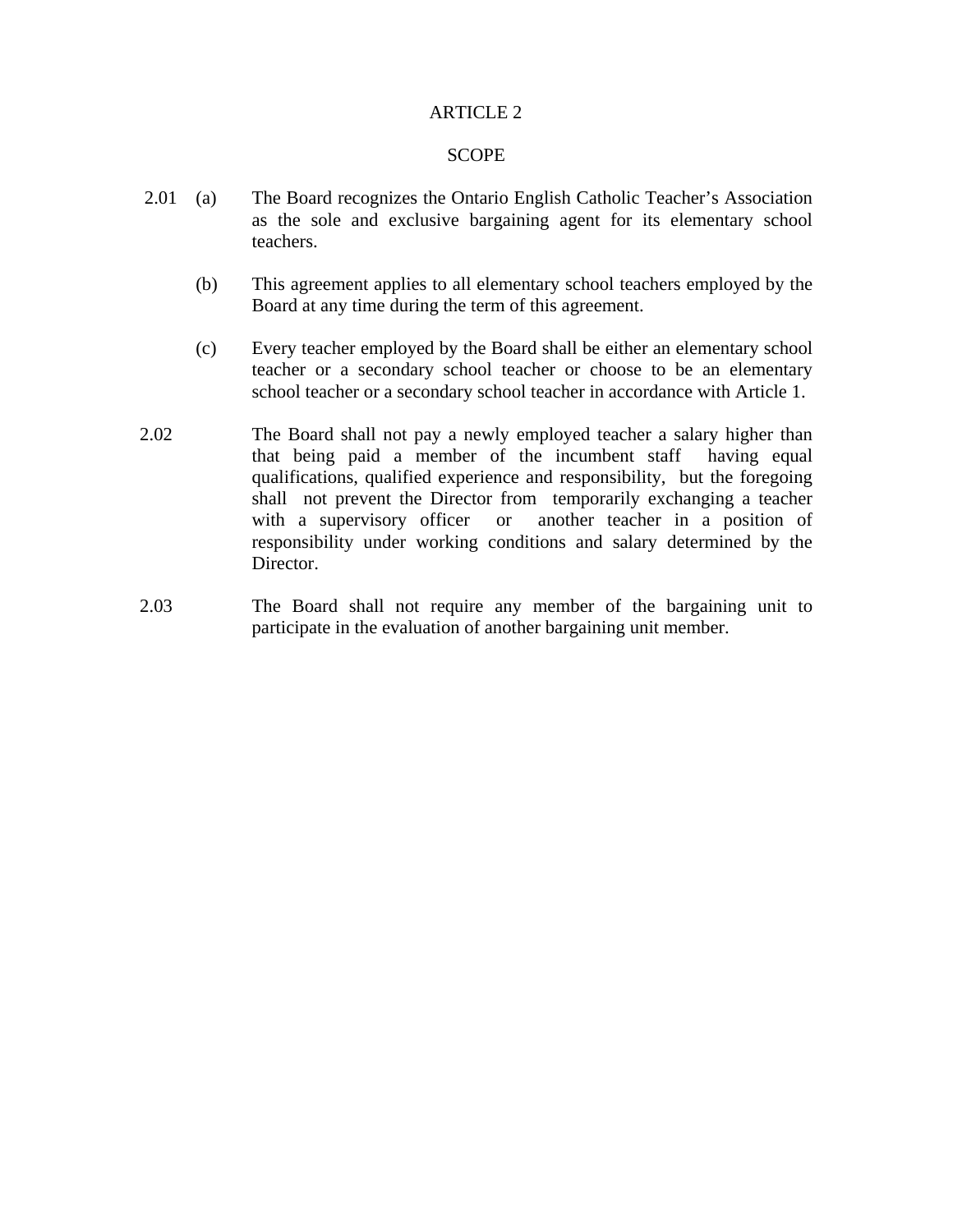#### PLACEMENT-QUALIFICATIONS

- 3.01 Subject to the other sections of this Article, placement of teachers shall be determined in accordance with "**QECO Teacher's Qualifications Evaluation Programme 5**" (hereinafter referred to as "**QECO 5**").
- 3.02 Teachers shall submit to the Human Resources Department of the Board:
	- (i) their **QECO 5** Statement(s) or Letter(s) of Evaluation, and
	- (ii) all certificates and documents on which the QECO evaluation(s) may be or was based and evidence of any additional qualifications for evaluation and category placement by the Human Resources Department.

All such statements, letters, certificates, and documents must be submitted before any evaluation and category placement is effected.

- 3.0**3** Successful completion of the year at Lumen Vitae, Divine Word, the "Master of Theological studies" program offered by St. Augustine's Seminary prior to September, 1992 or equivalent is to be equated to five (5) university courses for advancement to Category Al.
- 3.0**4** Successful completion of the courses in Religious Education offered jointly by OECTA and O**C**STA or AEFO and AFCSO respectively, or the "Masters or diploma programs in Theological studies" offered by St. Augustine's Seminary, will be recognized in the same manner as a university course for advancement to Category Al.
- 3.0**5** No teacher who was evaluated correctly for placement purposes under the processes of evaluation in effect prior to the introduction of **QECO 5** shall have that teacher's placement reduced because of **QECO 5.**
- 3.0**6** Teachers with recognized university degrees who hold only the Certificates for the teaching of French to English-speaking pupils will be placed in Category Al.
- 3.0**7** A teacher who before the beginning of any school year has met all the conditions required for a higher placement or other salary adjustment due to annual or special allowance is entitled to the appropriate adjustment in salary retroactive to September 1 of that school year.

Any teacher is entitled to the adjustments in salary referred to above if the teacher has completed and has delivered to the Human Resources Department by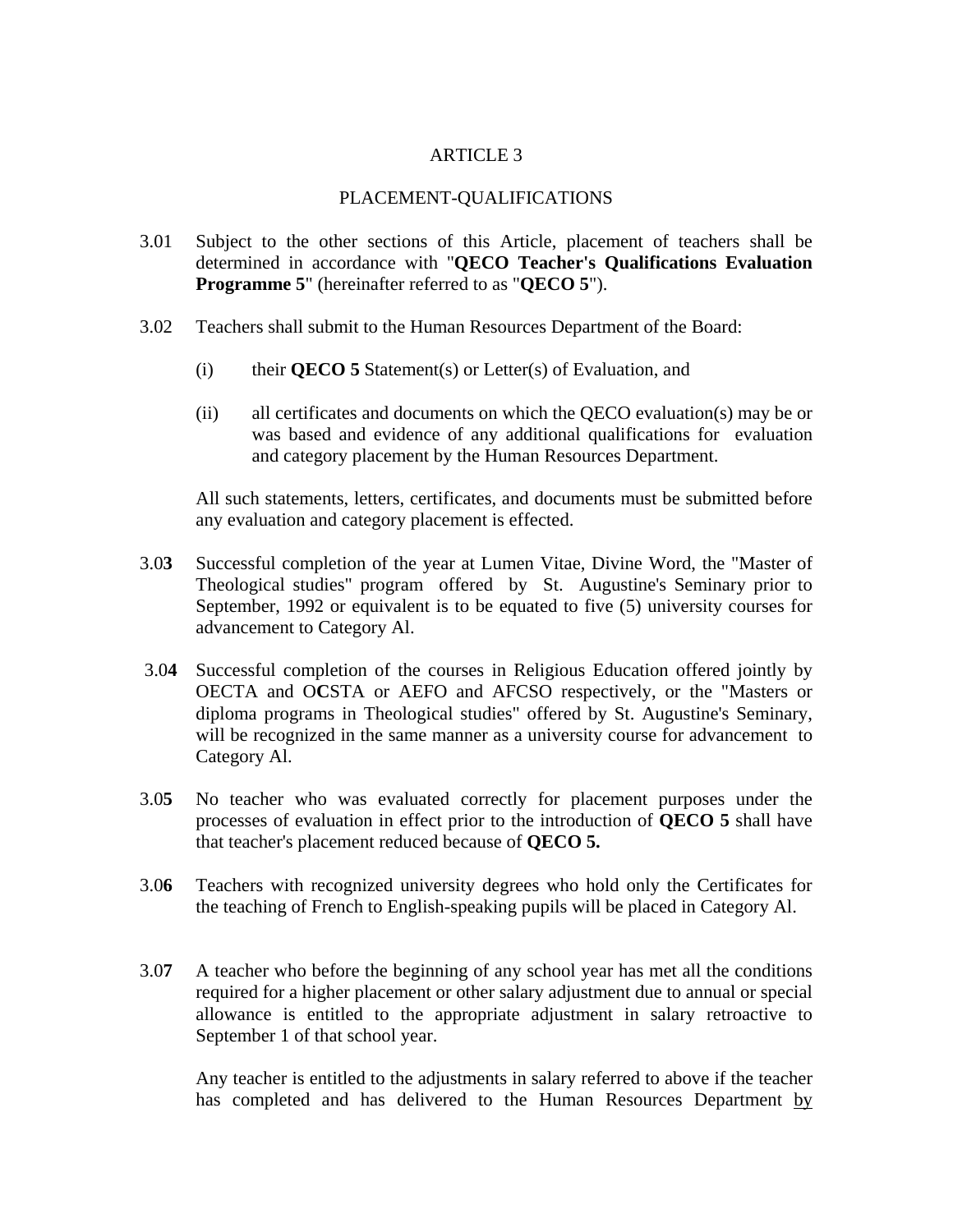November 30 the appropriate year's Category Upgrading Form and has submitted proof of qualifications by March 1, of the school year for which the adjustment is to be made.

3.0**8** A teacher who before January 1 of any school year has met all the conditions required for a higher placement or other salary adjustment due to annual or special allowance is entitled to the appropriate adjustment in salary retroactive to January 1 of that school year.

Any teacher is entitled to the adjustments in salary referred to above if the teacher has completed and has delivered to the Human Resources Department by January 30 the appropriate year's Category Upgrading Form and has submitted proof of qualifications by May 1, of the school year for which the adjustment is to be made.

3.0**9 No teacher shall be placed in a grade assignment for which the teacher does not hold the appropriate qualifications without the teacher's written consent.**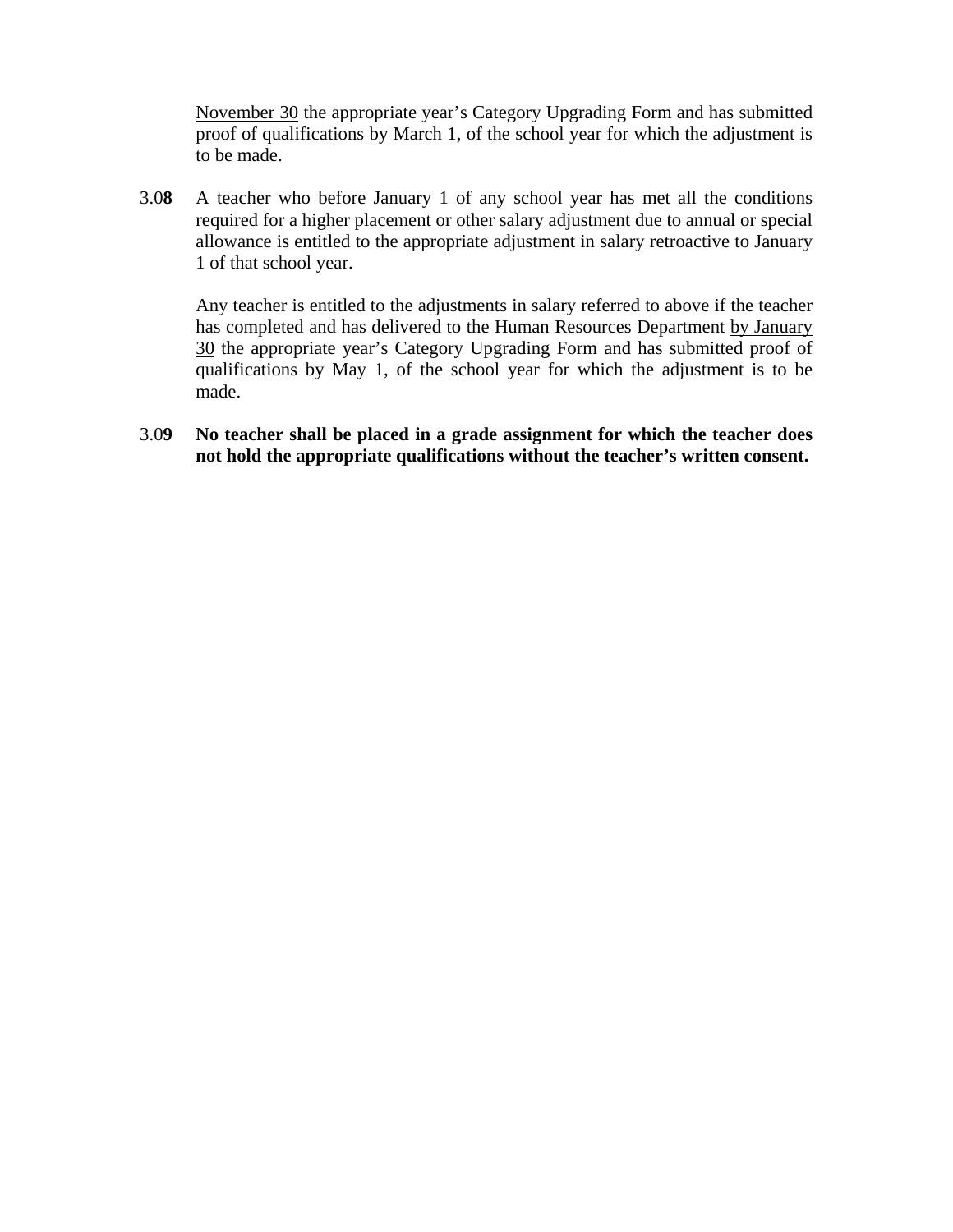#### PLACEMENT-EXPERIENCE

- 4.01 All previous qualified experience to the maximum for category will be credited. "Qualified experience" shall mean with respect to any teacher hired effective on or after September 1, 1978, full-time or part-time experience
	- (i) gained as a teacher or other acceptable equivalent experience while under contract with the Board as a person qualified at the time as a teacher in Ontario, and
	- (ii) gained teaching in Ontario or anywhere which, if the teacher had been employed at the time in the Province of Ontario, would have been credited as experience under the statutes or regulations then in force in the said Province, but excluding experience gained while on a daily or hourly rated basis.
- 4.02 Unqualified teaching experience will not be credited except teaching, as approved by the Board, in a Canadian University or an Ontario community college effective September 1, 1986.
- 4.03 For the purpose of determining placement, qualified experience as documented shall be determined and credited as of September 1 each year.
- 4.04 (a) For the purpose of determining "years" of experience, a "year" shall mean the ten (10) month period from September 1 of one year to June 30 of the immediately following year, both dates inclusive.
	- (b) Notwithstanding paragraph 4.04(a), if a teacher has, in addition to a completed year or years experience worked for a period (hereinafter called a "short year") five (5) months or more but less than ten (10) months as of September 1 during the term of this agreement, such period shall be deemed for the purpose of experience to be a full year of experience.
	- (c) To determine the number of months so worked,
		- (i) the total number of teaching days worked in the particular school year shall be divided by the average number of days per month in such year, and
		- (ii) a short year shall have been completed if the teacher had worked a number of school days at least equal to the number of school days in the five months containing the least number of school days.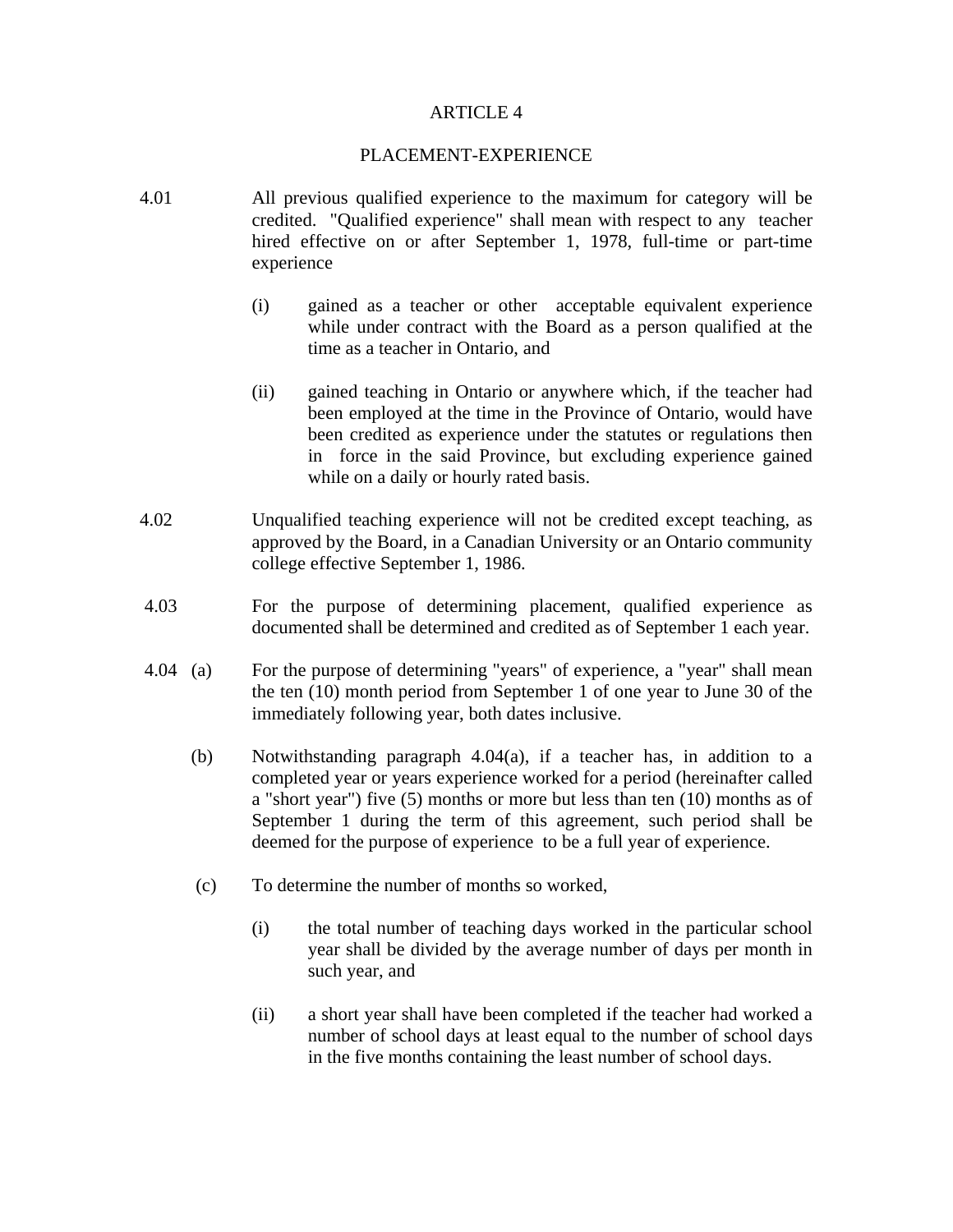- (d) Any months of experience completed in excess of the minimum short year shall be combined with the short year to form a year of experience before being credited to any additional experience.
- (e) If a teacher is employed for less than 100% time classification or less than a full school year, then the amount of experience accrued by such teacher shall be prorated in accordance with that percentage time classification or percentage of the full school year that such teacher was employed to teach.
- 4.05 The "qualified experience" of a teacher while on pregnancy/parental leave shall be determined in accordance with clause 19.12.
- 4.06 (a) Effective September 1, 2003 related work experience shall be recognized for teachers in any subject/program area, provided that the work experience is:
	- (i) related to the subject(s)/program for which the person holds qualifications;
	- (ii) in excess of that required for teacher certification;
	- (iii) composed of employment in industry, business or other related employment (summer and volunteer work being excluded) as documented.
	- (b) There shall be a limit of ten years experience advancement on the salary scale, to the maximum, as per Article 12.
	- (c) A joint committee consisting of three members appointed by the Teachers and three administrative representatives of the Board will review all applications for related work experience and determine the related work experience to be granted to an applicant.
	- (d) A teacher requesting consideration for related work experience shall apply in writing to the Superintendent of Personnel Services on or before October 1 of the school year. The Board will inform the teacher in writing by October 15 of its decision and any adjustment in salary shall be retroactive to the beginning of that school year.
	- (e) No teacher shall be granted related work experience more than once during the teacher's employ with the Board.
- 4.07 Notwithstanding other clauses in Article 4, the Board may employ a teacher who, for the previous 12 months was employed by the Board but not as a teacher, at a beginning salary other than that established by this Collective Agreement provided that: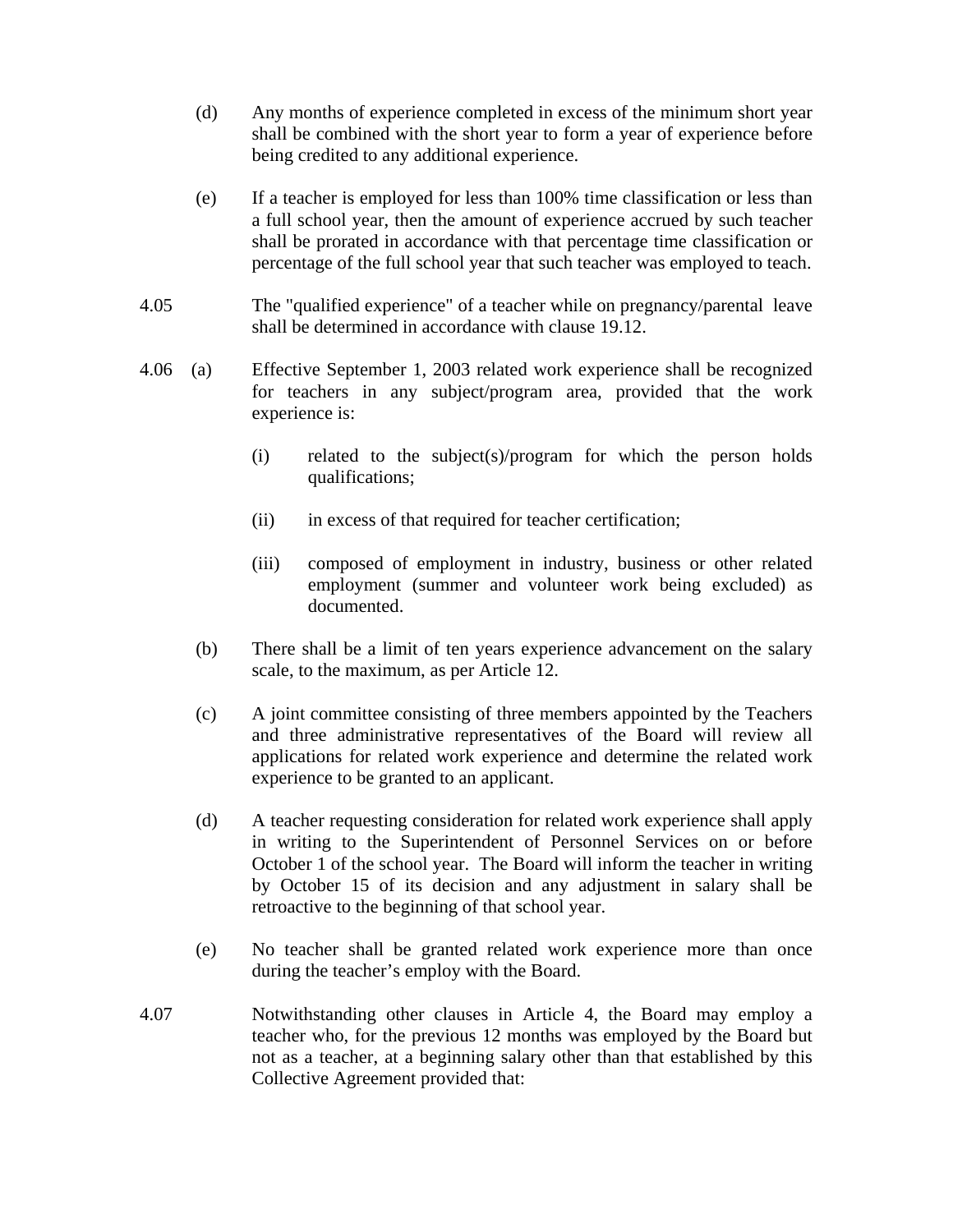- (i) the salary paid does not exceed the salary the individual earned in the previous 12 months by more than 4%;
- (ii) any time on a leave of absence shall be disregarded and not used for the purposes of meeting the 12 month requirement or the salary earned;
- (iii) the salary is not less than the salary set out in this Collective Agreement for a teacher with the same qualifications and qualified experience;
- (iv) the salary at no time exceeds the maximum salary payable to a teacher with the same qualifications;
- (v) the salary is agreed upon prior to beginning employment;
- (vi) the salary is red-circled by limiting future increases to 4% per year until such time as the salary payable under the Collective Agreement for the teacher's qualifications and qualified experience exceeds the initial salary plus annual adjustments; and
- (vii) a list, including name, previous position, placement on the salary scale and actual salary, of teachers hired under these provisions shall be sent yearly to the President of the unit.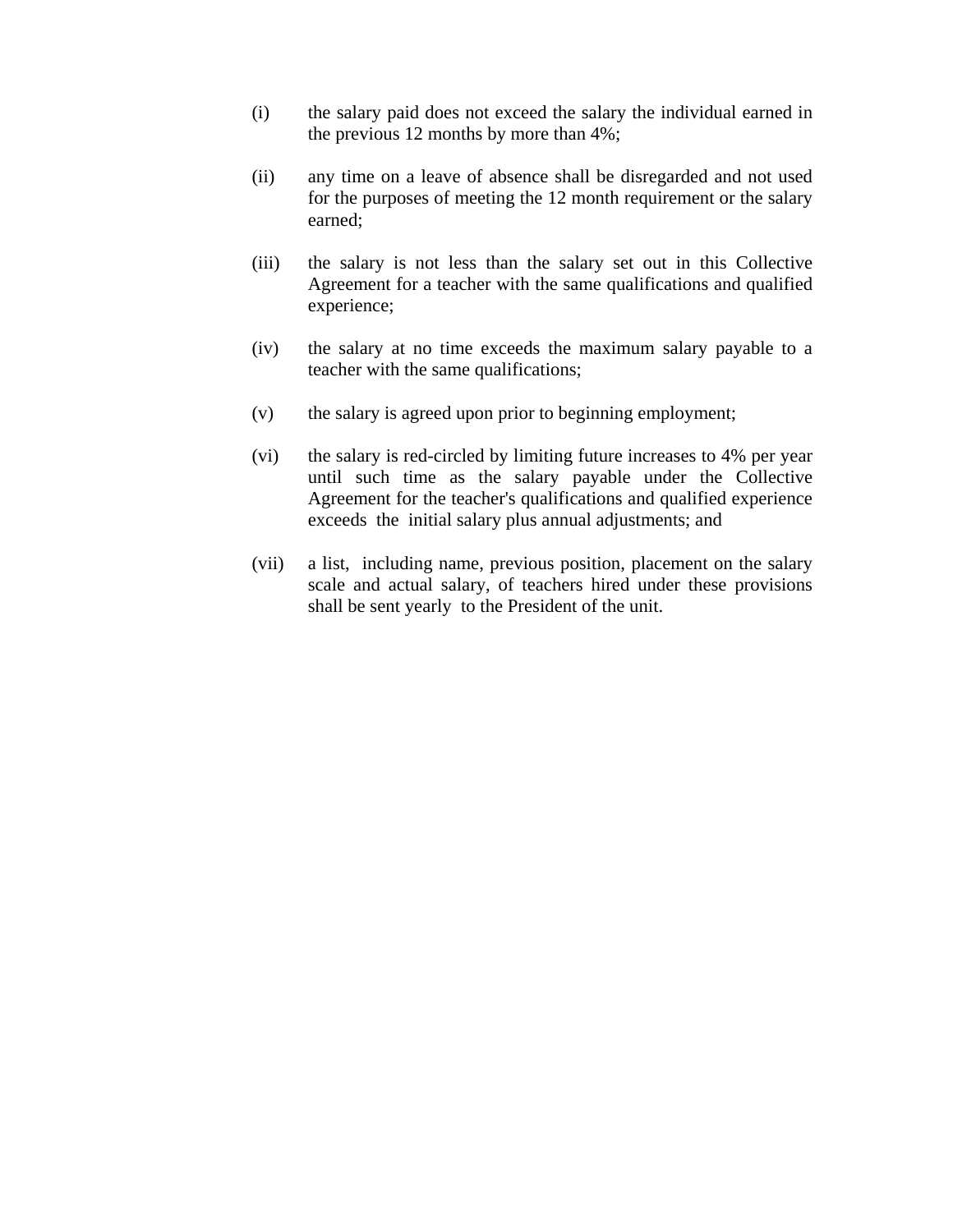#### STAFF ALLOCATION

- 5.01 (a) **Class caps will be consistent with the government legislation.** The Board shall not exceed a Board-wide elementary school staffing ratio of 18.1:1 full-time equivalent elementary school students for every full-time equivalent elementary school teacher as per the TCDSB Superintendency Staffing and Enrolment Summaries as of October  $31<sup>st</sup>$  in each school year. The Board shall not exceed a **24.5** class size average as per the Education Act in classes from Junior Kindergarten to Grade 8. This ratio shall exclude the following categories of teachers on the report: teachers on exchange, on Loan DND, on Loan OECTA, on Loan Science Centre, in Section 27 agreements, on Special Assignment, on Special Leave, on leave of absence, on statutory pregnancy/parental leave and Supernumeraries or Ontario "Teacher qualified" International Languages Instructors. The Board may hire additional teachers but such action shall not obligate the Board to retain teachers in excess of the above Board-wide elementary school staffing ratio.
- 5.01 (b) The staff generated by 5.01 (a) shall be allocated according to the procedures outlined in 5.0**6**. No changes shall be made to the method of allocation of staff to individual schools unless the procedures set out in 5.0**6** are followed.
- 5.01 (c) Effective September 1, 2005 the following are the maximum class loadings for the staffing of elementary schools, based on September 30 enrolments. **Effective September 1, 2005 the class loadings will be in accordance with government legislation.**

| 21 (1/2 DAY) |
|--------------|
| 24 (1/2 DAY) |
| 25           |
| 25           |
| 29           |
| 32           |
| 32           |
| 32           |
| 32           |
| 32           |
|              |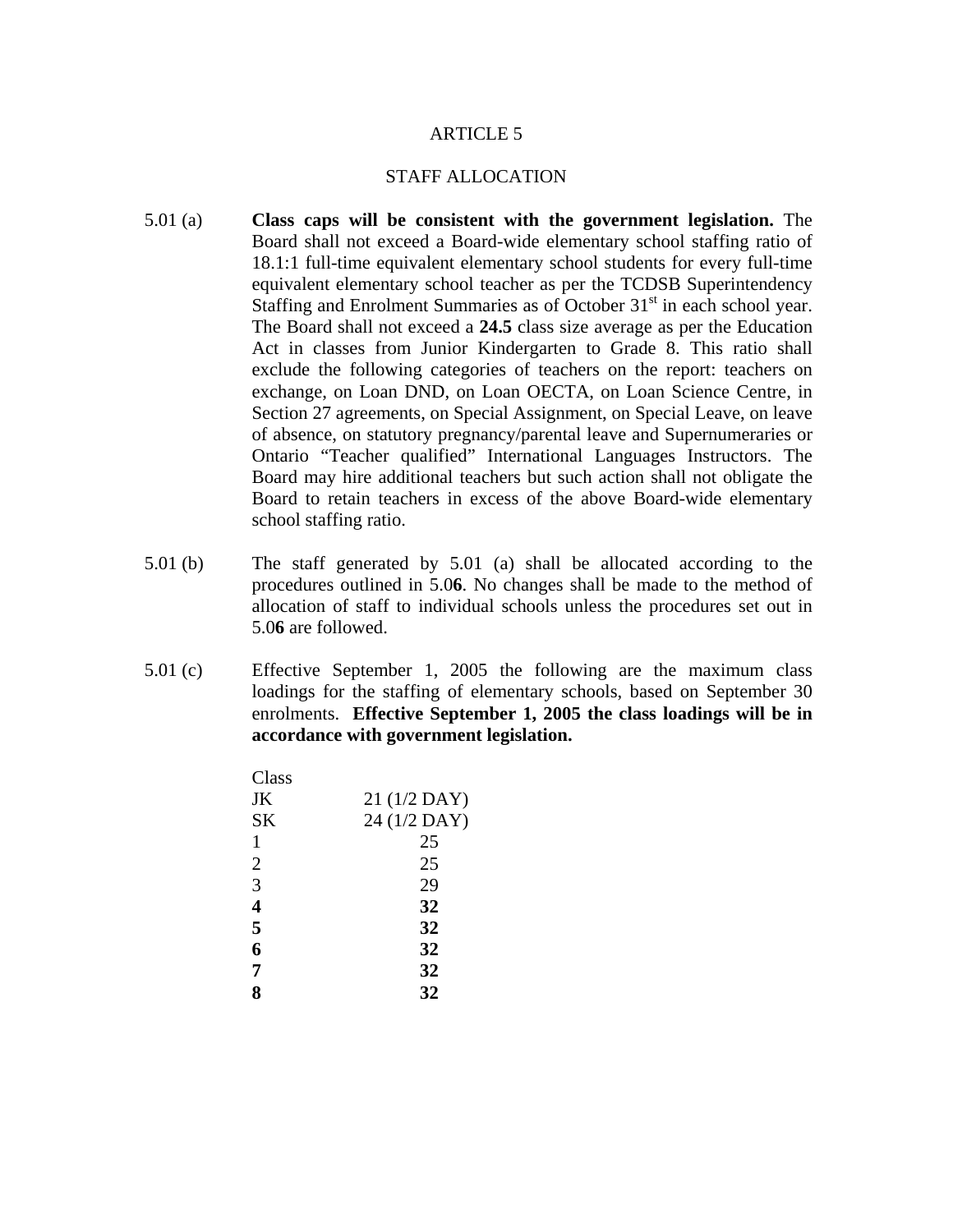**The parties recognize the importance of smaller class sizes and, where possible, without any additional staff to a school's staffing model the Board will endeavour to maintain class caps of thirty (30) in grades four (4) to eight (8).** 

**In the case of a class which contains students in more than one grade level, then the average class cap of the two grades, rounded down, shall apply**.

- (i) The maximum class loadings set out in 5.01 (c) may be exceeded by one (1) student in any one (1) class.
- **(ii) There shall be no double split classes.**
- (iii) Where a teacher considers that the teacher's class loading is unreasonable, the matter may be referred to the OECTA staff representative for consideration by the LSSAC and the Principal. If the matter is not resolved five (5) school days after it has been referred to the principal and the LSSAC, the matter may be referred to the appropriate superintendent of education. If the matter is not resolved five (5) school days after it has been referred to the superintendent of education, the teacher may refer the matter to the Staff Allocation Committee for further consideration, via either co-chairperson. The other co-chairperson shall forthwith be advised and a meeting of the Staff Allocation Committee shall be called within five (5) days. The decision of the Staff Allocation Committee shall be final and binding. In the event that the SAC does not make a decision, the matter, together with a report from each co-chair, may be referred to the Director of Education, whose decision shall be final and binding.
- (iv) Class loading problems that may arise under Article 5.01(c) of the Collective Agreement shall be resolved as soon as is reasonably practicable after receipt by the Board of the Monthly Principals' Report for September 30. It is understood that, barring special circumstances, any such problems will be resolved by October 15.
- **(v) The parties recognize the additional burden of teaching combined grades. Where reasonably possible, split grades should be avoided. Although it is recognized that this will not always be followed the following will apply:**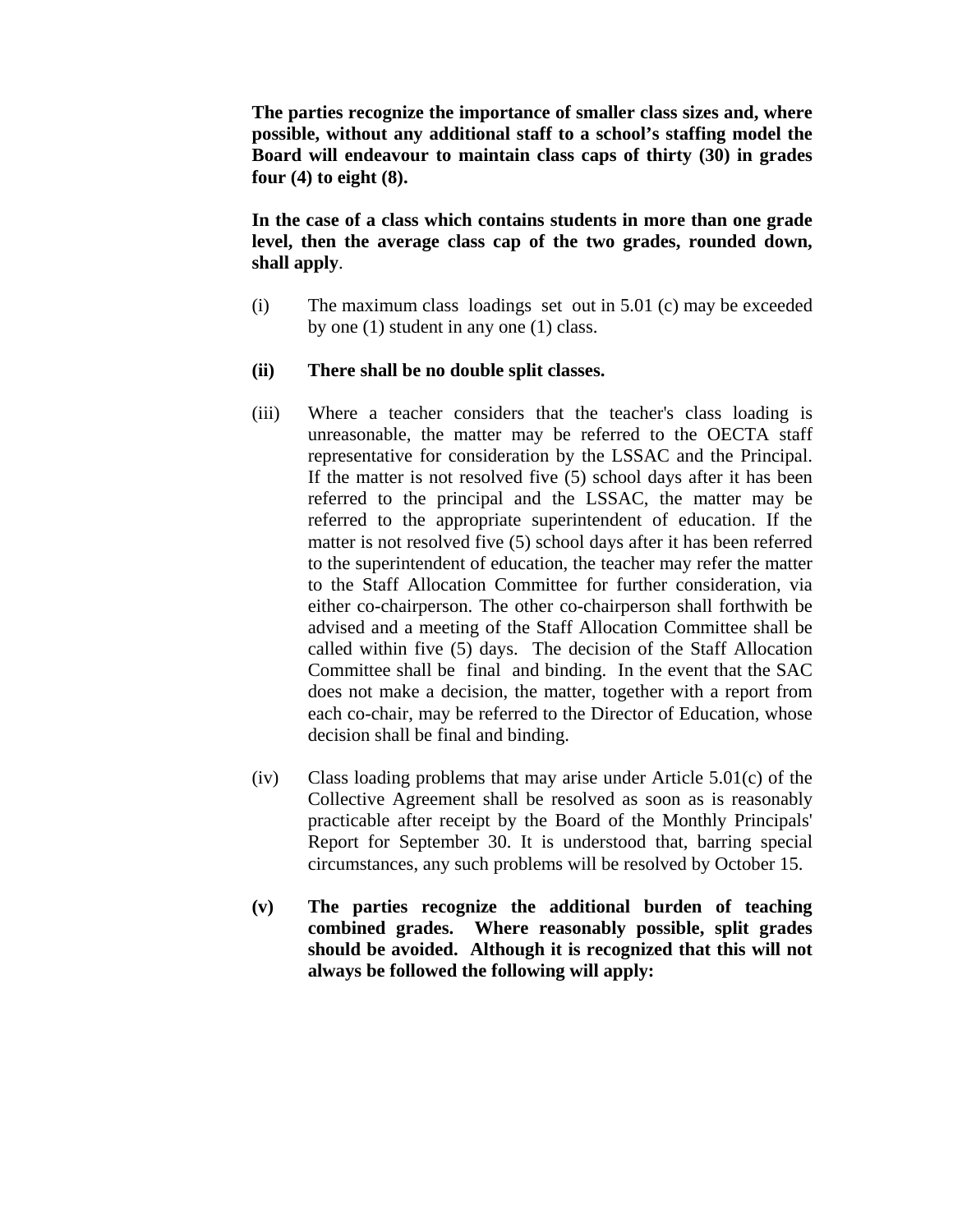**The combined grades 4/5, 5/6, 6/7 and 7/8 shall be capped at 30 unless programming, classroom availability and safety concerns dictate otherwise. Where such concerns exist, the class caps outlined in Article 5.01(c) will apply. Combined classes in excess of 30 students shall be reported to SAC.** 

- 5.02 (a) Each teacher shall have not less than 40 consecutive minutes for a lunch break in accordance with Regulation 298 made under the Education Act.
	- (b) The Board shall continue its program to provide one lunchtime supervisor per school, to assist schools with the supervision of students during their lunch break, in all schools which do not have a supervisor of students under 5.0**8**.
- 5.03 (a) Effective September 1, the following schedule for planning time shall be in effect.

**2005-2006 – all teachers receive 160 minutes per week;** 

**2006-2007 – all teachers receive 180 minutes per week** 

**2007-2008 – all teachers receive 190 minutes per week.** 

**Effective June 30, 2008 – all teachers receive 200 minutes per week.** 

The preparation time shall be free from teaching and non-teaching duties, exclusive of the lunch break, to be used for planning and evaluation. If a teacher is employed to teach for less than full time, the planning and evaluation time for such teacher shall be pro-rated accordingly. Planning and evaluation time shall be in blocks of no less than fifteen minutes. **The Board shall make every reasonable effort to reschedule any lost planning and evaluation time in a timely manner.** 

- (b) Notwithstanding the allocation of preparation time outlined in Article 5.03(a), scheduling difficulties will be referred to the Joint Staff Allocation Committee for resolution.
- 5.04 (a) No teacher shall be assigned supervision duties beyond an average for the school of eighty (80) minutes per week;
	- (b) Each school shall endeavour to achieve supervision time of an average for that school of sixty (60) minutes per week for each teacher;
	- (c) There may be schools that require supervision time in excess of an average for the school of sixty (60) minutes per week due to local conditions at those schools;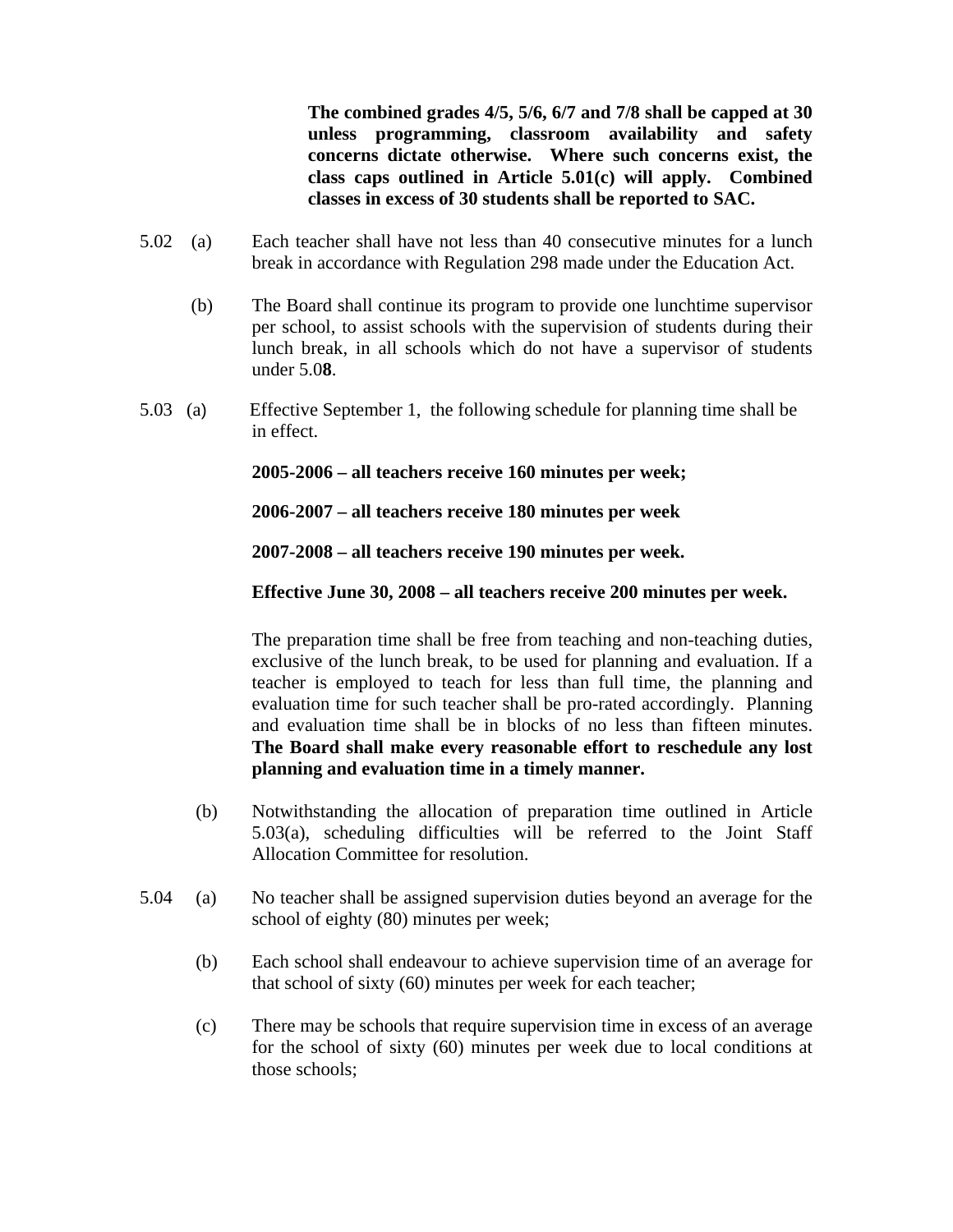- (d) If a school does not meet these guidelines, the issue of supervision may be referred to the Staff Allocation Committee (SAC) established by Article 5;
- (e) If the matter is not resolved by the SAC, it may be referred to the Superintendent responsible for the school.
- 5.05 It is the intent of the parties that the assignment of teaching load, class size, teaching time, supervision duties and other related assignments will be done in a fair and equitable manner for all teachers.

Staff Allocation Committee

**5.06** (a) There shall be established a Staff Allocation Committee (the "Committee") composed of five (5) representatives of the Teachers appointed by the Unit Executive of OECTA and five (5) representatives of the Board. The representatives of the Teachers and of the Board shall each nominate one of their number as a Co-Chairperson.

> During each school year three (3) teacher members of the Staff Allocation Committee shall be given paid leave of absence for ten (10) days each for the purpose of consulting with the principals and the Local School Staffing Advisory Committees. Such teachers shall be appointed by OECTA but shall not be teachers who are afforded any other paid leaves of absence during such year unless approved by the Director of Education.

> Such teachers shall be accountable for their daily work schedule to the Staff Allocation Committee and any change in such schedule shall be reported promptly to the Board. Such changes shall also be reported at the next following Staff Allocation Committee meeting.

 (b) The name of each Teacher member of the Committee for a school year shall be forwarded to the Director of Education and the Board Co-Chairperson of the Committee not later than the March 31 preceding that school year, whenever possible.

The name and position of each of the senior administrative officials of the Committee shall be forwarded to the Teachers' Co-Chairperson of the Committee no later than the March 31 preceding that school year, whenever possible.

- (c) The function of the Committee shall be:
	- (i) to discuss and recommend changes in the existing staffing factors;
	- (ii) to recommend methods for allocating staff to the schools;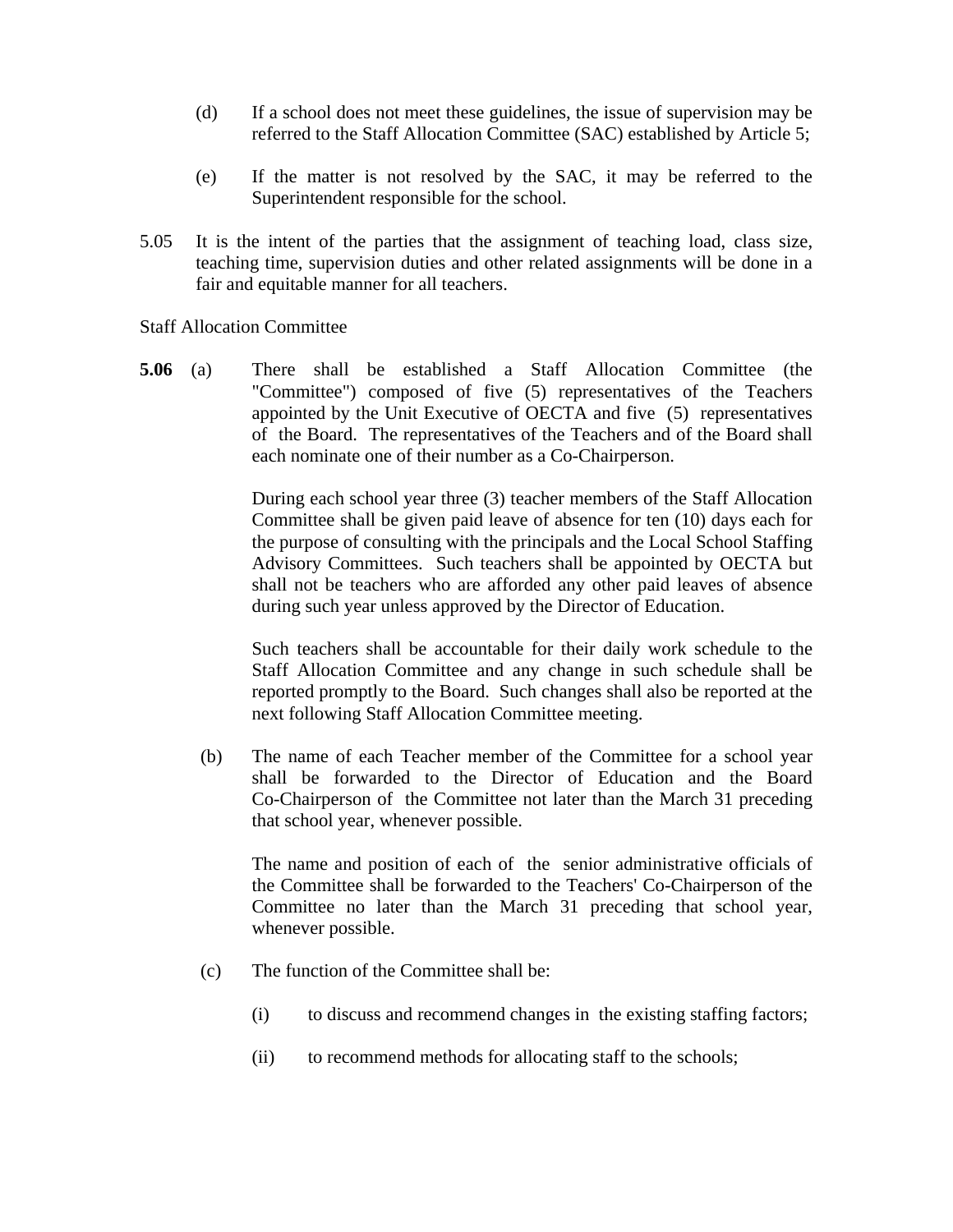- (iii) to develop a School Staff Allocation form which shall be reviewed by the Committee in the month of January;
- (iv) to monitor the application of staff allocation;
- (v) to assist in resolving class loading matters;
- (vi) to monitor and resolve issues regarding the implementation of planning and preparation time.
- (vii) to receive the Monthly Principals' Report for September 30 by October 15, October 31 by November 15 and March 31 by April 15 as well as any specific staffing status report as developed from time to time by the SAC from the co-chairpersons of each Local School Staffing Advisory Committee (LSSAC), and by April 30 a copy of each elementary school's tentative staffing model as per 9.01; and
- (viii) to distribute supervisors of students to schools which provide instruction in the International Languages Extended Day Program;
- (ix) to examine and report by April 30 on the impact of the International Languages Program on the organization of the schools' timetables;
- **(x) to in-service annually principals and Association Representatives with regard to staffing and transfer procedures and other related staffing matters of mutual concern pertaining to the implementation and administration of the Collective Agreement;**
- **(xi) to recommend procedures regarding school staff assignments;**
- **(xii) to develop an LSSAC Responsibility Chart.**
- (d) The Committee shall be convened by the Board Co-Chairperson not later than October 31 in each school year for an initial meeting. Thereafter the Committee shall meet within fifteen (15) days of a request therefor by either Co-Chairperson. An agenda for each meeting shall be prepared prior thereto by the Co-Chairperson. Meetings following the October meeting shall be chaired by the Teachers' nominee as Co-Chairperson and thereafter alternatively by the Board's nominee and the Teachers' nominee.
- (e) Representatives on the Committee of either the Teachers or the Board may at any Committee meeting submit one or more proposals to change the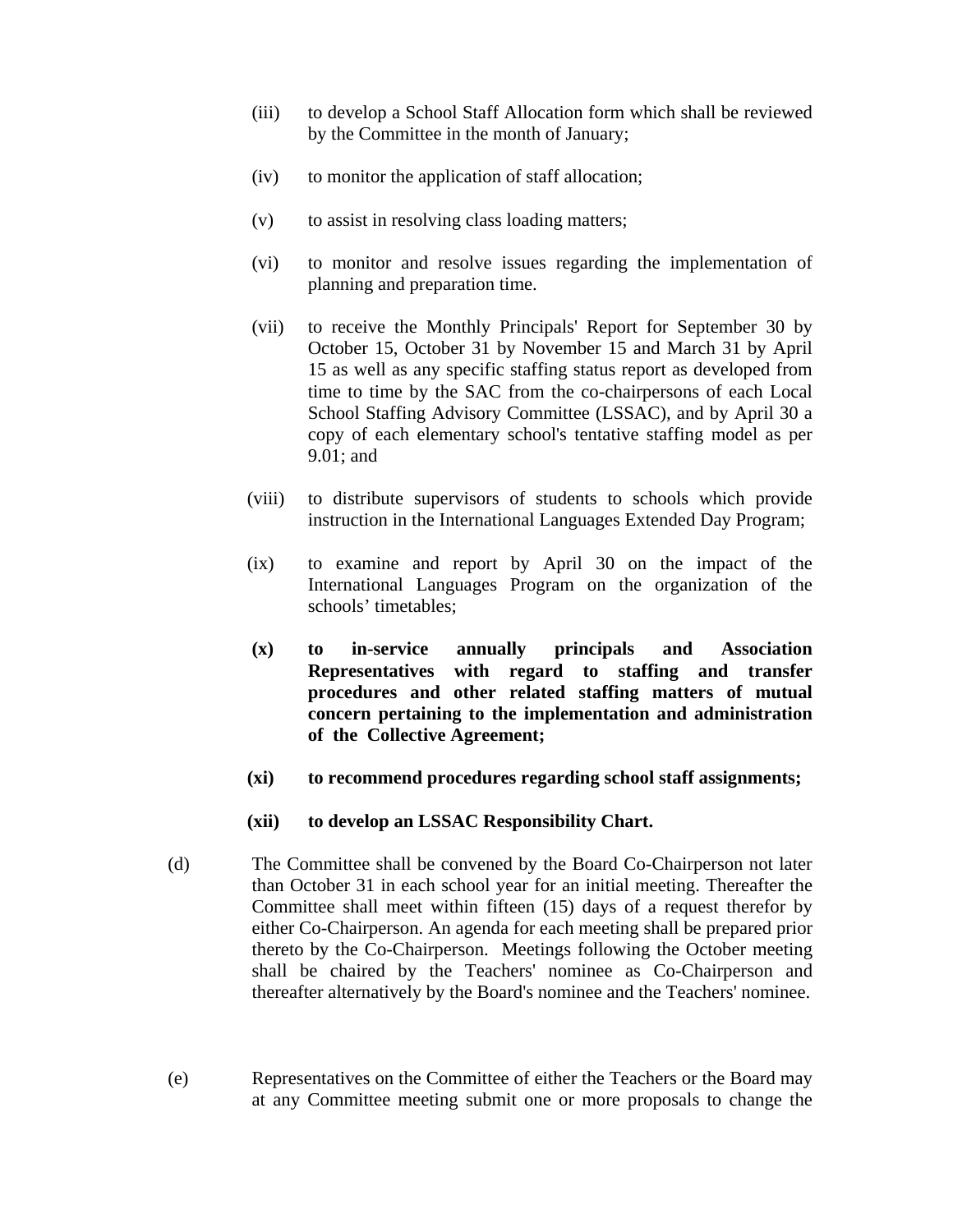existing staffing factors. Such proposals shall be discussed at such meeting. All recommendations should be determined by consensus. If consensus cannot be obtained, the representatives who had not initiated the proposal shall be permitted twenty (20) school days to examine the proposal. Thereafter a further meeting of the Committee shall be called to develop a report concerning the proposal. If the Board and Teacher representatives on the Committee do not agree on the disposition of the proposal, such representatives shall prepare and table at a Committee meeting separate reports on the proposal.

- (f) Any reports on any proposals to change any existing staffing factors emanating from any meetings of the Committee referred to in (d) shall be included in the agenda of the next meeting of the Director's Council which takes place no earlier than one week after the meeting of the Committee at which such reports were tabled. A representative from the Teachers on the Committee may speak to such reports.
- (g) After such meeting of the Director's Council such reports shall be included on the agenda of the next meeting of the Board's Human Resources Committee along with any recommendations from the Director. Teachers' representative from the Committee may speak to such reports.
- (h) Following such meeting of the Human Resources Committee, such reports shall be included on the Agenda of the next Board meeting within the report of the Human Resources Committee for the particular month. A Teachers' representative from the Committee may speak to such reports whether the Board is meeting in public or private session.
	- (i) The Board Co-Chairperson shall inform the Teachers' Co-Chairperson of the disposition of the reports after each meeting of the Director's Council, the Human Resources Committee and the Board.
- 5.0**7** (a) A Local School Staffing Advisory Committee (LSSAC) shall be established in every school and shall hold its first meeting by the end of the second week of **school**. Following this meeting the LSSAC shall report at a meeting of the full teaching staff of the school no later than the end of the third week of **school** and may present a written summary of items discussed under 5.0**7**(d)(ii).

(b) The Committee (LSSAC) shall consist of: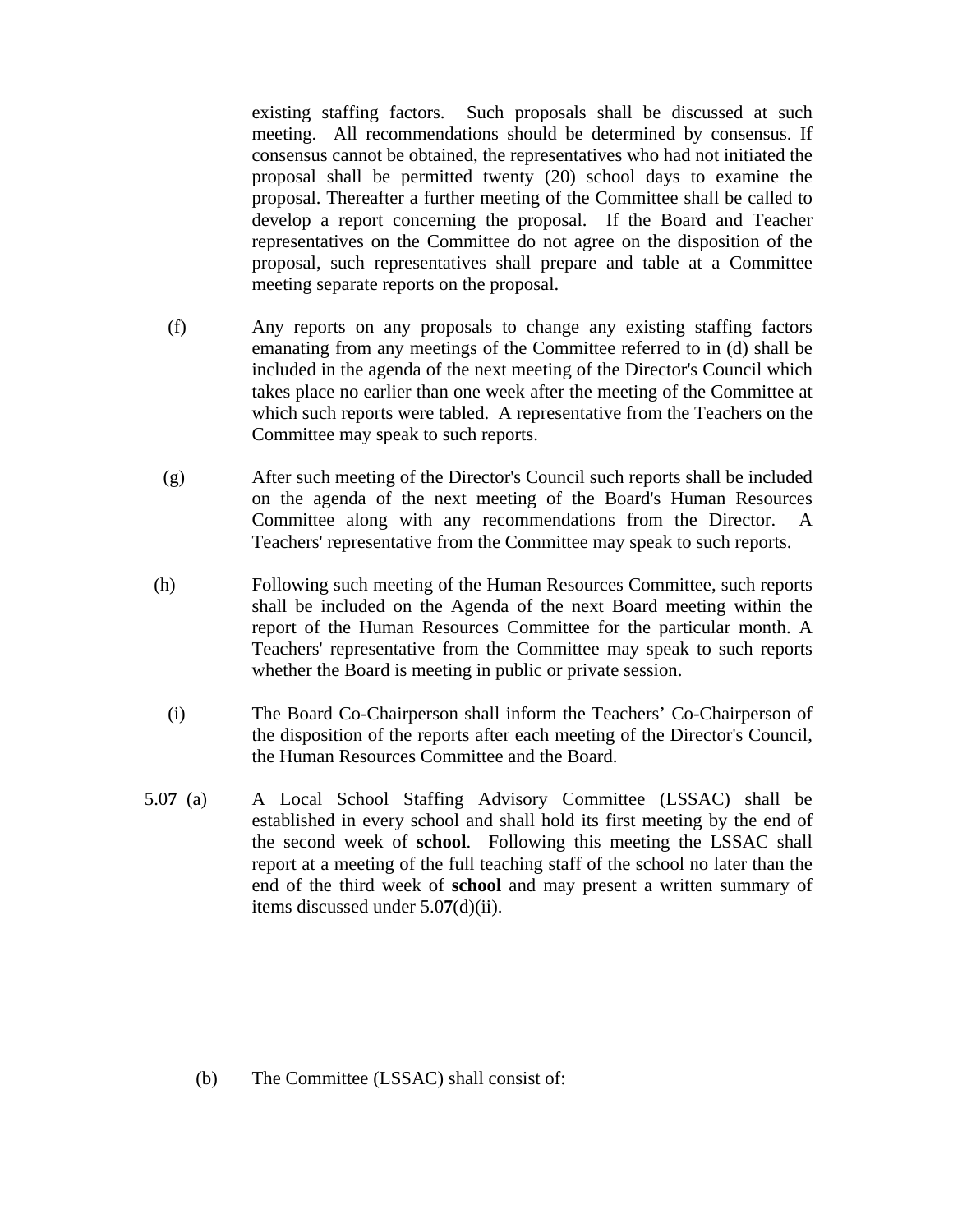- (i) 10% of the full-time equivalent teachers, rounded to the nearest whole number (a minimum of three), as elected by the teaching staff. One of these teachers shall be elected by the teacher members of the LSSAC to act as secretary of the committee.
- (ii) Any vice-principal of the school (not included in the 10% above).
- (iii) The LSSAC committee shall be co-chaired by the Principal and the OECTA Staff representative.
- (c) The term of office of this committee (LSSAC) shall be from September 15 to September 14 of the following school year. If any of the teacher representatives resign from the committee or leave the school prior to the end of the school year, the staff shall elect a replacement.
- (d) The duties of the LSSAC shall be as follows:
	- (i) to meet at the call of either co-chair but not less than once per school term during the school year,
	- (ii) to advise the principal regarding:
		- the school staffing priorities,
		- the development of the tentative staffing model for the following school year as in Article 9,
		- teacher instructional workload distributions and instructional assignments arising from the distribution of staff within the school,
		- the school supervision and lunch break arrangements,
		- the suggestions or requests of any teacher(s) who makes submissions to the committee regarding the above, and
		- the completion of reports requested from time to time by the Staff Allocation Committee,
	- (ii) to report at a meeting of the full teaching staff of the school no later than Friday of the final week of October and no later than Friday of the third week of April and on a regular basis but not less than once a term, and
	- (iv) to keep notes of all the proceedings of the LSSAC and to make such notes available to all teaching staff.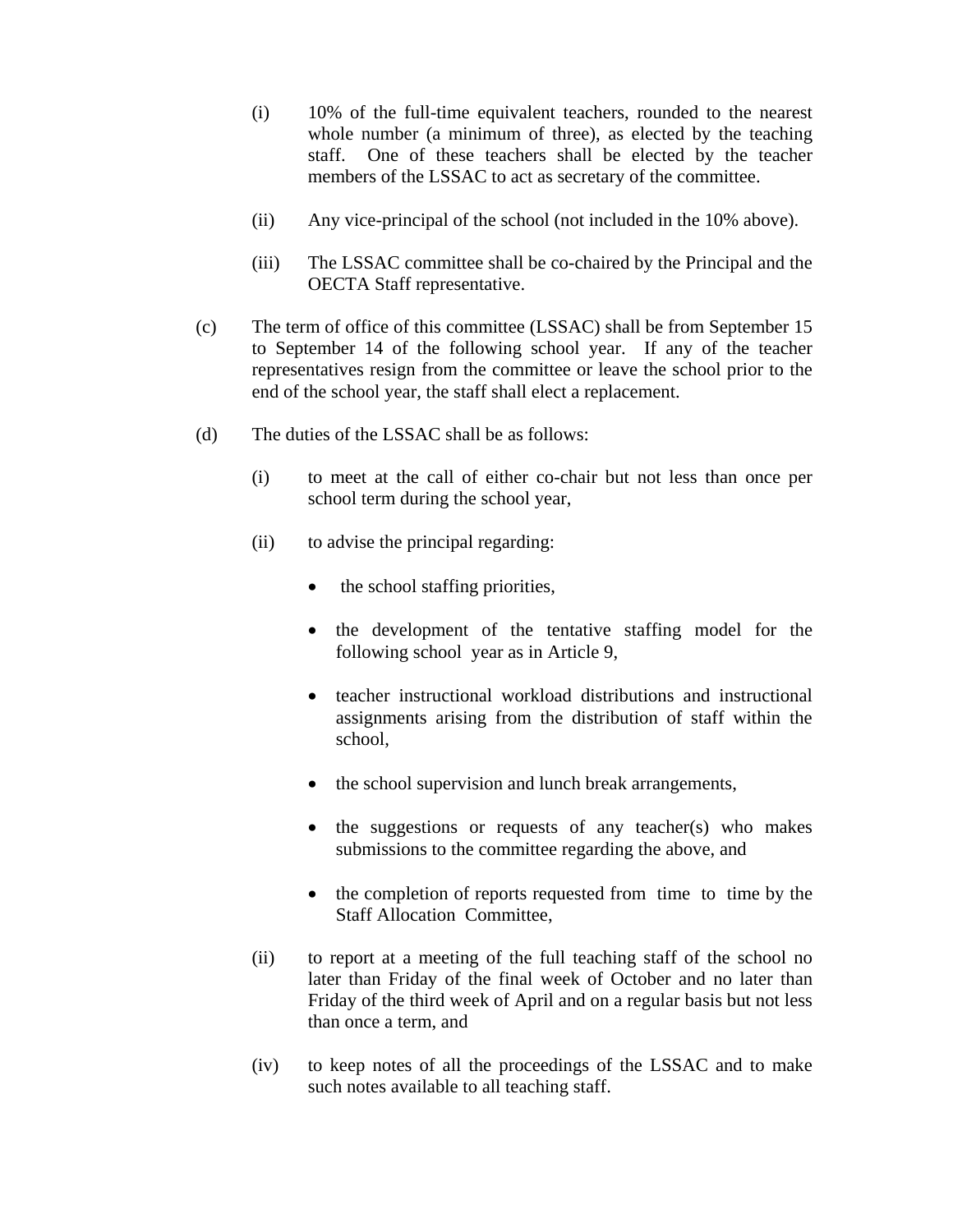- **5.07 (e) The Teacher Co-Chair of the LSSAC shall be given the following current information not less than two working days prior to the third week of school.** 
	- **i) The tentative staffing model with class assignments**
	- **ii) Schedule for all teachers**
	- **iii) Current Form 100**
	- **iv) Supervision assignments**
	- **v) Any proposed staffing changes that occur after June 30**

 **The Teacher Co-Chair of the LSSAC shall be given the following current information not less than two working days prior to the March meeting of LSSAC.** 

- **i) The projected enrolment for the coming school year**
- **ii) The allocation based on that enrolment**
- **iii) Current Form 100**
- **5.07 (f)** In any school without a vice-principal, a principal may designate teachers on an ad hoc basis, to act, in the Principal's absence, in response to a situation that may affect the safety and security of staff and students.
- 5.0**8** (a) Provided instruction in the International Languages Extended Day Program is continued, the Board shall provide supervisors of students to be allocated by the Staff Allocation Committee. These supervisors of students shall be hired for the International Languages extended day schools to supervise those students who are not participating in or supervised through the International Languages program, and to provide lunchtime supervision in such schools.
	- (b) The foregoing arrangement will allow each regular classroom teacher who has students scheduled to have International Language instruction, unassigned time equivalent to this International Languages extended day instructional period. All other teachers shall have unassigned time exclusive of recesses and lunch break during the extended day. The unassigned time shall be equal to the length of the extension of the school day as a result of the International Languages instruction. Unassigned time due to International Languages extended day shall be exclusive of planning and evaluation time.
- 5.08 (c) **In the event that a teacher supervises students due to the absence of an International Languages instructor, or a replacement for the International Languages instructor, the Board, upon application in writing by the teacher and verification by the principal, will pay such**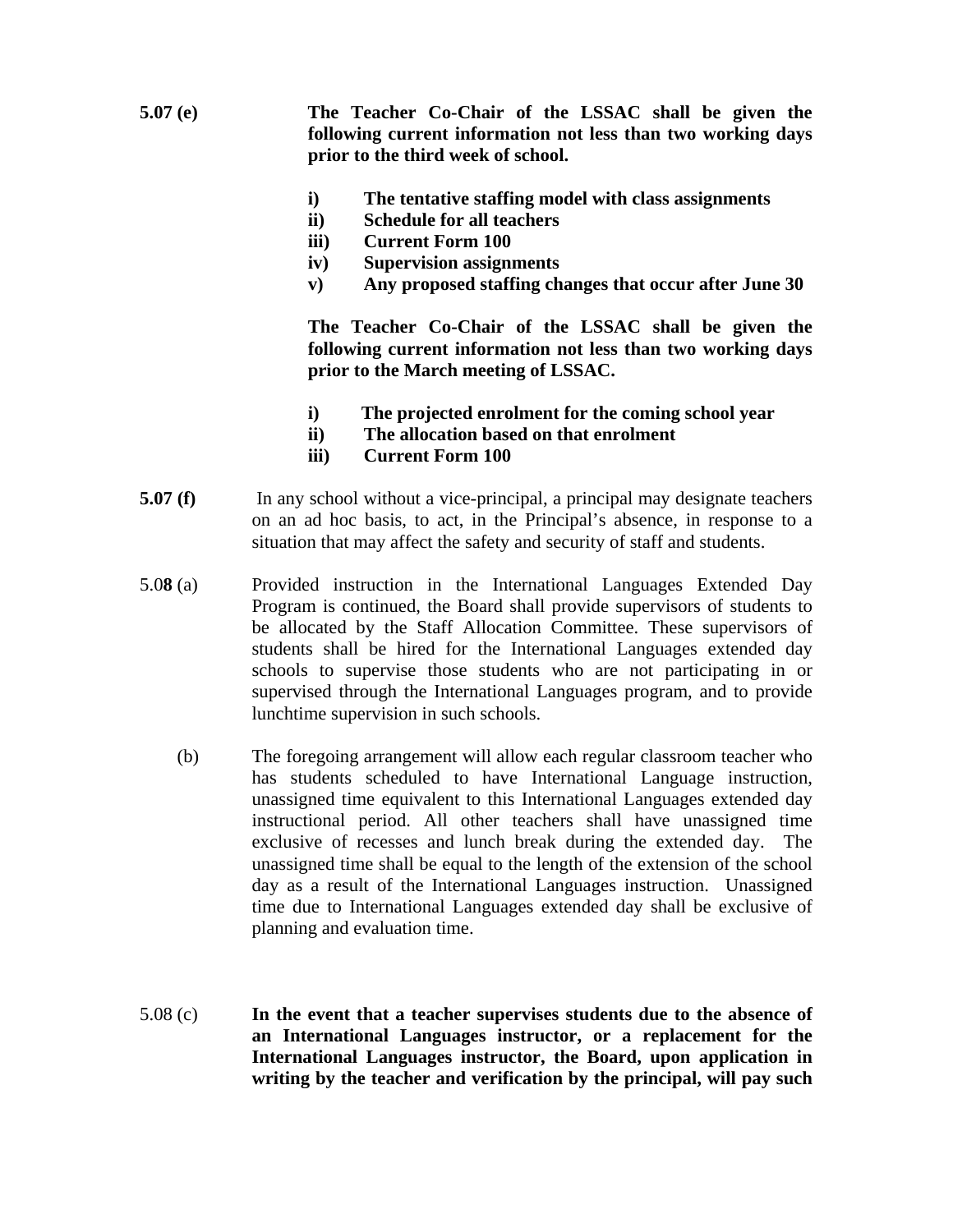#### **teacher, in addition to the teacher's regular salary, at the rate of \$40.00 per hour for each hour of supervision.**

- (d) In the event that a teacher supervises students due to the absence of a supervisor of students, or a replacement for the supervisor of students, the Board, upon application in writing by the teacher and verification by the principal, will pay such teacher, in addition to the teacher's regular salary, at the rate of **\$40.00** for each hour of supervision.
- **(e) Any assigned teaching vice-principal shall be assigned teaching duties which involve student contact as per the Education Act.**
- **(f) Any teacher who loses preparation time shall be compensated by matching time-in-lieu. This time in lieu will not be provided by existing staff. The scheduling of the time-in-lieu blocks shall be determined by the teacher in consultation with the principal. Joint forms shall be developed by the Board and the Teachers to record the accrual of minutes and the granting of time-in-lieu under this provision.**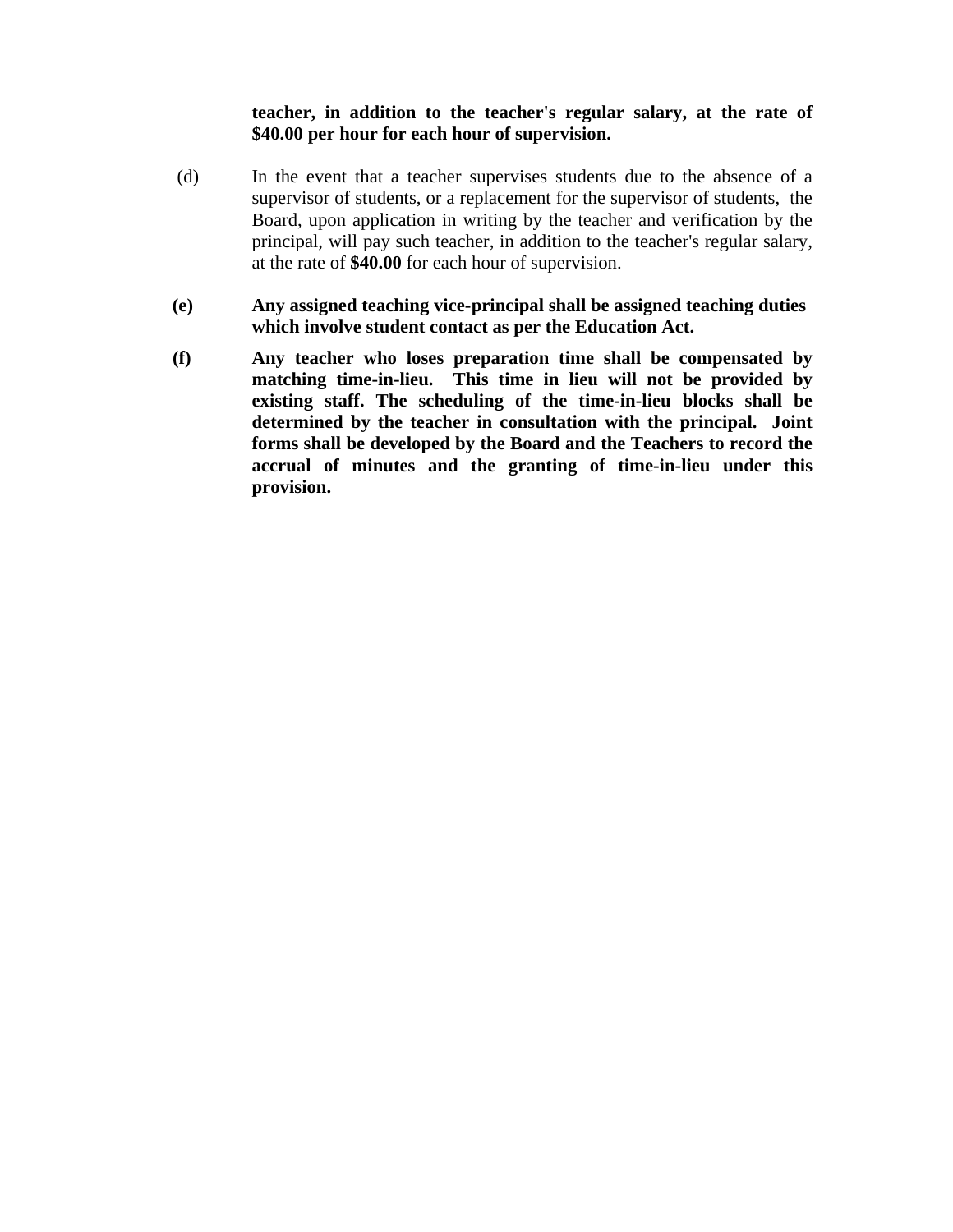#### POSITIONS OF RESPONSIBILITY

- 6.01 (a) The Board shall request applications to fill any position of responsibility by means of a notice which shall be included in the Director's Bulletin. The notice shall precede any public advertisement except when schools are closed or in an emergency. A copy of the Bulletin shall also be addressed and sent directly to the OECTA representative in each school.
	- (b) An applicant for a position of responsibility who does not have the experience and qualifications, or the recommendation of the appropriate superintendent as stated in the notice will not be granted an interview but shall be advised in writing as to the reason(s) why the interview was not granted. If the applicant has the experience and qualifications and recommendation of the appropriate superintendent, as stated in the notice, the applicant shall be granted an interview. All candidates who have been interviewed shall be informed in writing within thirty (30) days of the conclusion of the interviews as to whether they have been shortlisted. Upon request, unsuccessful candidates shall be granted an interview with the chairperson of the interviewing committee or appropriate supervisory officer in which the reason(s) why the candidate was not selected shall be discussed.
	- (c) (i) The short list for all positions of responsibility shall be sent on a confidential basis to the President of OECTA within 30 days after the list has been approved by the Director.
		- (ii) All new appointments to positions of responsibility shall be announced in the Director's Bulletin.
- 6.02 (a) Resource teachers shall be appointed for a three (3) year term but during the first year thereof are on probation and may be relieved.
	- (b) A resource teacher who will have completed the three year term may, before December 31 preceding the end of the school year, apply to the Director of Education for a three (3) year extension of such term. Such extension may be granted at the discretion of the Director of Education but the term may not be extended beyond a sixth year. An incumbent is not eligible to apply for any resource teacher position during the annual request for such applications.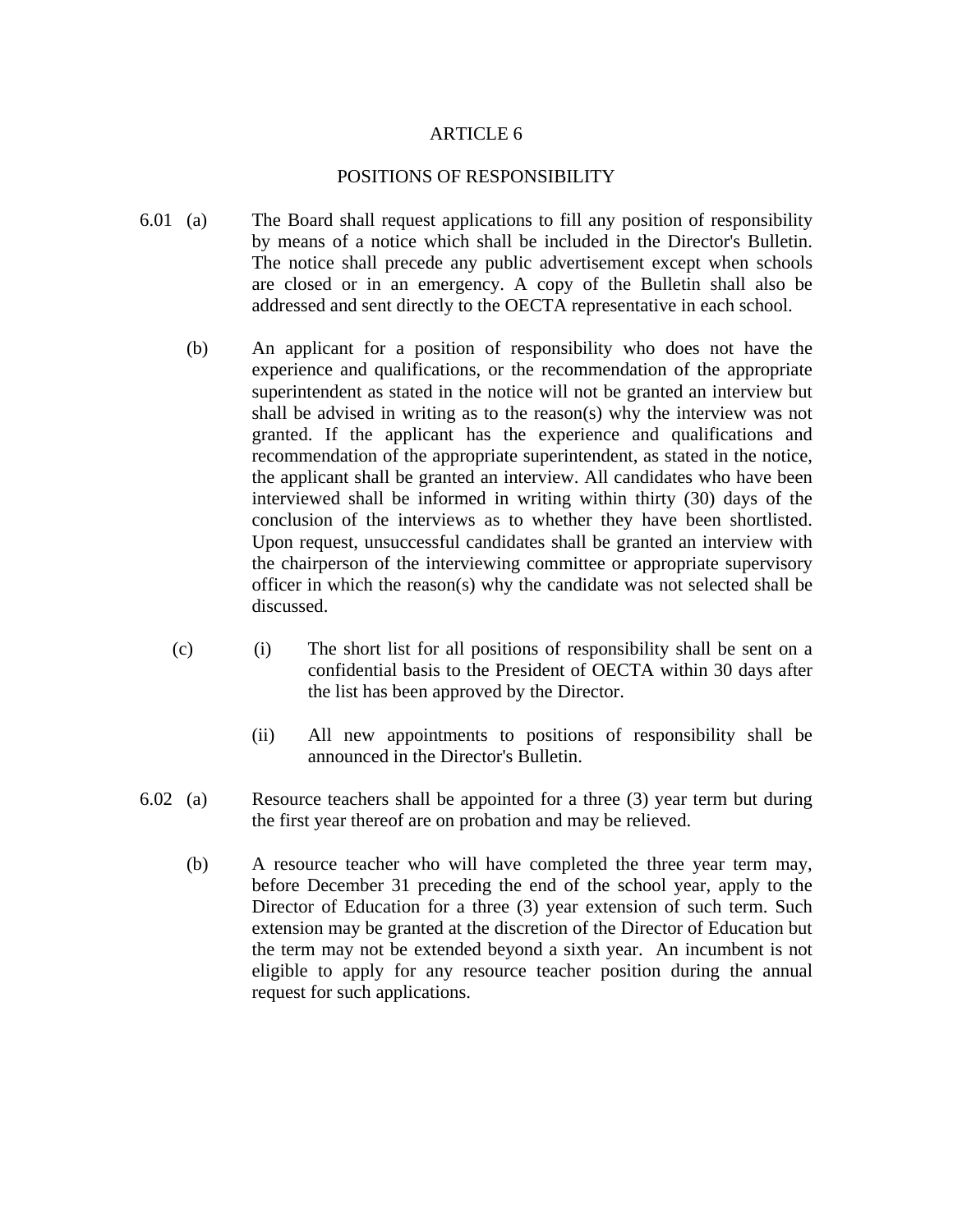However, if a second notice is required for any resource teacher position because there is no applicant for the position who is considered competent therefor by the Director of Education, then the incumbent resource teacher may apply.

- (c) A resource teacher who prior to taking an approved leave had not completed the term thereof, or as it may have been extended, shall upon return from such leave,
	- (i) in the case of a statutory leave under section 22.01 have the term as resource teacher extended by the length of such leave and to a date being the end of the school year immediately following;
	- (ii) in the case of an extended parental leave under section 22.05 and 22.06 have the term as resource teacher extended by one school year; and
	- (iii) in the case of any other approved leave, if the teacher is reassigned as a resource teacher the term of such appointment shall be extended by the length of such leave and to a date being the end of the school year immediately following.
	- (d) A resource teacher shall be informed by the May 15 immediately preceding the end of the first three year term whether such teacher is to be continued for a second three year term.
	- (e) Notwithstanding (a), (b) and (c), if the Board at any time or times determines that the number of resource teachers in a particular specialty shall be reduced it may reduce the term of any resource teachers in such specialty provided it does not extend the term of any resource teachers in such specialty.
- 6.03 Assessment and Programming Teachers will be appointed for an indefinite term. If such teacher is not to be continued in the position for any reason, the teacher shall so be informed by May 15 of the preceding school year.
- 6.04 Subject to section 11.01, the Board may relieve a teacher from a permanent position of responsibility or as a resource teacher provided that the reason for demotion is given in writing to the teacher.
- 6.05 The Board shall notify the Teachers of the allowance or salary for a newly created position of responsibility within five (5) days of the filing thereof and the Board shall discuss promptly such allowance or salary with the Teachers. Any changes requested by the Teachers, with which the Board agrees, shall be retroactive to the date of the filing of such position.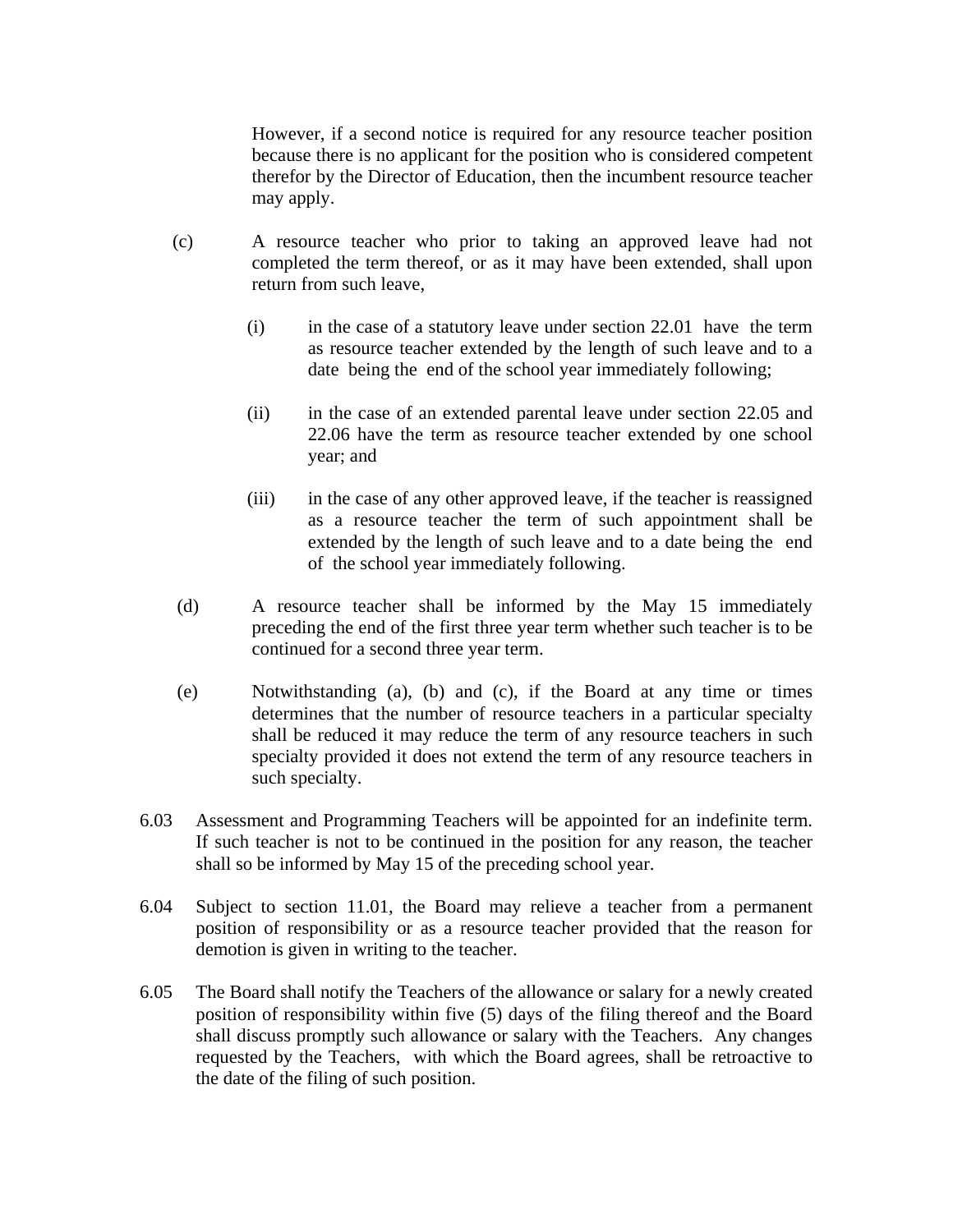6.06 The Board will, under normal circumstances, appoint a replacement for a principal who has been absent in excess of 20 consecutive school days or when it is known that the absence will be in excess of 20 consecutive school days.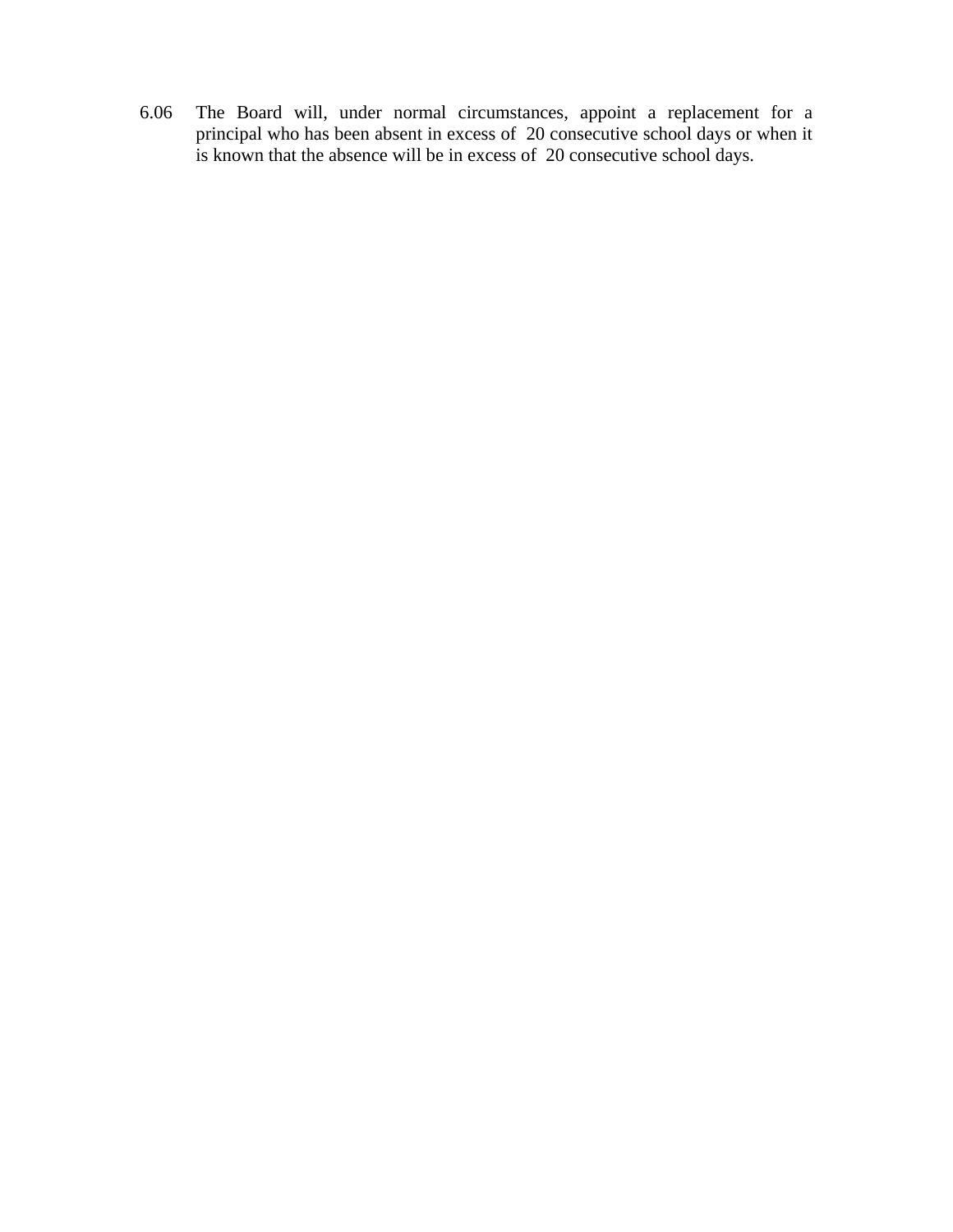#### TRANSFER AND PLACEMENT PROCEDURES

#### **General**

- 7.01 (a) Transfer Request Forms will be available by January 1 in the schools/other work places. **Any teacher wishing to apply for an exchange transfer, an open transfer, job sharing, or transfer to part-time teaching, shall complete the form provided and submit it to the Human Resources Department.** Any teacher wishing to apply for transfer to another position, effective September 1, shall complete the form provided and submit it to the **Human Resources** Department. Transfer requests will be received until **June 7;** however, teachers are encouraged to submit transfer requests before March 1, as the transfer period begins **April 15**. All teachers who have requested a transfer shall have their names placed on the Teacher Transfer and Placement Request List.
	- (b) **All transfer requests listed in (a)** received by the **Human Resources** Department on or before March 1 will be compiled and the lists will be distributed as appropriate to superintendents of education, principals and OECTA school representatives. **All transfer requests listed in (a),** as of April 1, will be compiled and distributed as appropriate to superintendents of education, principals and OECTA school representatives. The list will be available for distribution by the 15th of each month respectively.
	- (c) Upon receipt of the listing, the OECTA representatives shall post it on the school/other work place bulletin board. **Such list shall include all transfers listed in (a),** setting out only the school and present assignment of the teacher and the type(s) of position(s) and school(s) to which the teacher desires a transfer. Teachers returning from leave of absence and teachers surplus to the staffing model of a school/other work place shall be included.
	- (d) A teacher who has accepted a regular transfer or exchange transfer, **open transfer, job sharing or transfer to part time teaching,** shall not be entitled to request an additional transfer or exchange transfer during that transfer period.

Regular Transfer Procedures

7.02 (a) The transfer and placement period will commence on **April 15** and continue until the end of the third week in June. As of **June 7** open positions may be filled by external applicants **provided all teachers who have been declared surplus, and those returning from leave have been placed.**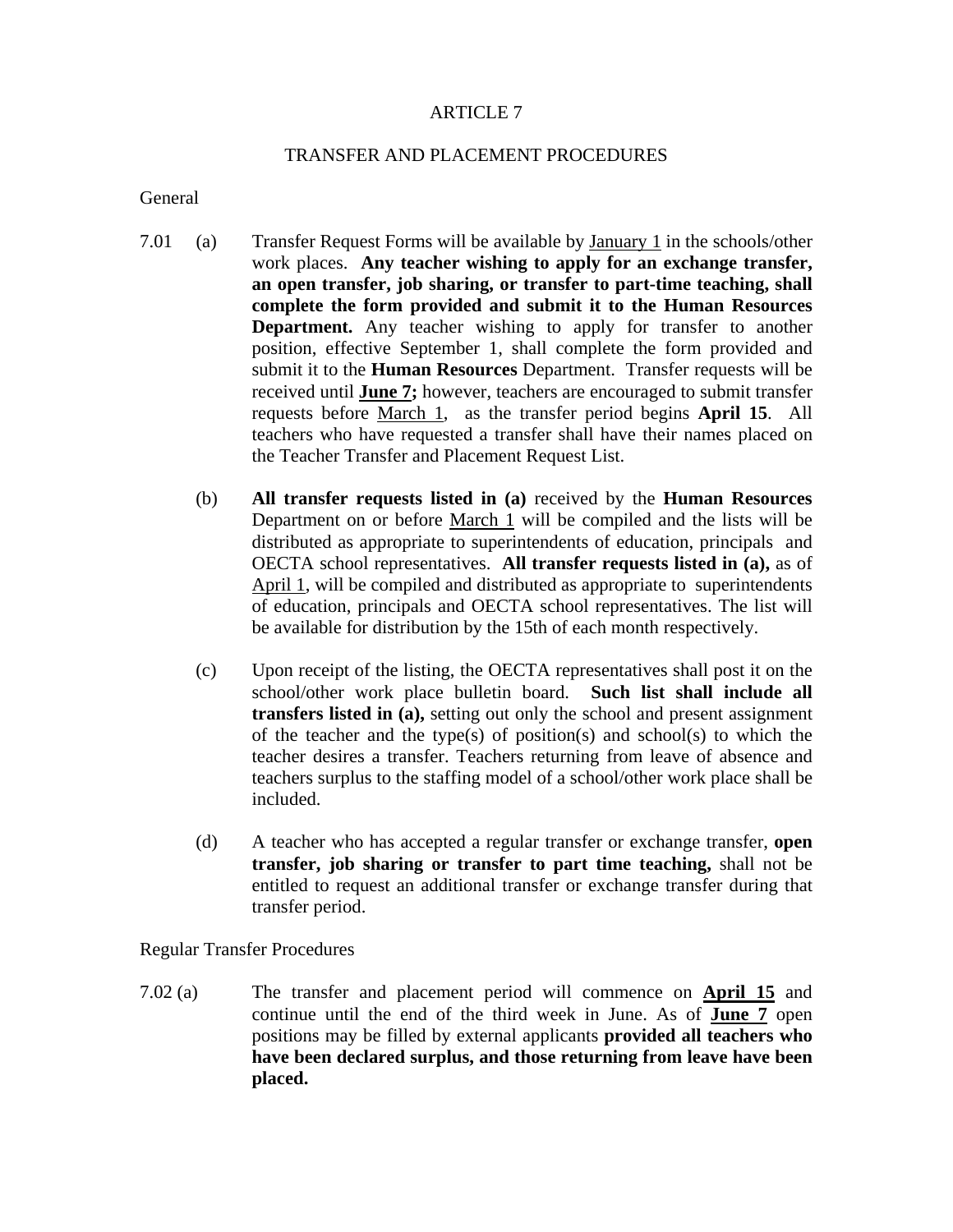- (b) The principals will consult with their superintendent of education regarding the placement of any teacher(s) available on the teacher transfer and placement lists.
- (c) A teacher may consult with the superintendent of education for the relevant area regarding placement.
- (d) In approving transfers, superintendents of education may consider the educational needs of the sending school and the educational needs of the receiving school.

Open Transfer Procedures

7.03 (a) An open transfer is one for which the teacher requests to be assigned to any other elementary school superintendency and is prepared to accept any assignment for which the teacher is qualified. The teacher is notified prior to the commencement of the March Break as to whether or not such request shall be granted, but may not be advised of a specific placement until the end of the normal transfer process. Open transfers shall not apply for transfer requests between elementary and secondary schools.

> AS SOON AS THE TEACHER IS NOTIFIED THAT THE REQUEST SHALL BE GRANTED, THE TEACHER'S CURRENT TEACHING POSITION SHALL BE DECLARED OPEN. SUBJECT TO THE SCHOOL STAFFING MODEL, THE TEACHER'S CURRENT TEACHING POSITION SHALL BE LISTED ON THE LIST OF TENTATIVE POSITIONS.

- (b) Any teacher wishing to apply for an open transfer shall complete an open Transfer Request Form which shall be available in the school by January 1.
- (c) Applications for open transfer shall be received by the **Human Resources** Department only during the month of January.
- (d) The Human Resources Department shall prepare a list of all applicants and submit that list to the appropriate superintendents by February 14. Teachers shall be informed in writing as to whether they shall or shall not be receiving an open transfer prior to the commencement of the March Break.

TEACHERS WHO HAVE BEEN ADVISED THEY WILL BE RECEIVING AN OPEN TRANSFER WILL NO LONGER BE ELIGIBLE FOR THE REGULAR TRANSFER PROCEDURES.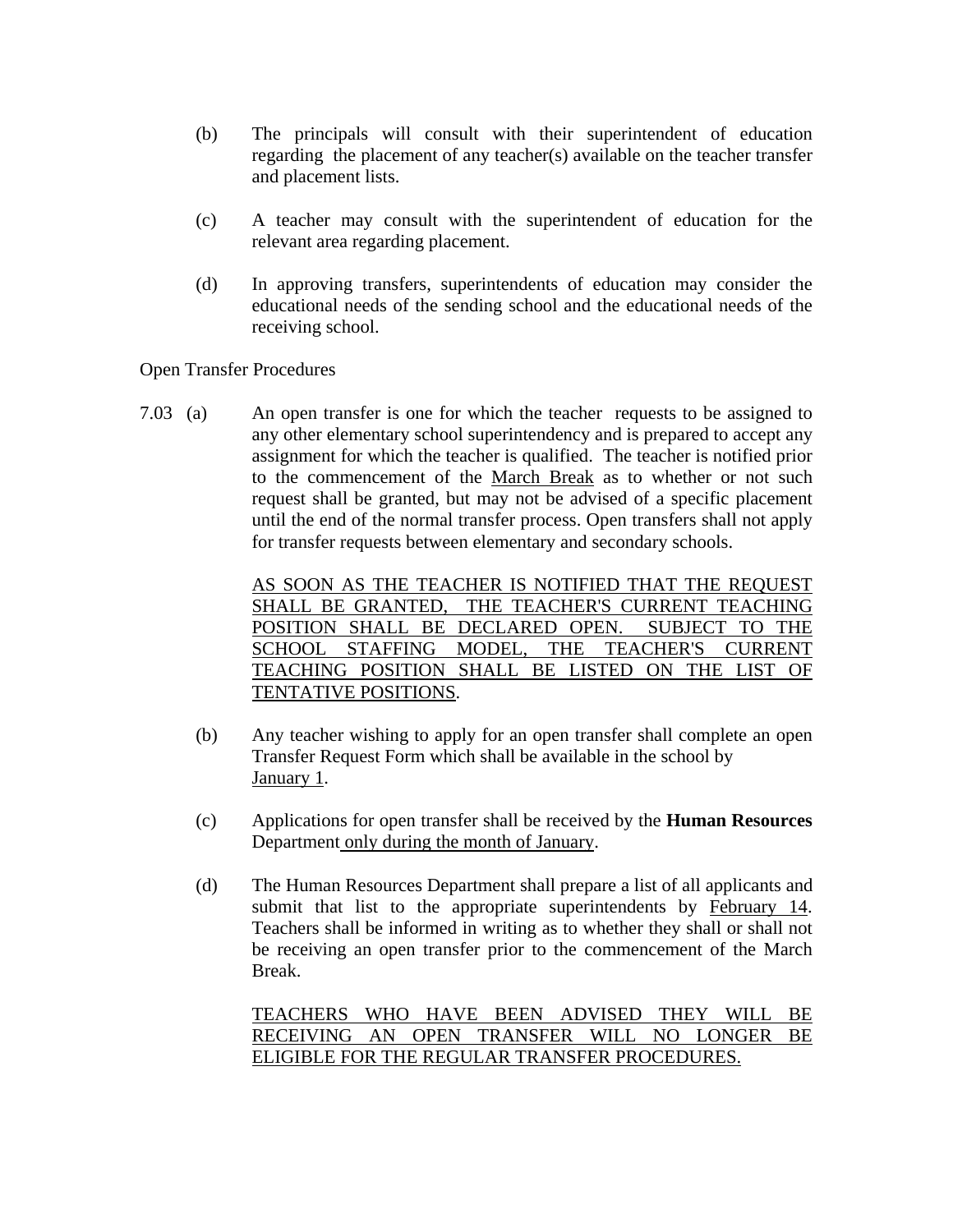### (e) A TEACHER WHO HAS APPLIED FOR AND HAS BEEN GRANTED AN OPEN TRANSFER MUST ACCEPT THE ASSIGNED PLACEMENT.

Exchange Transfer Procedures

- 7.04 (a) A teacher who has completed the probationary period and who is not experiencing significant difficulty in performing as a teacher as verified by the teacher's superintendent of education may apply for an exchange transfer with a teacher in another school by forwarding all pertinent information (name, current position/assignment, school and specialty desired), on the Transfer Request Form between January 1 and June 1.
	- (b) Teachers whose names appear on the transfer lists and who have requested an exchange transfer may make contact with each other to arrange exchanges of positions during the transfer period. The teachers involved in any tentative exchange will notify the principals concerned of any such possible exchange forthwith.
	- (c) All exchange transfers are conditional upon the approval of the principals concerned and the appropriate superintendent(s) of education.
	- (d) Teachers and principals must sign the appropriate form indicating concurrence with the exchange transfer arranged.
	- (e) Approved exchange transfers will become effective on September 1 of the same calendar year.
	- (f) Such exchange transfers shall be in force for one academic year. Subsequently, upon the mutual agreement of the two teachers and the principals concerned made by March 31 of such academic year such exchange transfers shall be deemed permanent. If there is no such agreement, each teacher shall return at the completion of the academic year to the former school.
	- (g) In the event that there is a surplus of teaching positions that affects either of the exchange transfer arrangements:
		- (i) The teacher who has accepted the surplus position must accept for the period of the exchange transfer a placement provided by the appropriate superintendent of education.
		- (ii) At the end of the exchange transfer year, if there is no agreement to make the exchange transfer permanent, the teacher(s) whose former position(s) has become surplus must accept a position provided by the appropriate superintendent of education.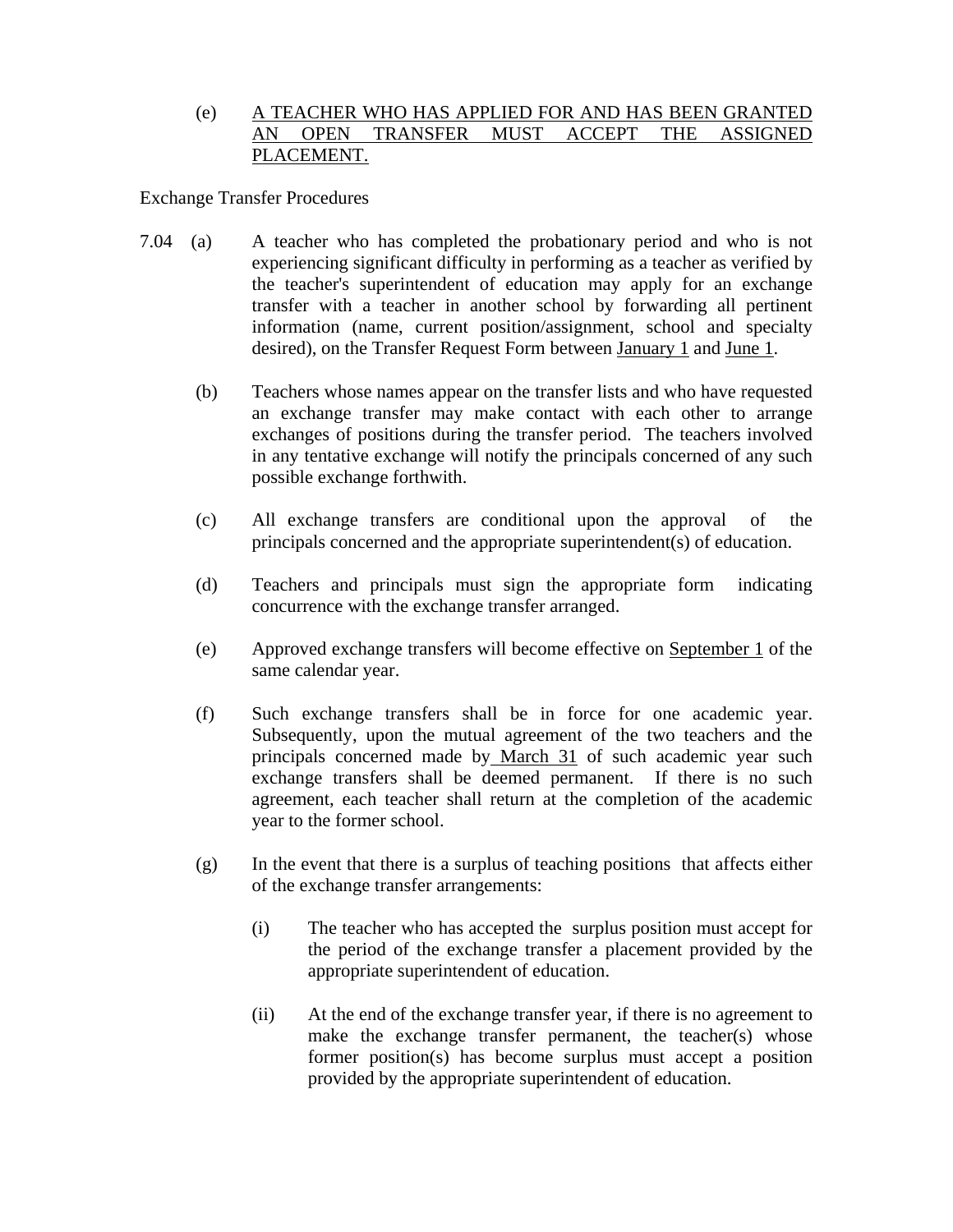(h) An applicant may request a transfer concurrent with an exchange transfer.

Return from Leave

- 7.05 (a) Any teacher on a leave of absence **that** commenced before February 1 of the current school year, and who is due to return September 1 shall notify the **Human Resources** Department by March 1 on the form which will be provided; or in writing if such has not been received by the teacher, of that teacher's intention to resume teaching or otherwise.
	- (b) Any teacher who has failed to so notify the Board but who has the right to return on September 1 and so informs the Board at a date later than March 1 but before the first school day in September shall be placed where needed in any of the Board's schools/other work places.

Transfer to Part-time Teaching

- 7.06 (a) A teacher wishing to teach on a part-time basis shall complete and submit a Transfer Request Form in accordance with clause 7.01(a) and the request shall be included as an addendum to the list referred to in clause 7.01(b).
	- (b) The Board is not obliged to return a teacher to teaching on a full-time basis but any application therefor will be given due consideration.
	- (c) A part-time teacher who has completed the form referred to in clause 7.01(a) and who in the view of the Board is qualified for and able to perform satisfactorily in the available position, shall be given priority over applicants not covered by this Collective Agreement at the time of application for any full-time position for which the teacher is qualified.

## Job Sharing

- 7.07 (a) Any teacher wishing to teach under a job-sharing arrangement shall complete a Transfer Request Form. The teacher shall indicate on the form that the application is for Job-Sharing. Completed forms shall be forwarded to the Human Resources Department between January 1 and June 1. The names of all teachers who have applied will be set out in a Job- Share List as part of the Transfer and Placement List.
	- (b) Any teacher on the job-sharing list may contact other teachers on the list, the appropriate principals or superintendents of education.
	- (c) Principal(s) and teachers shall consult to determine the form job-sharing will take (half day, half week, alternate days, half year, etc.) in order to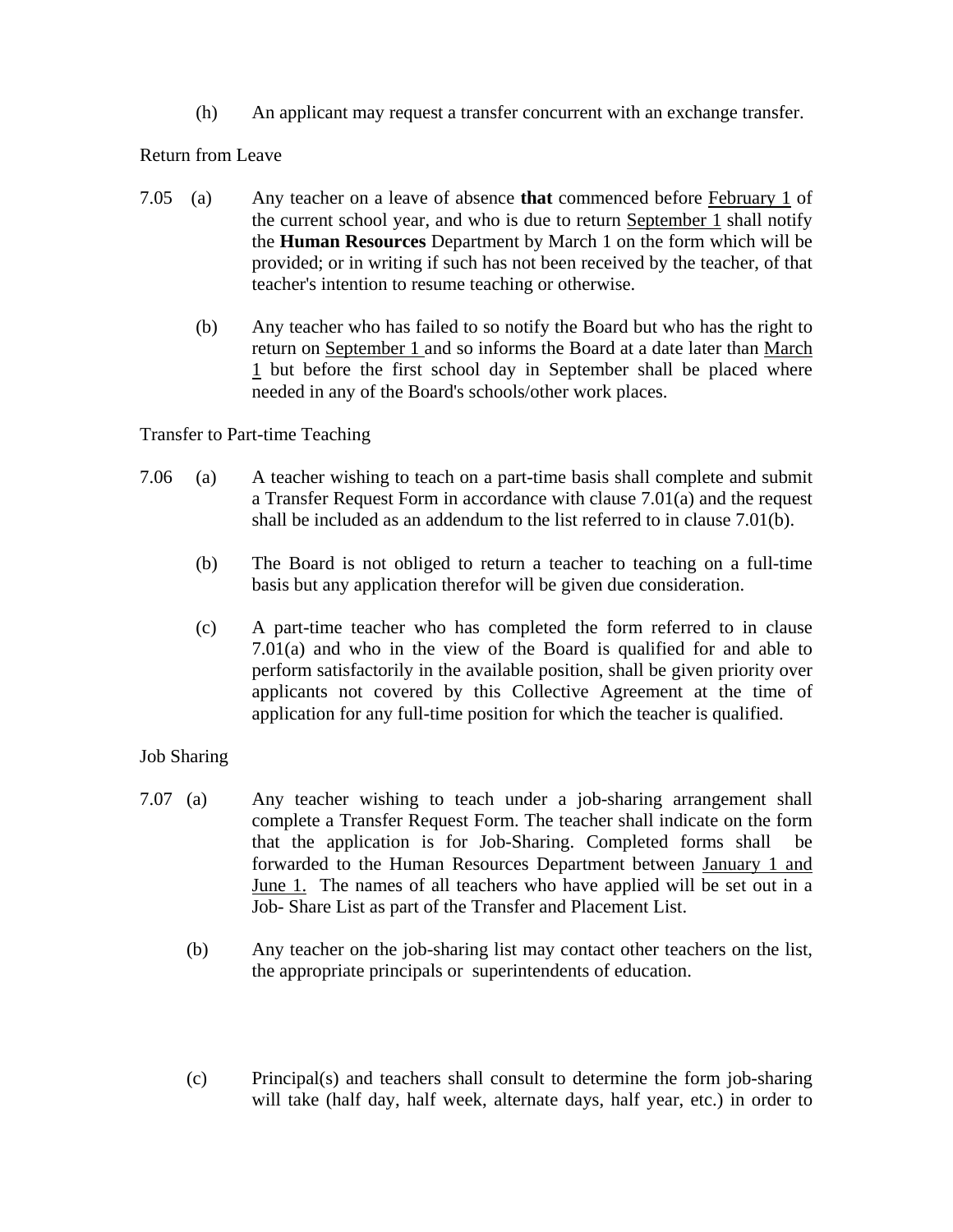meet the educational needs of the school. The final arrangement shall be subject to the approval of the superintendent.

 (d) In determining a sharing arrangement clause 4.04(e) shall apply. If applicable, the teacher shall also complete the appropriate authorization form required by the Teachers' Pension Plan Board and the Toronto Catholic District School Board.

**Other** 

- 7.08 A teacher shall not receive a transfer unless the teacher's name has been placed on the Teacher Transfer and Placement Request List, except in special circumstances as approved by the appropriate superintendent.
- 7.09 Notwithstanding the procedures outlined above, the Board may place or transfer teachers at any time to meet the educational needs of its schools.

### **Placement Procedures**

- **7.10 (a) Open positions in a school's staffing model for the following school year shall be determined by March 31 in accordance with Article 9.01. A list of these open positions shall be forwarded immediately to the Superintendents of Education.** 
	- **(b) The list of open positions will be posted electronically on the Board's intranet site, and a copy will be distributed as appropriate to superintendents of education, principals, OECTA school representatives, and the TECT President or designate by April 22. This list will be updated prior to the meetings referenced in (d) and (e) and prior to the Board wide posting in (f).**
	- **(c) During the 4th week in April, each field Superintendent shall hold a meeting of all surplus teachers in the superintendency, with the TECT/OECTA President or Designate present in an observer status, in order to place surplus teachers by seniority and qualifications. This process will involve offering of open positions to the surplus teachers qualified for them in order of their seniority. Immediately following this, the same process will be followed with teachers returning from leave.**
	- **(d) During the following week, any surplus teacher or teacher returning from leave and not yet placed shall be dealt with in the same manner as in (c) in a region-wide placement meeting with Superintendents and the TECT/OECTA President or Designate present in an observer status.**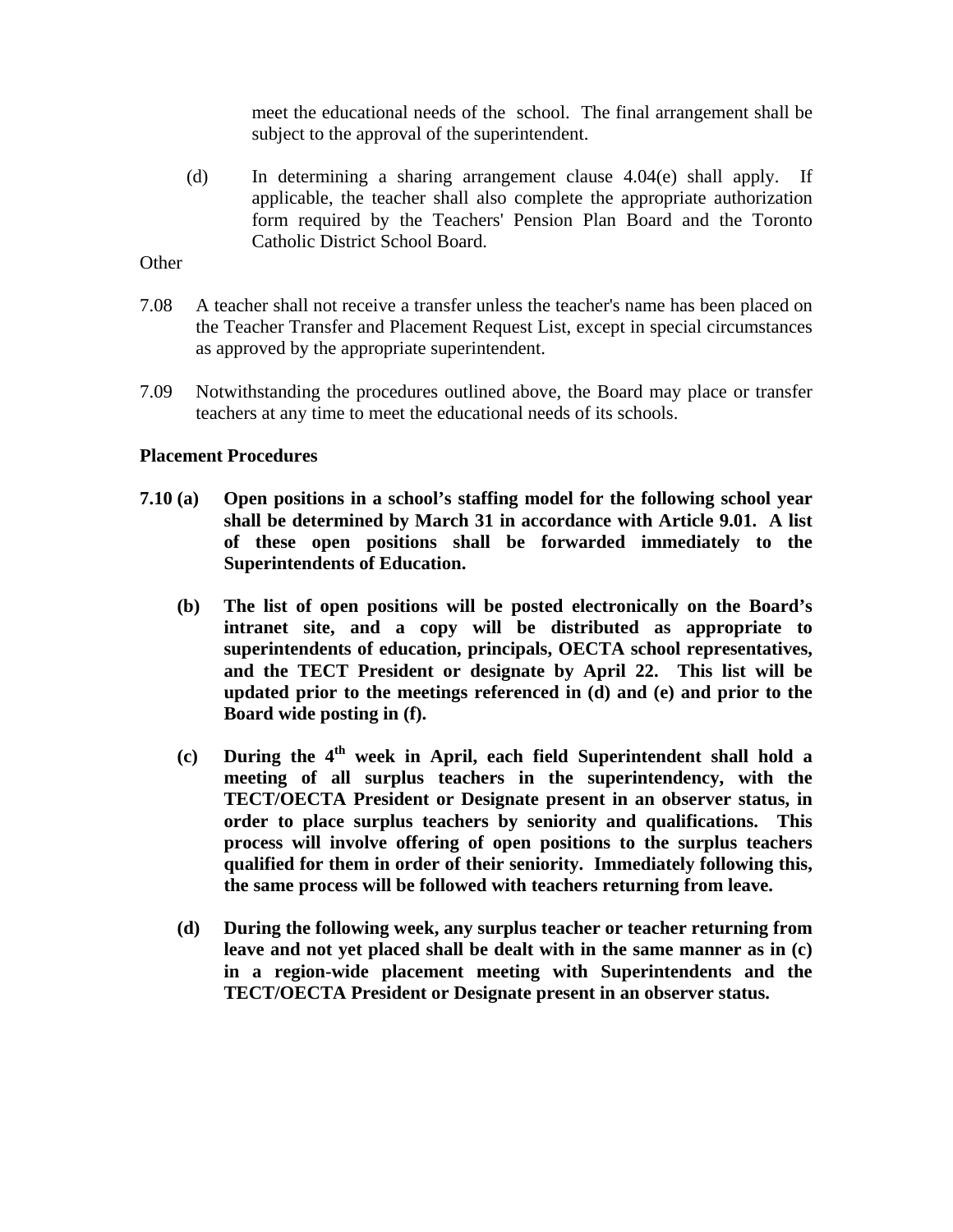- **(e) During the following week, any surplus teachers and teachers returning from leave not placed as per (c) and (d) shall be placed in a system-wide meeting of Superintendents and the TECT/OECTA President or Designate present in an observer status.**
- **(f) All remaining open positions will be posted electronically by the end of the third week of May and any teacher with the qualifications will have the opportunity to apply.**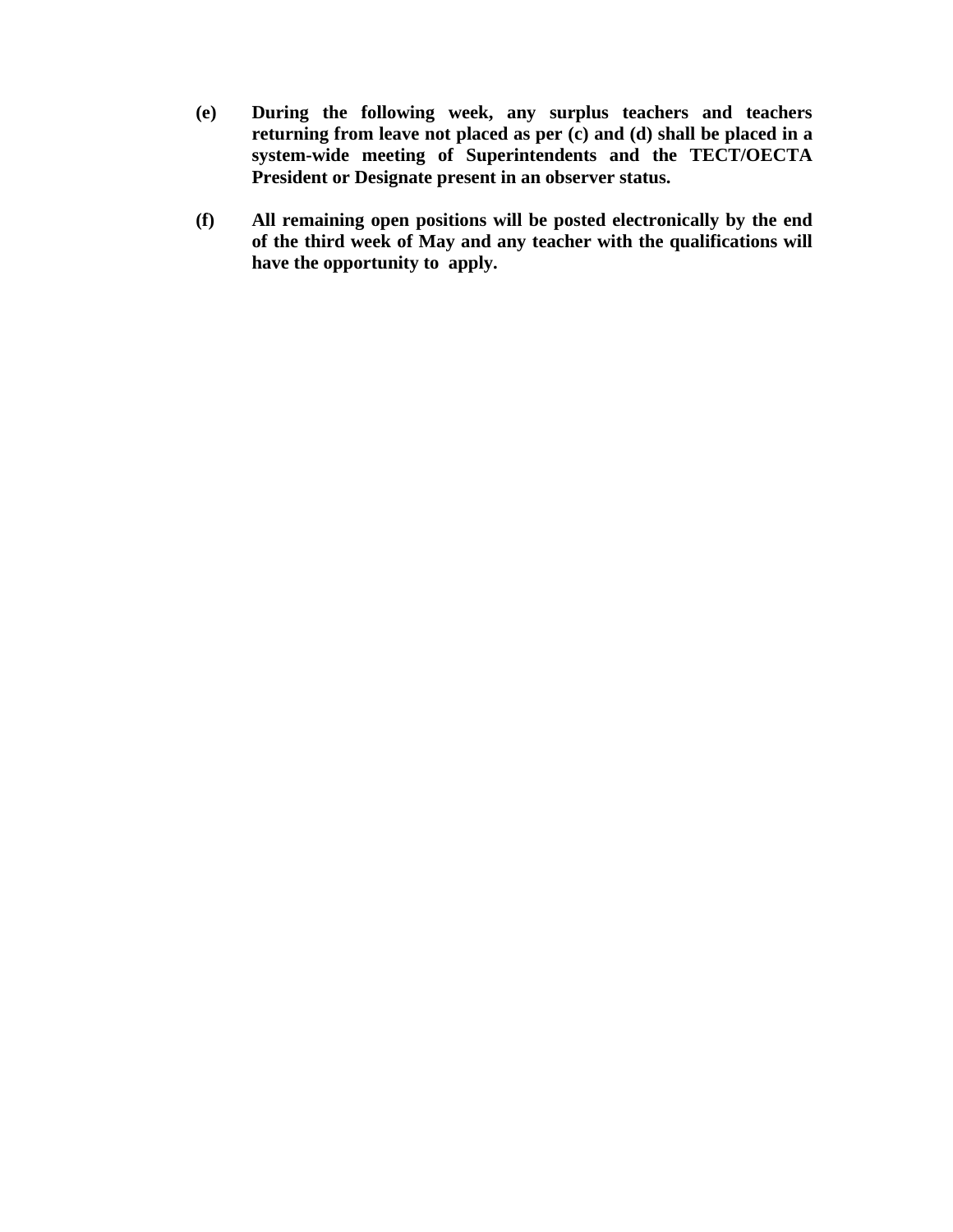#### PROBATIONARY PERIOD, SENIORITY, LAYOFF AND RECALL

#### Calculation of Seniority

- 8.01 (a) A teacher shall be on probation for a period of two years or one year where the teacher has at least three years experience in Canada. A teacher who takes a leave of absence in excess of 20 working days for any purpose while on probation shall have the probation period extended by the duration of the leave
	- (b) For the purposes of this agreement a teacher's seniority shall commence with the date of the teacher's most recent hiring as an elementary teacher (other than as a result of a recall after a layoff) by the Board and shall be maintained and accumulated so long as the teacher remains in the employ of the Board as an elementary teacher. The seniority of a teacher hired as an elementary teacher before September 1, 1998 shall be calculated as the most recent hiring date of that teacher in either panel (other than as a result of recall after layoff) by the Board and shall be maintained and accumulated so long as the teacher remains in the employ of the Board as an elementary teacher and shall include:
		- (i) a layoff within any period during which the teacher was entitled to be recalled;
		- (ii) any sickness or accident;
		- (iii) any authorized leave of absence; and
		- (iv) any period of secondment to another organization, authorized by the Board.
		- (c) Date of hire is the day on which the teacher began to work for the Board or the date established by the Education Act.
		- (d) If in the calculation of a teacher's seniority for the purpose of this Article, such seniority is equal to that of one or more other teachers, such seniority shall be adjusted in order to break the tie by the length of service with the Board prior to the teacher's most recent hiring by the Board.

If as a result of such adjustment the teacher's seniority remains equal to that of one or more other teachers, the teacher's seniority shall be further adjusted in order to break the tie by the length of any service the teacher has had as a teacher employed by any school board in the Province of Ontario at any time.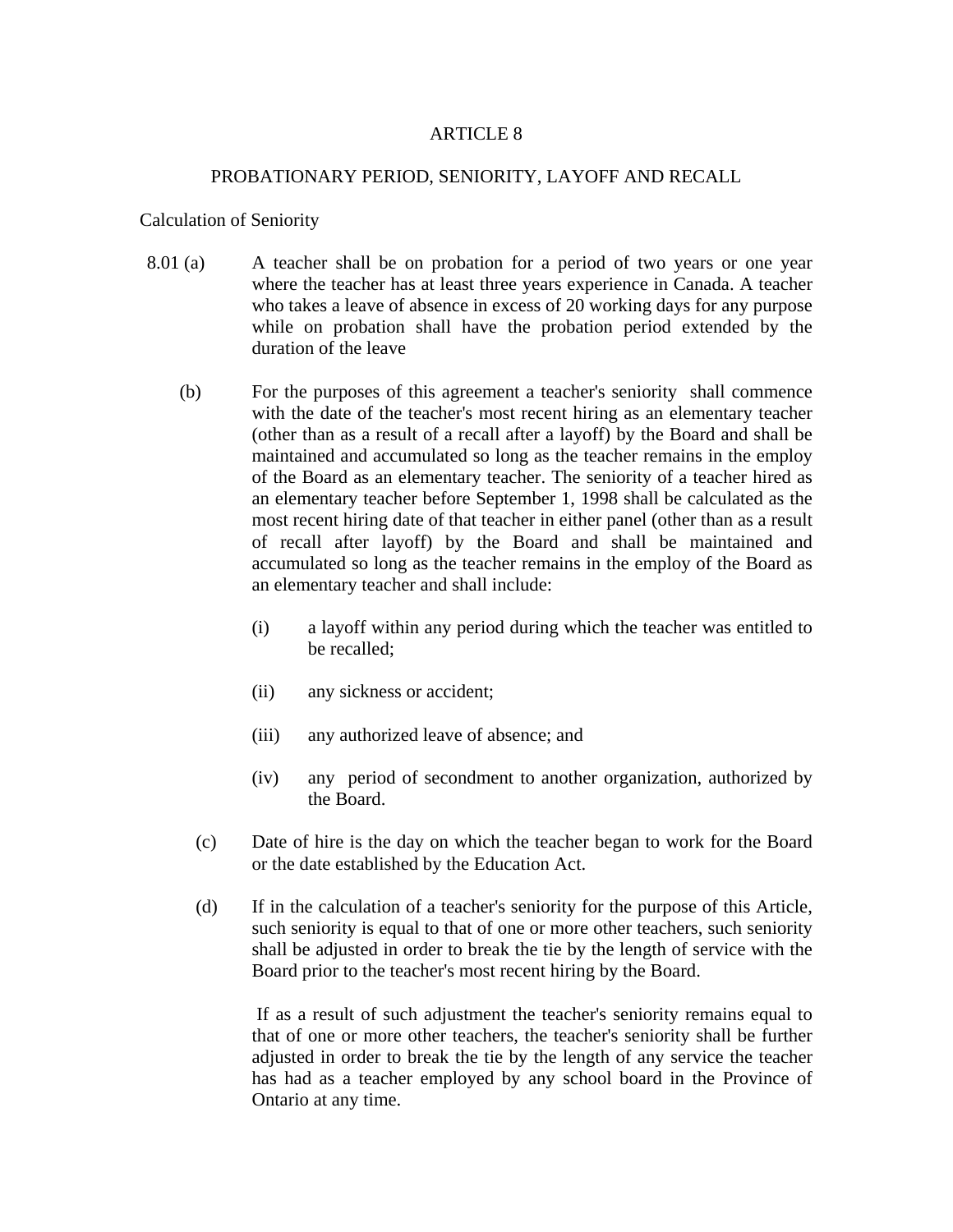If as a result of such further adjustment the teacher's seniority remains equal to that of one or more other teachers, the teacher's seniority shall be further adjusted in order to break the tie by the length of the teacher's service while employed as a teacher anywhere which, if the teacher had been employed at the time in said Province, would have been credited as experience under the statutes or regulations then in force in said Province.

If as a result of such further adjustment the teacher's seniority remains equal to that of one or more other teachers, the teacher's seniority shall be further adjusted in order to break the tie by using the most recent date on which the teacher was accepted for inclusion on the Occasional Teachers' List prior to employment with the Board as a statutory teacher.

If as a result of such further adjustment the teacher's seniority remains equal to that of one or more other teachers, the teacher's seniority shall be further adjusted in order to break the tie by using the length of any prior employment with the Board in instructional or support staff assignments.

- (e) The Board shall not be required to make the calculations set out in 8.01(d) except to determine redundancy among teachers of equal seniority under 8.01(b).
- (f) Teachers employed on a temporary or casual basis are not included in these seniority provisions.

Loss of Seniority

- 8.02 Seniority and seniority rights shall cease if a teacher:
	- (i) retires or resigns the teacher's employment with the Board other than as a result of a layoff;
	- (ii) is dismissed and the teacher is not reinstated;
	- (iii) is laid off for at least 25 consecutive months; or
	- (iv) fails, following the teacher's layoff, to notify the Board within five (5) working days of the Board sending the teacher notice of recall by registered letter or telegram of the teacher's intention to return or, in accordance with section 8.06(a)(iii), after having so notified the Board of the teacher's intention to return, fails to report for work on the date and at the time specified in the Board's notice.

Seniority Lists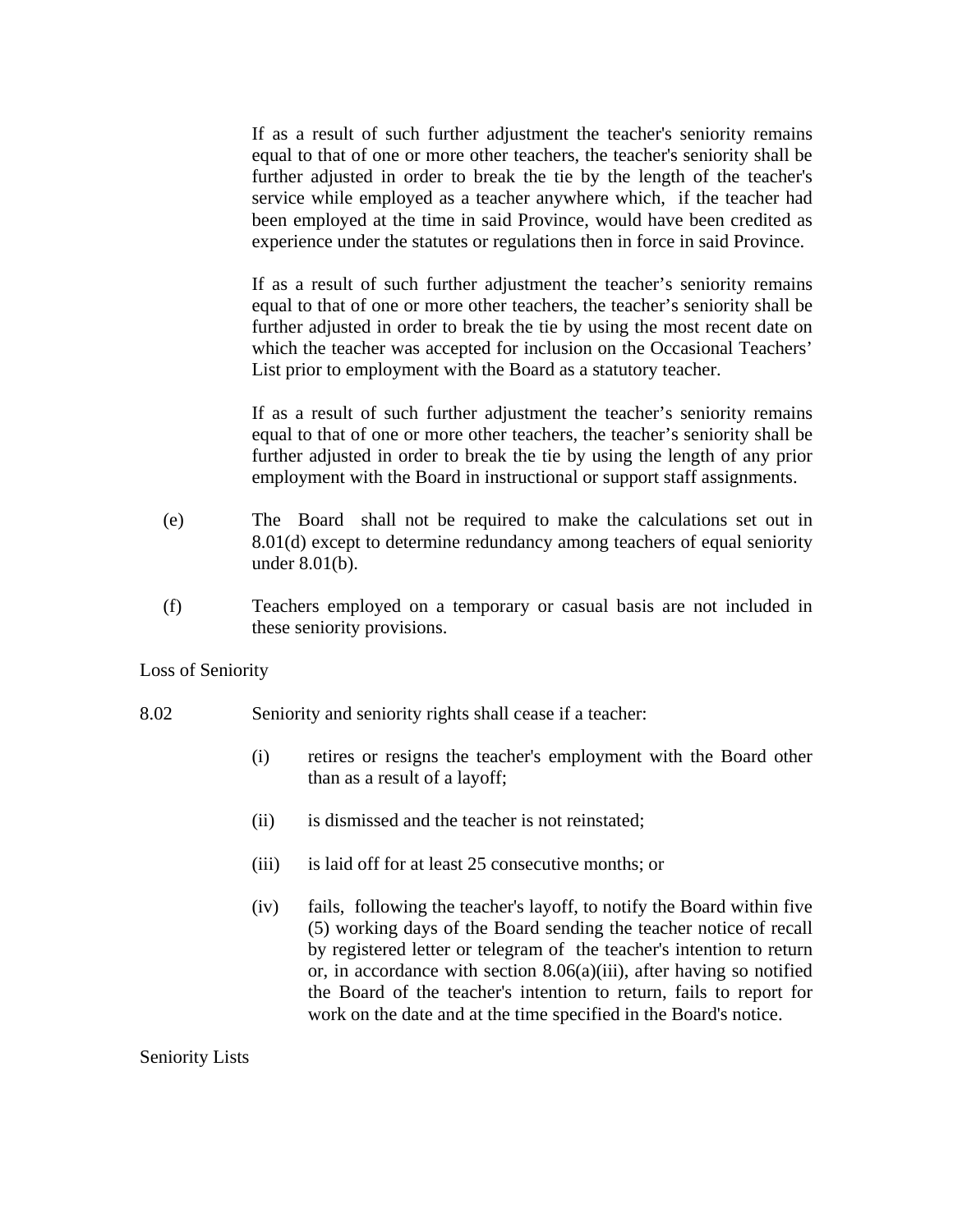- 8.03 (a) A seniority list shall be maintained by the Board for elementary school teachers who are members of OECTA.
	- (b) The format of the seniority list shall be chronological by date of most recent hire.
	- (c) The seniority list shall be updated each year as of November 30. The list shall be posted, as soon as possible after November 30, on the bulletin board in each school/other work place covered by the list. Any teacher who believes that the teacher's seniority is not correctly listed or the teacher has been omitted from such list may take the matter up with the President of the elementary OECTA unit who may then discuss the matter with the Superintendent of Human Resources or other person designated by the Board. Where discrepancies in the seniority list are brought to the attention of the Board and the discrepancy verified, a revised list shall be provided to the Unit President by March 1.

# Layoff Procedures

8.04 (a) Where there is a redundancy of teachers in the elementary panel, such teachers shall be laid off in reverse order of their seniority ranking but the Board may retain sufficient teachers who possess the necessary qualifications and experience to perform the duties of the available positions.

Layoff and Recall Lists

- 8.04 (b) (i) The Board will provide to the Unit President within ten (10) working days after notice of layoff the names of those teachers to whom layoff notices have been sent.
	- (ii) The Board will provide the Recall List to the Unit President within ten (10) working days after layoff.
	- (iii) The Board will notify the teachers on the Recall List of their ranking on this list.
	- (iv) Upon the request of the Unit President, the Superintendent of Education for Human Resources, or designate shall update the President on the status of recall activities, including those situations in which one or more teachers have been recalled outside of their ranking on the seniority list.

Recall Procedures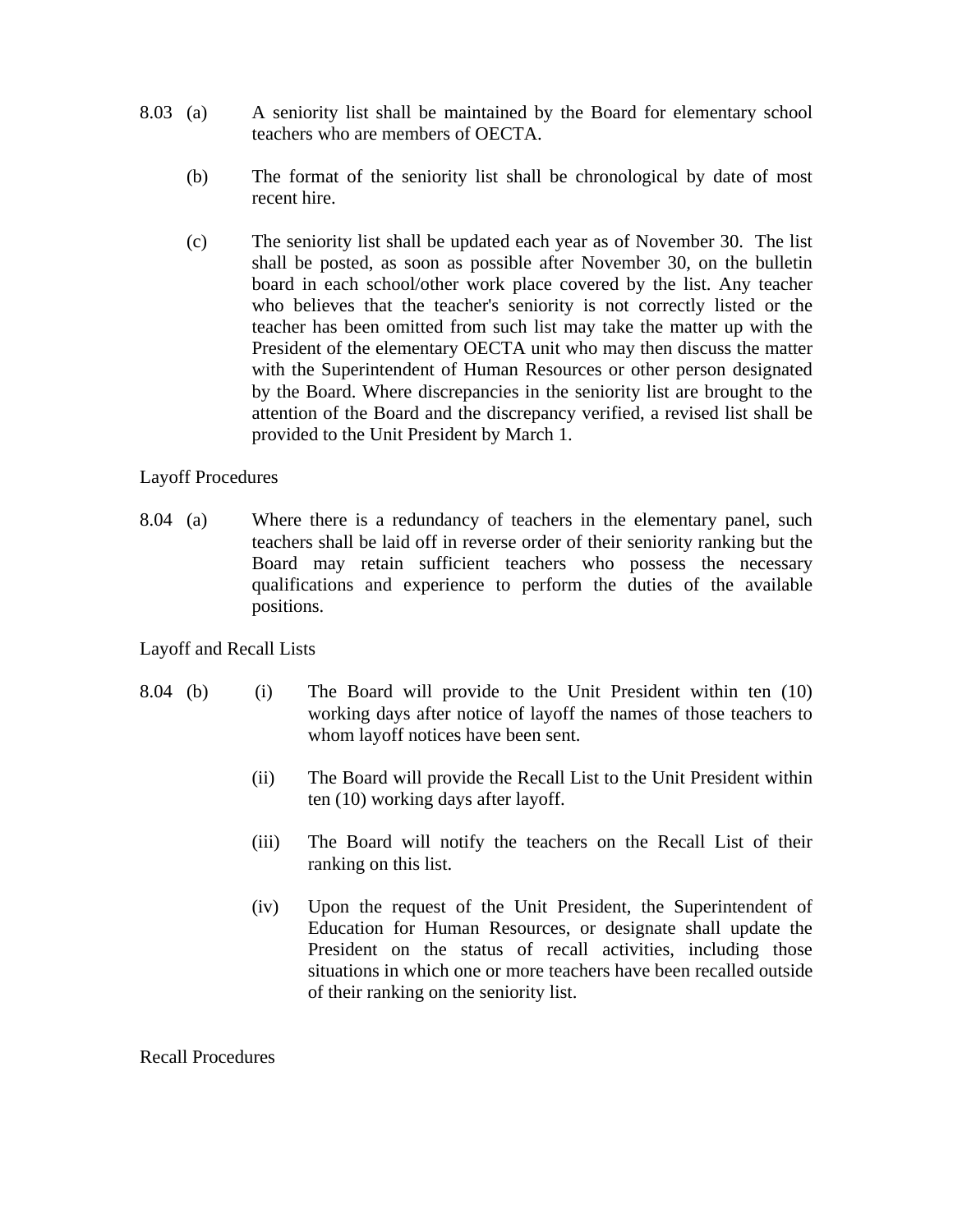- 8.05 (a) In the event the Board intends to hire teachers in the elementary schools, it shall recall individuals on the recall list in accordance with their seniority ranking within the elementary schools if they have the qualifications and experience required by the Board to perform the duties of the available positions.
	- (b) In the instance that a teacher declared redundant has more seniority than a teacher who has not been declared redundant and that the teacher declared redundant presents the Board, prior to April 15, with evidence of additional qualifications (which may include evidence of course(s) which will be completed by the end of August) obtained since being declared redundant, then the Board shall consider such qualifications when staffing schools for the following September.
- 8.06 (a) In recalling teachers, the following steps shall be adhered to:
	- (i) notice of recall shall be sent to the teacher by registered mail or telegram to the last address which the teacher has recorded with the Board;
	- (ii) the notice shall stipulate the job to which the teacher is being recalled, its probable duration and the proposed time and place to report;
	- (iii) the teacher shall indicate that teacher's acceptance as promptly as possible prior to such time but in any event within five (5) working days of the sending of such registered letter or telegram;
	- (iv) teachers who accept the recall and report for duty at the time and place specified will be rehired for the job in accordance with their seniority ranking under all conditions of tenure and employment which pertained prior to interruption of service with the Board;
	- (v) the Board shall be entitled to fill any job with an occasional teacher pending rehiring of teachers with recall rights;
	- (vi) a teacher who is unable to report for work as specified in that teacher's notice of recall because of injury, illness or other reasonable excuse and who:
		- (A) informs the Board of the injury, illness or other reasonable excuse prior to the time specified in part (iii) above,
		- (B) confirms in writing as soon as possible that the teacher has so informed the Board of the injury, illness or other reasonable excuse, and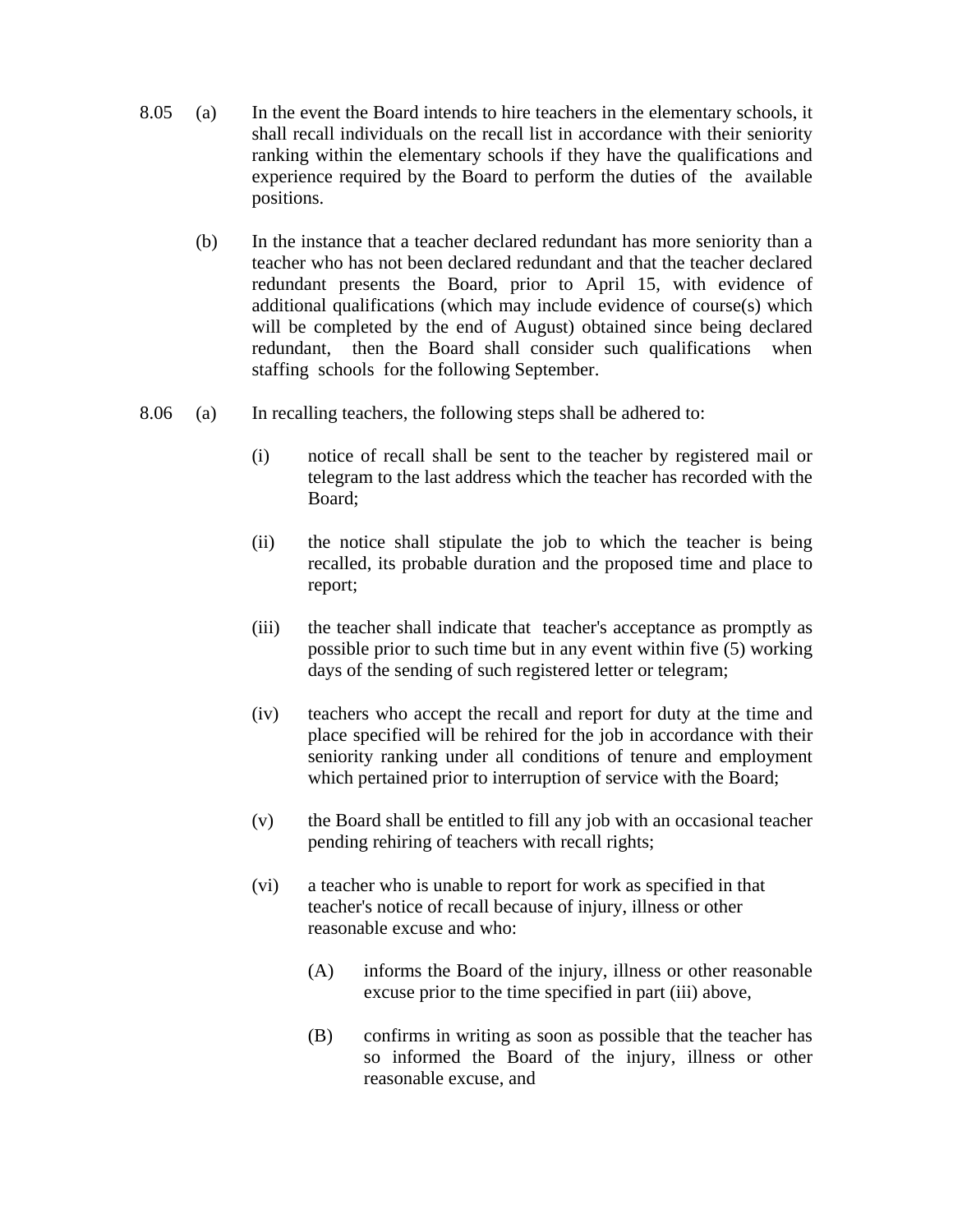- (C) provides satisfactory medical or other evidence of such injury, illness or other reasonable excuse, shall not lose recall rights solely because of the teacher's failure to so report; and
- (vii) a teacher who fails to accept that teacher's recall or report for work as specified in this clause shall lose all recall rights, except as otherwise specifically provided.
- (b) A teacher who has been laid off from a full-time position shall have the option of accepting, or refusing without loss of recall rights, a part-time or assigned occasional teaching position with the Board. If such teacher does accept such position, that teacher shall not be considered by the Board for any other teaching position with the Board concurrent with such part-time or assigned occasional position. If, as a result of an event beyond the control of the Board, such part-time or assigned occasional position is converted into a full-time or regular position respectively, the Board may appoint or assign thereto the incumbent in such part-time or assigned occasional position without following the procedure described in clauses 8.06(a) (i), (ii) and (iii).
- (c) A teacher who has been laid off shall be assigned to the occasional pool for occasional teaching provided that such teacher:
	- (i) has informed the Board in writing that the teacher wishes to act as an occasional teacher in such occasional pool, and
	- (iii) is readily available.
- 8.07 The notice of layoff shall state the reason for termination is solely due to redundancy. Such notice shall be sent via registered mail to the teacher's last known address or via hand delivery by the supervisory officer to the teacher. Such notice must be given by November 30 to take effect December 31 or by May 15 to take effect June 30.
- 8.08 Teachers who elect to resign from the Board shall give notice by November 30 to take effect December 31 or by May 15 to take effect June 30. Such notice may be waived by mutual agreement.

# STAFFING MODELS, TEACHER SURPLUS, AND PLACEMENT PRIORITIES

STAFFING MODELS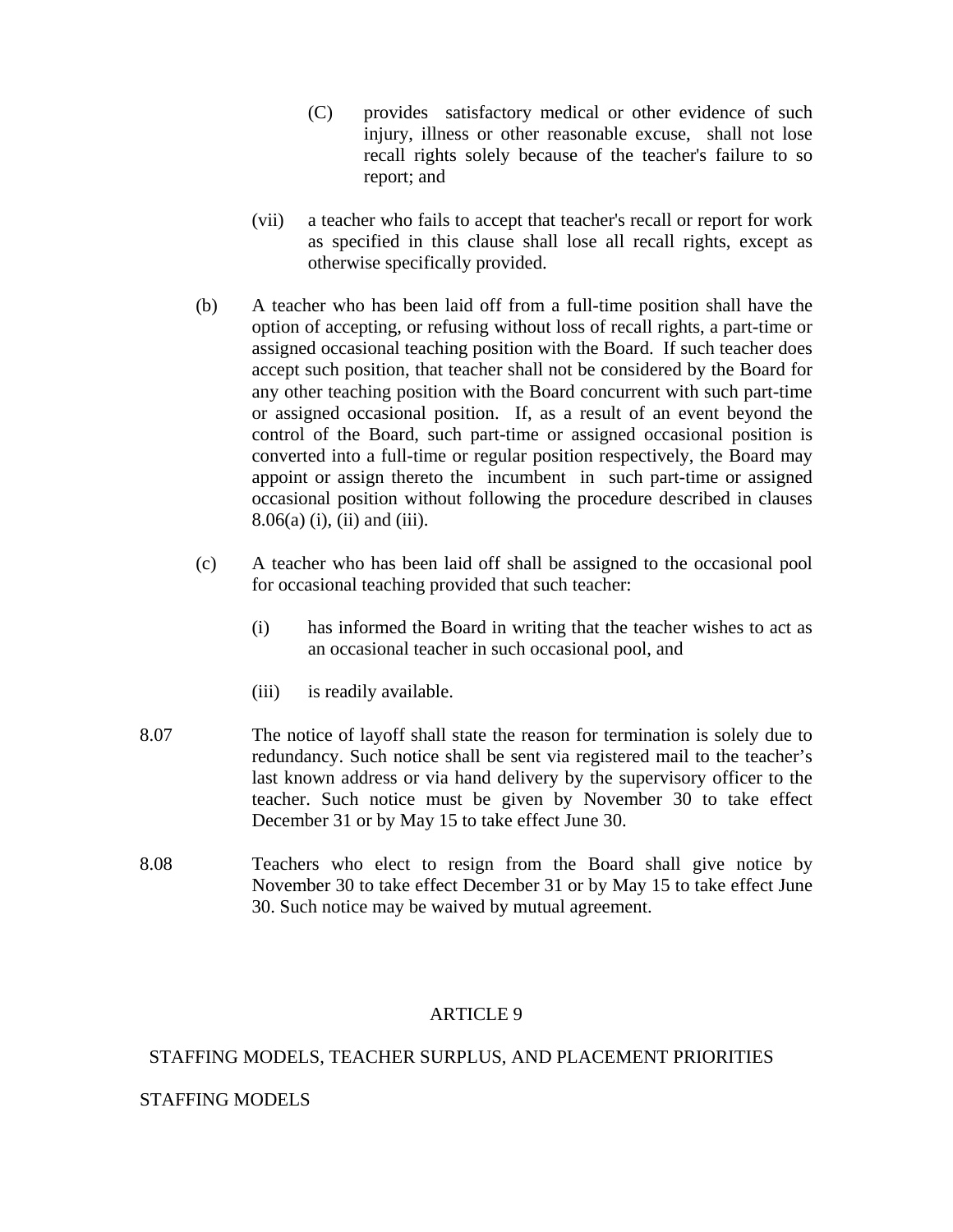- 9.01 (a) Each school principal shall consult with the Local School Staffing Advisory Committee during the first three weeks of March about:
	- (i) the projected enrolment for the coming school year;
	- (ii) the allocation based on that enrolment; and
	- (iii) the organization of the school based on the above.
	- (b) Following this consultation, a tentative staffing model based on the above shall be established by the principal for the following school year. This model shall include any available positions as well as the names of any teachers who may be surplus to such model. This model shall be forwarded to the superintendent of education for approval after which it shall be forwarded to the Human Resources Department by March 31. **The tentative staffing model with specific classroom/teaching assignments will be presented to the entire staff by April 15.**
	- (c) **(i) Teachers declared surplus in a school will be those who have volunteered, in writing to the principal, except teachers who have received an unsatisfactory rating or who are on review status under TPA. In the event that more teachers volunteer than required by the tentative staffing model, volunteer requests will be accepted on the basis of seniority until the requirements of the staffing model are met. The Board will provide a copy of any surplus notice to the President or designate of TECT.**
		- **(ii) In the event that an insufficient number of teachers volunteer, the additional teachers declared surplus shall be those with the least seniority with the Board, except for the following exclusions:** 
			- Teachers in their first year of teaching with the Board;
			- **Teachers who have received an unsatisfactory rating or who are on review status under TPA; or**
			- Teachers declared surplus and reassigned within the past two  $(2)$ years;
			- Teachers who have returned from an extended sick leave (in excess of six (6) calendar months).
		- **(iii)** Where the principal decides that an alternate choice best meets the curriculum needs of the school, such choice will be made in consultation with the school superintendent. The teacher declared surplus may, with the TECT president or designate, meet with the principal and superintendent to review the decision.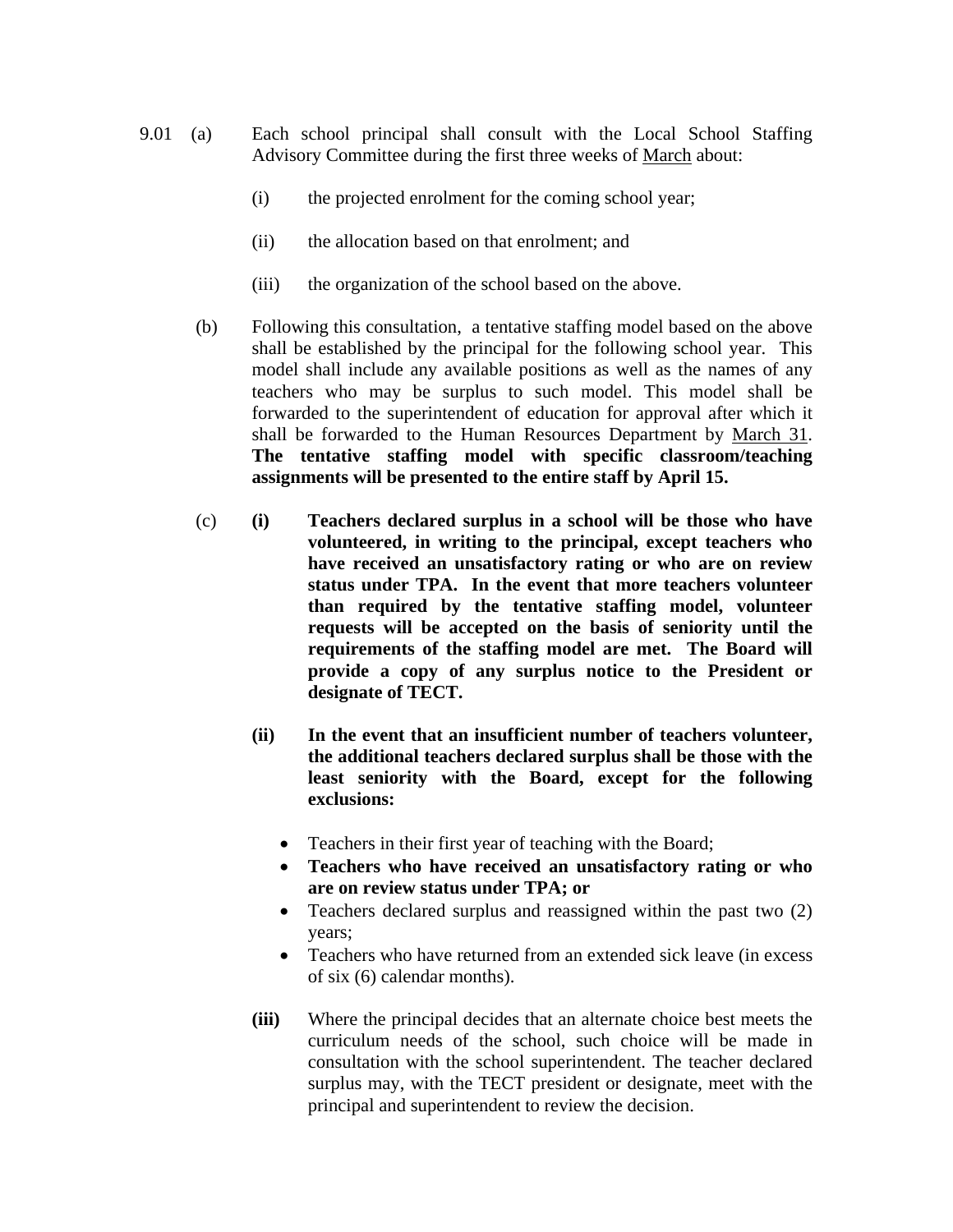- (d) Any changes after March 31 in the tentative staffing model which cause change in the number and type of available positions or the number of surplus teachers will be reported immediately by the principal, as approved by the appropriate superintendent of education, to the Human Resources Department. Any teacher declared surplus after March 31 shall be informed forthwith in writing by the principal or superintendent of education of such status on the form(s) developed by the Board/Teacher Staff Allocation Committee.
- (e) Superintendents of education shall give priority to the transfer of a teacher who is surplus to a staffing model, provided that such priority is restricted to the entire curriculum support unit wherein the superintendents of education have jurisdiction.
- (f) Prior to completion of such a transfer or other involuntary transfer, the teacher has the right to consult with the present principal and the appropriate superintendent of education as to the reason therefor. If the teacher consults with the superintendent of education then the teacher has the right to be accompanied by a representative of OECTA.
- (g) Listings of tentative positions in the elementary panel and the secondary panel will be sent to the superintendents of education, principals, and OECTA school representatives in the first week in May, with updated listings to follow in the third week in May and soon after the first week in June. Such listings of tentatively available positions shall include those new positions created due to new or expanding schools, and new or expanding programs.
- (h) (i) **After the tentative staffing model has been approved, the principal shall determine the specific classroom/teaching assignment of each teacher in consultation with the teacher. Included in the matters to be considered by the principal will be the preferences, abilities, qualifications and experience of each teacher.** 
	- **(ii)** Teachers will be informed of their teaching assignments for the following school year no later than **April 15** based on the tentative staffing model as referenced in 9.01(b);
	- **(iii)** Teachers may apply for a transfer no later than May 16;
	- **(iv)** Teachers will be allowed to submit a transfer request after a notification of involuntary transfer/reassignment has been given.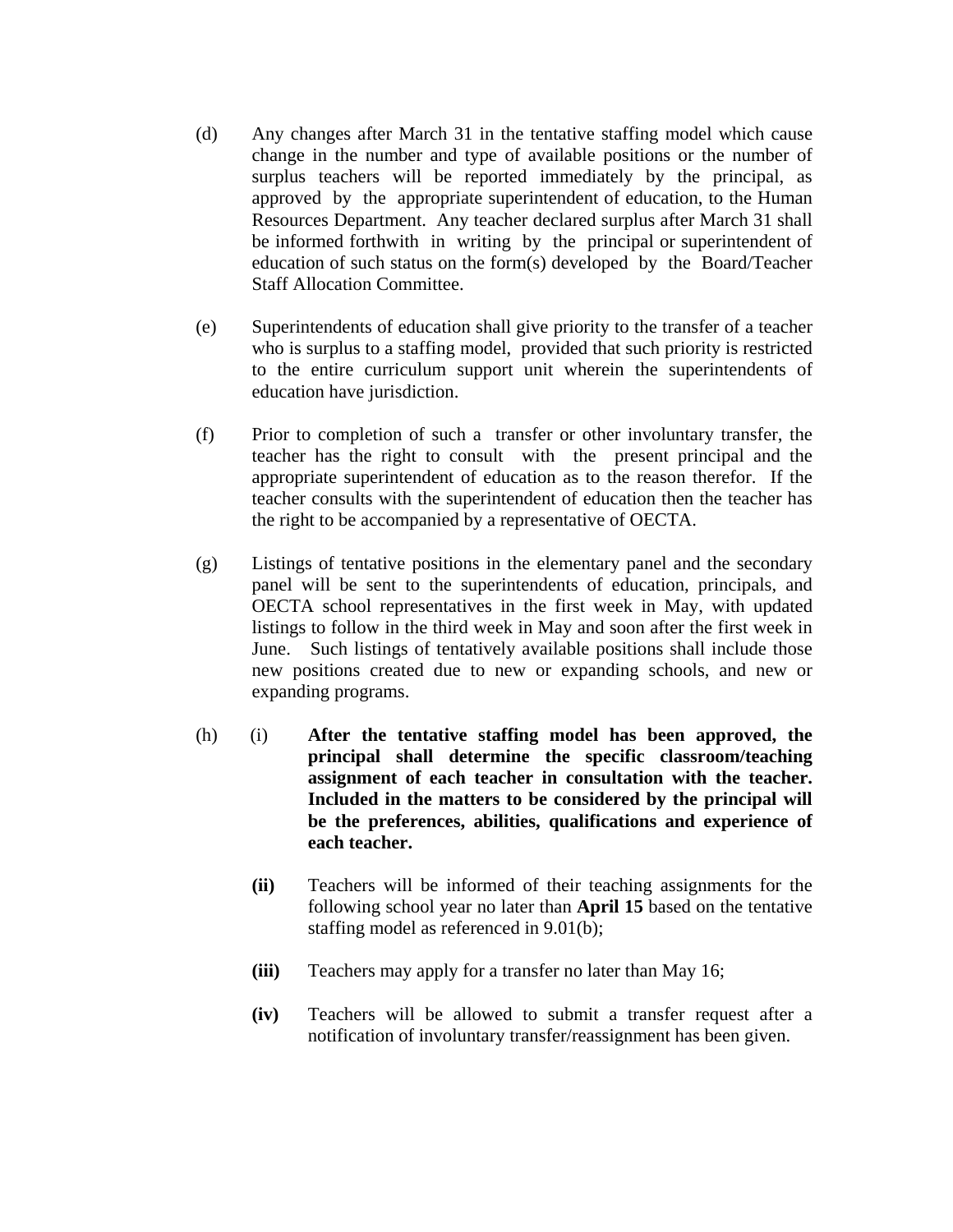- (i) Guidance Counsellors will be appointed for an indefinite term. If such teacher is not to be continued in the position for any reason, the teacher shall be so informed by May 15 of the preceding school year.
- (j) In the event that there is a proposed change in the work assignment of a teacher within the school, the teacher shall have the right to request a meeting with the school principal **and the school superintendent** to discuss the matter and to be accompanied by a representative of OECTA.
- 9.02 The Board may however, retain sufficient teachers who possess the necessary qualifications and experience to perform the duties of the available positions.

# PLACEMENT PRIORITIES

- 9.03 Before placing any external teaching applicants for September 1 of any year, superintendents/ principals shall give consideration for placement to the following groups:
	- (i) the list of teachers surplus to the Staffing Model of their school(s)/workplace(s) in that superintendency, and the list of teachers who are returning from any leave including secondment, extension of pregnancy/parental leave and/or loan to outside agencies and who have advised the Human Resources Department, prior to March 1, of their intention to return to teaching effective September 1;
	- (ii) until May 31, the list of teachers who apply for transfer prior to <u>March 1</u>;
	- (iii) the list of redundant elementary school teachers; and
	- (iv) the list of redundant secondary school teachers, where qualified.
- 9.04 Any external advertisements for teaching positions will be advertised in the Director's Bulletin and **on the Board website simultaneous** with any public advertisements.

# ARTICLE 10

# MANAGEMENT RIGHTS

10.01 (a) The Teachers acknowledge that it is the exclusive function of the Board to manage and to determine educational policies and procedures consistent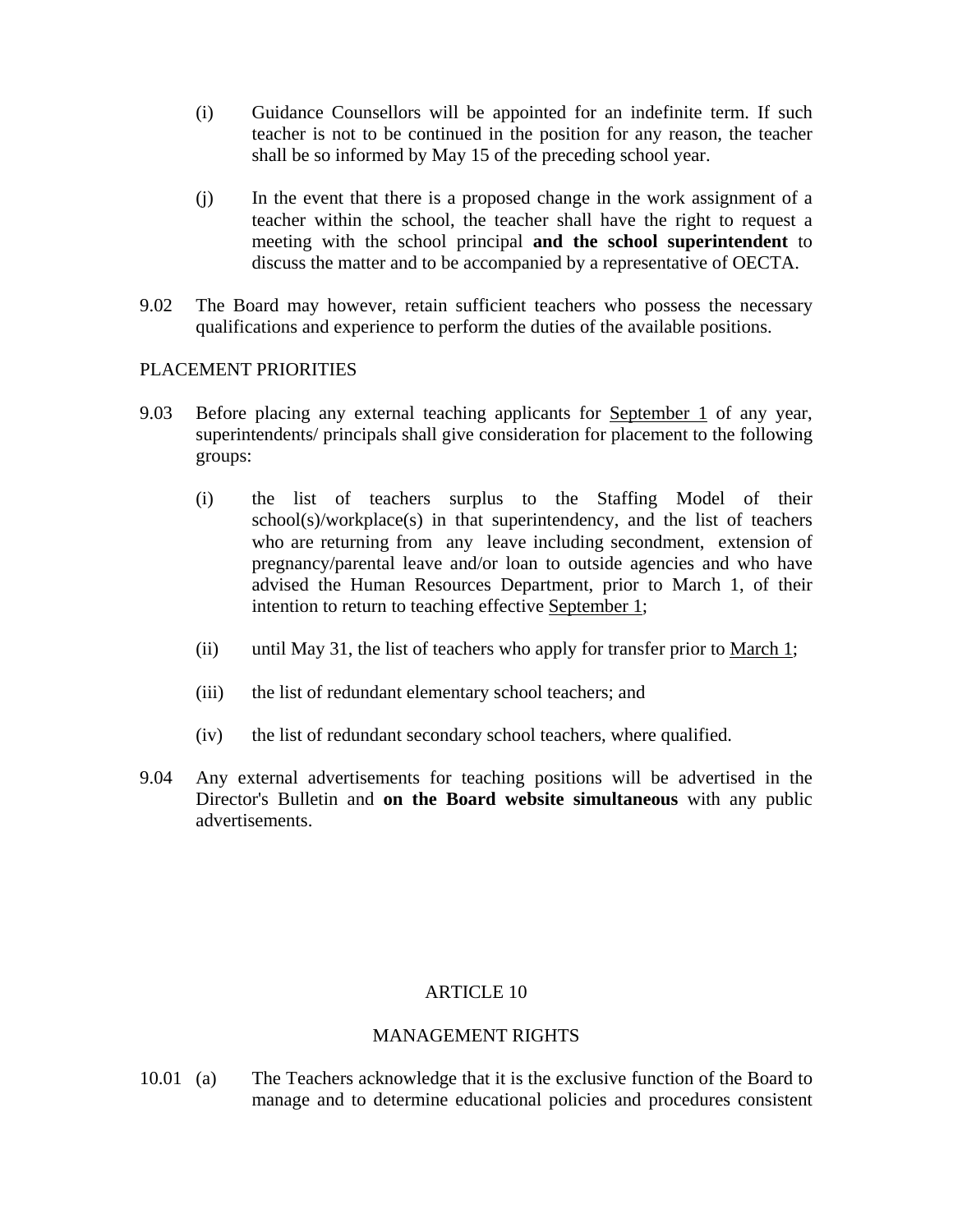with the rights and objectives of a Roman Catholic separate school system in Ontario except as may be contrary to the provisions of this agreement or to the Acts and Regulations of the Province of Ontario.

- (b) The management function of the Board includes the right to make, change and enforce reasonable rules and regulations not inconsistent with the provisions of this agreement. Upon a specified request of the Teachers, the Board shall consult with the Teachers prior to the implementation of major changes in policy or procedures which may affect them.
- 10.02 Every teacher who is eligible to be a separate school supporter as provided in the Education Act shall become and remain a separate school supporter during the course of the teacher's employment by the Board unless:
	- (i) the teacher resides outside the City of Toronto,
	- (ii) the separate school board to whose schools the teacher would otherwise send that teacher's child or children does not provide a program or specialized assistance required or advisable for such child or children,
	- (iii) such a program is part of the regular curriculum of this Board or such specialized assistance is provided by the Board, and
	- (iv) such required or advisable program or specialized assistance is provided by the public school board in the municipality in which the teacher resides and would be available to such child or children.
- 10.03 The Board will seek input from the Teachers when reviewing established policies and procedures and will inform the Teachers of proposed changes prior to implementing.
- 10.04 The Teachers and the Board agree their representatives will meet at the request of either party to discuss and make recommendations on matters of mutual concern within fifteen (15) school days of such request being made or within such other mutually agreeable timeframe. The Teachers and the Board will each be represented by a maximum of three (3) representatives. The party requesting the meeting shall provide a proposed agenda with any request for such a meeting.

# ARTICLE 11

# JUST CAUSE

11.01 (a) No teacher shall be reprimanded, suspended or demoted without just cause. In the event a teacher is so reprimanded, suspended, or demoted,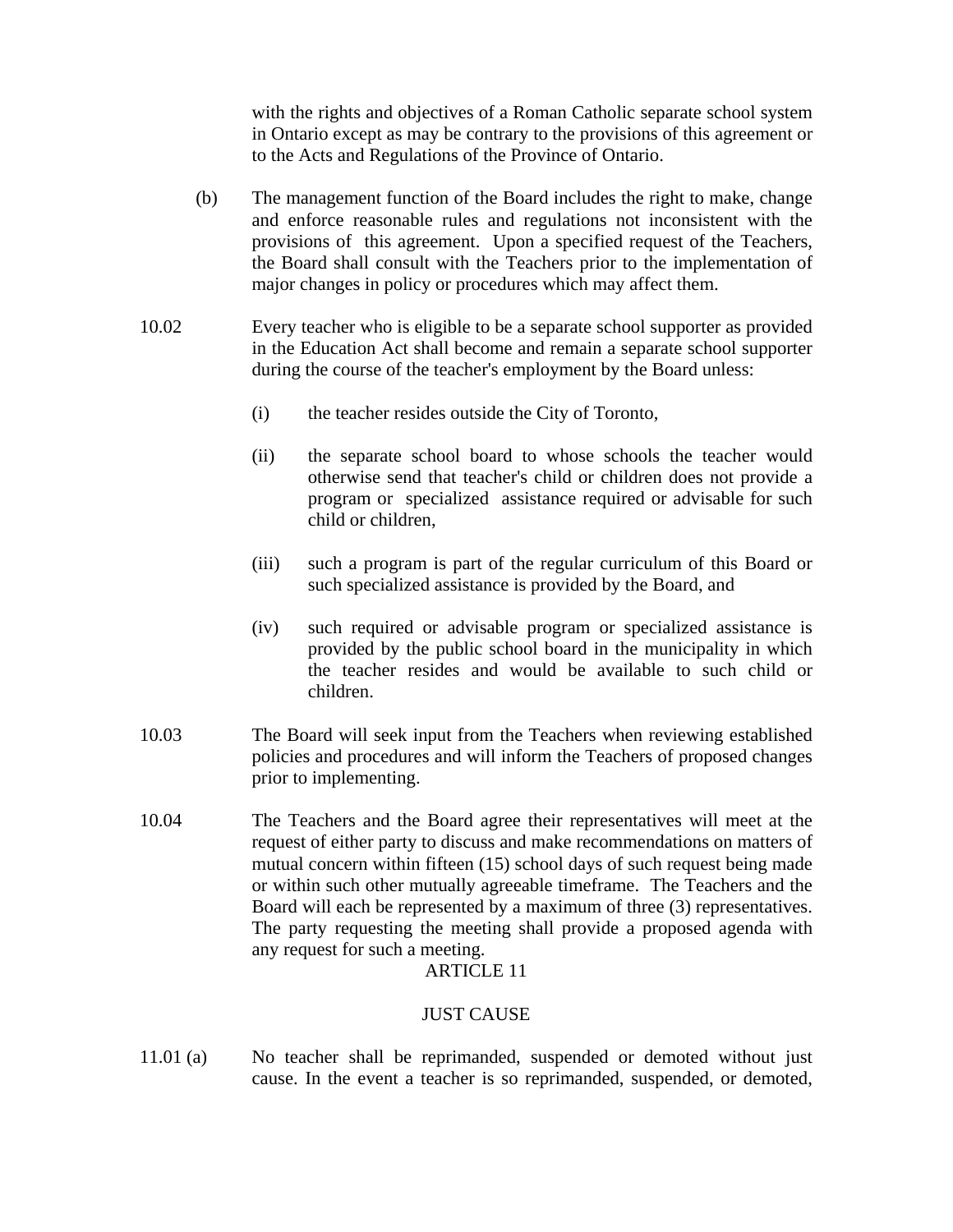that teacher shall be given the reason therefor in writing and failure to do so shall render such reprimand, suspension, or demotion nugatory.

- (b) It is understood and agreed that clause (a) above and section 11.02 shall have no application to a demotion as a result of a position being declared surplus as defined in Article 1.
- 11.02 In the event that the Board proposes to issue a letter of reprimand, or to suspend, demote or transfer a teacher as a disciplinary measure, the teacher shall have the right to request a meeting with the appropriate Board officials to discuss the matter and to be accompanied by a representative of OECTA.
- 11.03 In the event that the Board proposes to dismiss a teacher for a reason other than redundancy, the Board shall provide the Teacher with 30 days written notice of termination of employment. Such notice shall state the reason(s) for termination. Such notice shall be sent by registered mail to the teacher's last known address or via hand delivery by the supervisory officer or delegate to the teacher. A copy of such notice shall be sent immediately by FAX to the President of the OECTA elementary unit.

The teacher shall have the right:

- (i) to request a meeting with the appropriate Board officials to discuss the matter and to be accompanied by a representative of OECTA; and
- (ii) to make representation to the Board, and to be accompanied by a representative of OECTA.
- 11.04 (a) Subject to clauses (b) and (c) below, the Board shall not without just cause dismiss a teacher employed by the Board.
	- (b) It is understood and agreed that dismissals for denominational cause are not subject to the "just cause" requirement. In the event a teacher is dismissed for denominational cause that teacher shall be given the reason(s) therefor in writing.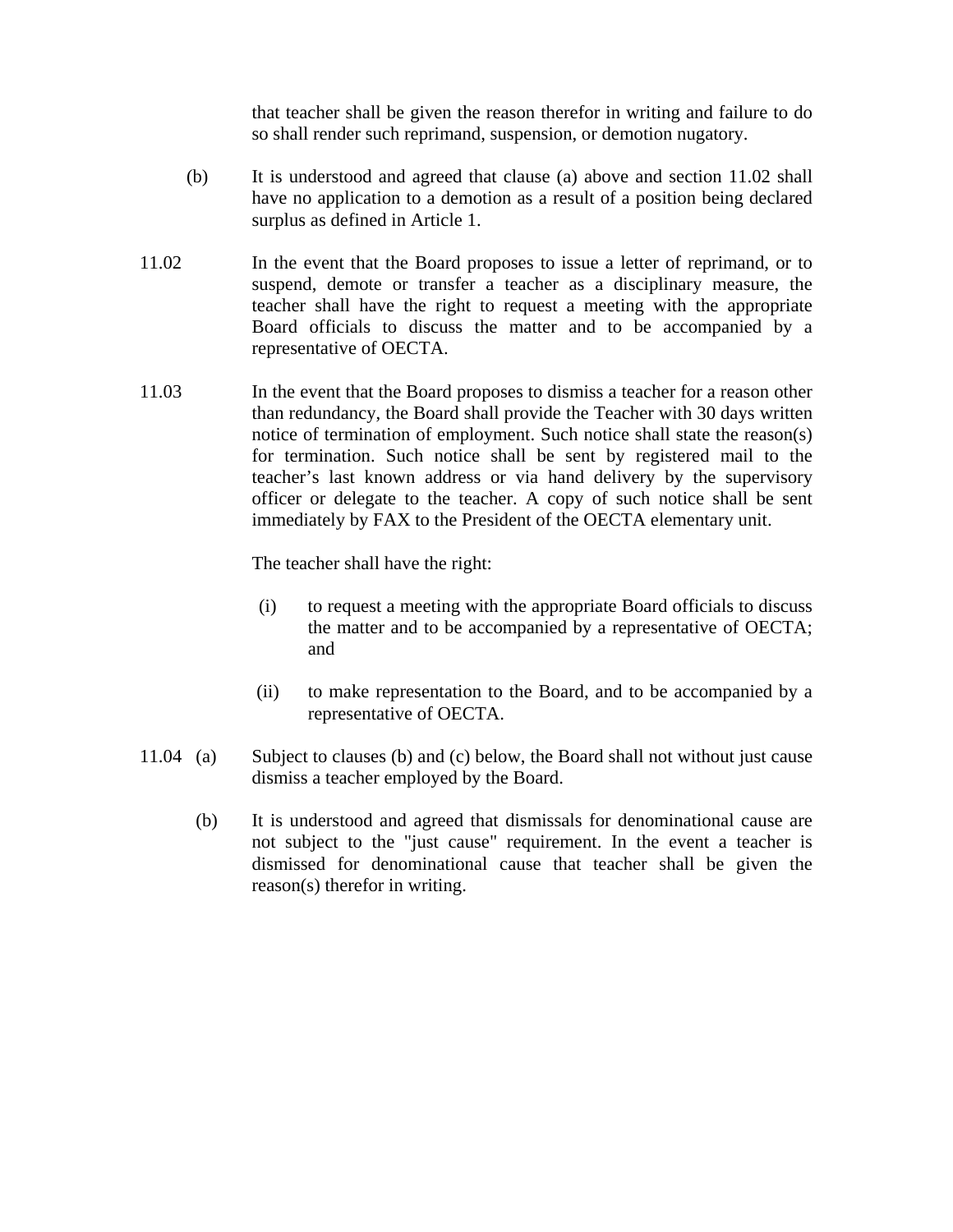- 11.05 A teacher who has been dismissed for other than denominational cause or redundancy, may elect within fourteen (14) days of receiving notice of such dismissal to grieve the dismissal through the grievance procedure, including arbitration.
- 11.06 A disciplinary letter placed in a teacher's file shall be reviewed by the respective superintendent, upon written request of the teacher, in order to determine whether or not such letter will continue to be held in the teacher's file.
- 11.07 No teacher shall be disciplined, demoted, discharged or suspended based on evaluation related to optional Professional and Staff Development or any voluntary activity.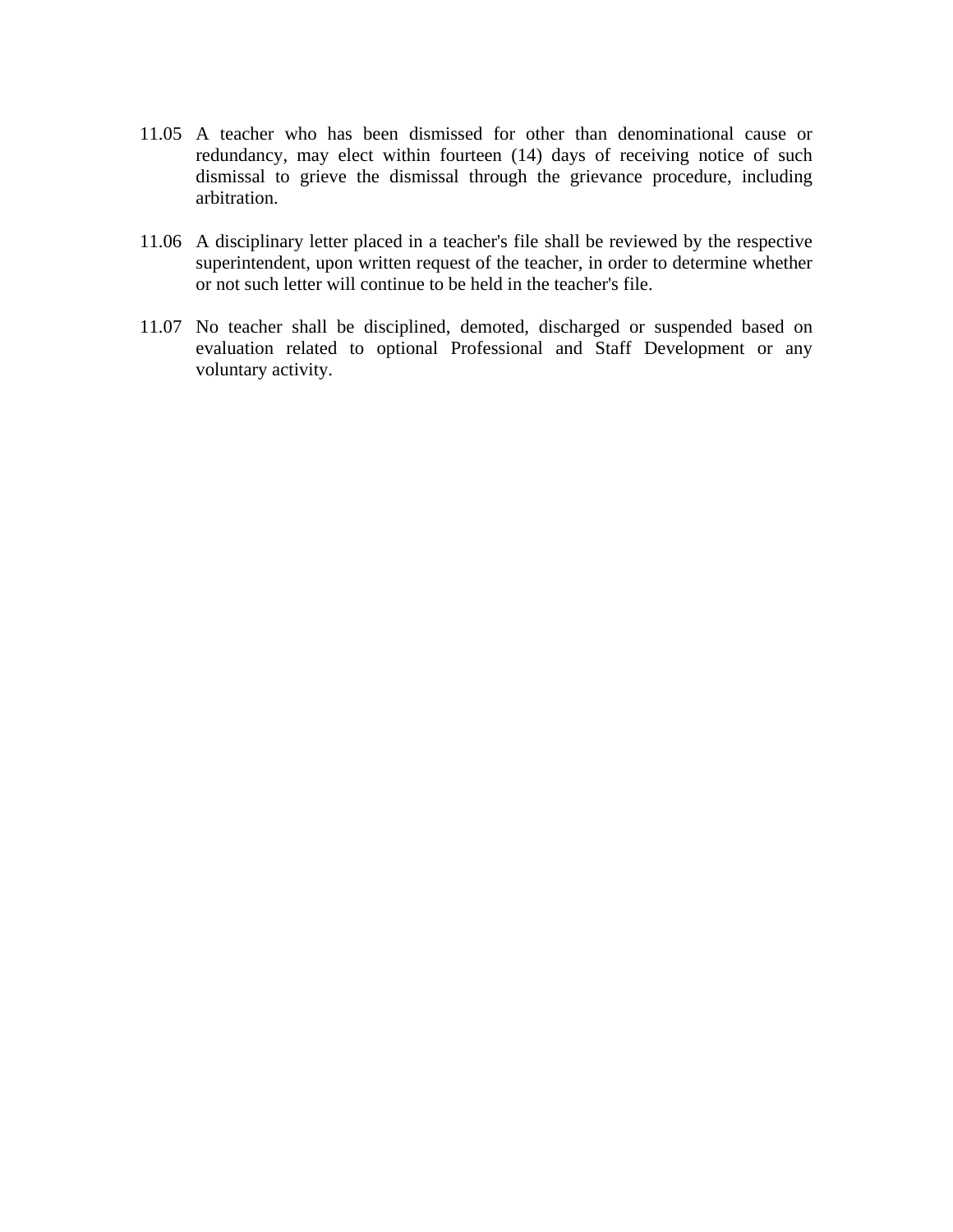# TEACHERS' SALARY SCALES

12.01 The salaries payable by the Board to teachers whose category (Cat.) and experience have been determined in accordance with Articles 3 and 4 shall be as follows:

# **Effective August 31, 2004 (Existing)**

| Step | CAT.A0 | CAT.A1 | CAT.A2 | CAT.A3 | CAT.A4 |
|------|--------|--------|--------|--------|--------|
| 0    | 33,508 | 36,422 | 38,091 | 41,986 | 43,653 |
| 1    | 35,738 | 38,846 | 40,616 | 44,932 | 46,862 |
| 2    | 37,967 | 41,269 | 43,143 | 47,876 | 50,073 |
| 3    | 40,195 | 43,691 | 45,668 | 50,822 | 53,281 |
| 4    | 42,424 | 46,114 | 48,194 | 53,766 | 56,492 |
| 5    | 44,655 | 48,537 | 50,720 | 56,712 | 59,703 |
| 6    | 46,883 | 50,958 | 53,246 | 59,656 | 62,912 |
| 7    | 49,111 | 53,382 | 55,771 | 62,602 | 66,122 |
| 8    | 51,341 | 55,806 | 58,298 | 65,547 | 69,331 |
| 9    | 53,570 | 58,229 | 60,824 | 68,489 | 72,542 |
| 10   | 55,800 | 60,652 | 63,348 | 71,436 | 75,752 |

# **Revised August 31, 2004**

| <b>Step</b>  | CAT.A0 | CAT.A1 | CAT.A2 | CAT.A3 | CAT.A4 |
|--------------|--------|--------|--------|--------|--------|
| 0            | 33,642 | 36,568 | 38,243 | 42,154 | 43,828 |
| 1            | 35,881 | 39,001 | 40,778 | 45,112 | 47,049 |
| $\mathbf{2}$ | 38,119 | 41,434 | 43,316 | 48,068 | 50,273 |
| 3            | 40,356 | 43,866 | 45,851 | 51,025 | 53,494 |
| 4            | 42,594 | 46,298 | 48,387 | 53,981 | 56,718 |
| 5            | 44,834 | 48,731 | 50,923 | 56,939 | 59,942 |
| 6            | 47,071 | 51,162 | 53,459 | 59,895 | 63,164 |
| 7            | 49,307 | 53,596 | 55,994 | 62,852 | 66,386 |
| 8            | 51,546 | 56,029 | 58,531 | 65,809 | 69,608 |
| 9            | 53,784 | 58,462 | 61,067 | 68,763 | 72,832 |
| 10           | 56,023 | 60,895 | 63,601 | 71,722 | 76,055 |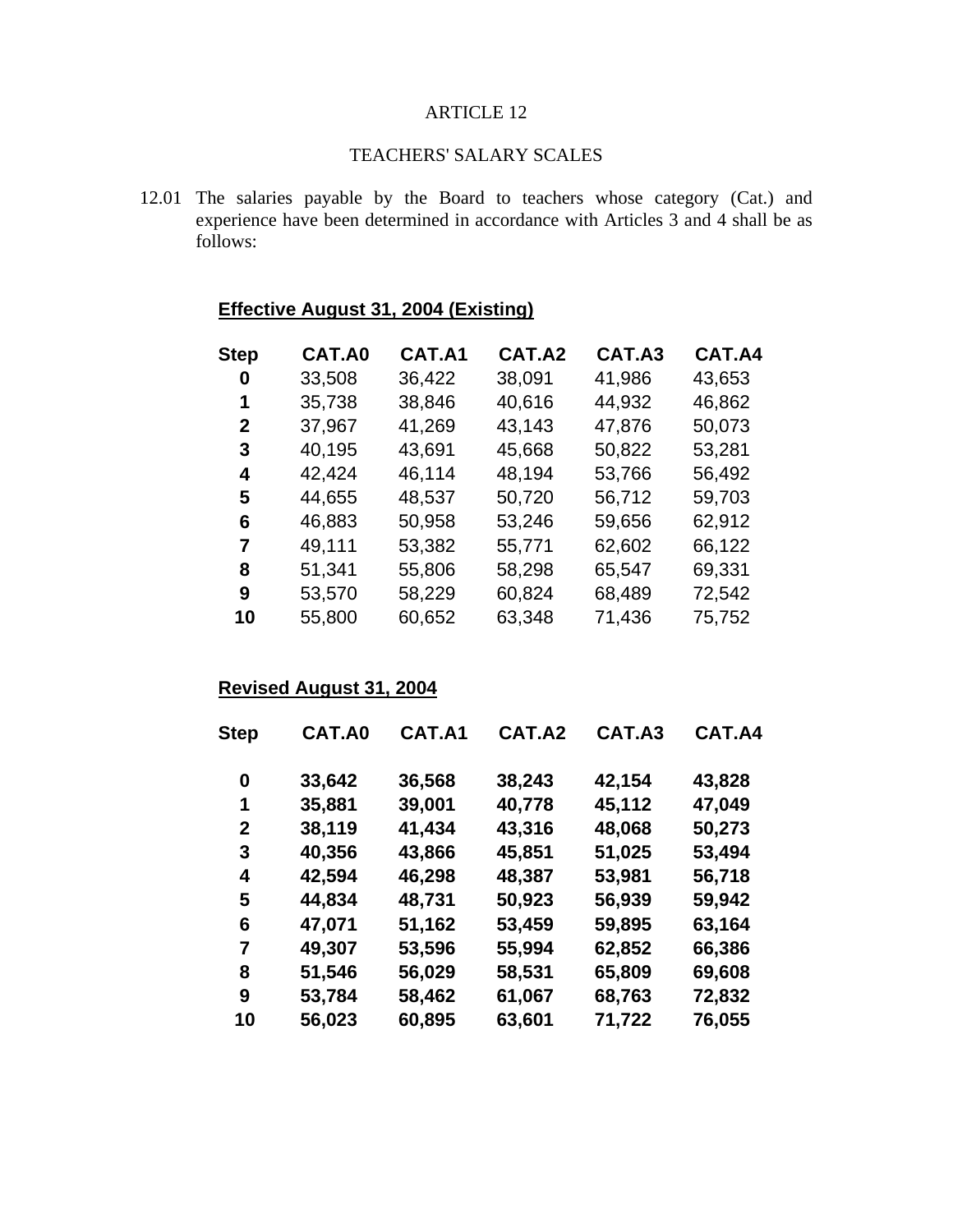# **Effective September 1, 2004**

| <b>Step</b>  | CAT.A0 | CAT.A1 | CAT.A2 | CAT.A3 | CAT.A4 |
|--------------|--------|--------|--------|--------|--------|
| 0            | 34,315 | 37,299 | 39,008 | 42,997 | 44,705 |
| 1            | 36,599 | 39,781 | 41,594 | 46,014 | 47,990 |
| $\mathbf{2}$ | 38,881 | 42,263 | 44,182 | 49,029 | 51,278 |
| 3            | 41,163 | 44,743 | 46,768 | 52,046 | 54,564 |
| 4            | 43,446 | 47,224 | 49,355 | 55,061 | 57,852 |
| 5            | 45,731 | 49,706 | 51,941 | 58,078 | 61,141 |
| 6            | 48,012 | 52,185 | 54,528 | 61,093 | 64,427 |
| 7            | 50,293 | 54,668 | 57,114 | 64,109 | 67,714 |
| 8            | 52,577 | 57,150 | 59,702 | 67,125 | 71,000 |
| 9            | 54,860 | 59,631 | 62,288 | 70,138 | 74,289 |
| 10           | 57,143 | 62,113 | 64,873 | 73,156 | 77,576 |
|              |        |        |        |        |        |

# **Effective September 1, 2005**

| <b>Step</b> | CAT.A0 | CAT.A1 | CAT.A2 | CAT.A3 | CAT.A4 |
|-------------|--------|--------|--------|--------|--------|
| 0           | 35,001 | 38,045 | 39,788 | 43,857 | 45,599 |
| 1           | 37,331 | 40,577 | 42,426 | 46,934 | 48,950 |
| 2           | 39,659 | 43,108 | 45,066 | 50,010 | 52,304 |
| 3           | 41,986 | 45,638 | 47,703 | 53,087 | 55,655 |
| 4           | 44,315 | 48,168 | 50,342 | 56,162 | 59,009 |
| 5           | 46,646 | 50,700 | 52,980 | 59,240 | 62,364 |
| 6           | 48,972 | 53,229 | 55,619 | 62,315 | 65,716 |
| 7           | 51,299 | 55,761 | 58,256 | 65,391 | 69,068 |
| 8           | 53,629 | 58,293 | 60,896 | 68,468 | 72,420 |
| 9           | 55,957 | 60,824 | 63,534 | 71,541 | 75,775 |
| 10          | 58,286 | 63,355 | 66,170 | 74,619 | 79,128 |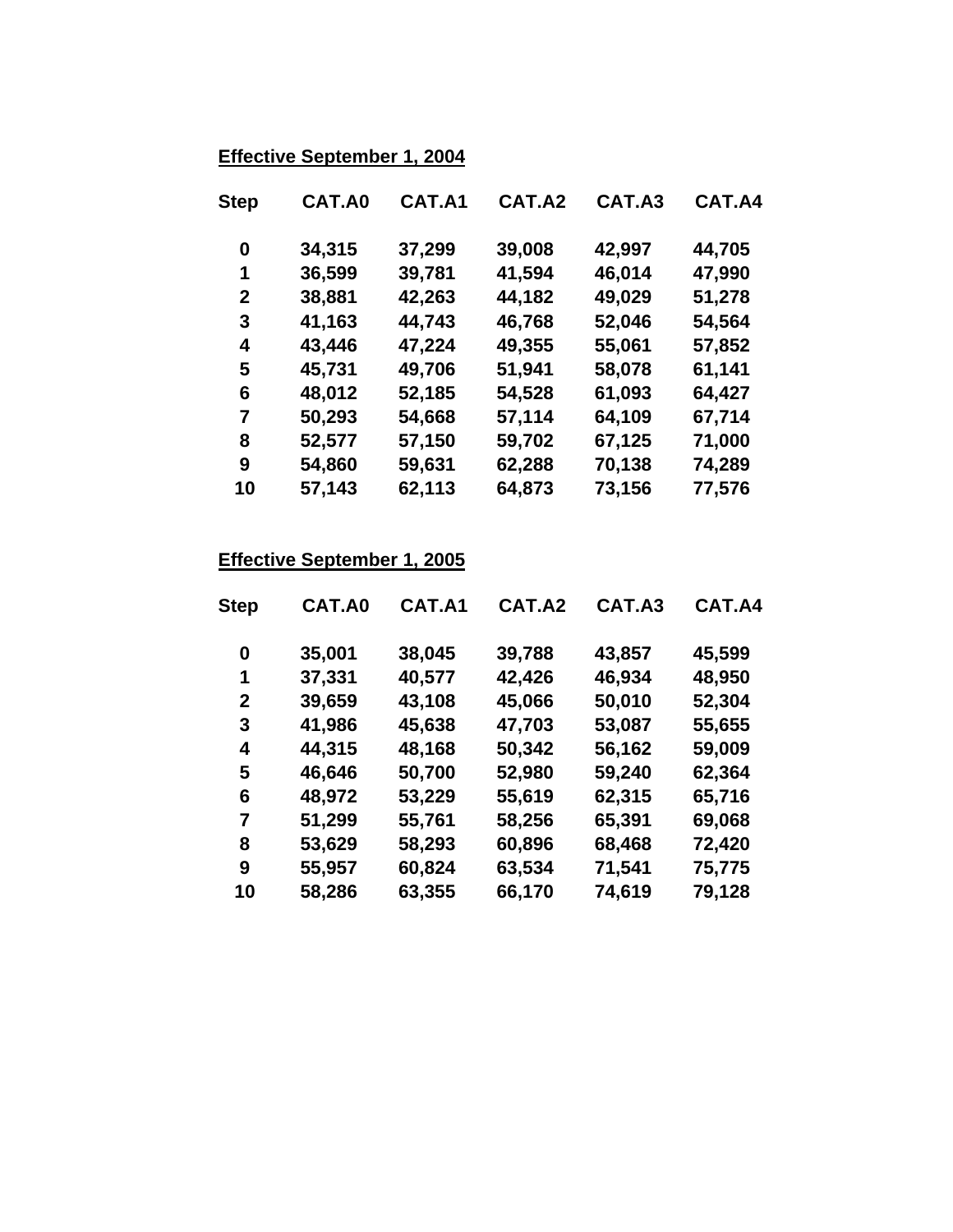# **Effective September 1, 2006**

| <b>Step</b>  | CAT.A0 | CAT.A1 | CAT.A2 | CAT.A3 | CAT.A4 |
|--------------|--------|--------|--------|--------|--------|
| 0            | 35,876 | 38,996 | 40,783 | 44,953 | 46,739 |
| 1            | 38,264 | 41,591 | 43,487 | 48,107 | 50,174 |
| $\mathbf{2}$ | 40,650 | 44,186 | 46,193 | 51,260 | 53,612 |
| 3            | 43,036 | 46,779 | 48,896 | 54,414 | 57,046 |
| 4            | 45,423 | 49,372 | 51,601 | 57,566 | 60,484 |
| 5            | 47,812 | 51,968 | 54,305 | 60,721 | 63,923 |
| 6            | 50,196 | 54,560 | 57,009 | 63,873 | 67,359 |
| 7            | 52,581 | 57,155 | 59,712 | 67,026 | 70,795 |
| 8            | 54,970 | 59,750 | 62,418 | 70,180 | 74,231 |
| 9            | 57,356 | 62,345 | 65,122 | 73,330 | 77,669 |
| 10           | 59,743 | 64,939 | 67,824 | 76,484 | 81,106 |

# **Effective September 1, 2007**

| CAT.A0 | CAT.A1 | CAT.A2 | CAT.A3 | CAT.A4 |
|--------|--------|--------|--------|--------|
| 36,952 | 40,166 | 42,006 | 46,302 | 48,141 |
| 39,412 | 42,839 | 44,792 | 49,550 | 51,679 |
| 41,870 | 45,512 | 47,579 | 52,798 | 55,220 |
| 44,327 | 48,182 | 50,363 | 56,046 | 58,757 |
| 46,786 | 50,853 | 53,149 | 59,293 | 62,299 |
| 49,246 | 53,527 | 55,934 | 62,543 | 65,841 |
| 51,702 | 56,197 | 58,719 | 65,789 | 69,380 |
| 54,158 | 58,870 | 61,503 | 69,037 | 72,919 |
| 56,619 | 61,543 | 64,291 | 72,285 | 76,458 |
| 59,077 | 64,215 | 67,076 | 75,530 | 79,999 |
| 61,535 | 66,887 | 69,859 | 78,779 | 83,539 |
|        |        |        |        |        |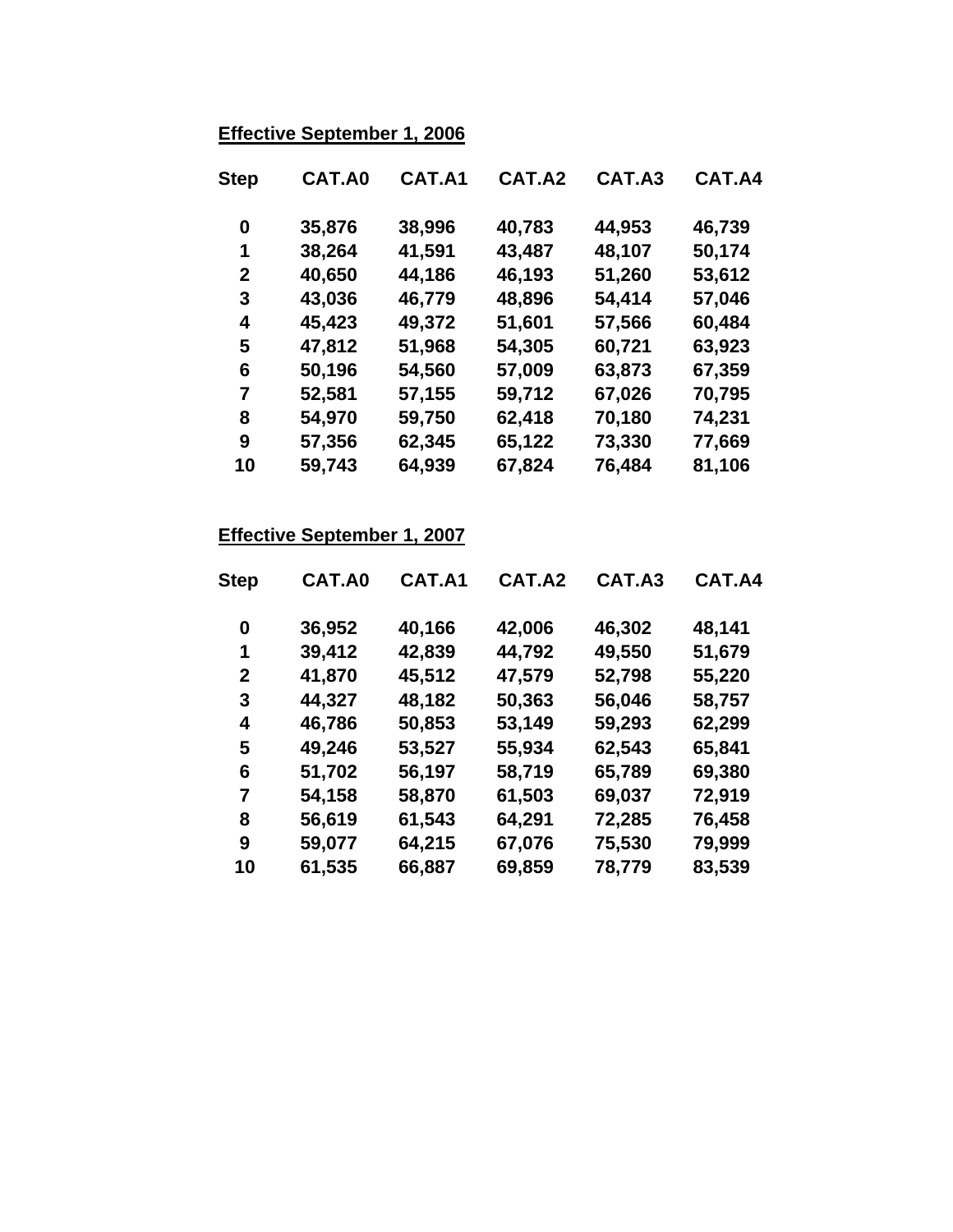#### **Effective August 31, 2008**

| <b>Step</b>  | CAT.A0 | CAT.A1 | CAT.A2 | CAT.A3 | CAT.A4 |
|--------------|--------|--------|--------|--------|--------|
| 0            | 37,211 | 40,447 | 42,300 | 46,626 | 48,478 |
| 1            | 39,688 | 43,139 | 45,106 | 49,897 | 52,041 |
| $\mathbf{2}$ | 42,163 | 45,831 | 47,912 | 53,168 | 55,607 |
| 3            | 44,637 | 48,519 | 50,716 | 56,438 | 59,168 |
| 4            | 47,114 | 51,209 | 53,521 | 59,708 | 62,735 |
| 5            | 49,591 | 53,902 | 56,326 | 62,981 | 66,302 |
| 6            | 52,064 | 56,590 | 59,130 | 66,250 | 69,866 |
| 7            | 54,537 | 59,282 | 61,934 | 69,520 | 73,429 |
| 8            | 57,015 | 61,974 | 64,741 | 72,791 | 76,993 |
| 9            | 59,491 | 64,665 | 67,546 | 76,059 | 80,559 |
| 10           | 61,966 | 67,355 | 70,348 | 79,330 | 84,124 |

**12.02 If the provincial tax revenues in 2005-2006 fiscal year are at least 1% higher than predicted in the 2004 provincial budget and the annual rate of inflation as measured by the Ontario CPI during the 2005-2006 school year is higher than 2.5% then the salary increase for September 1, 2006 will be increased to match the rate of inflation up to a maximum of 0.5%; and** 

**If the provincial tax revenues in the 2006-2007 fiscal year are at least 1% higher than predicted in 2004 provincial budget and the annual rate of inflation as measured by the Ontario CPI during the 2006-2007 school year is higher than 3%, then the salary increase for September 1, 2007 will be increased to match the rate of inflation up to a maximum of 0.5%.**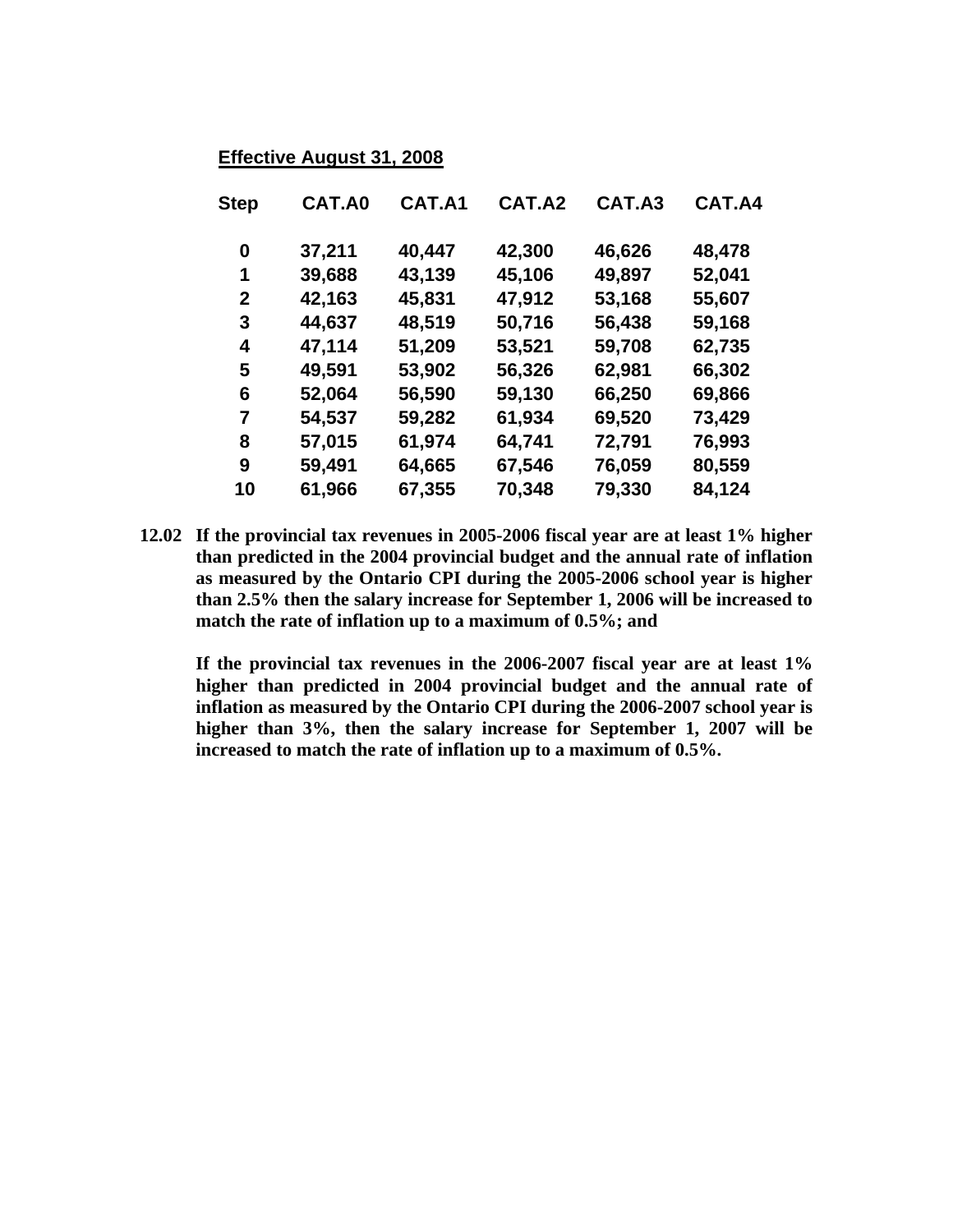#### ANNUAL ALLOWANCES

13.01 The allowances for the positions of resource teacher, assessment and programming teacher, teachers assigned to the Catholic Teachers' Centre and teachers originally appointed as consultants while they hold the position of resource teacher shall be as follows:

|                                      | <b>Sept 1/05</b> | <b>Sept 1/06</b> | <b>Sept 1/07</b> |
|--------------------------------------|------------------|------------------|------------------|
| <b>Resource Teacher</b>              | \$3,750          | \$3,800          | \$3,850          |
| Assessment and Programming Teachers  | \$3,750          | \$3,800          | \$3,850          |
| Teachers (Catholic Teachers' Centre) | \$3,750          | \$3,800          | \$3,850          |
| <b>Consultant (Resource Teacher)</b> | \$3,750          | \$3,800          | \$3,850          |

13.02 A resource teacher or a consultant appointed prior to January 1, 1988, will be paid an allowance of \$756 upon return to the classroom after two years of successful experience as a resource teacher or a consultant.

#### Special Allowances

- 13.03 (a) A teacher appointed to a special education position or language instruction class prior to December 1, 1991, and who continues in a special education assignment or language instruction class without a break in service except a statutory leave, shall be paid the allowance that the teacher was receiving or was entitled to receive on November 29, 1991 according to the sub clauses set out below.
	- (b) Subject to paragraphs (a) and (g), such teacher appointed to a special education position in a school shall be paid an allowance for special education certification, according to the following:

#### **Effective September 1, 2005**

| Part I            | \$652   |
|-------------------|---------|
| Part II           | \$954   |
| <b>Specialist</b> | \$1,200 |

- (c) Assessment and programming teachers shall be eligible for one-half the allowance provided in (b) above, but other teachers in positions of responsibility shall not be so eligible.
- (d) Subject to paragraph (a), home instruction teachers who elect not to take the allowance provided in section 13.04 shall be eligible for the allowance provided in (b) above.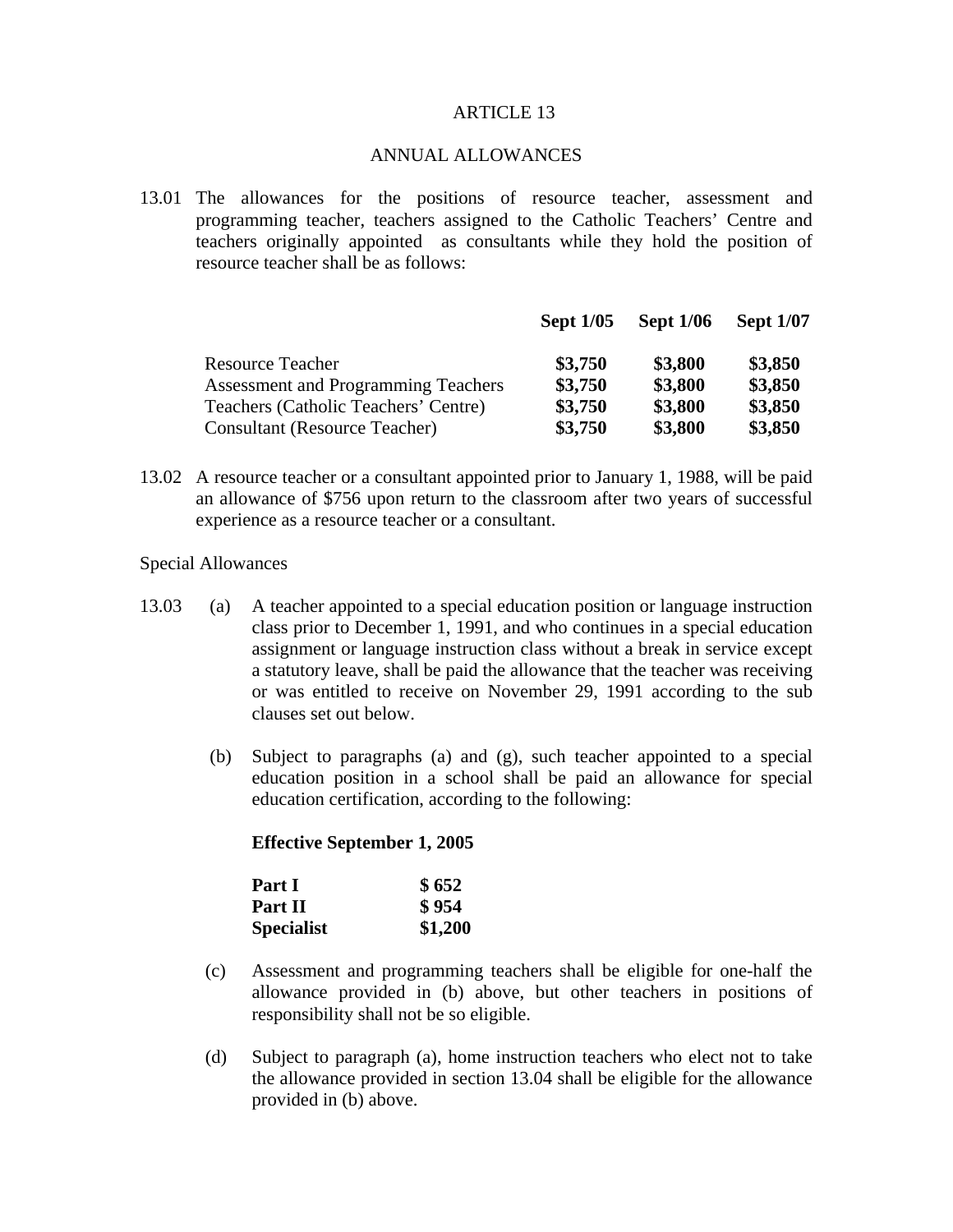- (e) Any teacher who received a special education allowance in the 1990/91 school year for teaching in a language instruction class shall continue to receive such allowance if the teacher continues in a language instruction or a special education class.
- (f) Each teacher appointed after September 1, 1985, and before December 1, 1991 to an approved language instruction class shall be paid an allowance for English as a Second Language as set out in part (b).
- (g) Notwithstanding the foregoing,
	- (i) no teacher shall be entitled to be paid more than one of the allowances provided in paragraphs (b) or (f) above, or pro rated portions of such allowances which in the aggregate exceed the amount of one of such allowances, and
	- (ii) no teacher appointed to a special education position in a school after August 31, 1980 shall be entitled to the allowance payable under paragraph (b) above and no teacher appointed to a language instruction class shall be entitled to the allowance payable under paragraph (f) above after August 31, 1984 if in either case any part of the teacher's special education certification or English as a Second Language certification is being used for category placement.
- 13.04 (a) A teacher appointed to and/or continuing in one of the following special education classes on or after December 1, 1991:
	- multiple handicapped
	- trainable retarded
	- behavioural
	- total communication
	- hearing impaired
	- home instruction
	- Section 27

shall be paid an allowance of \$1,200 but shall not be eligible for any allowances under 13.03.

- (b) Effective September 1, 1987 teachers assigned to "home instruction" before September 1, 1981, shall be paid an annual allowance of \$710 unless an allowance is paid under 13.03 or 13.04(a).
- 13.05 (a) Teachers holding a postgraduate degree or degrees from an approved university requiring more than one year beyond the pass degree level shall be paid an allowance of \$832 per year, for the first post- graduate degree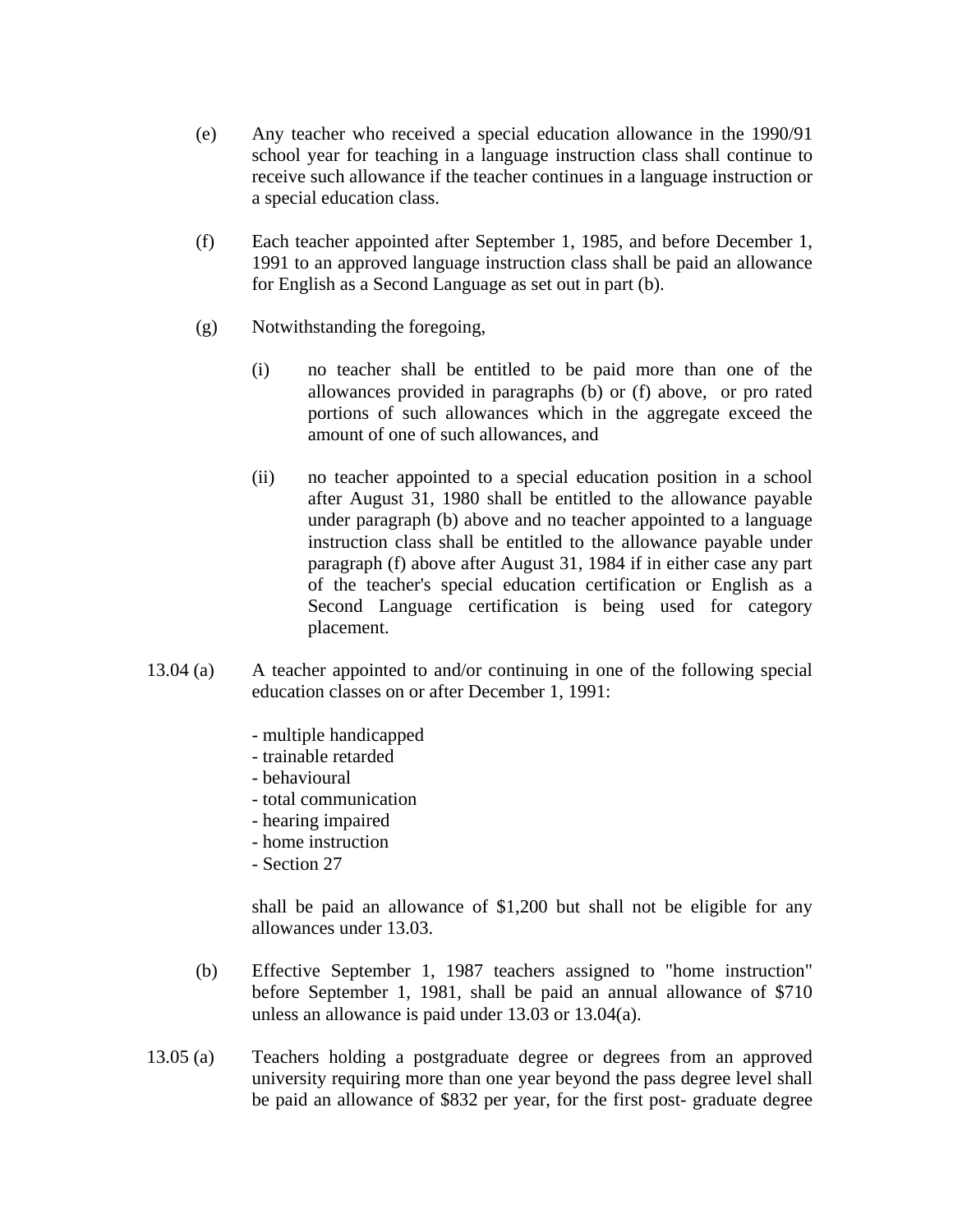following successful completion of such degree, provided the postgraduate degree or any part thereof is not used in placement or that the recipient is not receiving an allowance pursuant to section 13.06.

- (b) An allowance of \$296 per year shall be paid for the second postgraduate degree from an approved university following completion of such degree, provided the postgraduate degree or any part thereof is not used in placement or that the recipient is not receiving an allowance pursuant to section 13.06 and that the recipient first became entitled to this allowance prior to September 1, 1992.
- (c) Notification of successful completion of a postgraduate degree and salary adjustments shall be in accordance with sections 3.08 and 3.09.
- 13.06 Teachers shall be paid an allowance of \$676 per year for one of the following: ARTC, ATCM, AWCM or equivalent effective September 1 following successful completion of the diploma provided that the diploma or any part thereof is not used in placement, or that the recipient is not receiving an allowance pursuant to section 13.05 and that the recipient first became entitled to this allowance prior to September 1, 1981.
- 13.07 All allowances in this Article are for full time assignments. Allowances shall be prorated for part-time assignments.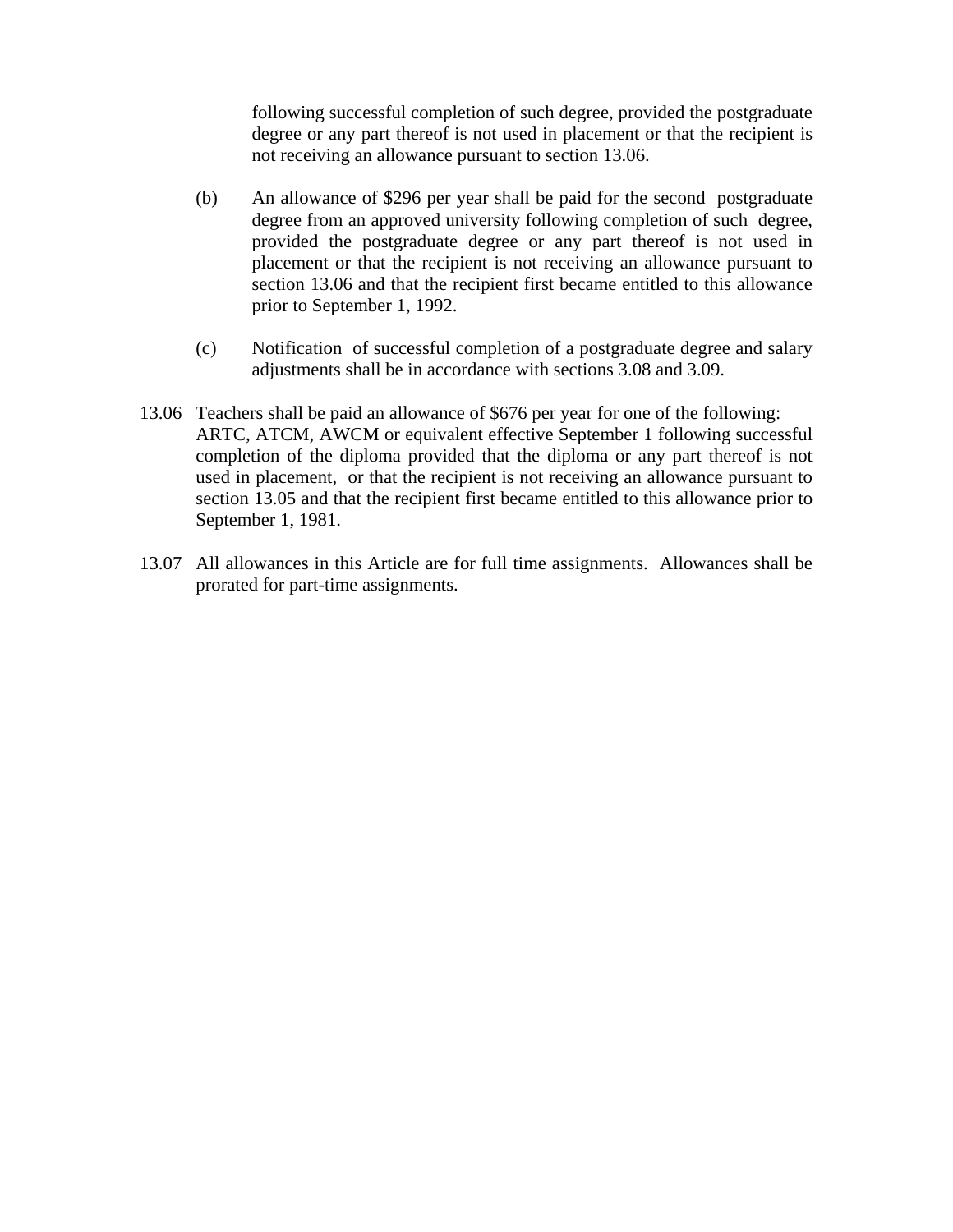#### TRAVEL ALLOWANCES

14.01 Itinerant teachers, assessment and programming teachers, resource teachers, and other teachers required to use their vehicles on an ongoing and regular basis for approved travel in connection with their assignment, shall be paid a travel allowance of:

\$0.36 per kilometre for the first 5,000 kilometres in a calendar year, and

\$0.31 per kilometre for subsequent kilometres travelled.

- 14.02 Teachers who use their vehicles from time to time for school business which has been approved by the teacher's superordinate shall be reimbursed at the rate set out in 14.01.
- 14.03 A teacher entitled to a reimbursement under 14.01 or 14.02, shall have public liability and property damage insurance for the vehicle in the amount of \$500,000 or such other amount as the Board's insurance brokers may recommend to the Board from time to time. If requested, the teacher shall furnish evidence of this insurance to the Board.
- 14.04 If the Board determines, in its discretion, that a car is not essential to a teacher accepting any position listed in 14.01, the Board shall reimburse the teacher for public transportation costs if the teacher is required to go from one teaching site to another in the course of a day's teaching.
- 14.05 Upon request, the Board will complete T2200 forms submitted to it by a teacher who is in receipt of a travel allowance under this collective agreement.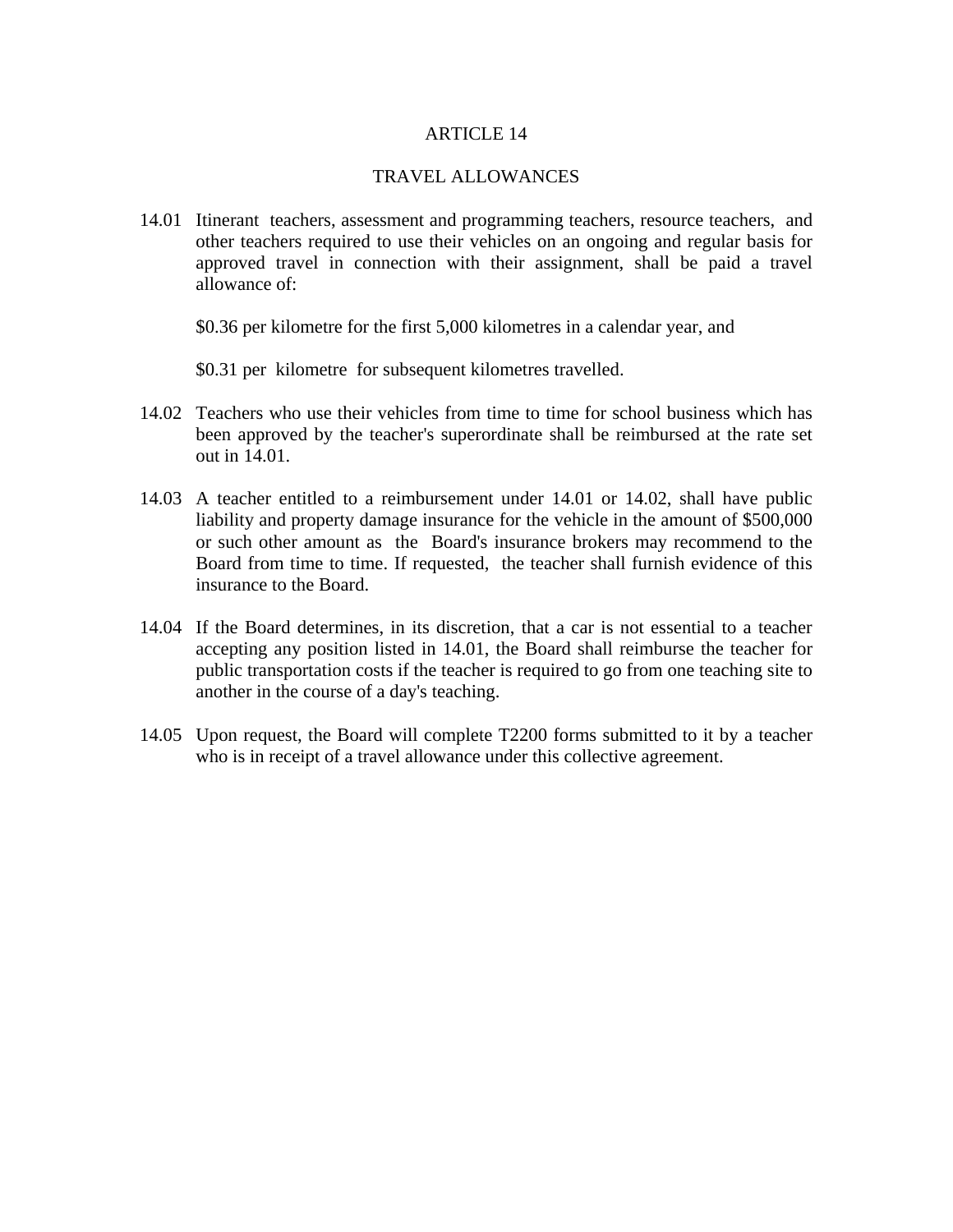#### **BENEFITS**

15.01 The Board shall continue the Great West Life Dental Plan based on the applicable 1996 Ontario Dental Association (ODA) tariff; with Riders 1 and 2, a major restorative rider with reimbursement at a level of 50% and a lifetime maximum of \$10,000 and an orthodontic rider with reimbursement at a level of 50% and a lifetime maximum of \$3,000 per person. The Board shall pay 92% of the premiums for the basic plan with Riders 1 and 2 and 92% of the premium for the major restorative and orthodontic riders at the premium rate in effect on February 1, 1999. Effective August 31, 1997 the Great West Life Dental Plan has been amended to change from a 6 month check-up interval to a 9 month check-up interval. Effective March 1, 2004 the Board shall pay 100% of the premiums for the aforementioned dental plans, based on the 2001 ODA tariff, at the premium rate in effect on June 1, 2001.

**Effective September 1, 2005 the Board shall pay 100% of the premiums for the dental plan.** 

 **Effective September 1, 2005 the ODA tariff to be updated to the 2003 level.** 

 **Effective September 1, 2006 the ODA tariff to be updated to the 2004 level.** 

 **Effective September 1, 2007 the ODA tariff to be updated to the 2005 level.** 

 **Effective August 31, 2008 the ODA tariff to be updated to the 2006 level.** 

15.02 (a) The Board shall continue the existing Great West Life Semi-Private Plan and the Great West Life Extended Health Plan (EHP) with the deductibles of \$10 and \$20 and the Vision Care Plan \$250/24 months and pay 100% of the premiums in effect June 1, 2001.

> **Effective September 1, 2005 the Board shall pay 100% of the premium in effect on June 1, 2003.**

> **Effective September 1, 2006 the Board shall pay 100% of the premium in effect on June 1, 2004.**

> **Effective September 1, 2007 the Board shall pay 100% of the premium in effect on June 1, 2005.**

> **Effective August 31, 2008 the Board shall pay 100% of the premium in effect on June 1, 2006.**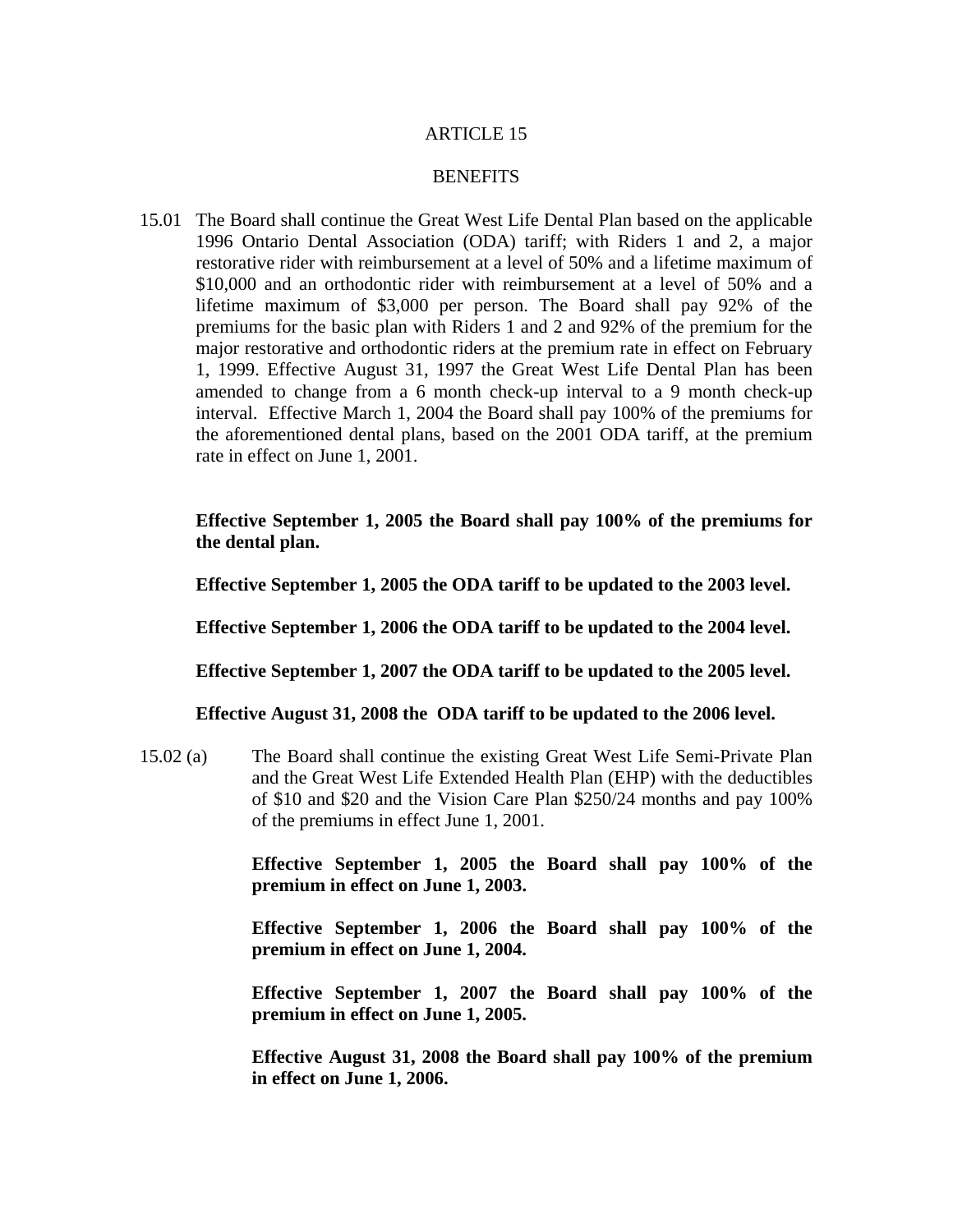- 15.02 (b) The dispensing fee eligible for re-imbursement under the Extended Health Plan shall be capped at seven dollars per prescription.
- **15.02 (c) i) Effective September 1, 2005 the plan set out in 15.02(a) will include an annual aggregate of \$500 per person for all of the following: psychologist, speech therapist, podiatrist, acupuncture, chiropodist, registered massage therapist, osteopath, naturopath, chiropractor, and physiotherapist.** 
	- **ii) Effective September 1, 2005 the Board agrees to restore the following services to the health plan; smoking cessation products and fertility drugs.**
	- **iii) Effective September 1, 2005 the definition of dependent child in the benefits plan in 15.01 and 15.02 shall include children to age 25 who are enrolled in a post secondary education institution.**
- 15.03 (a) The existing Group Life Insurance Plan shall continue to cover an amount equal to three times salary including any allowances paid under Article 15. With respect to the premium payable on the first \$25,000 of coverage the Board shall contribute an amount equal to 100% of the premium in force on August 31, 1993.

**Effective September 1, 2005 each teacher shall pay 100% of the premium required to be paid for that teacher's life insurance coverage.** 

NOTE:

A teacher who is absent from work due to an illness or accident for more than five months is required to notify the Board's Benefits Department thereof in writing. Failure to do so may negate the teacher's coverage under such plan.

- (b) A separate Group Life policy on the lives of teachers who may wish coverage in addition to that now available under section 15.03(a) shall be provided. Such additional insurance shall be at the expense of the teachers who wish such insurance and on such terms and conditions as the carrier may determine. The Board shall deduct the requisite premiums thereof from the pay of each participating teacher and forward these to the carrier.
- 15.04 The Board's obligation to pay for any teacher the premiums, or portions thereof, referred to in this Article shall not arise until the teacher has executed and returned to the Board any appropriate application forms for coverage that may be required.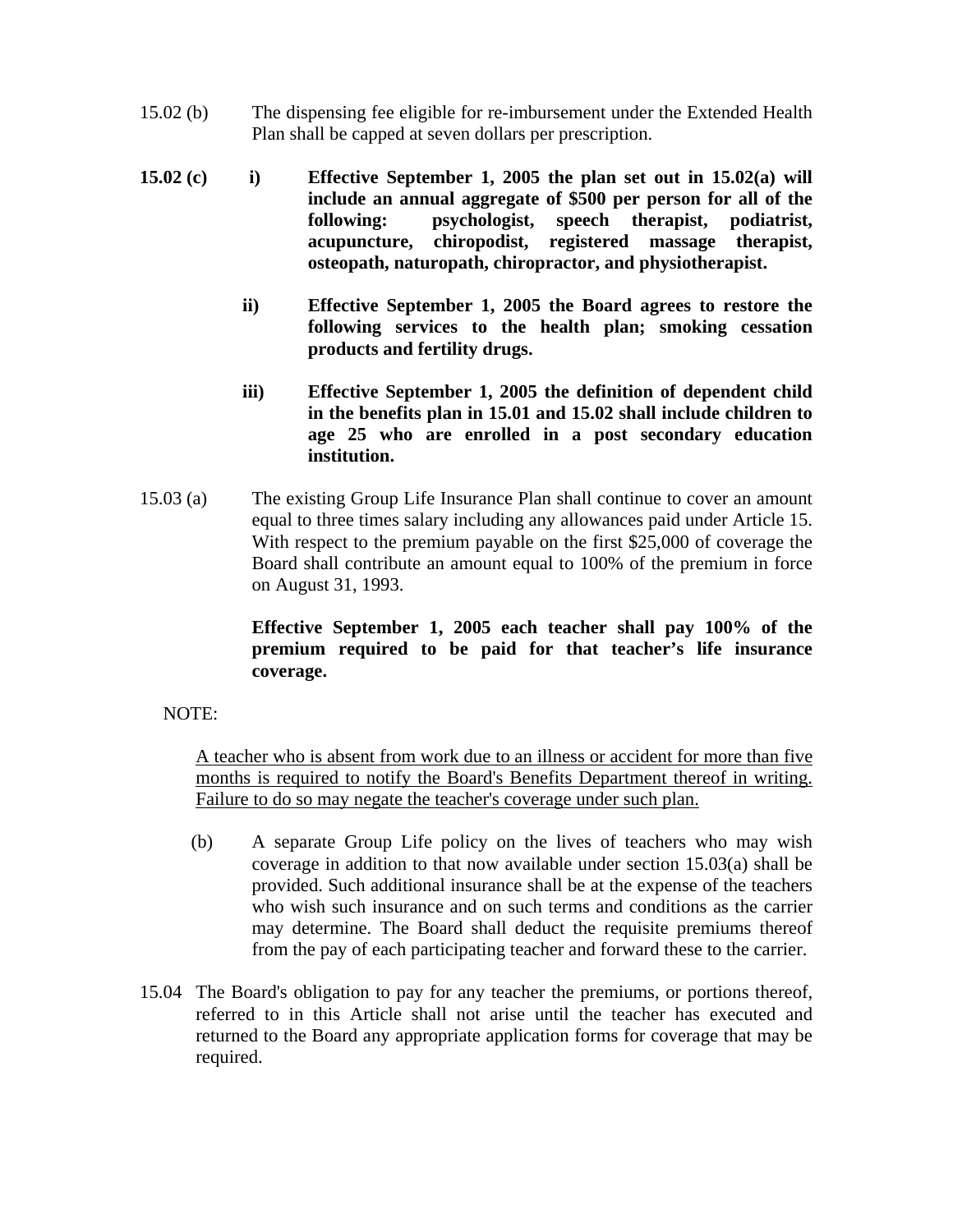- 15.05 The portion of any Employment Insurance rebate to which teachers are entitled by reason of the sick leave plan attributable to elementary teachers shall be paid over to the Toronto Elementary Catholic Teachers Unit of OECTA.
- 15.06 At the request of the Unit President of OECTA, the Board shall supply at least once a year, available financial information concerning the plans referred to in 15.01, 15.02 and 15.03 related to premium costs, reserves and retention rates. The Board shall inform the President of any rebates or premium holidays it receives from its benefits carrier and the amounts thereof. The application thereof shall be subject to joint agreement of the Board and such President but in default of agreement such amount shall be used to reduce the premiums.
- 15.07 The Board may at any time, after consultation with the Teachers, substitute for any of such plans an equivalent plan with a different carrier if the premium cost thereof to the Board would be less.
- **15.08 The Board shall provide the TECT-OECTA with the master policies for all insurance plans provided for in this agreement as well as any revisions that may be made to them from time to time.**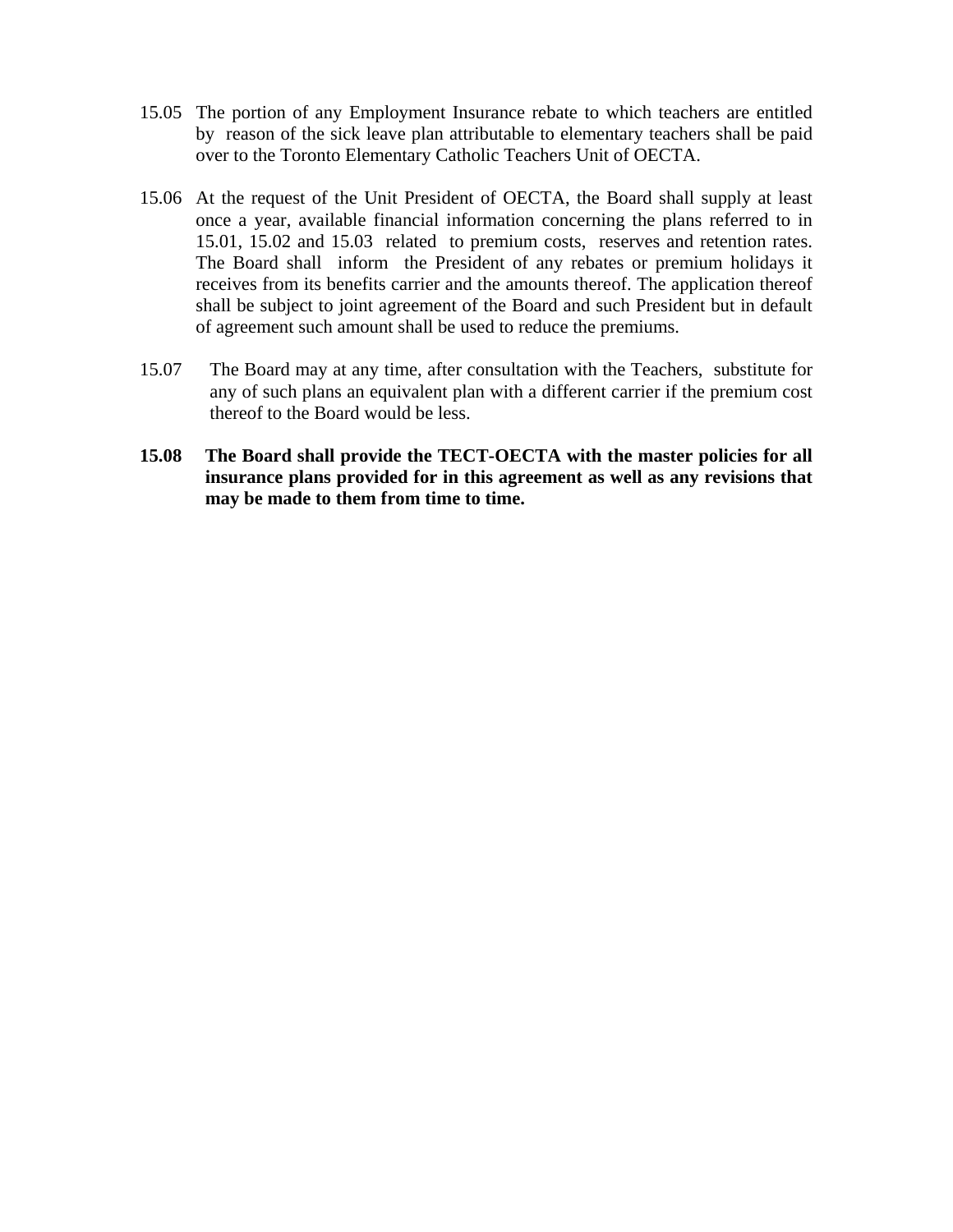#### METHOD OF PAYMENT

- 16.01 The annual salary of each teacher shall be divided into twenty-six (26) equal instalments.
- 16.02 One instalment shall be payable on the Friday of the week in which the first day of the school year falls. If this payment coincides with the Board's administrative payroll, the second instalment shall be paid the following Friday. Subsequent instalments shall be paid every second Friday thereafter. Any instalment payable on a Friday which is a bank holiday shall be payable on the immediately preceding Thursday.
- 16.03 Unpaid instalments comprising the balance of the salary instalments due up to and including August 31 in each year during the term of this agreement shall be payable on the last school day in June of that year.
- 16.04 The annual allowances payable to teachers in positions of responsibility shall be paid as salaries are paid.
- 16.05 (a) The Board shall deduct from the wages of each teacher, on a monthly basis, one tenth of the regular union dues for the teacher and shall remit the amount to OECTA.
- 16.05 (b) For the purpose of clause 16.05(a) "regular union dues" shall have the same meaning as under section 47(2) of the Labour Relations Act.
- 16.05 (c) OECTA shall indemnify and save the Board harmless against any claim or liability arising out of the application of clause 16.05.
- 16.06 A teacher employed for less than a full school year shall receive proportionate wages, calculated on a daily basis, upon the following formula:

*the number of days worked by the teacher times the teacher's annual salary divided by the number of school days in the school year.*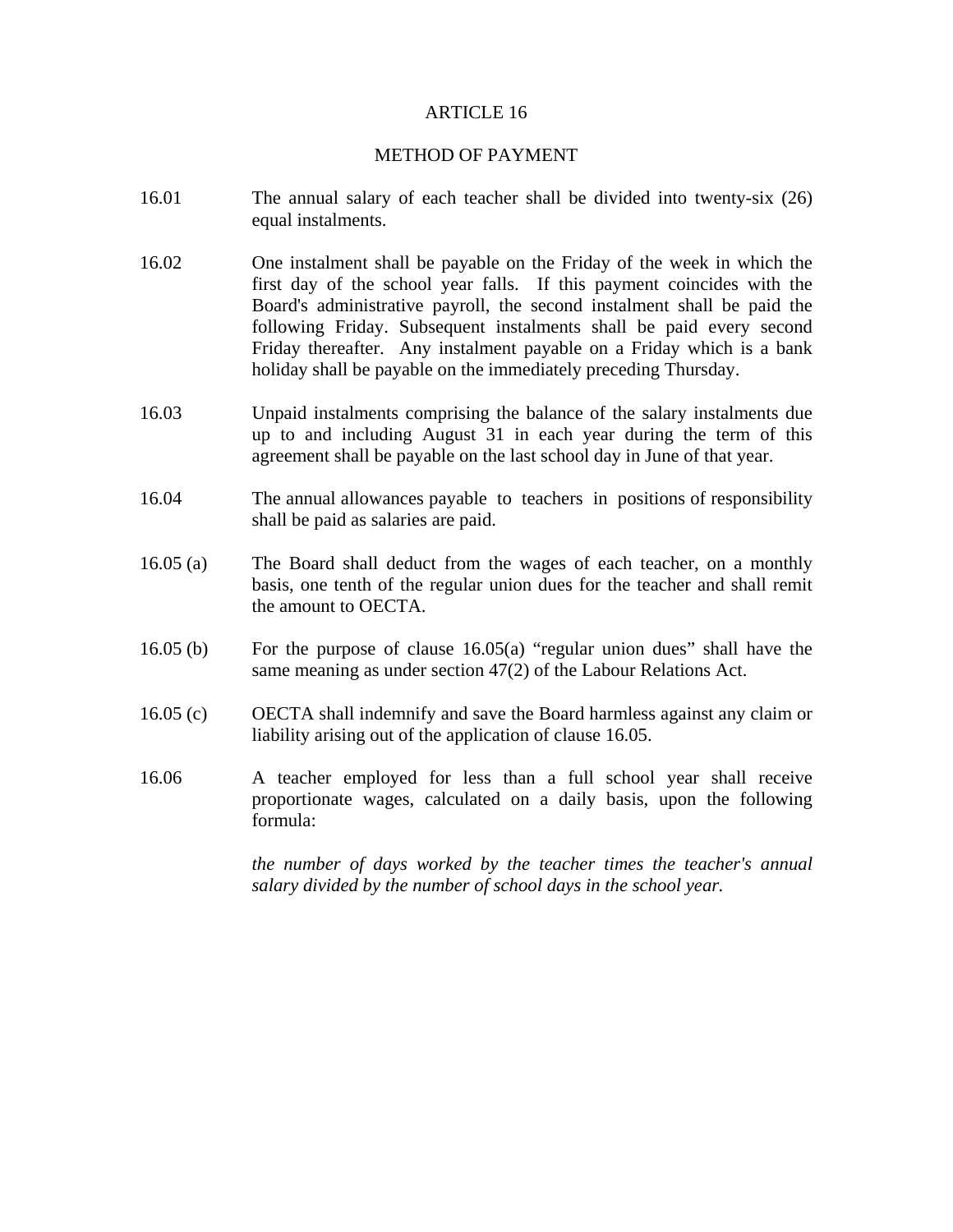#### PROFESSIONAL DEVELOPMENT

- 17.01 (a) In order to assist teachers with their professional development, the Board shall have a committee, the Professional Development Committee to:
	- i) monitor and publish written guidelines regarding eligible professional development activities;
	- ii) publish the amount available;
	- iii) discuss the allocation of funds available to teachers for professional development;
	- iv) make recommendations on the number and use of Professional Activity Days.

The names of teachers who receive the funds shall be forwarded to the President.

Such committee will take into account the curriculum priorities of the Board.

In the event that the Teacher members disagree with the recommendations of the committee, they may have a minority report appended which shall be presented to the Board through the appropriate committee.

- 17.01 (b) The Professional Development Committee shall be composed of equal numbers appointed by the Teachers and the Board. The Teachers shall nominate four (4) teachers who shall participate in the deliberations of the Professional Development Committee. The Professional Development Committee's first meeting in a school year will be called within thirty (30) days of either party giving notice, in writing, to the other requesting a meeting. Up to two (2) additional meetings per school year will be held at the written request of either party and will be scheduled as mutually agreed upon by the parties on the Professional Development Committee.
- 17.01 (c) Individual teachers and school staffs may apply to use funds for attendance at professional conferences, seminars and other professional activities within the Province. Funding may include all or part of the cost of the registration fees, transportation costs, books and lodging. Teachers shall make application for funding to their superintendent or designate, who will forward such decision to the Professional Development Committee.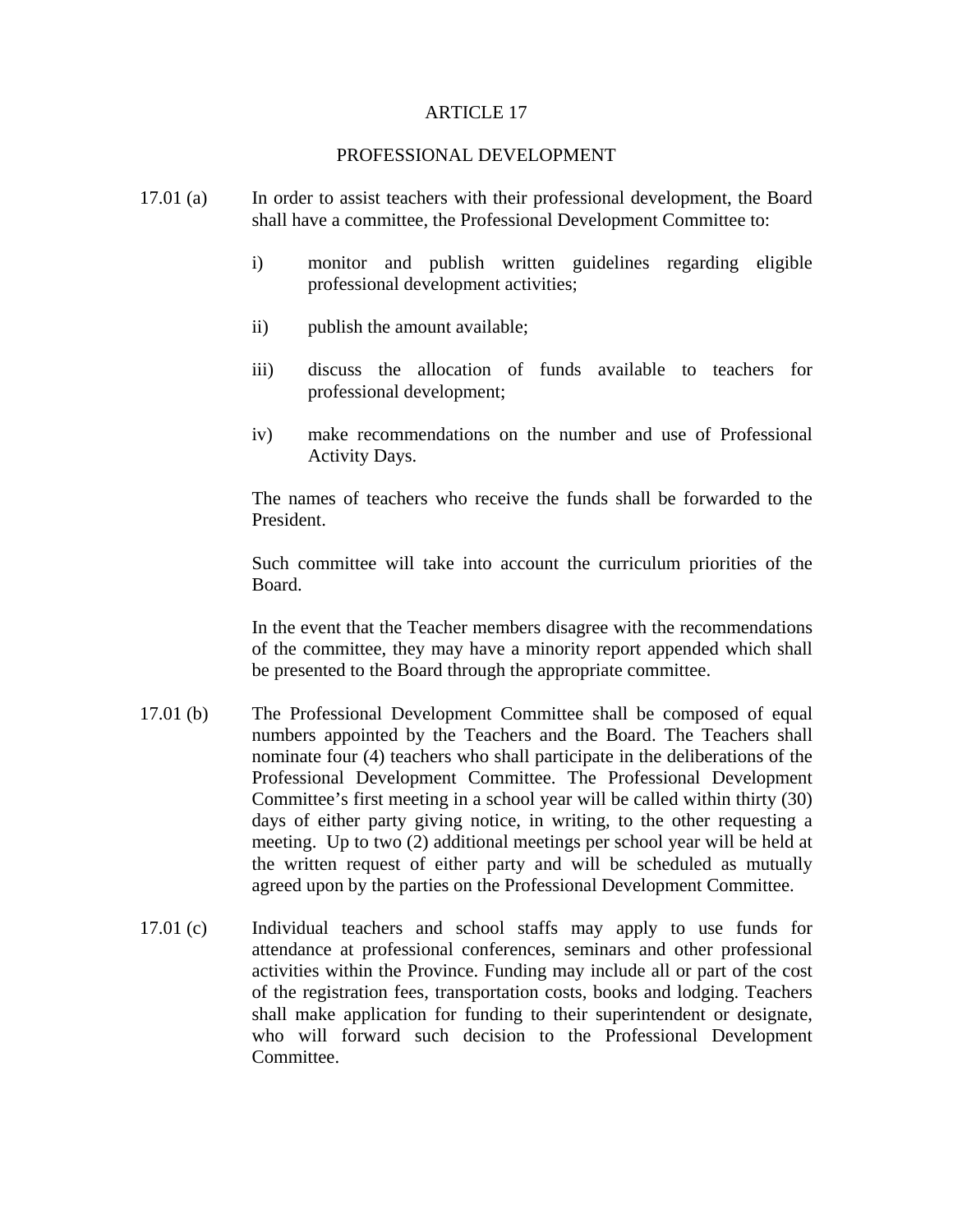- 17.01 (d) Teachers shall submit their original receipts attached to the appropriate form, to their superintendent or designate.
- 17.01 (e) Provision of occasional teachers to replace teachers attending approved professional activities shall be at the discretion of the appropriate Superintendent of Education.
- 17.02 During the final term of each school year, the Board and the Teachers shall consult regarding the sources of professional development funding available for individuals and approved group activities. A chart outlining such sources shall be published and posted by the Board in each staff room not later than September 30 of each school year.
- 17.03 The Board will present seminars dealing with career opportunities within the Board as part of the professional development program.
- **17.04 The Board agrees to administer the distribution of all funds available for each teacher according to the terms of the Teacher Development Account.**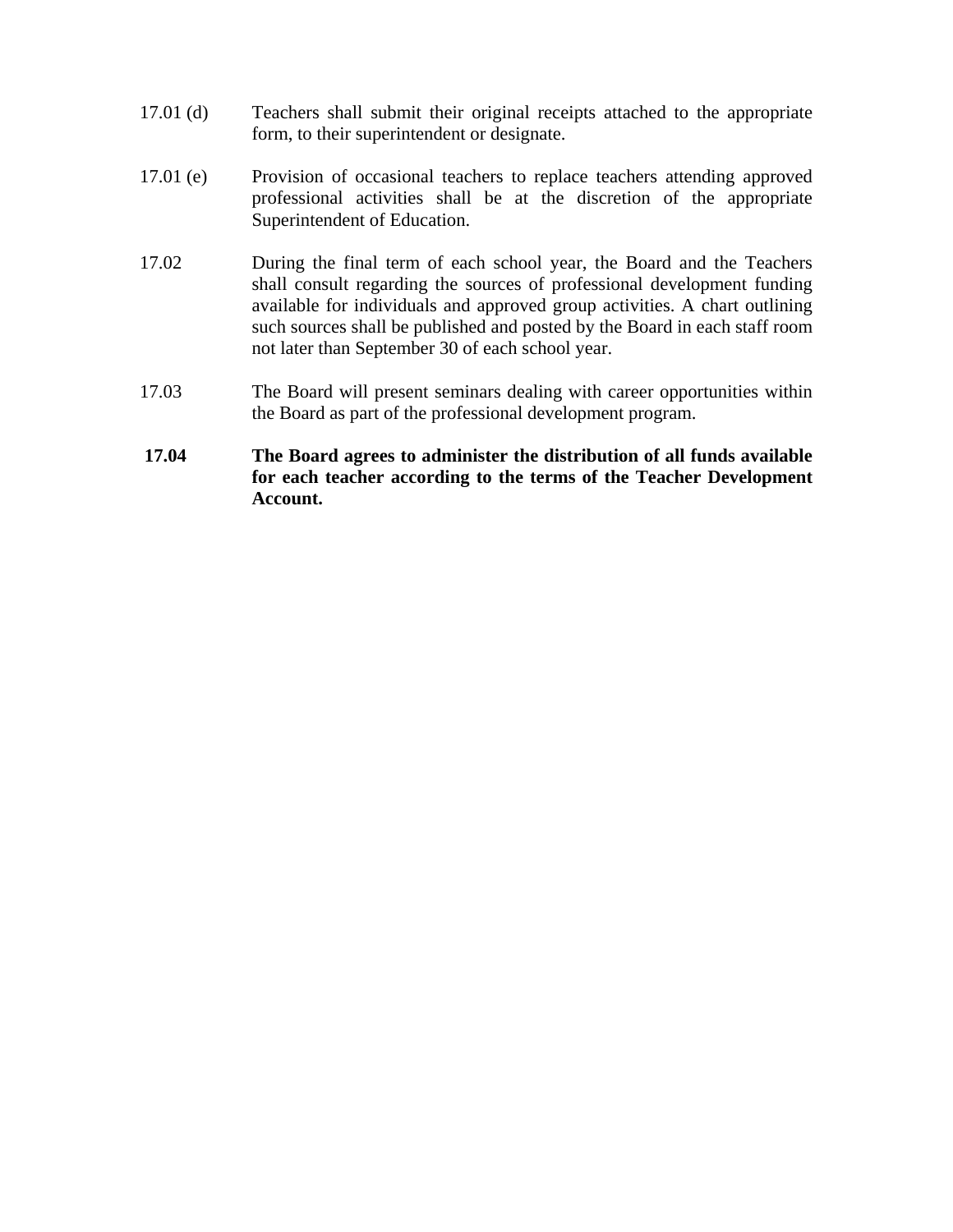#### DEFERRED SALARY PLAN

- 18.01 The Board will grant leaves of absence of one year to teachers on the basis of spreading four (4) years' of salary over five (5) years (hereinafter called the "Plan") on the terms and conditions set out in the remaining clauses of this Article, all of which shall apply.
- 18.02 Any teacher holding a permanent contract with the Board and who has completed at least three (3) years' teaching for the Board may apply to participate in such Plan.
- 18.03 The maximum number of such leaves which may be granted to elementary school teachers under such a Plan shall not exceed fifty (50) in any school year.
- 18.04 A teacher wishing to participate in such Plan shall apply on the form available from the Human Resources Department. The forms will be available on January 1 and must be received by the Human Resources Department on or before February 1 in order for the teacher to be considered for participation in the Plan commencing the following September 1.
- 18.05 Applications for such leave which have been approved by the teacher's superintendent shall be reviewed by the Deferred Salary Plan Committee comprised of equal numbers of the Teachers and of the Board's administrative officials. Consideration shall be given to applications for personal reasons such as study, travel, parenting and regeneration with special consideration to be given to teachers with longer service.
- 18.06 All applications reviewed and endorsed by the Deferred Salary Plan Committee shall be considered by the Director who may, in the Director's discretion, reject any applications which in the Director's view might impair the ability of the Board to staff its schools adequately. Teachers whose applications are approved by the Director shall be so informed by June 1 next following.
- 18.07 Each teacher permitted to participate in the Plan shall enter into an agreement with the Board as follows:
	- (a) in each of the four (4) years of the Plan commencing September 1 next following approval the teacher shall be paid 80% of the salary and allowances to which the teacher is otherwise entitled;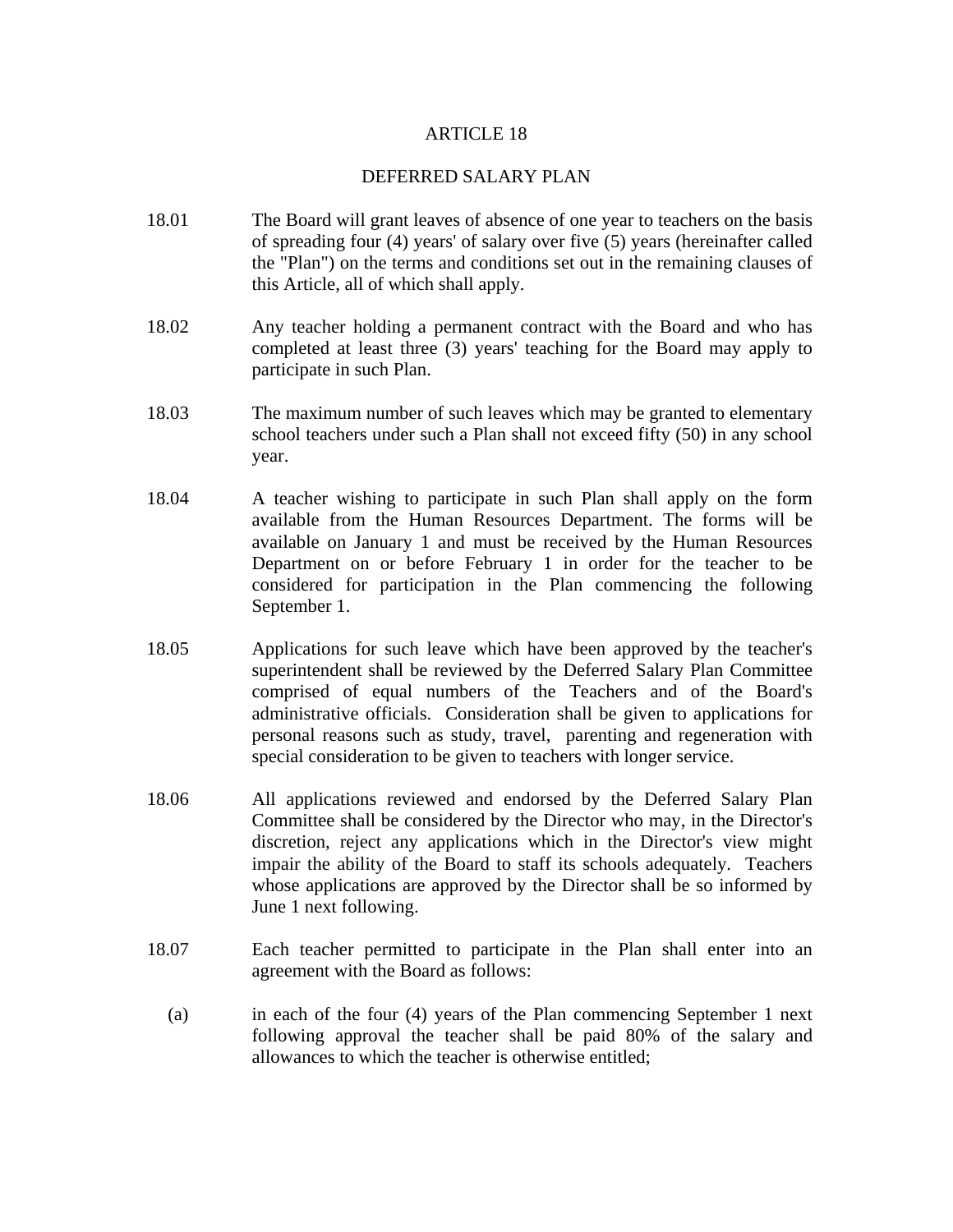- (b) the remaining 20% of such salary and allowances shall be retained by the Board and accumulated with interest credited thereon at the rate payable from time to time by the Canadian Imperial Bank of Commerce on Daily Interest Savings Accounts and compounded annually;
- (c) the leave of absence shall commence on September 1 of the 5th year from the commencement of the teacher's participation in the Plan unless the teacher requests postponement for one year, prior to April 15 of the year before the leave and the Director approves such request, and the number of approved leaves in the following year, including the postponed leave, will not pierce the maximum allowable under 18.03. (This applies retroactively to teachers currently enrolled under the form of contract provided at the time);
- (d) during such school year of the leave of absence the Board shall:
	- (i) pay the teacher all the funds accumulated pursuant to 18.07(b) and interest earned in accordance with the foregoing either in a lump sum on the last pay in June preceding the leave or the first pay in September of the leave or in two equal instalments, one with the first pay in September and the other with the first pay in January of the year of the leave, or in instalments in accordance with clause 16.01, as the teacher may direct, and;
	- (ii) pay that portion of the premiums payable for the benefit plans set out in Article 15 which it would have paid if the teacher were not on leave.
- (e) the teacher shall pay that portion of the premiums payable for such benefit plans which the teacher would have paid if that teacher were not on leave and the teacher's contributions to the Teachers' Pension Plan Board.
- 18.08 Subject to any other provisions of the Collective Agreement, the teacher, shall return to the jurisdiction of the curriculum support unit in which the teacher had been employed immediately prior to such leave.
- 18.09 During such leave, the teacher's seniority shall accumulate but for the purposes of Article 4 the period of such leave shall not be regarded as experience.
- 18.10 The teacher shall not be entitled to any sick leave credits during the period of such leave but on the teacher's return from leave shall be entitled to any unused sick leave credits accumulated prior to taking such leave.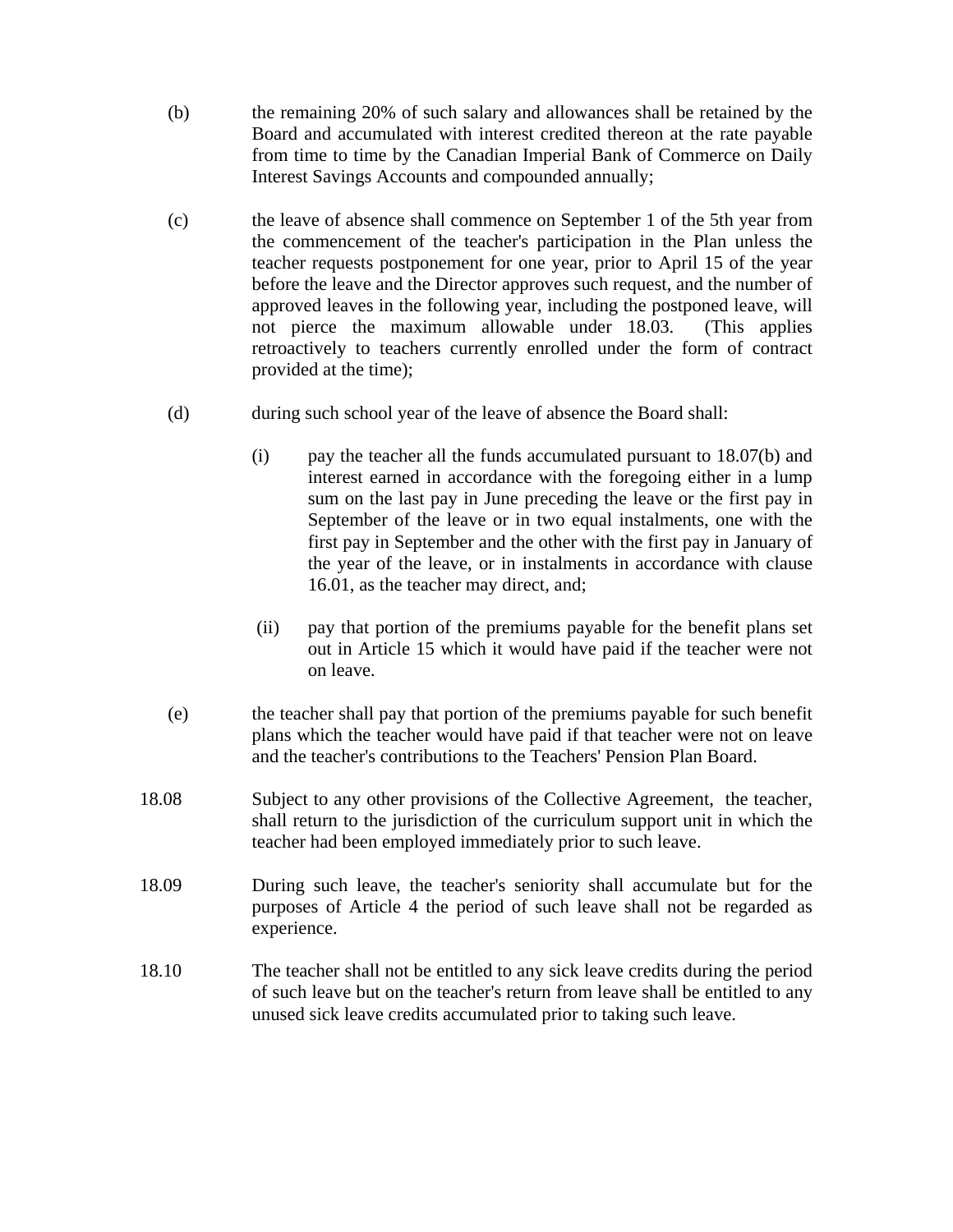- 18.11 A teacher declared redundant under Article 8 or who leaves active employment with the Board while participating in the Plan must withdraw therefrom. A teacher who takes a statutory Pregnancy and/or Parental Leave shall not be required to withdraw from the Plan. The teacher who withdraws from the Plan shall then be paid within sixty (60) days a lump sum equal to the teacher's contributions plus interest accrued to date of the withdrawal.
- 18.12 The teacher may withdraw from the Plan:
	- (i) provided no replacement for the teacher has been engaged by the Board,
	- (ii) but may not do so after April 15 in the calendar year in which the leave is to be taken except with the consent of the Board.
- 18.13 Notwithstanding the foregoing, the Board may, if it is unable to employ a teacher as a suitable replacement for the participating teacher who is on leave, defer such leave for up to one year. In such event the participating teacher may withdraw from the Plan and the teacher shall then be paid within sixty (60) days a lump sum equal to the teacher's contribution plus interest accrued to the date of such withdrawal.
- 18.14 If a teacher dies, retires, ceases as a result of a disability to be in receipt of salary including paid sick leave from the board, is dismissed or terminated or otherwise leaves active employment with the Board while participating in the Plan, the teacher's personal representative, in the event of the teacher's death, or the teacher shall be paid such lump sum and interest accrued up to the date of the teacher's death, retirement, such cessation of salary, dismissal, termination or leaving, as the case may be.
- 18.15 If, prior to the commencement of the leave, as a result of an illness or accident the teacher has exhausted any sick leave credits to which the teacher was entitled and is eligible for benefits under the Teachers' Long-Term Disability Plan, such teacher may withdraw from the Deferred Salary Plan within a period of sixty (60) days by notice in writing to the Board. The teacher shall be paid within sixty (60) days from the expiry of the notice period a lump sum equal to the accumulations plus interest to the date of such withdrawal, less applicable taxes, in accordance with 18.07(b).
- 18.16 If the teacher becomes permanently disabled during the term of this agreement as a result of an injury or illness and in the opinion of the Board's physician is no longer medically fit to carry out the teacher's duties, this agreement upon written notice to the Board from the teacher shall thereupon be terminated. If the teacher is on deferred salary leave at the time the Board shall pay to the teacher, as the teacher may elect: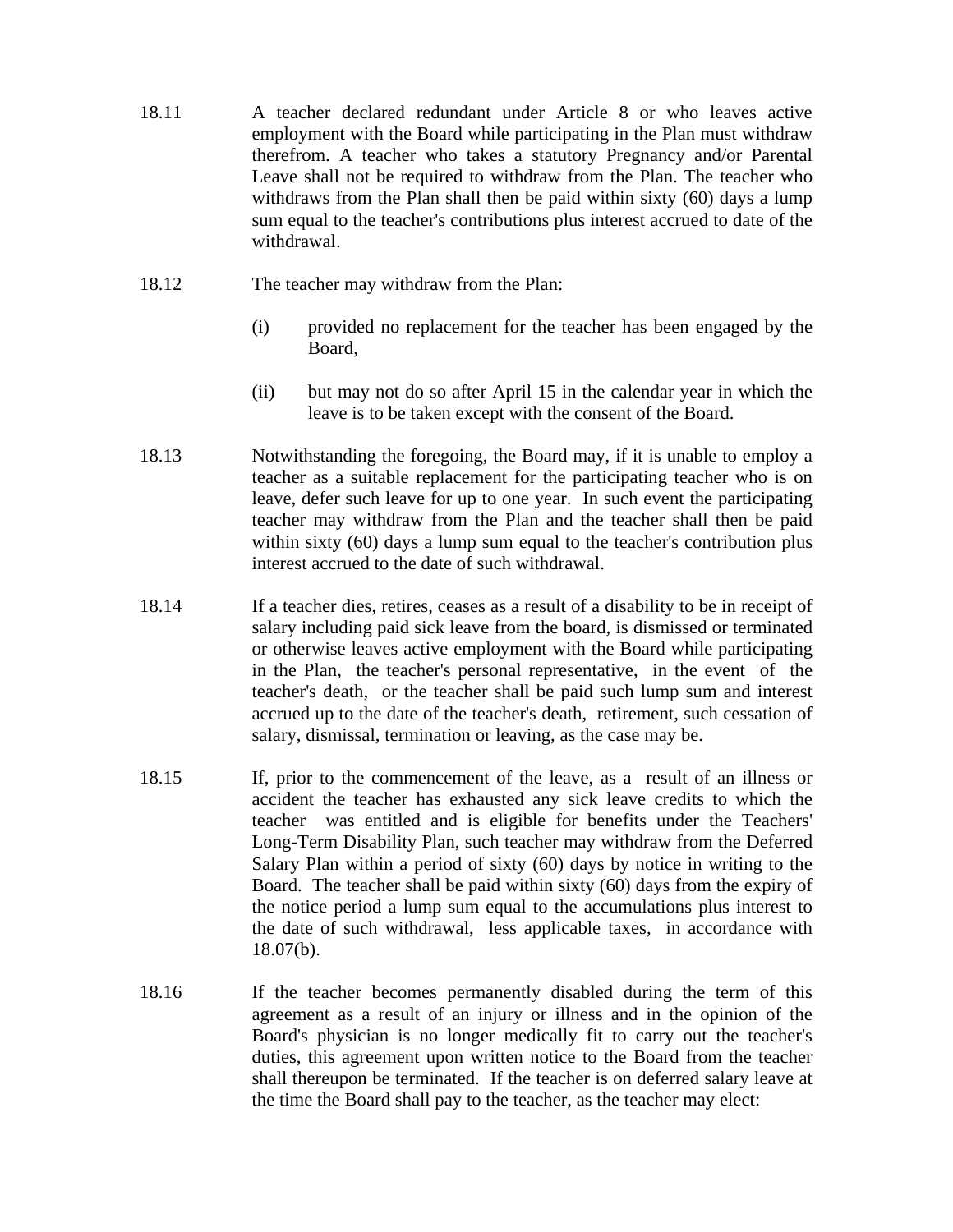- (i) within sixty (60) days from such termination a lump sum equal to the accumulations plus interest accrued to the date of the payment, less any payments made in accordance with 18.07(d) and any applicable income taxes required to be withheld, or
- (ii) the remaining instalments as provided in 18.07(d) less the applicable taxes. If the teacher is not on such leave at the time the Board shall pay to the teacher within sixty (60) days from such termination a lump sum equal to the accumulations plus interest accrued to the date of payment less any applicable taxes.
- 18.17 In accordance with the advance income tax ruling dated 9 June 1981 received by the Board, any teacher entering the Plan will be subject to tax in each of the five years only on the amount of income actually received by the teacher in the year, the interest referred to in clause 18.07 (b) when paid will be viewed as normal remuneration in the hands of the teacher and not interest income and the tax to be withheld by the Board shall be based on the amounts actually paid to the teacher.
- 18.18 During the school year of postponement under clauses 18.07 and 18.13, the teacher shall make no contributions to the Plan and shall be provided the full remuneration in accordance with the Collective Agreement.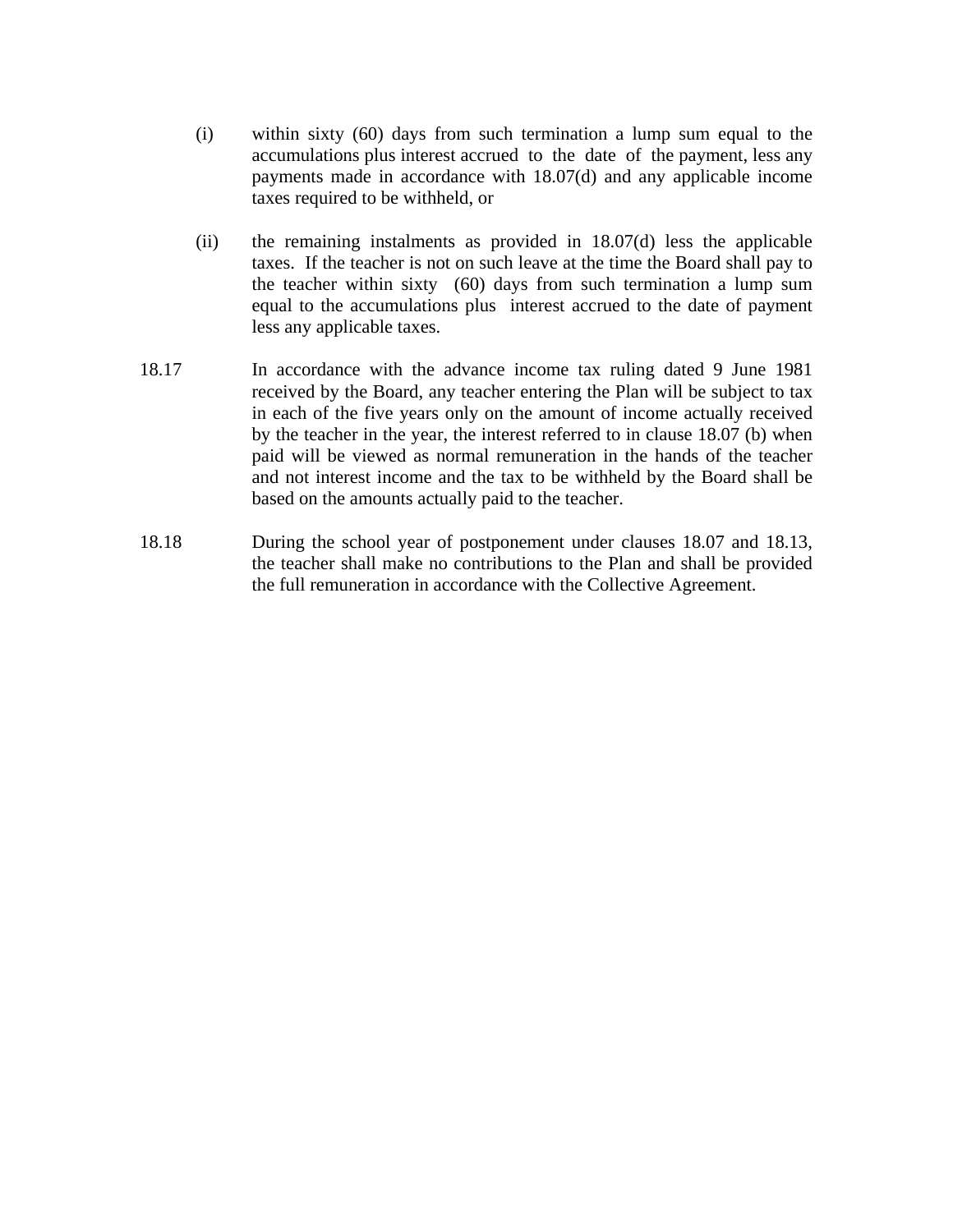# PREGNANCY AND PARENTAL LEAVES

#### Statutory Pregnancy and Parental Leaves

19.01 Statutory pregnancy and statutory parental leaves shall be granted in accordance with the Employment Standards Act (Appendix B). Statutory parental leave includes leave for the purposes of adoption. Such leaves shall be without pay except as provided in clause 19.10.

#### Application for Pregnancy/Parental Leave

- 19.02 (a) A teacher shall apply for pregnancy/parental leave through the principal to the appropriate superintendent of education on the Pregnancy/Parental Leave Request forms available from the Human Resources Department. In the case of a pregnancy leave, a letter from a physician indicating the approximate date of birth must accompany the request form. If a parental leave is requested, documentation verifying the date of adoption or date of birth must accompany the request form.
	- (b) Teachers are encouraged to apply for leave for the entire duration of their leave at the same time. At least thirty (30) days written notice should be given to the Board prior to the commencement of the leave. However, if the teacher had not applied for one or more leaves at the same time such teacher may on at least thirty (30) days written notice apply for the further leaves as provided in this Article.
	- (c) If unforeseen circumstances arise subsequent to the application as per 19.02(a) related to the health or the coming into custody, care and control of the child that require the teacher to take leave, the Board shall grant such leave provided such is verified in writing by a qualified medical practitioner or appropriate agency.

# Conditions for Returning

 19.03 (a) Teachers shall attempt to arrange commencement of and return from pregnancy and parental leaves from the beginning of a school term. Any such additional period of leave taken to extend a statutory leave to the end of a term or school year shall be deemed as an extension to such leave unless it is taken at the written request of the Board. Where such extension is at the written request of the Board, the provisions of 19.03(b) and 19.09 shall apply.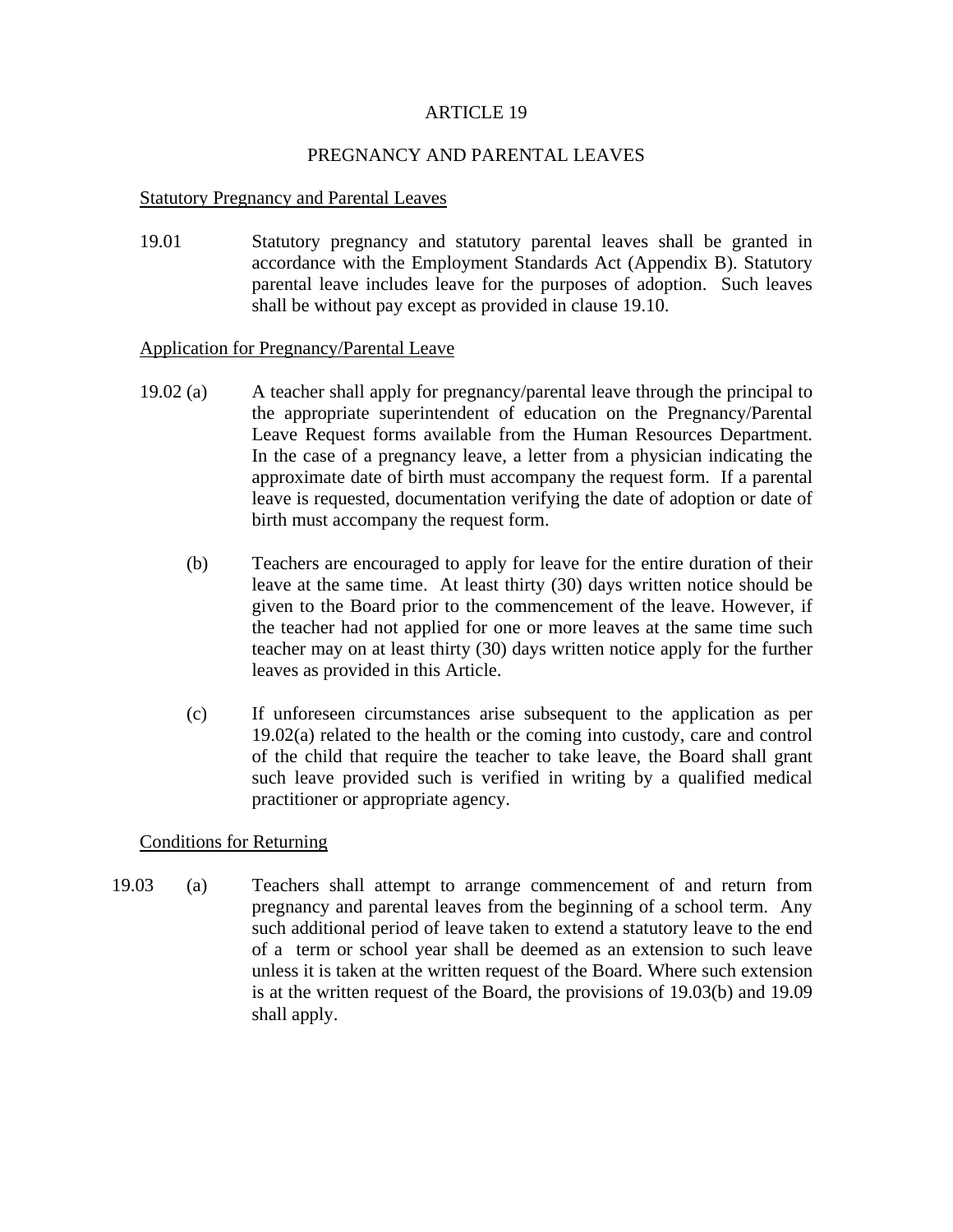(b) If the teacher takes only the statutory leaves granted under section 19.01 or such other periods of time to accommodate the Board as per section 19.03(a), the teacher shall be guaranteed the same school and position upon the teacher's return subject to the staffing needs of that school/other workplace. A teacher who has elected to take the statutory leave and no extension thereof shall not be disadvantaged by reason of such leave in the event that there is to be a surplus at such teacher's school/other workplace.

# Extended Parental Leave

- 19.04 A teacher is entitled to the extended parental leaves set out below provided the following conditions have been met:
	- (i) the teacher has, or is deemed to have, a permanent teacher's status on the last day of the statutory parental leave; and
	- (ii) the cumulative total of pregnancy, parental, and extended leave(s), including the extended leave being sought, do not exceed two calendar years.
- 19.05 First Extension Subject to clause 19.04 and upon the written request of the teacher made thirty (30) days prior to the expiry of the statutory parental leave, the Board shall grant an extended parental leave until the end of the Christmas break next following, the end of the March Break next following, or until August 31 next following as chosen by the teacher.
- 19.06 Second Extension Subject to clause 19.04 and upon the written request of the teacher made at least thirty (30) days prior to the expiry of the first extended parental leave, the Board shall grant a second extended parental leave until the end of the Christmas break next following, or until August 31 next following.

# Conditions for Returning from Extended Parental Leave

- 19.07 First extension:
	- (a) A teacher returning from a first extension shall be guaranteed the same school/workplace provided no staffing emergency has arisen and providing one of the following conditions is met:
		- (i) the first extension is used to complete the school year in which the statutory leave both begins and ends, or
		- (ii) the first extension ends at the expiry of the Christmas break.

A staffing emergency is defined as a requirement to transfer a teacher to prevent field centre teacher surplus of one or more teachers surplus to the school's staffing requirements.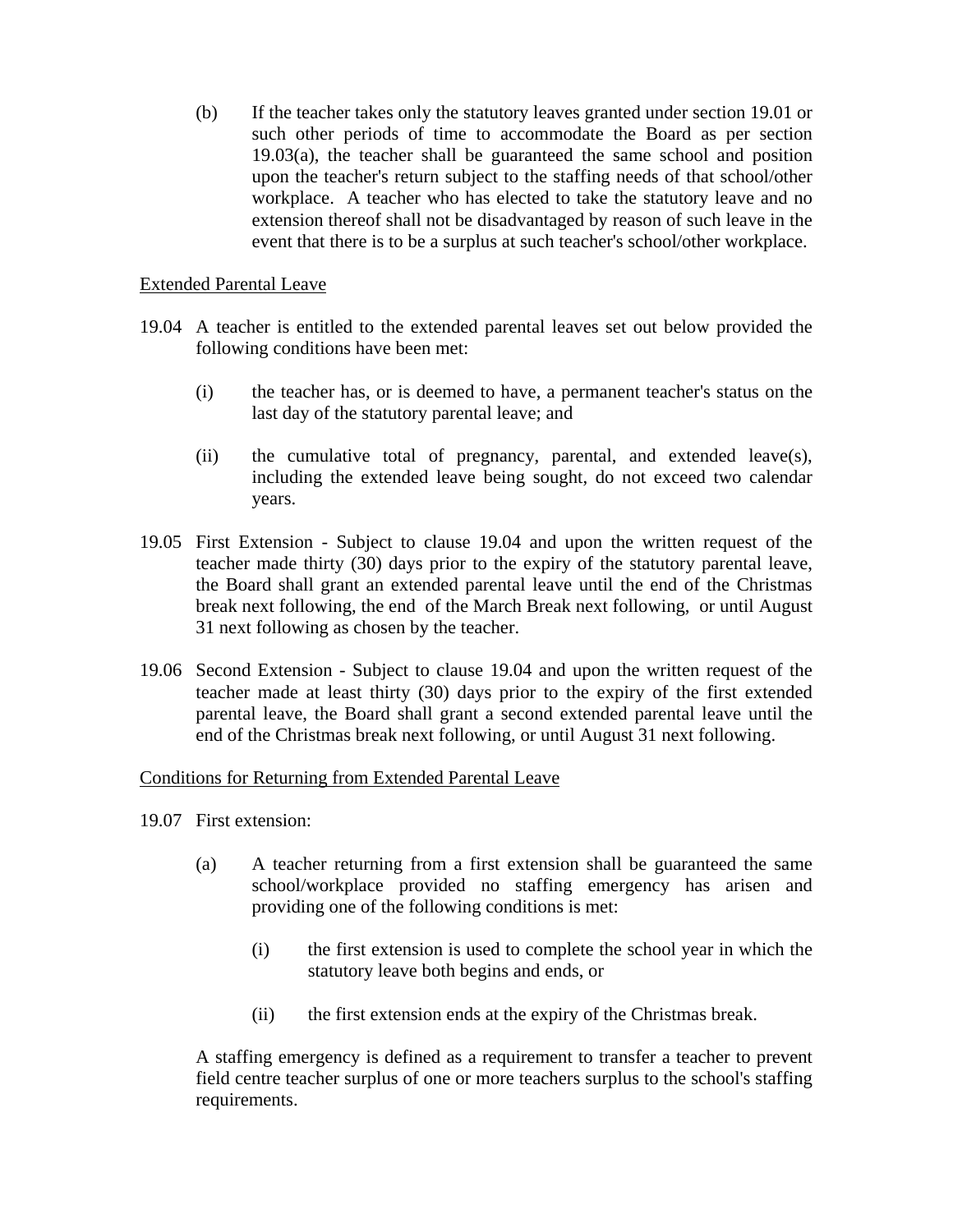- (b) If the teacher chooses to carry the first extension to the conclusion of the school year in which the statutory leave ends, but did not begin, then the teacher shall be guaranteed a placement within the jurisdiction of the same curriculum support unit in which was located the school or other position to which the teacher had been assigned prior to such leave. This shall not prevent the teacher from applying for a transfer in accordance with Article 7.
- 19.08 Second extension:

A teacher returning from a second extension shall be reassigned to the jurisdiction of the same curriculum support unit in which was located the school or other position to which the teacher had been assigned prior to such leave but this shall not prevent the teacher from applying for a transfer in accordance with Article 7.

# Benefits

- 19.09 A teacher granted a statutory leave shall continue to participate in those benefit plans (other than the sick leave credit plan but including the life insurance plan, extended health plan and dental plan) which the teacher already enjoys unless the teacher elects not to do so. The Board shall continue to pay its share of the cost of such benefits during such statutory leave plus any time period which carries the leave up to the beginning of the next school term as per 19.03(a), but not during any extensions of such leaves. Such teacher shall assume the total cost of these benefit plans for any period of leave that exceeds the above mentioned periods if the teacher elects to remain covered under such benefit plans.
- 19.10 A teacher taking pregnancy/parental leave under this Article who is subject to a waiting period of at least two weeks before receiving Employment Insurance pregnancy/parental benefits shall receive an allowance **of \$550 per week** upon appropriate verification to the Board.

Special Parental Leave

- 19.11 (a) Upon application, a teacher who has completed probation and who is not experiencing significant difficulty in performance as a teacher as verified by the teacher's superintendent, shall be granted a special parental leave without pay for the remainder of the school year or for a full school year for the purpose of parenting.
	- (b) Such special parental leave shall commence, except in the circumstances of emergency, at the beginning of a school term.
	- (c) A teacher who has been granted an extended parental leave under sections 19.05 and 19.06 shall not be entitled to a special parental leave under this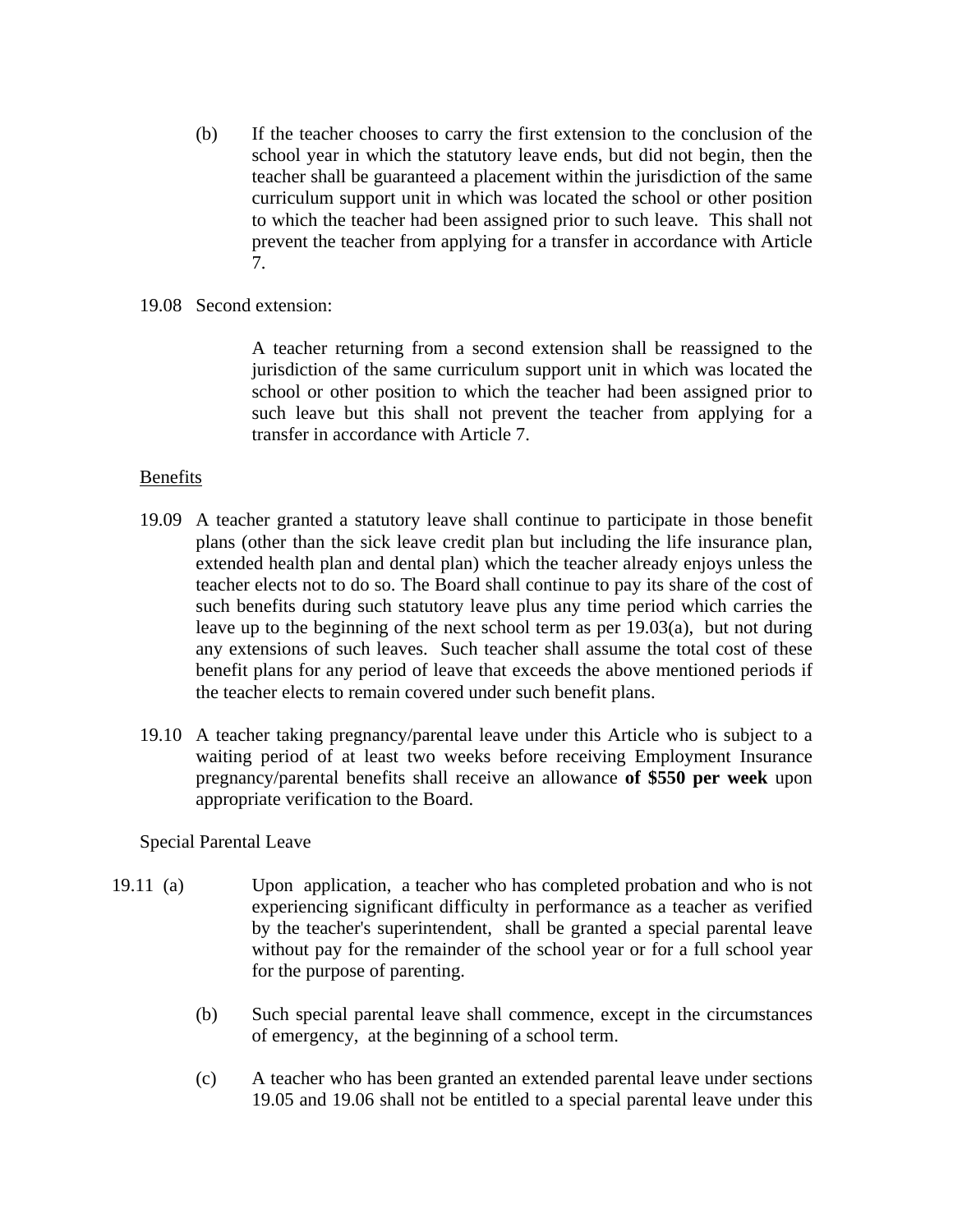section with respect to the same child unless the Board in its discretion determines otherwise.

- (d) Except in circumstances of emergency, a teacher shall make application in writing for a special parental leave at least two months prior to the commencement of the leave through the appropriate superintendent of education to the Superintendent of Human Resources. An application on shorter notice shall include a justification for the shortness of notice and appropriate supporting material.
- (e) No teacher may be granted a leave under this section more than twice except in circumstances considered by the Board to be exceptional.
- (f) A teacher returning from a special parental leave shall be reassigned to the jurisdiction of the same curriculum support unit in which was located the school or other position to which the teacher had been assigned prior to such leave but this shall not prevent the teacher from applying for a transfer in accordance with Article 7.
- (g) A teacher granted a special parental leave may, subject to the consent of the carrier and the terms of the plans, continue to be covered at such teacher's expense by the benefit plans, or any of them, referred to in Article 15.

# **Other**

- 19.12 The number of school days a teacher is on a statutory pregnancy/parental leave shall be counted as qualified experience for the purpose of placement.
- 19.13 A teacher on pregnancy/parental leave may seek temporary employment with the Board, without loss of rights under this Collective Agreement. During such employment, however, the remuneration to the teacher, and all working conditions will be according to the applicable collective agreement or management policy.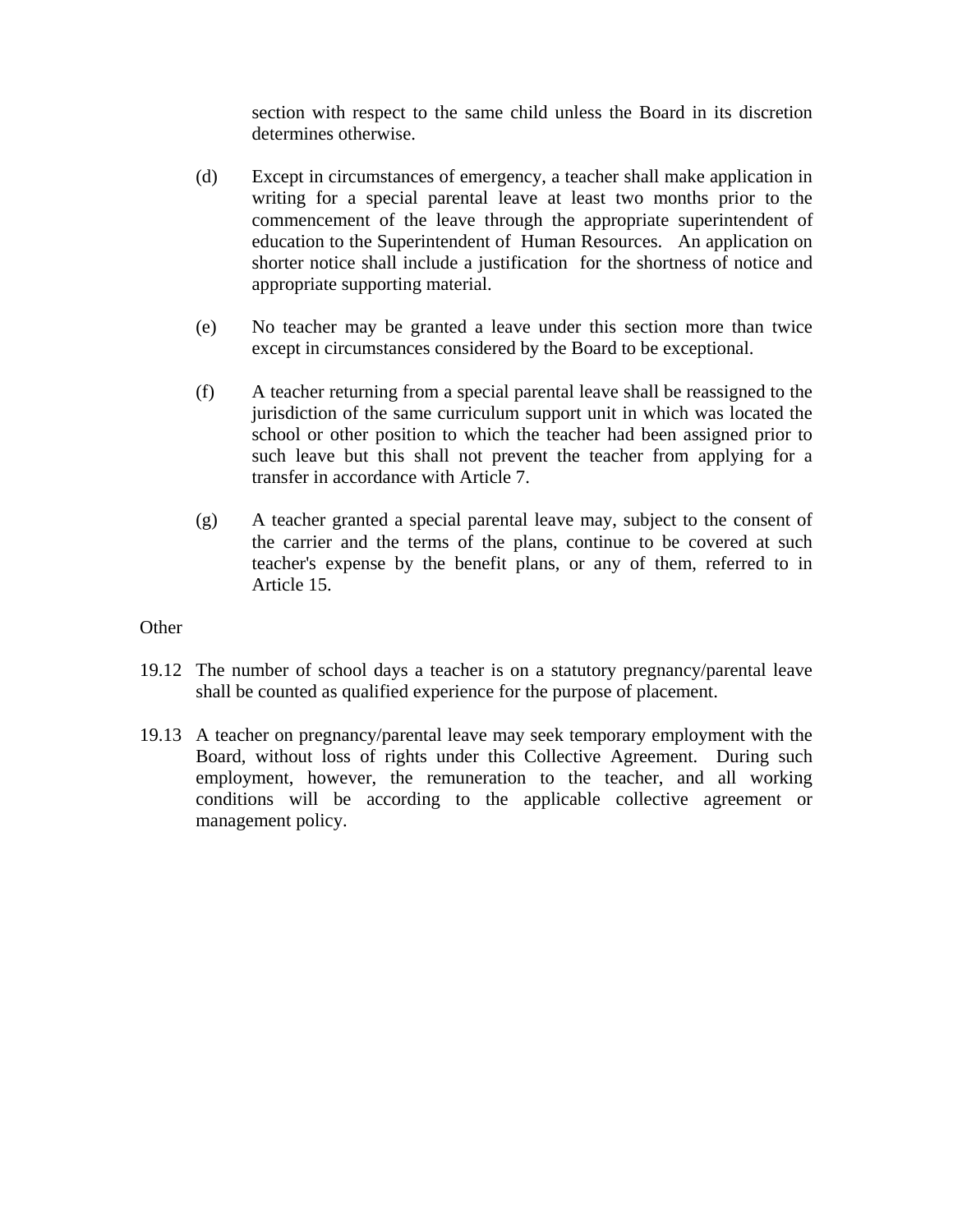# SICK LEAVE CREDIT PLAN

- $20.01$  (a) (i) All teachers shall be entitled to sick leave credits in accordance with the terms of this Article.
	- (ii) Part-time teachers shall be entitled to sick leave credits which will be calculated on the percentage of the school year worked for the Board.
	- (iii) Nothing contained in Article 20 is intended to alter the number of accumulated sick leave credits credited to a teacher immediately prior to September 1, 1984.
	- (b) Subject to other clauses in this Article, at the beginning of each school year each teacher's sick leave account shall be credited with the total current school year's sick leave allowance at the rate of two (2) days per calendar month for the school year of ten (10) months from September 1.
	- (c) For any teacher commencing employment or returning from a leave of absence without pay after the first day of the school year, the sick leave credit shall be prorated at the stated rate per month from the date of commencing employment until the end of the school year.
	- (d) All unused sick leave shall be accumulated.
- 20.02 A newly-employed teacher is expected to effect promptly a transfer, and in any event prior to two (2) years after commencing employment with the Board, in accordance with the applicable law, to the Board of any sick leave credits accumulated with any other school board in Ontario.
- 20.03 (a) In the event of the re-employment by the Board of a teacher, the Board shall reinstate the accumulated sick leave credit held by the teacher on that teacher's resignation, provided that (i) the teacher has not had intervening employment which interrupted the continuity under which sick leave credits are accumulated, and (ii) the period when the teacher was not employed by the Board does not exceed two (2) years from the date of resignation.
	- (b) In the event of the employment of a teacher who was previously employed by the Board in a capacity other than teacher, the Board shall reinstate the accumulated sick leave credit held by the individual at the time of resignation, provided that:
		- (i) the teacher has not had intervening employment which interrupted the continuity under which sick leave credits are accumulated; and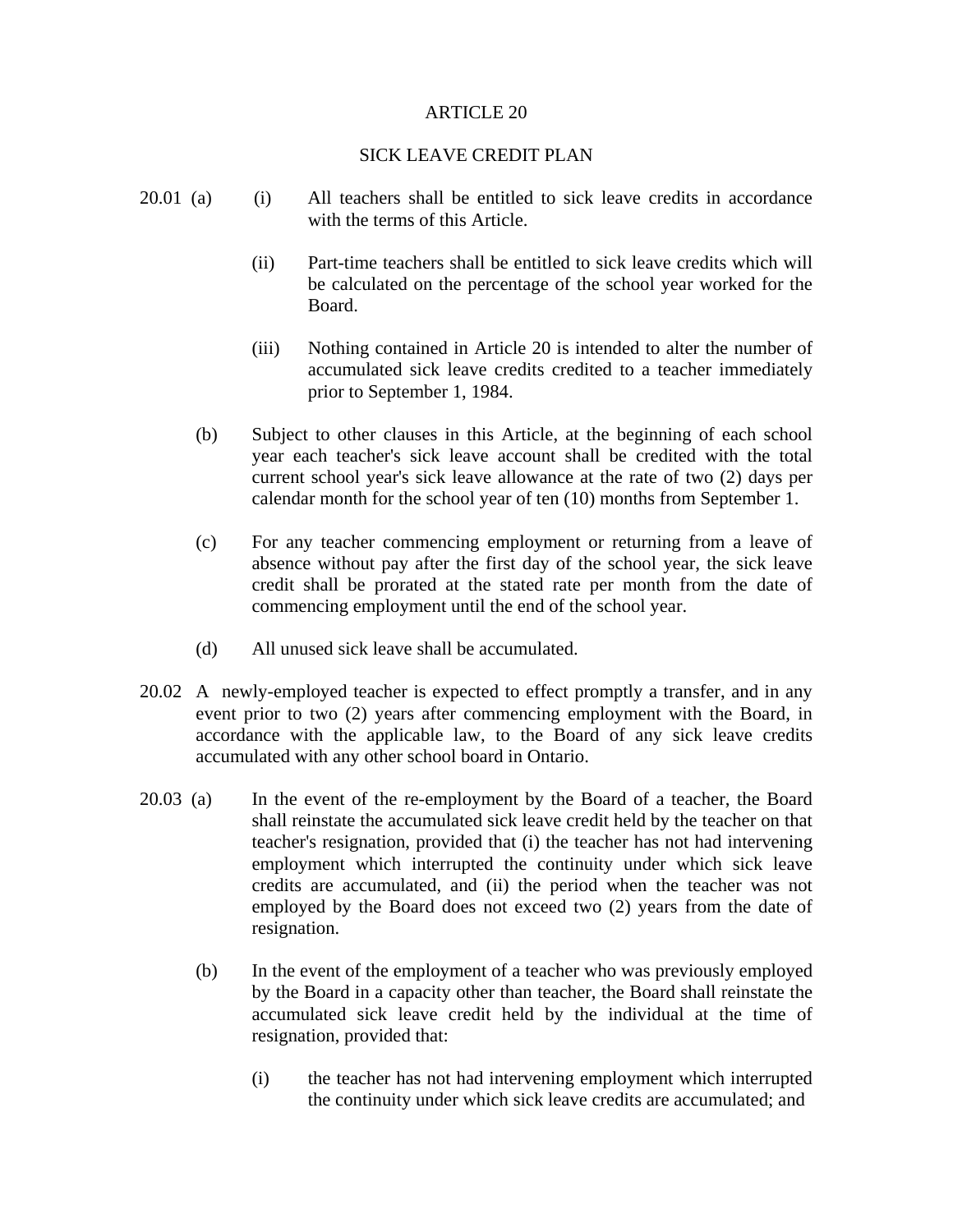(ii) the period when the teacher was not employed by the Board does not exceed two (2) years from the date of resignation.

Deduction from sick leave credits for illness

20.04(a)**(i)** Deduction shall be made from a teacher's sick leave credit for the number of days of absence because of **personal illness or immediate family member's illness**. No salary payment shall be made to the teacher for absence beyond the number of days to the teacher's credit in the sick leave plan.

# 20.04(a)(**ii) Absence due to immediate family member's illness shall be deducted from the teacher's accumulated sick leave credits only.**

- (b) Absence **of a teacher for reasons of personal illness or immediate family member's illness** for a period of five (5) consecutive working days or less may be certified by the school principal or by the official of the Board in charge of the appropriate department. Absence over five (5) consecutive working days must be certified by a qualified medical or dental practitioner **for the individual who is ill**. The teacher shall provide such certification to the Board within five (5) days after returning to duty. **If the Board requests a medical certificate for an absence of less than five (5) days, the Board shall reimburse the teacher for the cost of such certificate.**
- (c) The Board may require the teacher to be examined by a medical or dental practitioner of the Board's own choice at any time before any allowance for sick leave is given or while benefits from the Plan are being received. The Board shall be responsible for the cost of any such request.

# Resignation

(d) If a teacher submits a resignation, or takes a leave of absence without pay, effective earlier than the last day of the school year, a deduction shall be made from the sick leave credit for the remaining months of the year at the stated rate of allowance per month, or fraction thereof.

# Compassionate leave

20.05 If a teacher is obliged to attend a dead or dying relative beyond any leave granted under section 20.06 and section 21.01, the teacher may apply through the appropriate superintendent to the Superintendent of Human Resources or designate for an extension of such leave by telegram or telephone within two (2) working days of the expiration of such leave. If such extension is granted, the additional time may, at the discretion of the Board, be deducted from any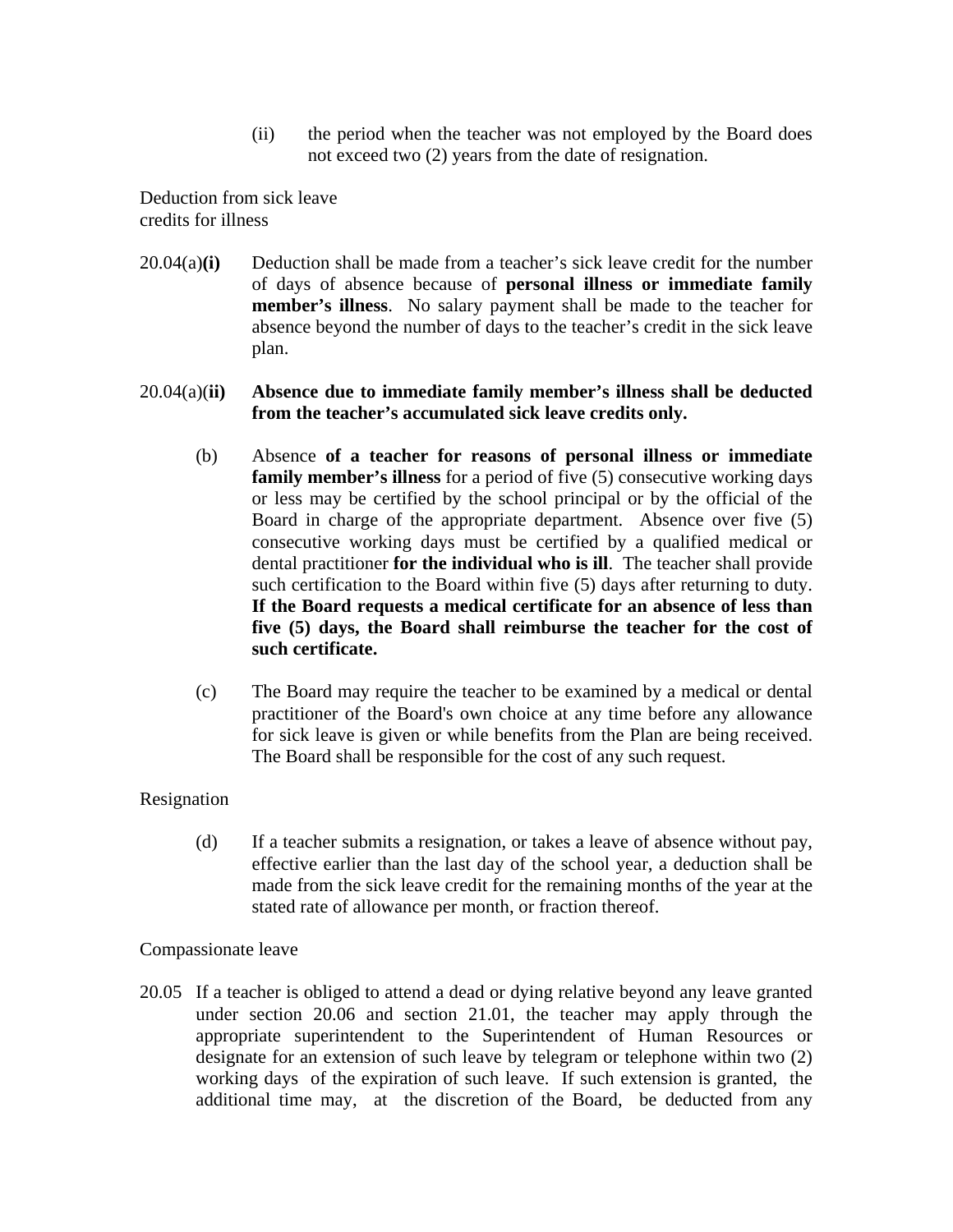accumulated sick leave credits but if there are not sufficient credits the portion of leave not covered by such credits shall be without pay. The teacher who is not granted such extension will be entitled to up to five (5) days' leave without pay. Such leave without pay may be extended at the discretion of the Board.

Urgent personal business

- 20.06 (a) Urgent personal business is business affecting one's personal affairs which should be restricted to occurrences which cannot be scheduled outside of school hours.
	- (b) A teacher may take time off for urgent personal business, subject to consultation with the teacher's superordinate who may certify the reason for absence, on the following bases:
		- (i) the moving of a teacher's residence (one day maximum);
		- (ii) attendance at the graduation from a post- secondary educational institution of the teacher's spouse, child or parent;
		- (iii) attendance at a drama or music festival in which the teacher is a participant;
		- (iv) attendance at a relevant convention if the teacher is a member of a municipal council or local board thereof;
		- (v) attendance as a participant or coach at a tournament or meet related to the Olympics or sports finals (provincial, national or international);
		- (vi) attendance as president or executive officer of a riding association at a federal or provincial convention;
		- (vii) attendance at the funeral of a close friend;
		- (viii) the birth of a teacher's child or the adoption of a child by the teacher if the teacher is not applying for a leave under Article 19; **or**
		- (ix) care of a dependent where such dependent is defined as the teacher's spouse, child or parent.
		- (c) If urgent personal business arises out of a catastrophe in a teacher's immediate family, and/or the sudden illness of or accident to a member of a teacher's immediate family or regular care giver to a child or member of the immediate family in the circumstances that the teacher is unable to arrange for anyone else to come for such member, the teacher may take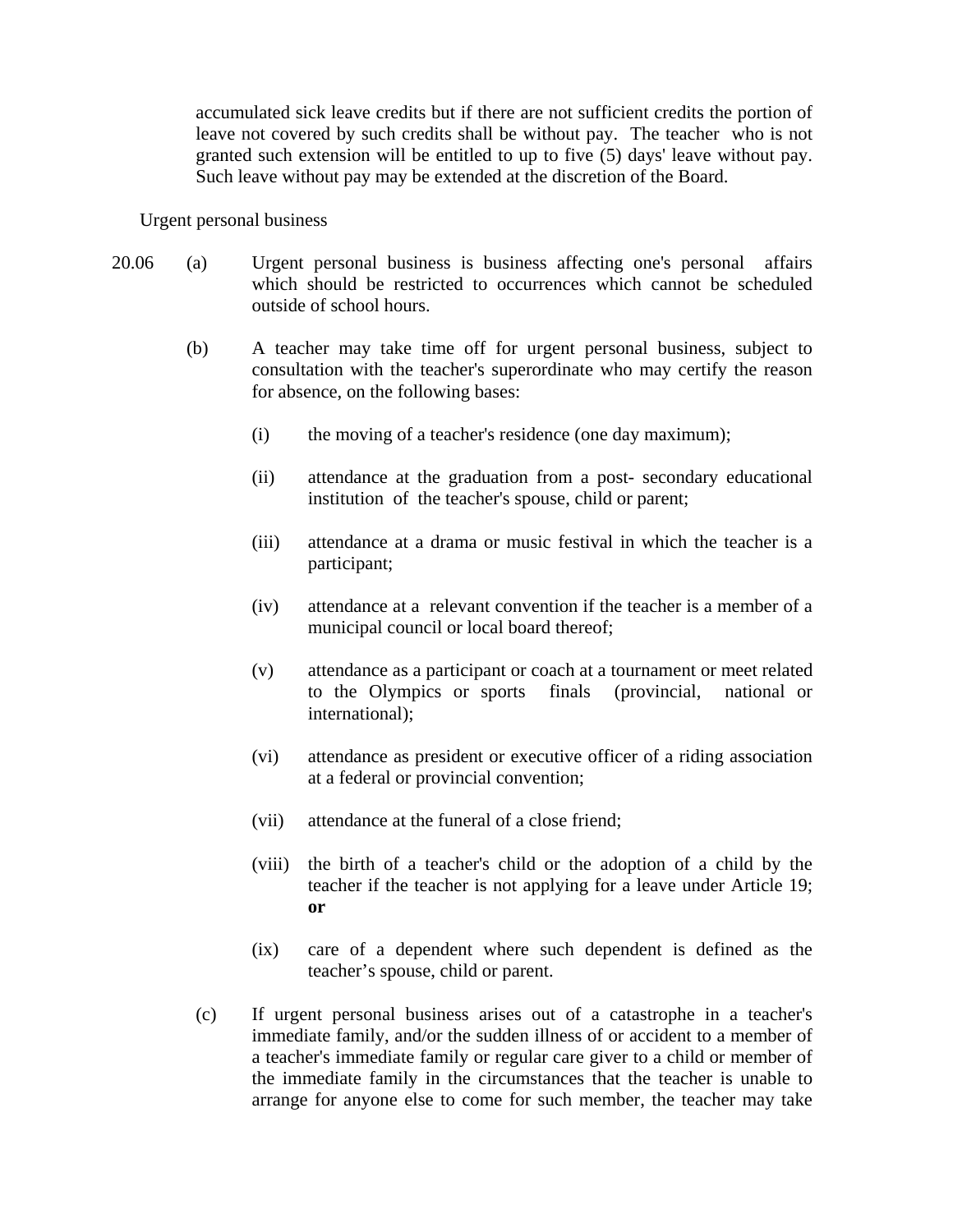the time off without seeking approval but shall make every attempt to inform the teacher's superordinate.

- (d) If urgent personal business is for any reason not outlined in 20.06(b) or (c), the teacher shall first obtain the approval of the Director or designate unless because of the urgency of the matter, the teacher is unable to seek such approval in which event the teacher may presume such approval without any penalty other than loss of pay if the approval is not subsequently given.
- (e) With respect to urgent personal business, the total time which may be taken off in any school year shall not exceed two (2) days; however, the Director of Education may extend such total time by up to an additional two (2) days.
- (f) Any time off for urgent personal business under this clause shall be deducted from the teacher's accumulated sick leave credits but if there are not sufficient credits, the portion of the leave not covered by such credits shall be without pay.

Leave for Court Appearance

20.07 If a teacher is charged with a criminal or quasi-criminal offence and the teacher is not found guilty of that offence or any other offence, or if the charge is withdrawn, such teacher shall be entitled to draw on that teacher's available accumulated sick leave credits for the number of days that the teacher was absent from work because the teacher was in attendance at court in connection with such charge. This section shall not apply if the offence charged is one for which the teacher has the option of electing to be tried in night court.

#### **Other**

- 20.08 If by reason of sections **20.04(a)(ii)**, 20.05, 20.06 or 20.07 a teacher is entitled to deduct one or more days of leave from any accumulated sick leave credits but does not have sufficient credits, the teacher may use in lieu thereof any current unused sick leave in anticipation of an accumulation of sick leave credits at the end of the school year. However, if at that time the teacher does not have any unused sick leave to accumulate, then that teacher's last instalment of salary for the school year shall be adjusted by the amount paid to the teacher during any such leaves.
- 20.09 Notwithstanding any other provision herein contained, no teacher may use any of that teacher's current sick leave credits for any purpose, other than sickness, which would reduce such credits to less than twelve (12).
- 20.10 The records of sick leave credits, accumulated sick leave and deductions therefrom shall be maintained by the Board which shall administer the sick leave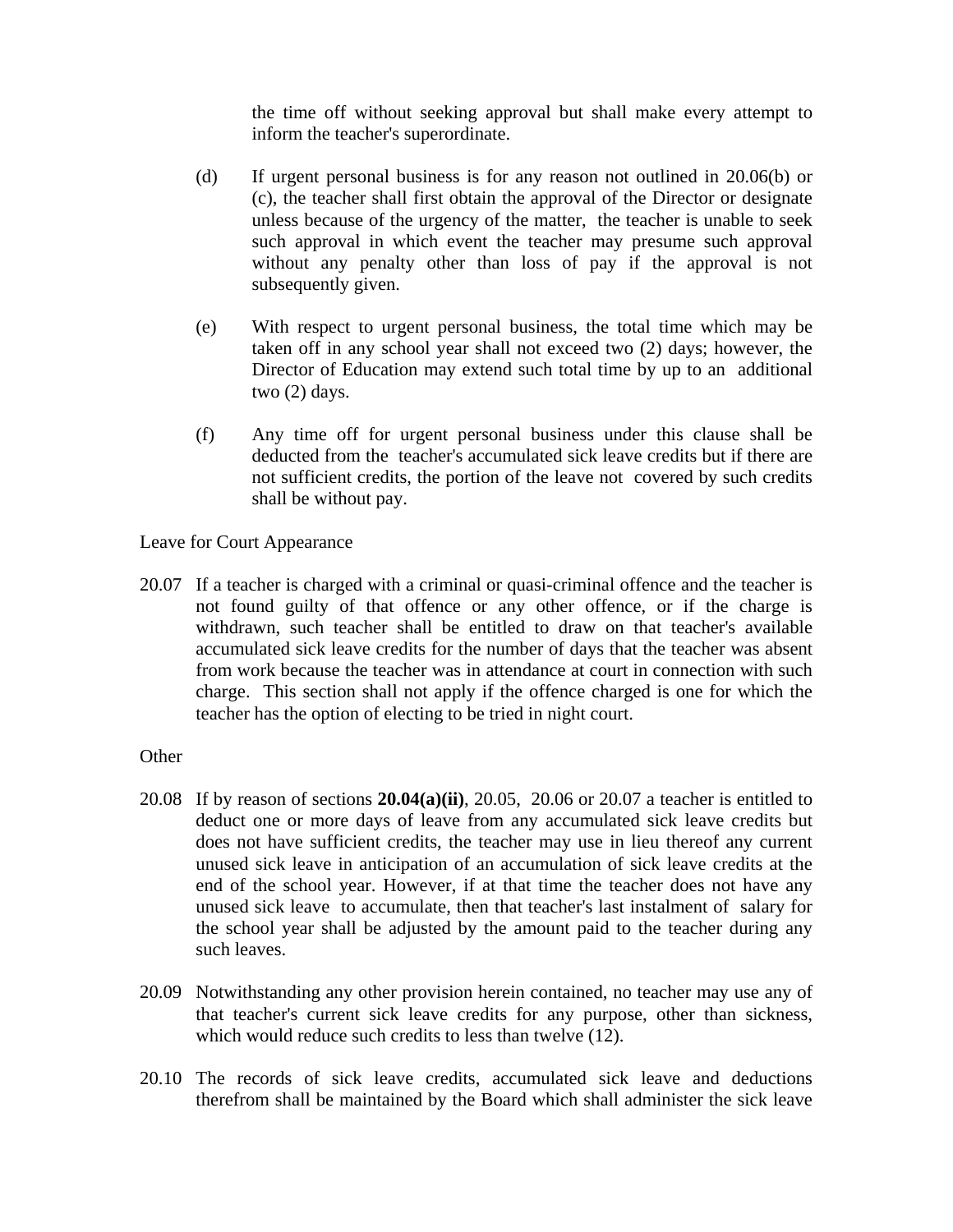credit plan. The record of each teacher shall be available to the teacher for inspection and to each school in which the teacher teaches.

20.11 Accumulated unused sick leave credits to which the teacher was entitled under 20.01(b) as a result of employment with the Board shall be used to provide a gratuity in accordance with Article 24.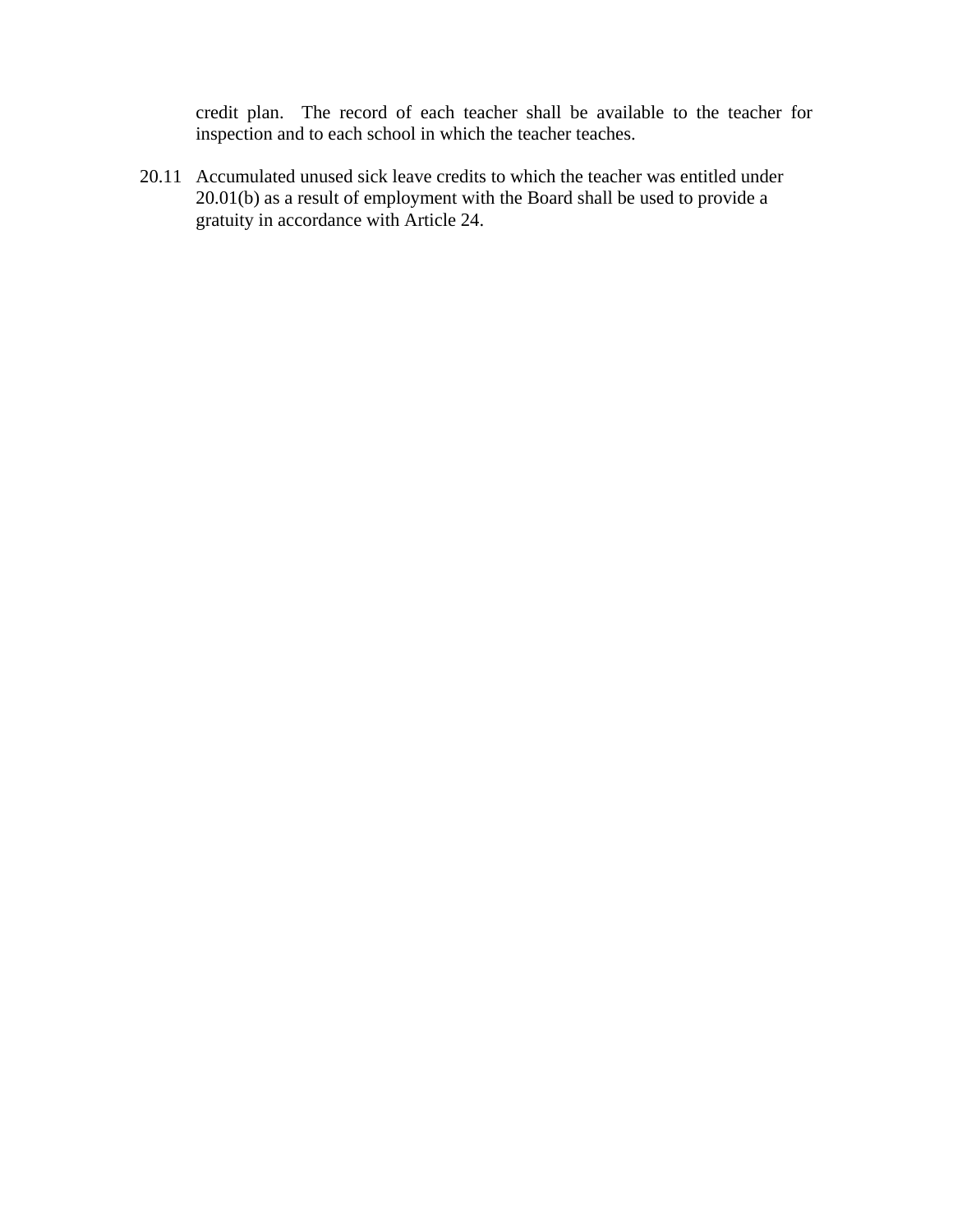# ABSENCE WITHOUT DEDUCTIONS FROM SALARY OR SICK LEAVE CREDITS

- $21.01(a)$  A teacher shall be granted a leave of absence up to a maximum of five (5) days by reason of a death in the teacher's immediate family. Immediate family is defined as a spouse, parent, parent-in-law, child, grandchild, brother or sister, son-in-law, daughter-in-law, and, in special circumstances recognized by the Director, a former legal guardian, or ward or fiance.
	- (b) A teacher shall be granted leave of absence up to a maximum of two (2) days by reason of a death in the teacher's family to attend the funeral. This will be in the case of the death of uncle, aunt, grandparent, brother-in-law, sister- in-law, niece or nephew.
- 21.02 Permission may be granted by the Director of Education for absence when acting in an official representative capacity at meetings of Teachers' Federation, educational functions or funerals or other circumstances approved by the Director.
- 21.03 Special time off shall be granted to teachers for the purpose of writing university or similar examinations or attending the teacher's own graduation.
- 21.04 A teacher shall be entitled to that teacher's salary notwithstanding the absence from duty occasioned by quarantine, by jury duty, or by subpoena to any court in any proceeding in which the teacher is not charged.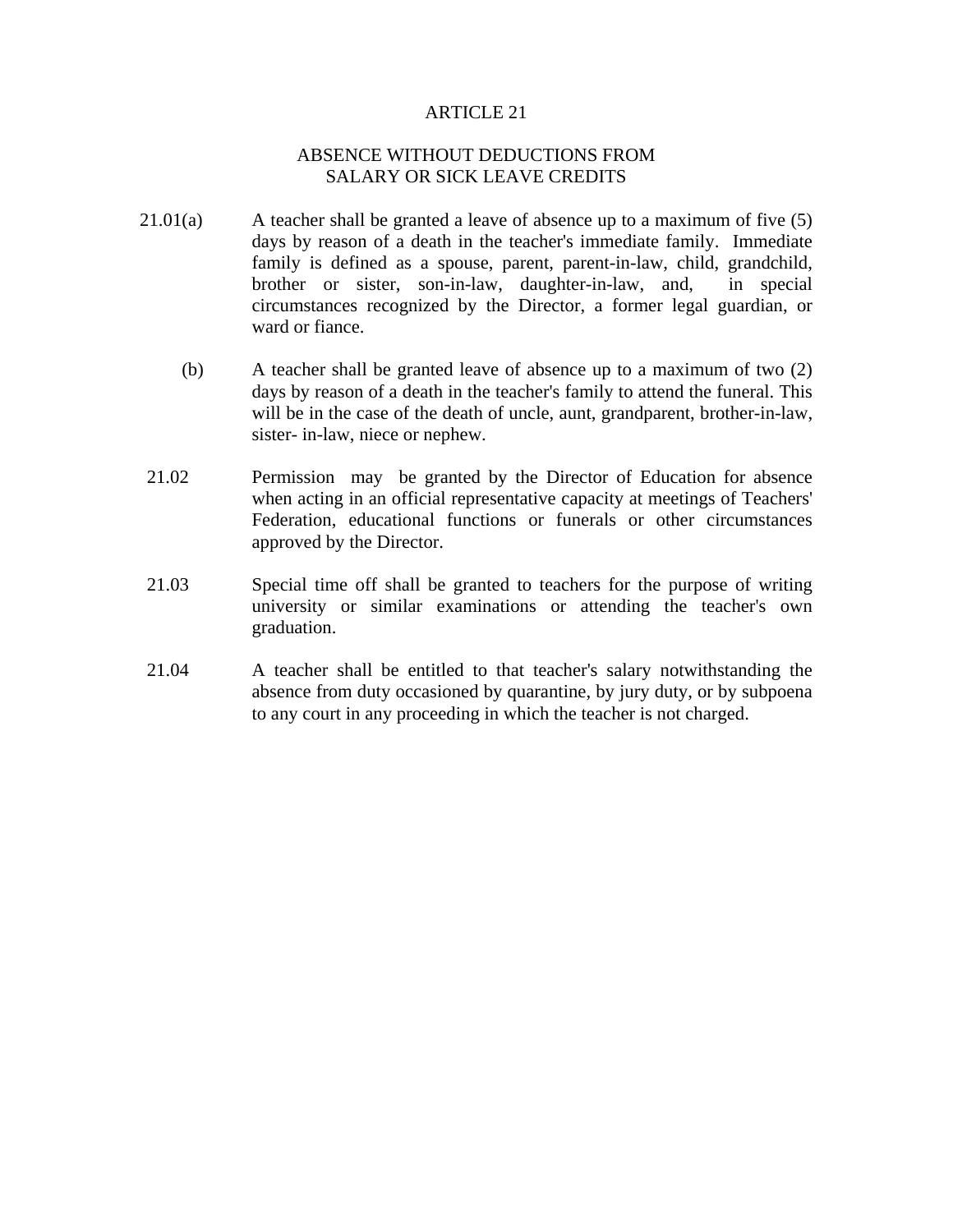## LEAVES OF ABSENCE WITHOUT PAY

#### ASSOCIATION BUSINESS

22.01 (a) Upon the request in writing of the Toronto Elementary Catholic Teachers Unit of OECTA the Board shall grant leaves of absence for up to eight (8) representatives designated by OECTA.

The leave for any representative shall be without pay for a minimum period of one school term or such lesser period, if requested, as approved by the Director of Education and for a maximum period of one school year. All salary and benefits shall be paid by the branch affiliate and shall be administered by the Board through the normal payroll process.

No sick leave shall be credited to such teachers during such leave but any unused sick leave credits accumulated prior to such leave shall be available to such teachers on resumption of duties with the Board. Seniority shall continue to accumulate during the period of such leave of absence.

- (b) Upon the request in writing of the Toronto Elementary Catholic Teachers Unit of OECTA the Board shall grant leaves of absence for a school year at a time to **a maximum of six (6) teachers who are Unit Officers of the Toronto Elementary Catholic Teachers – OECTA** representing the teachers employed in the Board's elementary schools. All salary and benefits, as set by OECTA, shall be paid by OECTA and shall be administered by the Board through the normal payroll process. Sick leaves shall be credited to the teachers during such leaves of absence. In any case, any unused sick leave credits accumulated prior to and during such leave of absence shall be available to the teachers on resumption of duties with the Board. The teachers' seniority shall continue to accumulate during the period of such leaves of absence.
- (c) Upon the teacher's return from a leave taken in accordance with clause (a) or (b), the teacher shall be given a comparable position unless there has been prior agreement as to the specific position to which the teacher shall return.
- (d) A teacher returning from leave shall be reassigned, where possible, to the same curriculum support unit in which was located the school or other position to which the teacher had been assigned prior to such leave but the foregoing shall not prevent that teacher from applying for a transfer in accordance with Article 7.

**OTHER**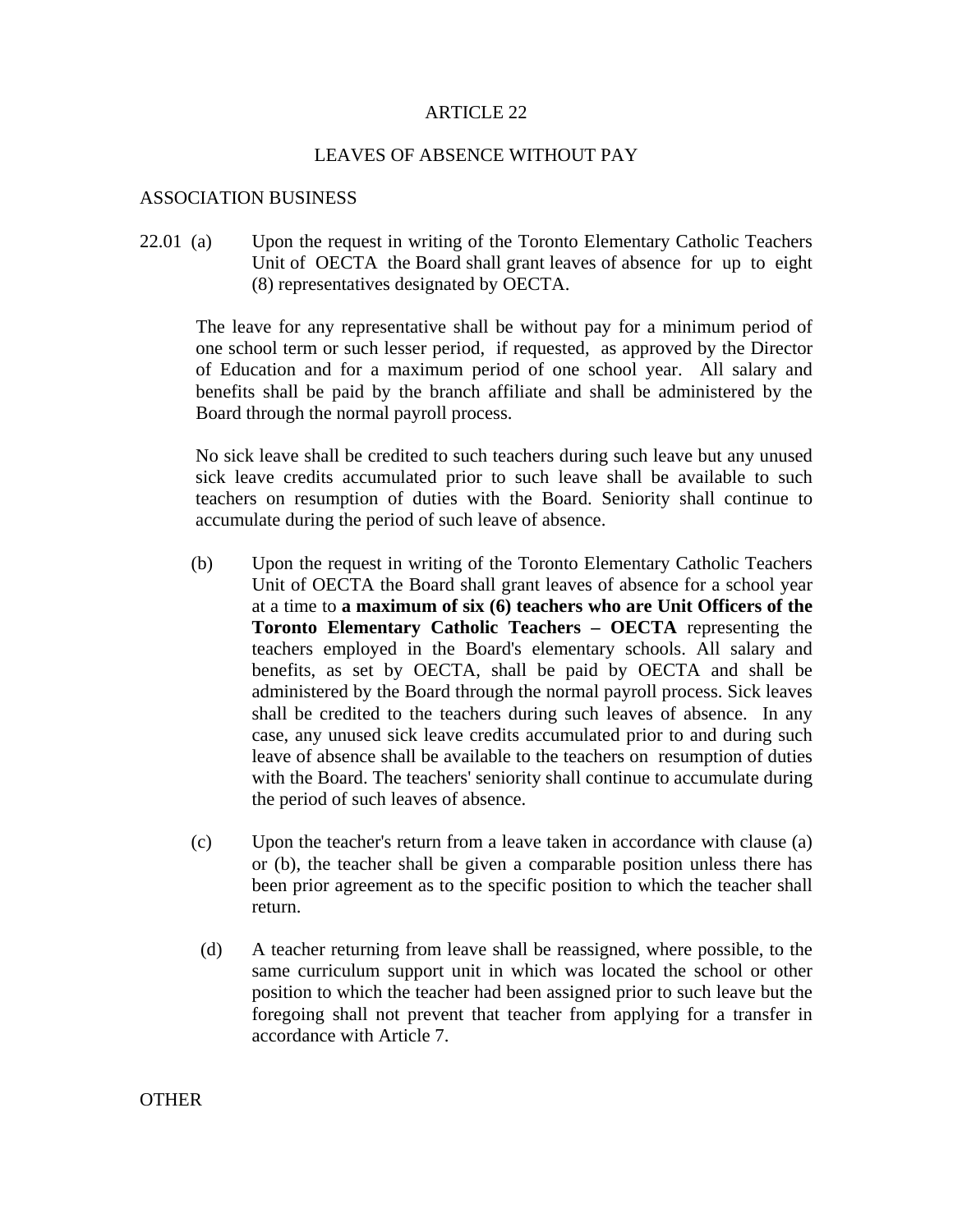- 22.02 (a) At the discretion of the Board a teacher may be granted leave of absence without pay for up to one (1) year. Such leave may be granted for reasons of illness, or other personal reasons. A written application for leave shall be made through the superintendent of education to the Director of Education at least two months, where possible, prior to the proposed commencement of the leave. It is preferable that any leave granted commence at the beginning of, and terminate at the end of, a school term.
	- (b) A teacher granted leave may, subject to the consent of the carrier, continue to be covered by any of the benefit plans referred to in Article 17 at the teacher's own expense.
	- (c) A teacher who is on such leave shall not be credited with any sick leave during the period of such leave.
	- (d) A teacher returning from leave shall be reassigned to the same curriculum support unit in which was located the school or other position to which the teacher had been assigned prior to such leave but the foregoing shall not prevent that teacher from applying for a transfer in accordance with Article 7.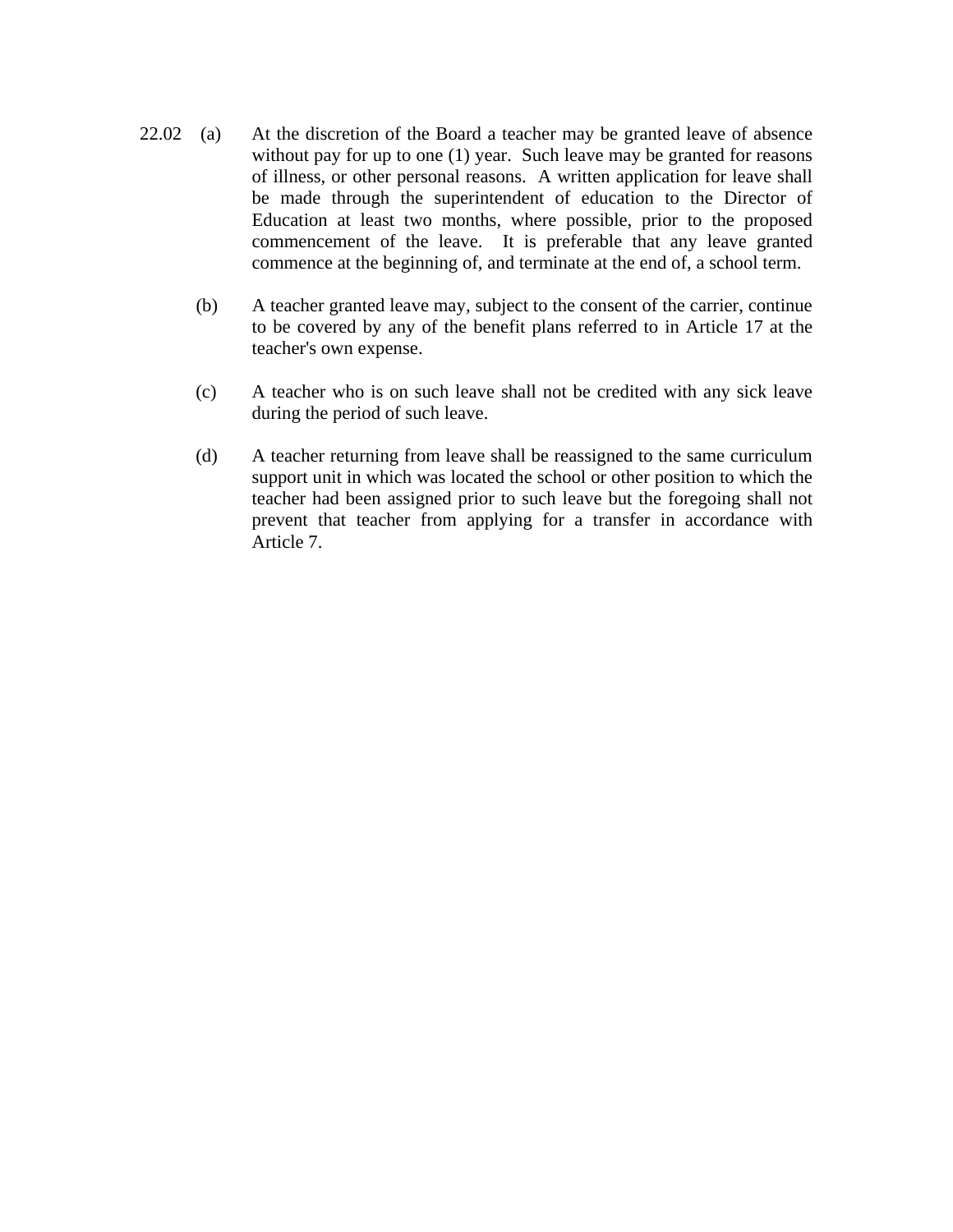## WORKPLACE SAFETY AND INSURANCE BOARD

- 23.01 While a teacher is entitled to payments from the Workplace Safety and Insurance Board the following apply:
	- (i) such teacher shall direct that all such payments be paid to the Board;
	- (ii) as long as Revenue Canada does not require a teacher to report Workplace Insurance payments for income tax purposes, the Board shall pay the teacher 90% of the teacher's full salary, including allowances;
	- (iii) in the event that Workplace Insurance payments are subject to income tax, the Board shall continue to pay such teacher at the teacher's full salary, including allowances;
	- (iv) calculation shall be prorated on a per diem basis with each day representing the fraction of salary that one bears to the number of school days in the respective school year;
	- (v) there shall be no loss of sick credits to the teacher; and
	- (vi) no teacher shall be entitled to remuneration from the Board and from the Workplace Safety and Insurance Board, amounts which in the aggregate exceed the teacher's annual salary, including allowances, from the Board.
	- (vii) Teachers and the Board will work cooperatively to identify suitable and available employment, consistent with the teacher's functional abilities.

Notwithstanding the foregoing, in the event the Board determines to terminate or discharge a teacher who by reason of a permanent disability is unable to teach and is entitled to a permanent disability pension or lump sum in lieu thereof from the Workplace Safety and Insurance Board, such teacher shall, if not entitled to payment under the Teacher's Long Term Disability Plan, be paid for any accumulated sick leave credits before such termination or dismissal.

23.02 The Board agrees to establish a committee comprised of not more than one (1) representative of the Association and one (1) representative of the Board. Where so requested by an injured teacher, the committee's terms of reference will be to make recommendations to affected teachers and the Board regarding employment opportunities for injured teachers, including modifications to the existing jobs and descriptions of other jobs appropriate to such teachers' capabilities.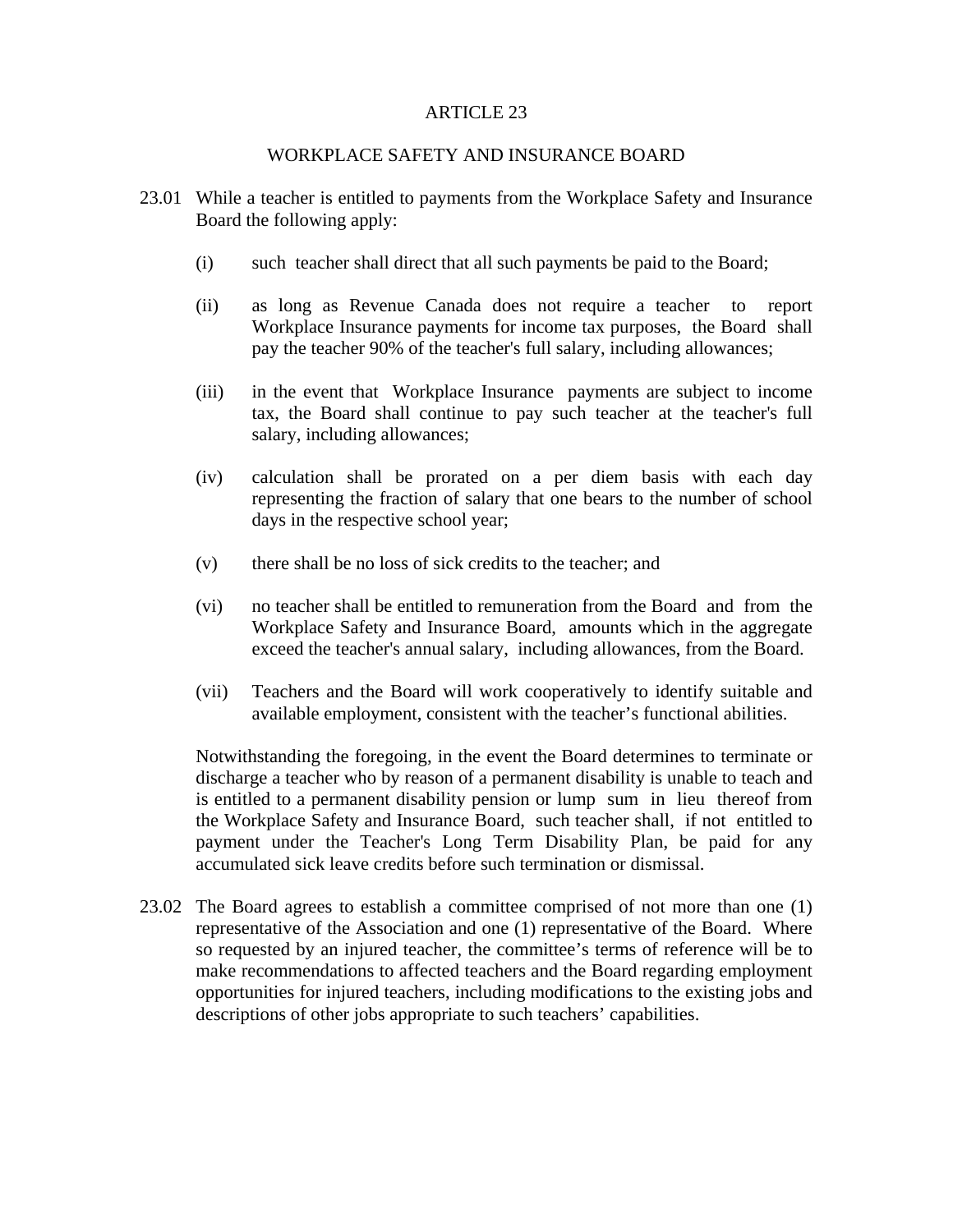The committee will take into account:

- (i) the type of work the individual is capable of performing;
- (ii) the medical and physical restrictions imposed on the individual by a legally qualified medical practitioner;
- (iii) the level of the individual's physical and occupational abilities;
- (iv) the level of educational qualifications possessed by the individual; and
- (v) the type of training or modification of the job required in order for the individual to fully and capably perform the major responsibilities of an available rehabilitative employment assignment.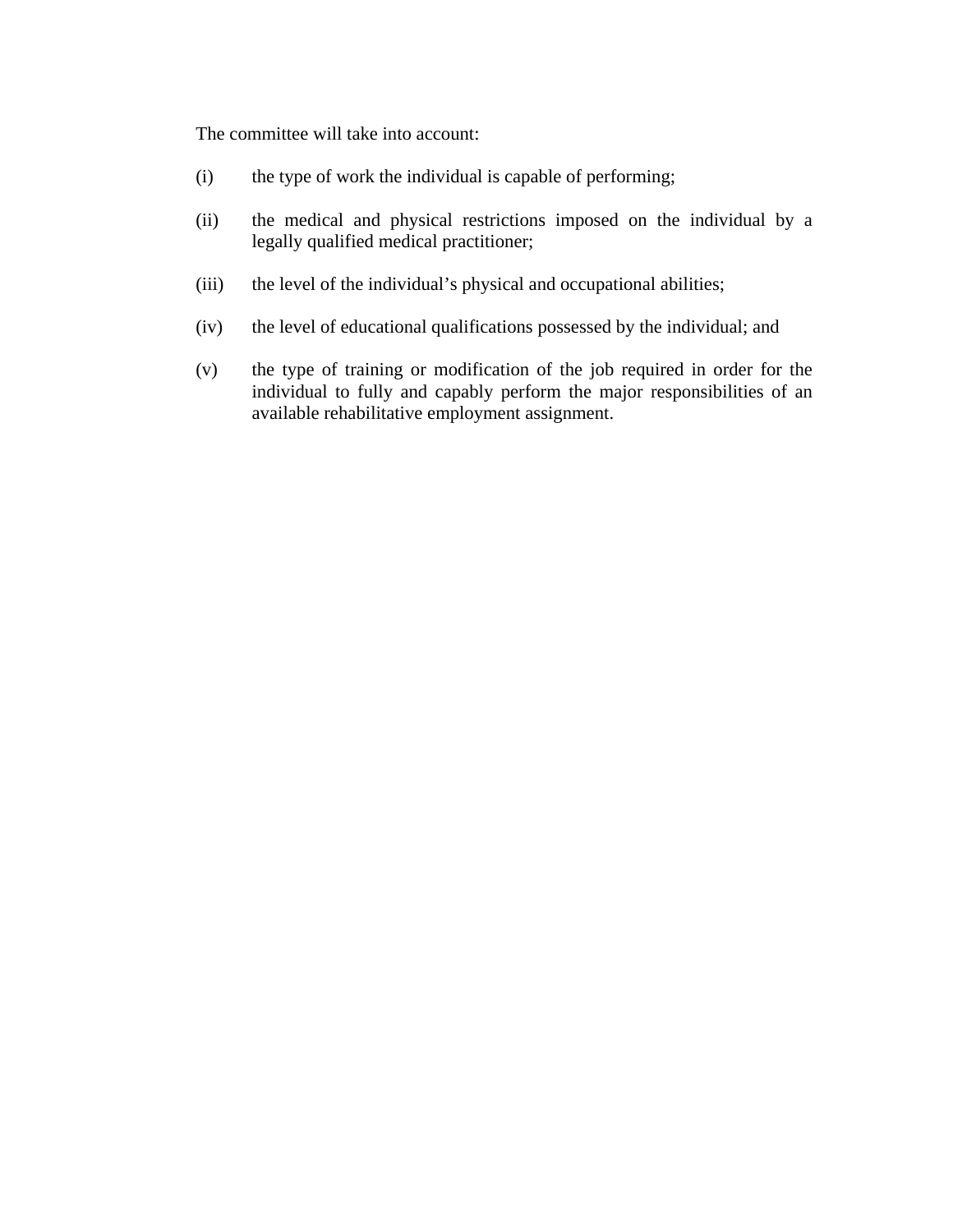## SICK LEAVE GRATUITY PLAN

24.01 (a) The Board shall pay to each teacher **upon retirement, as defined in Article 24.01(h)** or to a teacher's estate in the event of the teacher's death, a gratuity based on the unexpended portion of the teacher's sick leave credits accumulated with the Board and computed in accordance with the following formulae:

| Years of service                           | % of Sick Leave Credits                    |
|--------------------------------------------|--------------------------------------------|
| with the Board                             | x 1/200 of annual salary                   |
|                                            |                                            |
| $\mathbf{1}$                               | $\mathbf{1}$                               |
|                                            |                                            |
|                                            |                                            |
| $\begin{array}{c} 2 \\ 3 \\ 4 \end{array}$ | $\begin{array}{c} 2 \\ 3 \\ 4 \end{array}$ |
| 5                                          | 5                                          |
| 6                                          | 6                                          |
| 7                                          | 7                                          |
| 8                                          | 8                                          |
| 9                                          | 9                                          |
| 10                                         | 10                                         |
| 11                                         | 12                                         |
| 12                                         | 14                                         |
| 13                                         | 16                                         |
| 14                                         | 18                                         |
| 15                                         | 21                                         |
| 16                                         | 24                                         |
| 17                                         | $27\,$                                     |
| 18                                         | 30                                         |
| 19                                         | 33                                         |
| 20                                         | 36                                         |
| 21                                         | 39                                         |
| 22                                         | 42                                         |
| 23                                         | 45                                         |
| 24                                         | 48                                         |
| 25                                         | 50                                         |

(b) Any teacher in the employ of the Board on June 30, 1969, may elect to have that teacher's accumulated sick leave retirement gratuity paid in accordance with the sick leave gratuity plan ("1969 Plan") in force on that date. Copies of the 1969 Plan are available at the Human Resources Department and at each of the curriculum support units. The Human Resources Department will inform each teacher who is about to retire and who is eligible for a gratuity under the 1969 Plan of the amounts payable under the 1969 Plan and the amount payable in accordance with clause (a).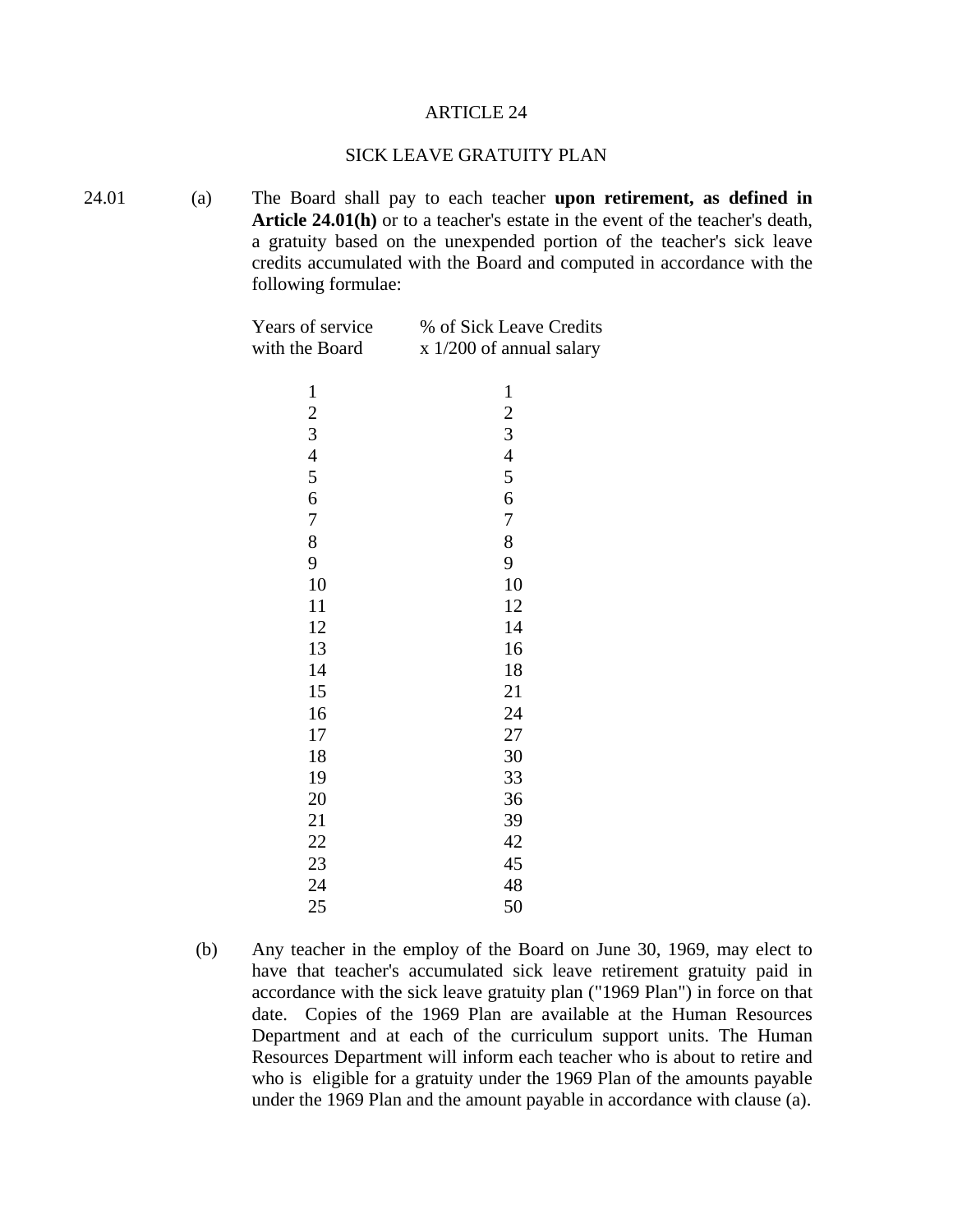- (c) No teacher, or that teacher's estate, shall be entitled to more than an amount equal to the teacher's salary, wages or other remuneration for one-half the number of days standing to the teacher's credit and, in any event, not in excess of the amount of one-half year's earnings at the rate received by the teacher immediately prior to termination of employment. [ref. The Education Act, section  $158(1)$ ]
- (d) Where a teacher has changed time classification from full-time to part-time employment within the five school years prior to the teacher's retirement or death the limitation upon the amount of the gratuity payable under (c) does not apply to such teacher. Instead, the maximum amount receivable by the teacher, or the teacher's estate, shall not exceed an amount equal to one-half of the full-time annual rate of the earnings which the teacher received in the last complete school year in which the teacher was employed by the Board. For the purpose of computing the gratuity for the teacher referred to in this clause (d) "annual salary" in section 24.01(a) shall mean "full time annual rate of earnings".
- (e) Notwithstanding clause (c), a teacher employed on a half-time or less basis, or such teacher's estate, shall be entitled to an amount equal to such teacher's salary, wages or other remuneration for all the days standing to such teacher's credit or estate but not in excess of the amount of one-half year's earnings at the rate received by such teacher immediately prior to termination of employment.
- (f) In computing the gratuity, the number of days in the year shall be taken at twenty (20) times the normal number of working months of the year.
- (g) The retirement gratuity shall be paid in one amount
	- (i) during the month following retirement; or
	- (ii) during the first month of the calendar year following retirement, as the employee or the teacher's estate may elect.
- **(h)** Retirement as used herein shall include a resignation immediately preceding normal retirement, early retirement or by reason of a disability pursuant to the Teachers' Pension Act.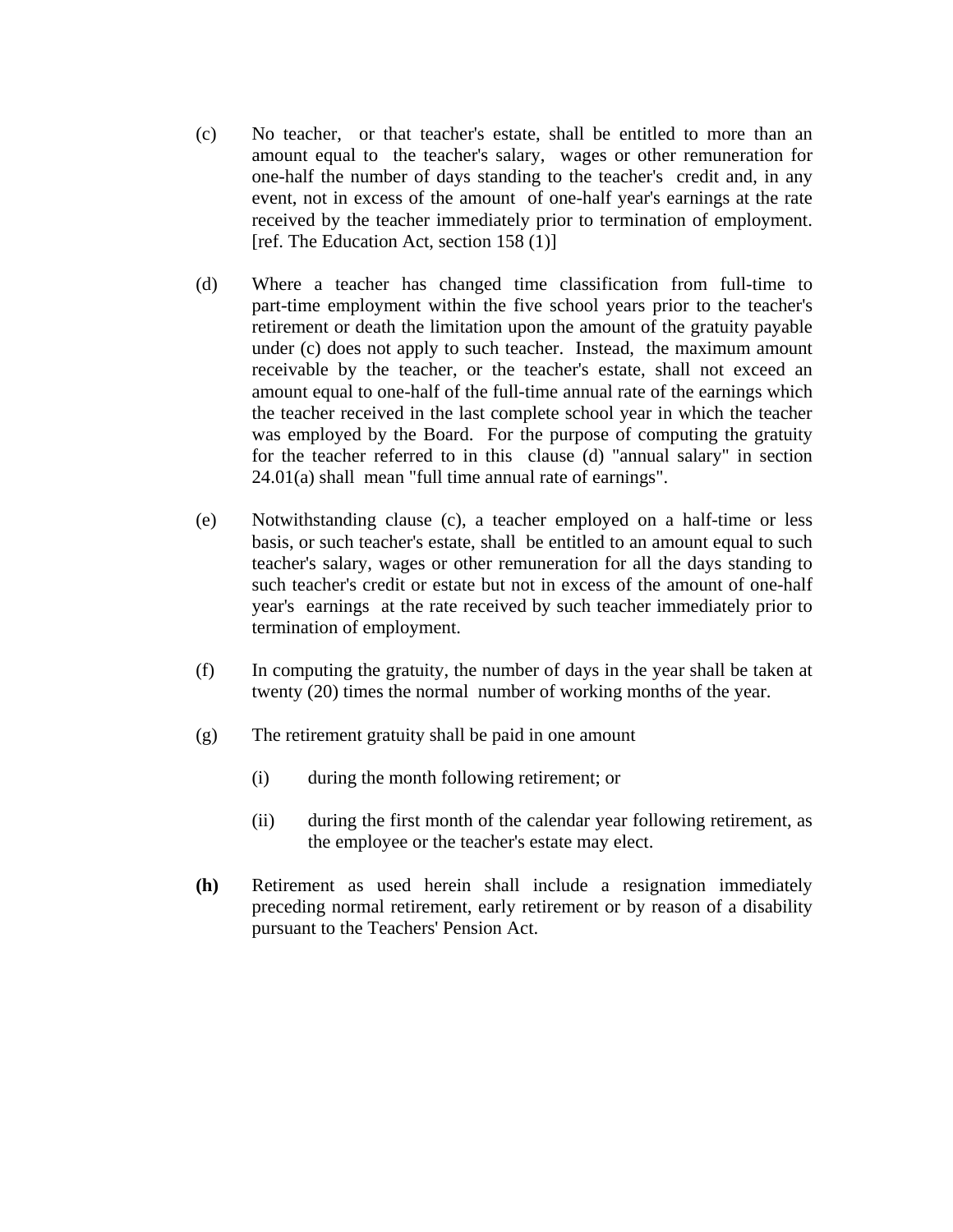## STATISTICAL INFORMATION

- 25.01 Upon the written request of the Teachers, the Board shall supply, but not more than twice a year, to the Teachers as soon as practicable (but within three (3) weeks) with any statistical information which is readily available concerning (i) salaries, placement, seniority, leaves, age and sex of all teachers, and (ii) class sizes, numbers and distribution of education assistants.
- 25.02 The Teachers shall supply or cause to be supplied on a timely basis to the Superintendent of Human Resources and the Senior Coordinator of Employee Relations a copy of the Toronto Elementary Catholic Teachers newsletter to members and other general interest mailing and copies of any statistical information or surveys concerning salaries, placement, seniority, leaves, age or sex of teacher or student/teacher ratios and class sizes.
- 25.03 The Board shall make available cost-free a copy of this agreement to each teacher and to each school as soon as practicable after it is signed and to each new teacher hired thereafter. The Board and the President or Designate shall consult to determine the format in which the agreement is printed or otherwise duplicated for such distribution.
- 25.04 The Board shall provide the President of TECT-OECTA a written summary of those members of TECT-OECTA who are to be evaluated each year no later than October 31 of the evaluation year.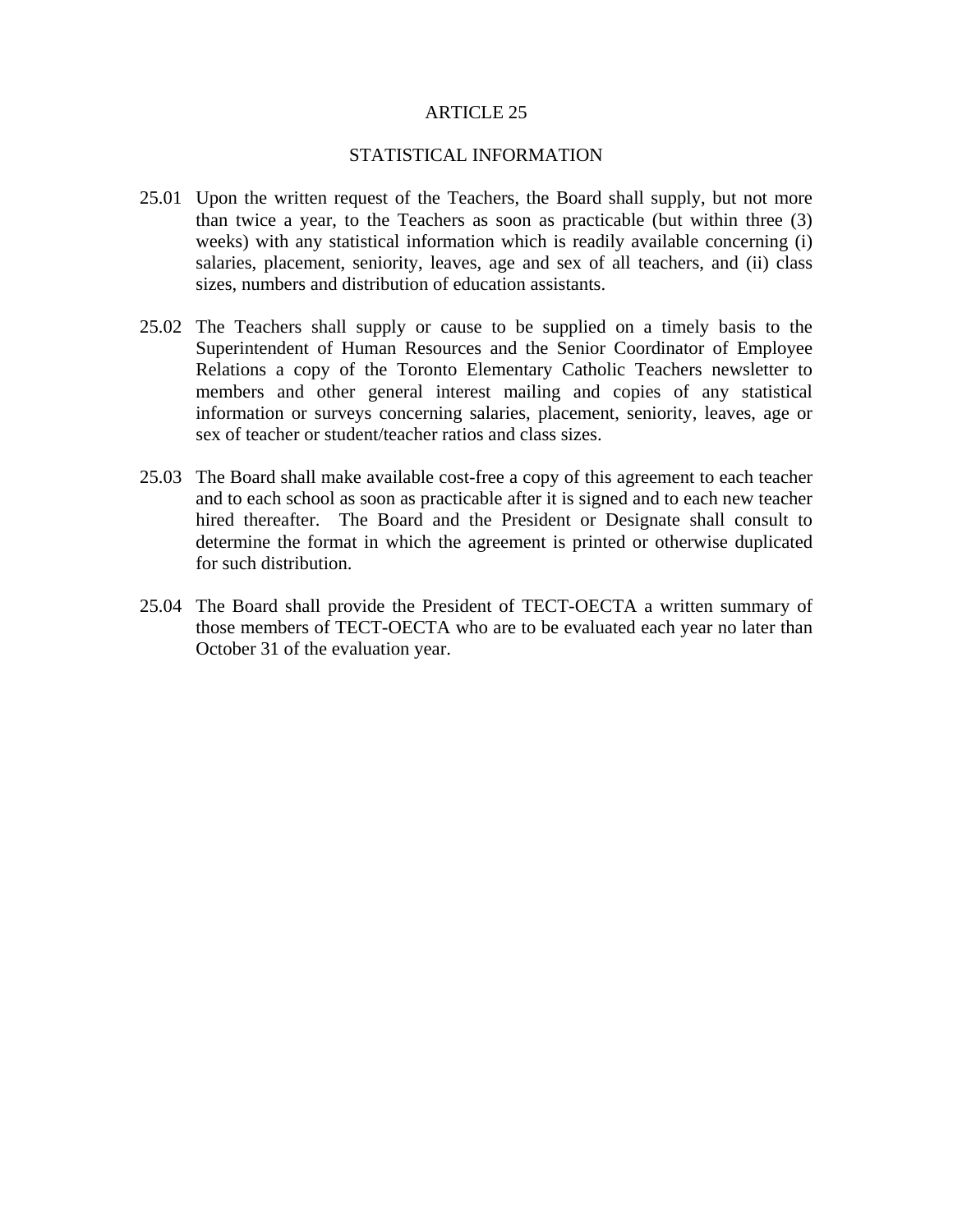## ACCESS TO TEACHER RECORDS

- 26.01 On application to that teacher's superintendent a teacher shall be entitled to make a photocopy of the annual summary, where one exists or was maintained prior to 1990 by the Board, with respect to any evaluations made of the teacher by any superordinate and to append the teacher's comments thereto. If a teacher has initiated a grievance under section 27.03, and requires access to the teacher's annual summary in connection therewith, the summary shall be made available to the teacher within five (5) days from the making of the application for access. Should the summary not be made available within such five (5) days the period within which the teacher may advance that teacher's grievance to the next step shall, at the request of the teacher or OECTA be extended by the time beyond such five (5) days that the summary is made available.
- 26.02 Upon acknowledging in writing receipt thereof, a teacher shall be entitled to receive a copy of all the teacher's evaluation reports as may be generated under the TCDSB Model For Appraisal, Growth and Improvement In Teaching Practices document and to add that teacher's comments thereto.
- 26.03 (a) Any documents referring to the competence, character or professional practice of a teacher whether positive or negative which are to be placed in a teacher's official file, shall be discussed with and shown or copied to the teacher before these are so placed. Written notification shall be given that such documents are being placed in the teacher's file.
	- (b) If the teacher disputes the accuracy or completeness of any such information in (a) above, the Board shall, where possible within fifteen (15) teaching days from receipt of written request of the teacher, confirm or amend the documents or remove any of these.
	- (c) Where the Board removes or amends information under 26.03(b), the Board shall at the request of the teacher notify in writing all persons who received a report based on the inaccurate information.
	- (d) "Official file" shall include all performance appraisal reports, professional growth reports, appraisal/growth reports, and summary reports referred to in 26.01, any copies of the principal-teacher cooperative evaluation reports in the possession of the superintendent and any documents referred to in 26.03(a) retained by the superintendent.
- **26.04 (a) The storage of documents related to a criminal record check or an offence declaration shall be kept confidential and separate from teacher personnel files with access limited to the Superintendent of Human Resources and designates.**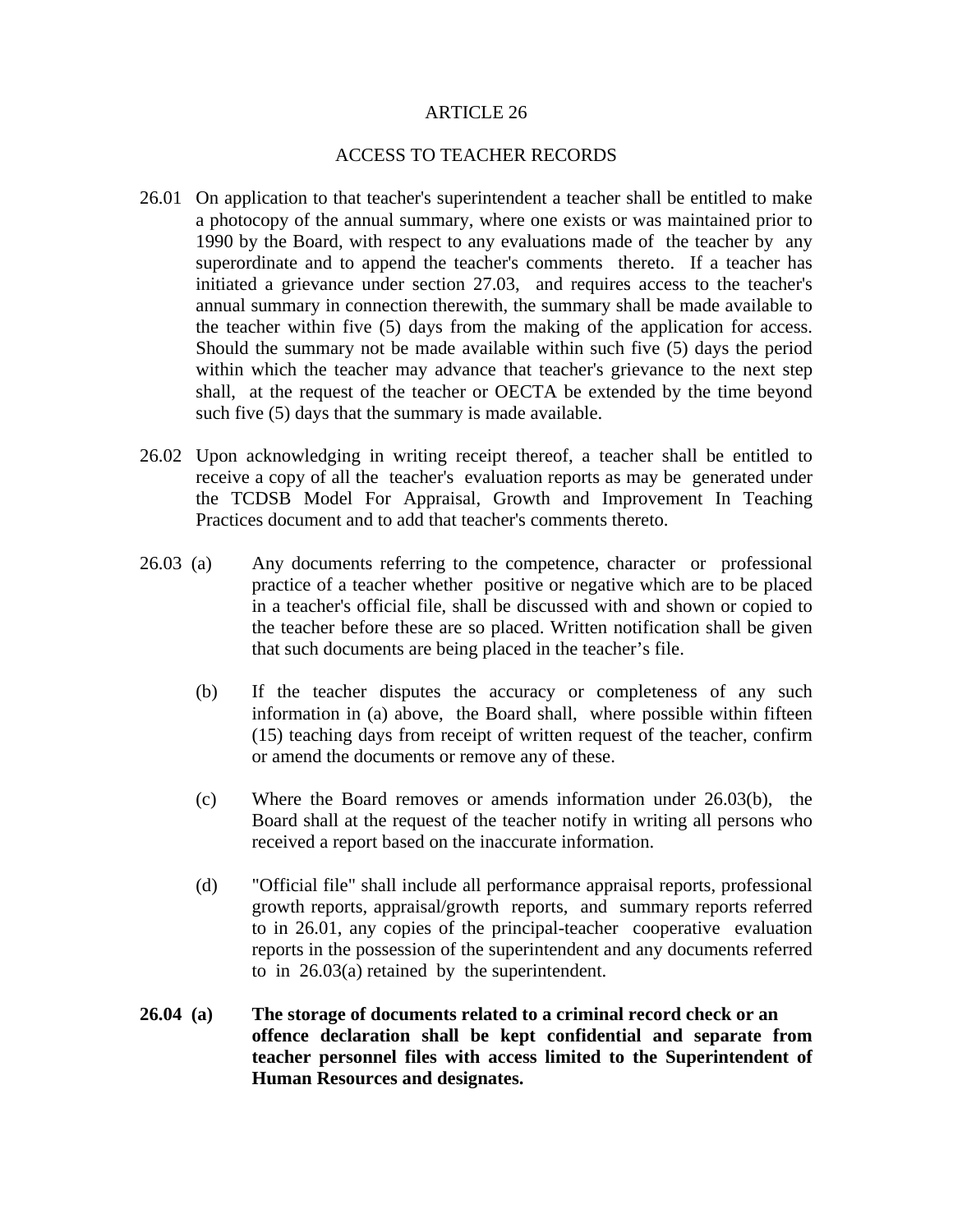**(b) Teachers subject to a positive criminal check may request to view the file materials, relating to the teacher, referenced in section 26.04(a).**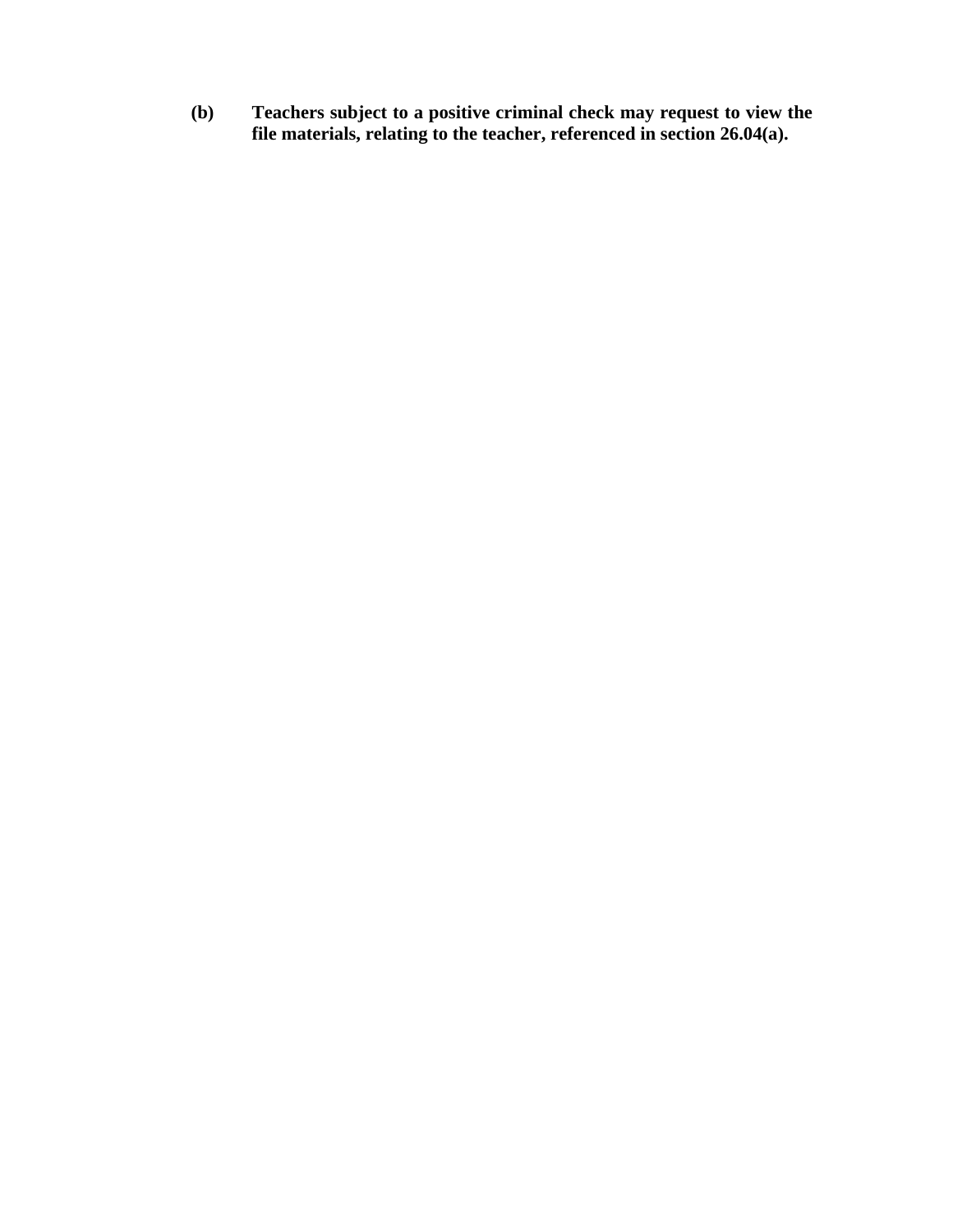#### GRIEVANCE PROCEDURE AND ARBITRATION

## PURPOSE

27.01 The purpose of this procedure is to secure, at the lowest possible administrative level, solutions to grievances which may from time to time arise. These procedures will be kept as informal as may be appropriate at any step of the procedure.

## DEFINITIONS

27.02 A "grievance" is a claim by any teacher, group of teachers, the Teachers or the Board, relating to the interpretation, application or administration of this agreement, or is an allegation that this agreement has been contravened.

#### PROCEDURE

- 27.03 (a) *Step One*: A teacher having a grievance may, provided it is done with reasonable promptness, discuss such grievance with the Superintendent of Education, Human Resources or designate who will give an oral reply to the teacher within five (5) days after such discussion. The teacher may be accompanied by the President or designate of OECTA.
	- (b) *Step Two:* If the grievance is not satisfactorily disposed of at Step One, the Unit President, or designate, may on behalf of the aggrieved teacher, within ten (10) days after the reply at Step One has been or should have been given, deliver the grievance in writing to the Director of Education. The Unit President, or designate, and the aggrieved teacher may meet with the Director or designate within five (5) days of receipt by the Director of Education. The Unit President or designate and the aggrieved teacher may make representation regarding the grievance. The Director of Education or designate shall, within five (5) days after the said meeting, deliver to the Unit President the written reply of the Board to the grievance.

 It is further understood and agreed that a grievance pertaining to the dismissal of a teacher with permanent status shall be initiated at Step Two of the grievance procedure.

 (c) If the matter is not resolved at Step Two, the grievance may be referred to arbitration.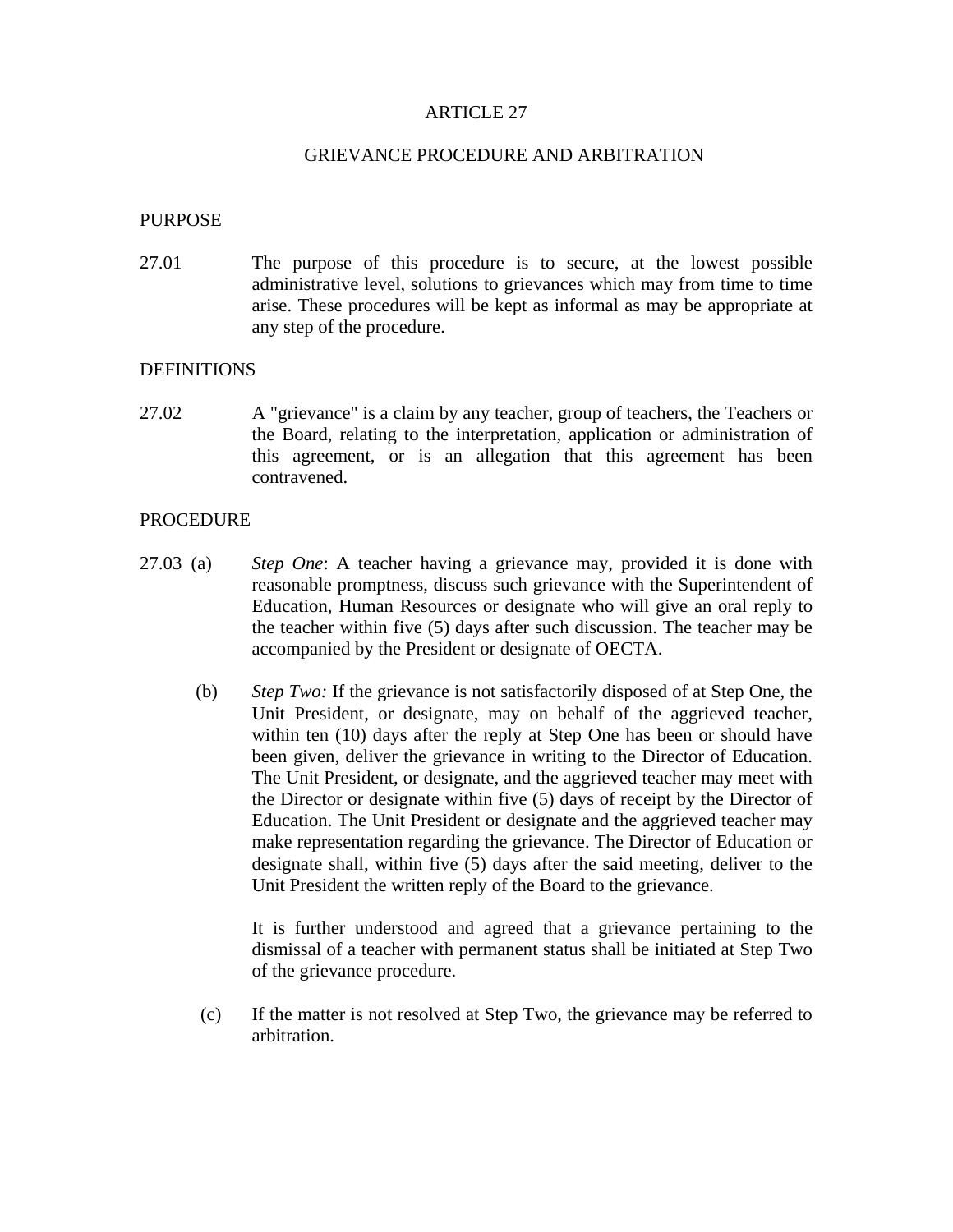## DIRECT GRIEVANCES AND GROUP GRIEVANCES

27.04 Any grievance arising directly between the Board and the Teachers or any grievance involving more than one teacher, instead of following the procedure herein before set out, may be submitted in writing within a reasonable period by either of the parties hereto to the other. The parties agree to meet without delay in an attempt to settle the grievance. In the event that the parties are unable to settle such grievance within fifteen (15) days after submission of same, then the party to whom the grievance was delivered shall reply in writing to such grievance within a further five (5) days.

# **DISCHARGE GRIEVANCE**

27.05 **A claim by a teacher that the teacher has been unjustly discharged will be treated as a grievance if a written statement of such grievance is lodged at Step 2 within five (5) days of the discharge.** 

## ARBITRATION

- 27.0**6** In the event that any grievance shall not have been satisfactorily settled pursuant to the foregoing provisions, the matter may then, by notice in writing given to the other party within ten (10) days after the time limited for exhaustion of the applicable procedures contained in the foregoing provisions, be referred either by the Teachers or the Board to arbitration.
- 27.0**7** The notice submitting to arbitration shall contain the name of the nominee to the arbitration board of the party making the submission. The recipient of the notice shall within ten (10) days of receipt of the notice, inform the other party in writing of the name of its nominee to the arbitration board. The two (2) nominees so selected shall, within ten (10) days of the appointment of the second of them, appoint a third person who shall be chairperson. If the recipient of the notice fails to appoint a nominee, or if the two (2) nominees fail to agree upon a chairperson within the time limit, then the request for the appointment of an arbitrator or a nominee may be made to the Minister of Labour as provided by the Ontario Labour Relations Act. No person may be appointed to the arbitration board who has participated directly in an attempt to settle the grievance.
- 27.0**8** The arbitration board shall hear and decide the grievance and shall issue its decision in writing and the decision shall be final and binding upon the parties and any teacher affected by it. The decision of a majority of the arbitration board is the decision of the arbitration board, but if there is no majority, the decision of the chairperson governs. In any grievance, including any arising out of any reprimand, suspension or demotion or the loss of any remuneration or benefits, the board of arbitration shall have the power to direct payment of compensation, vary the penalty or reinstate a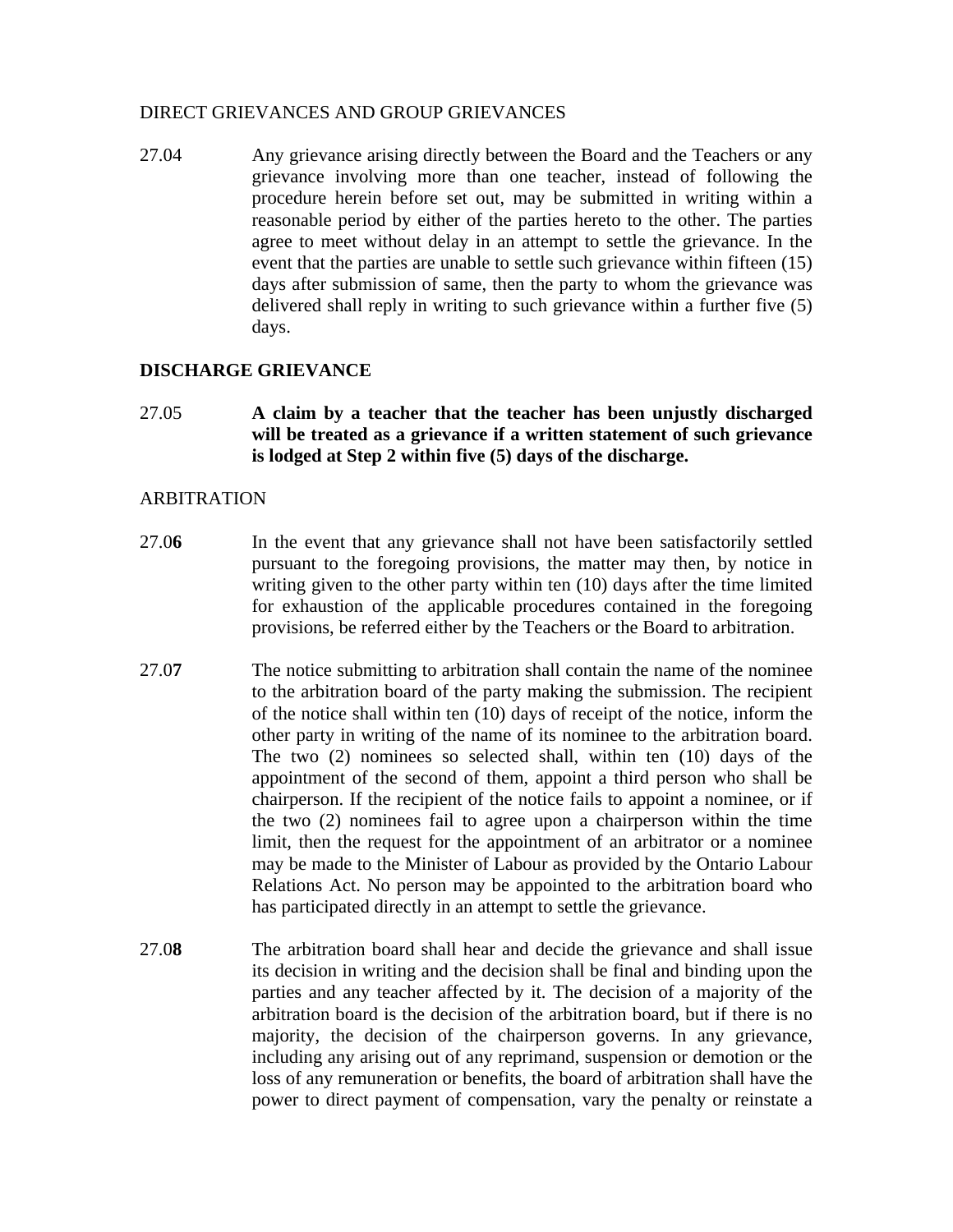benefit, including retroactivity thereof, as such board may determine to be appropriate.

- 27.0**9** Notwithstanding section 27.0**8**, the arbitration board established as above shall decide the grievance submitted to it, any related questions, including any questions as to whether a matter is arbitrable, but shall have no power to alter, modify or amend this agreement, nor make any decision inconsistent therewith.
- 27.**10** Each party shall pay the cost of its own nominees to the arbitration board and the parties shall share equally the cost of the chairperson.
- 27.**11** Each party may be represented at the arbitration by the representative of its choice.
- 27.**12** Unless otherwise specifically provided any notice required to be sent herein may be sent by prepaid registered or certified mail to the parties at their respective mailing addresses.
- 27.**13** The term "days" when used in this Article shall mean Monday to Friday inclusive through the year including July and August, but excluding school holidays.
- 27.**14** Any time limits fixed by this Article for the taking of action by either party or by any teacher may at any time be extended by agreement of the representatives of the parties involved.

## EXPEDITED ARBITRATION OPTION

27.**15** Notwithstanding Section 27.0**7**, the parties may mutually agree to appoint a single arbitrator to resolve any such grievance within the provisions of this Article herein.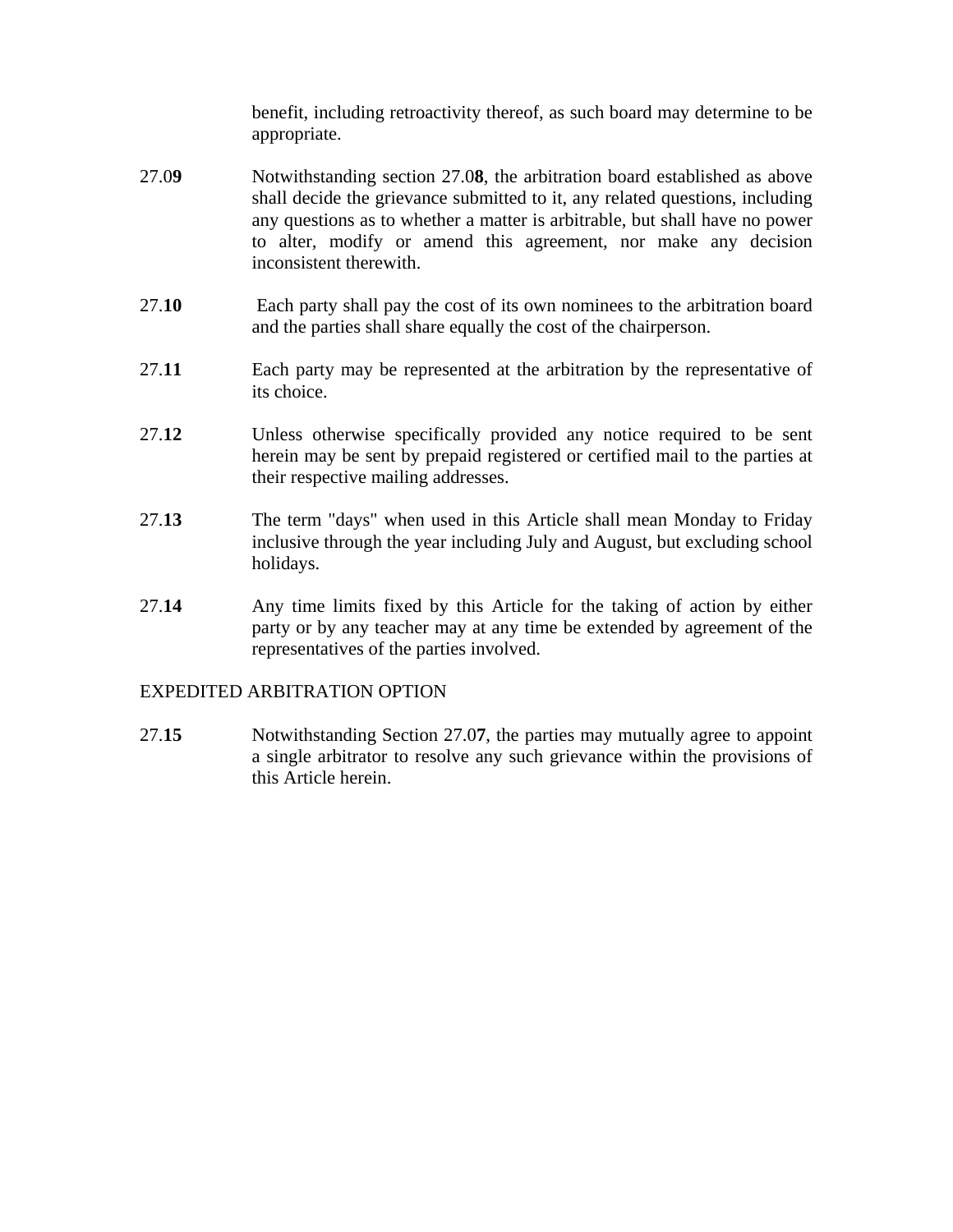#### GRIEVANCE MEDIATION

27.**16** Either party may request in writing the other party to refer the matter for resolution by a mediator/arbitrator appointed by the Minister of Labour. If such other party agrees to such mediation within 10 days, then arrangements shall be made promptly by the requesting party with the Minister of Labour for the appointment of a mediator/arbitrator.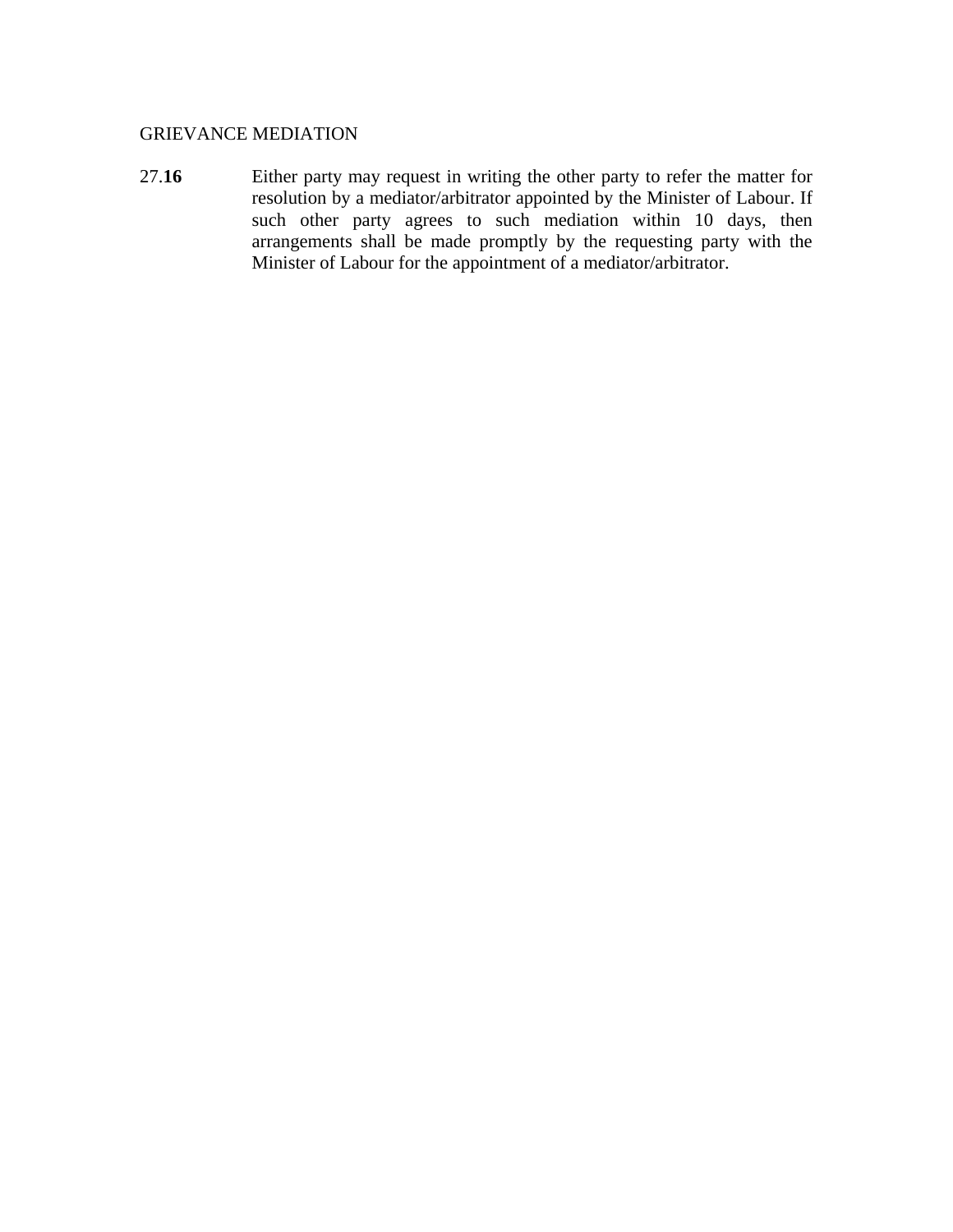# MEDICAL/PHYSICAL PROCEDURES

- 28.01 A teacher shall provide help or seek assistance for a student in an emergency.
- 28.02 No teacher shall be required to carry out any of the following medical/physical procedures:
	- the administration of medication by injection,
	- catheterization.
	- manual expression of the bladder,
	- tube feeding,
	- feeding students with impaired swallow reflex, or postural drainage.
- 28.03 (a) No teacher shall be required to carry out any of the following procedures on an ongoing basis or as a regular duty for students with identified health conditions:
	- lifting and positioning,
	- assistance with mobility,
	- feeding,
	- toileting.
	- (b) The Board shall continue to implement its Restraint Protocol.
- 28.04 (a) Teachers shall not be required to examine pupils for communicable conditions or diseases. Notwithstanding, teachers may report any suspicion of such conditions or diseases to their Principal.
	- (b) Subject to a teacher's reservations, teachers shall not be required to administer medication or perform any medical or physical procedure on a pupil.
- 28.05 A committee comprised of equal numbers appointed by the Teachers and the Board shall meet, at the request of either party, to consider and to report to the Teachers and to the Board on medical and physical procedures to be used in schools where there are students with special health considerations. The initial meeting shall be held on or before November 15, in each school year. The procedures dealing with restraint developed by the Joint TECT/TCDSB Medical Physical Procedures Committee in 1998 shall be instituted board-wide and teacher inservices shall be provided.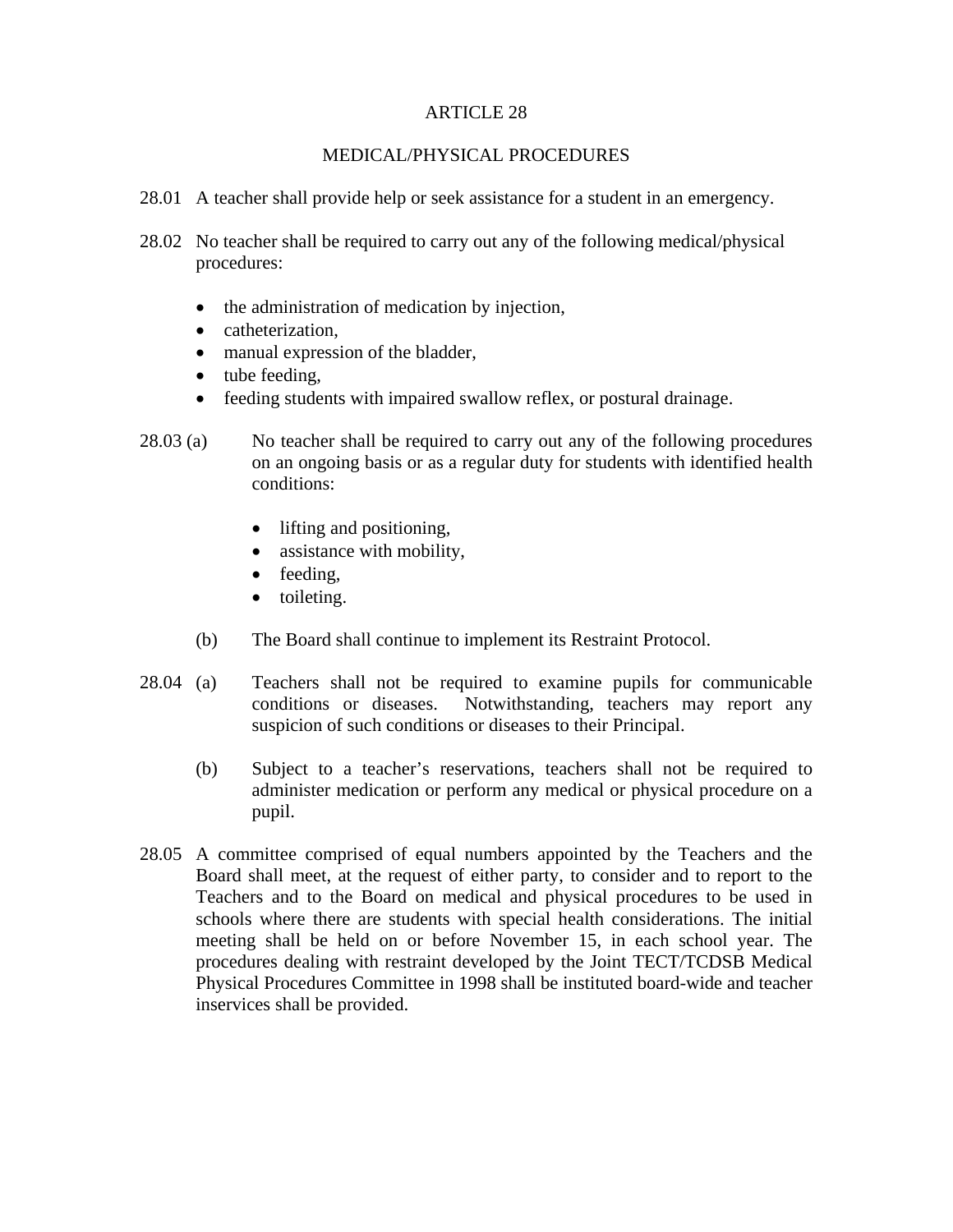## OCCUPATIONAL HEALTH AND SAFETY

#### Joint Occupational Health and Safety Committee

- 29.01 (a) There shall be established a Joint Occupational Health and Safety Committee (the "Committee") composed of five (5) members appointed by the Teachers, and up to five (5) members of management appointed by the Director. All members shall be appointed for the school year beginning September 1.
	- (b) There shall be two (2) Co-chairpersons for the Committee, one (1) from the members representing the administration of the Board and one (1) from the teacher members, appointed by the Teachers for the school year September 1 to August 31.
	- (c) A Co-chairperson may, with the consent of the other Co-chairperson, invite an additional person or persons to attend any meeting of the Committee to provide additional information and comment, but none of such additional persons shall participate in the regular business of the meeting. The Senior Manager of Occupational Health and Safety may attend and participate in all meetings but shall not be a voting member.
	- (d) The functions of the Committee shall be:
		- (i) to review existing education and training programs, satisfy themselves that such programs are sufficient, be involved in improving and/or developing new required programs and in ensuring that all teachers are thoroughly knowledgeable of their rights, restrictions and duties under the Occupational Health and Safety Act;
		- (ii) to review all matters relating to occupational health and safety of teachers which have been referred by any member of the Committee, consider alternative solutions and, where appropriate, make recommendations;
		- (iii) to discuss, consider and make recommendations regarding any other matter of occupational health and safety of teachers that the Committee deems appropriate, inclusive of:
			- (A) any report dealing with a fatality or a critical injury in the workplace; and
			- (B) conditions reported as potentially unsafe or unhealthy; and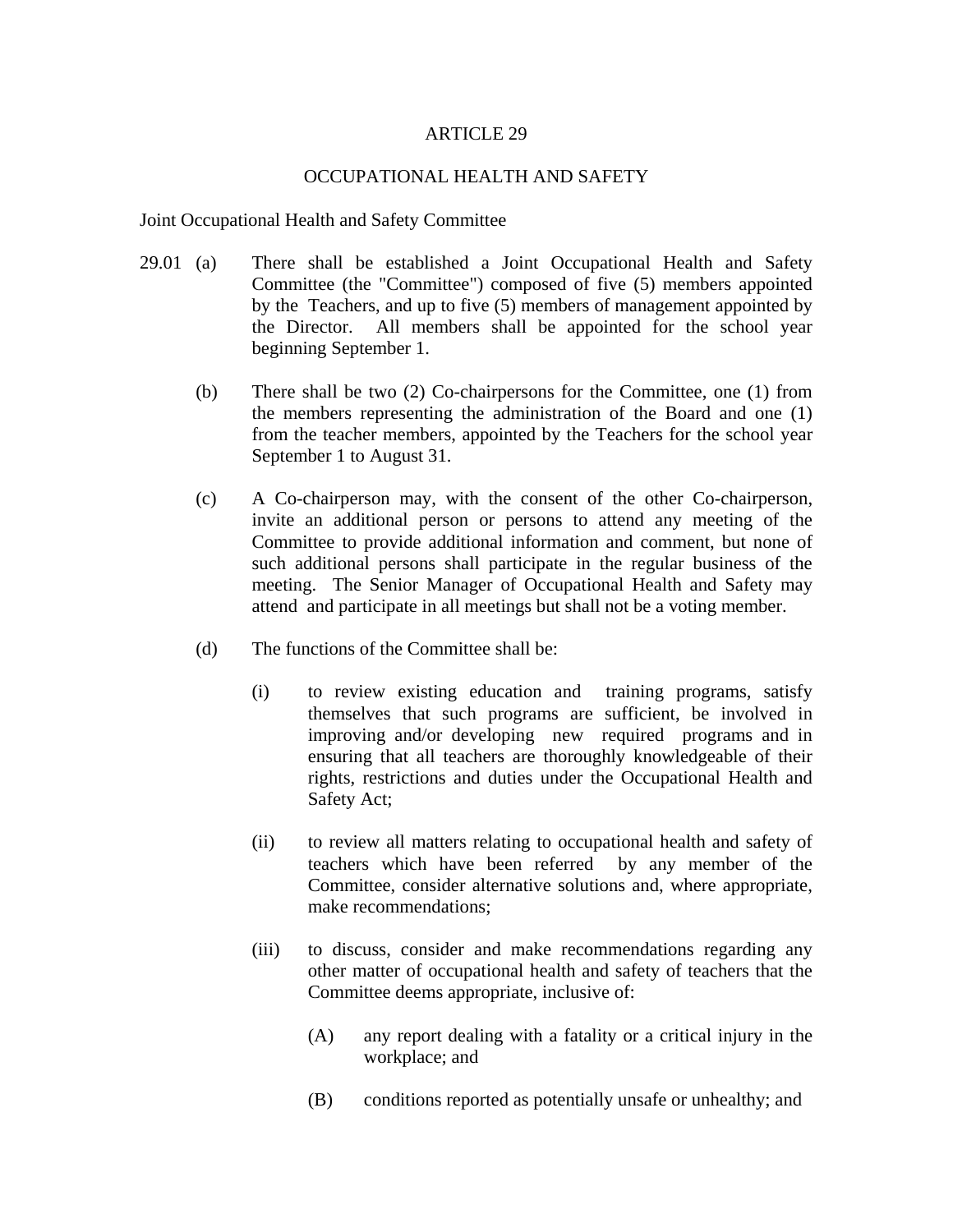- (iv) to coordinate with other joint health and safety committees of the Board in ensuring the effectiveness of safety and health programs.
- (e) The Co-chairperson appointed by the administration members of the Board shall call, on or before **September 30**, the first meeting of the Committee in consultation with the other Co-chairperson. Successive meetings shall be arranged by each Co-chairperson in rotation but in consultation with the other Co-chairperson. The Committee shall meet not less than twice before Christmas and not less than three (3) times after Christmas.
- (f) There shall be no loss of pay to a member for the time taken away from the member's regular duties to attend Committee meetings and/or perform duties required under the Occupational Health and Safety Act. An occasional teacher, if required, shall be provided for the teacher who is absent to attend a meeting, inspection or investigation, if possible.
- (g) All recommendations should be determined by consensus. Any recommendations reached by consensus will be directed:
	- (i) if of a minor nature being matters capable of being solved at school or Planning and Facilities or other department as determined by the Committee, to the appropriate principal or superintendent in writing within 21 days; and
	- (ii) all others to the Director of Education.

If consensus cannot be obtained, the representatives who had not initiated the proposal shall be permitted twenty (20) school days to examine the proposal. Thereafter a further meeting of the Committee shall be called to develop a report concerning the proposal. If the Board and Teacher representatives on the Committee do not agree on the disposition of the proposal, such representatives shall prepare and table, at a subsequent Committee meeting, separate reports on the proposal. Both reports shall be submitted to the Director of Education.

- 29.02 The Director shall respond in writing within twenty-one (21) calendar days of receipt of:
	- (i) recommendations addressed to the Director by the Committee, or
	- (ii) reports referred under clause  $29.01(g)$ .
- 29.03 (a) The Teachers shall designate two (2) of the teacher representatives and in the case of emergency two  $(2)$  alternate(s) to: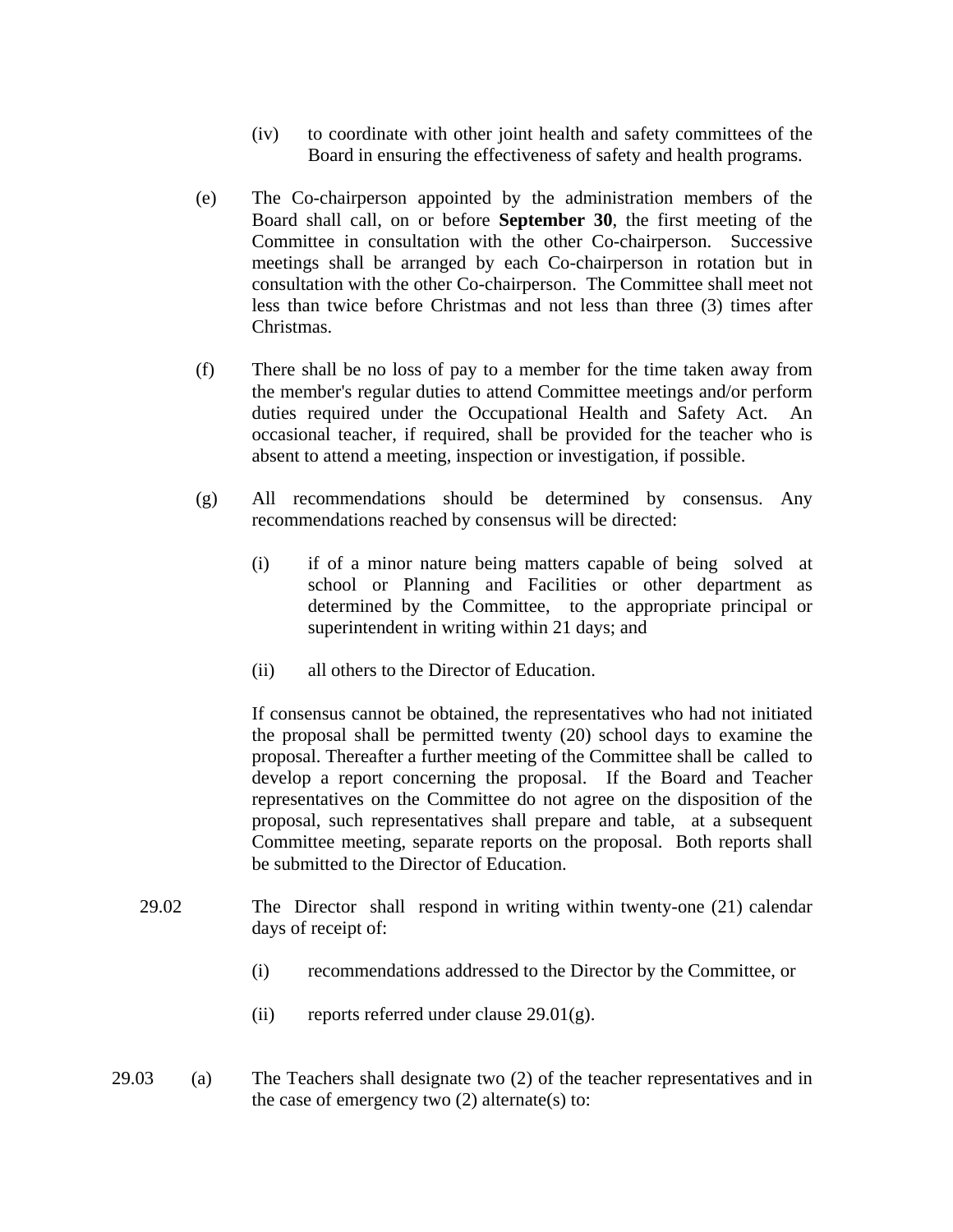- (i) inspect a different part of elementary school buildings and parts of other buildings within the jurisdiction of the Board occupied by elementary school teachers, on a monthly basis, according to a schedule established by the Committee;
- (ii) accompany the Ministry of Labour's inspector on any inspection of any buildings provided that if there has been no reasonable notice given to the principal of any school of such an inspection, then the OECTA school representative shall accompany such inspector; and
- (iii) attend at critical injury/fatality investigations, industrial hygiene tests and/or refusals to work, as per legislation; and
- (iv) obtain training, as required, as per legislation.
- (b) The teacher designated under clause 29.03(a) shall be released from teaching duties for up to a full school year. Upon the completion of the assignment, the teacher shall be reassigned to the same school if possible. Such teacher shall be accountable to the Committee for the daily work schedule and any change in such schedule shall be reported promptly to the Board and the Teachers. Further, such changes shall also be reported at the next following Committee meeting.

**Other** 

- 29.04 (a) In accordance with the regulations made under the Occupational Health and Safety Act, no teacher has a right to refuse work under the Act where the circumstances are such that the life, health or safety of a student is in imminent jeopardy.
	- (b) No teacher shall be ordered or permitted to perform any duties or work in any specific areas or to operate any specific equipment or use any specific substance which another teacher has refused until the matter is investigated and satisfactorily settled.
	- (c) All teachers shall discuss any related occupational health and safety problems with their school principals and shall allow time for the concern to be addressed before bringing it to the attention of a Committee representative.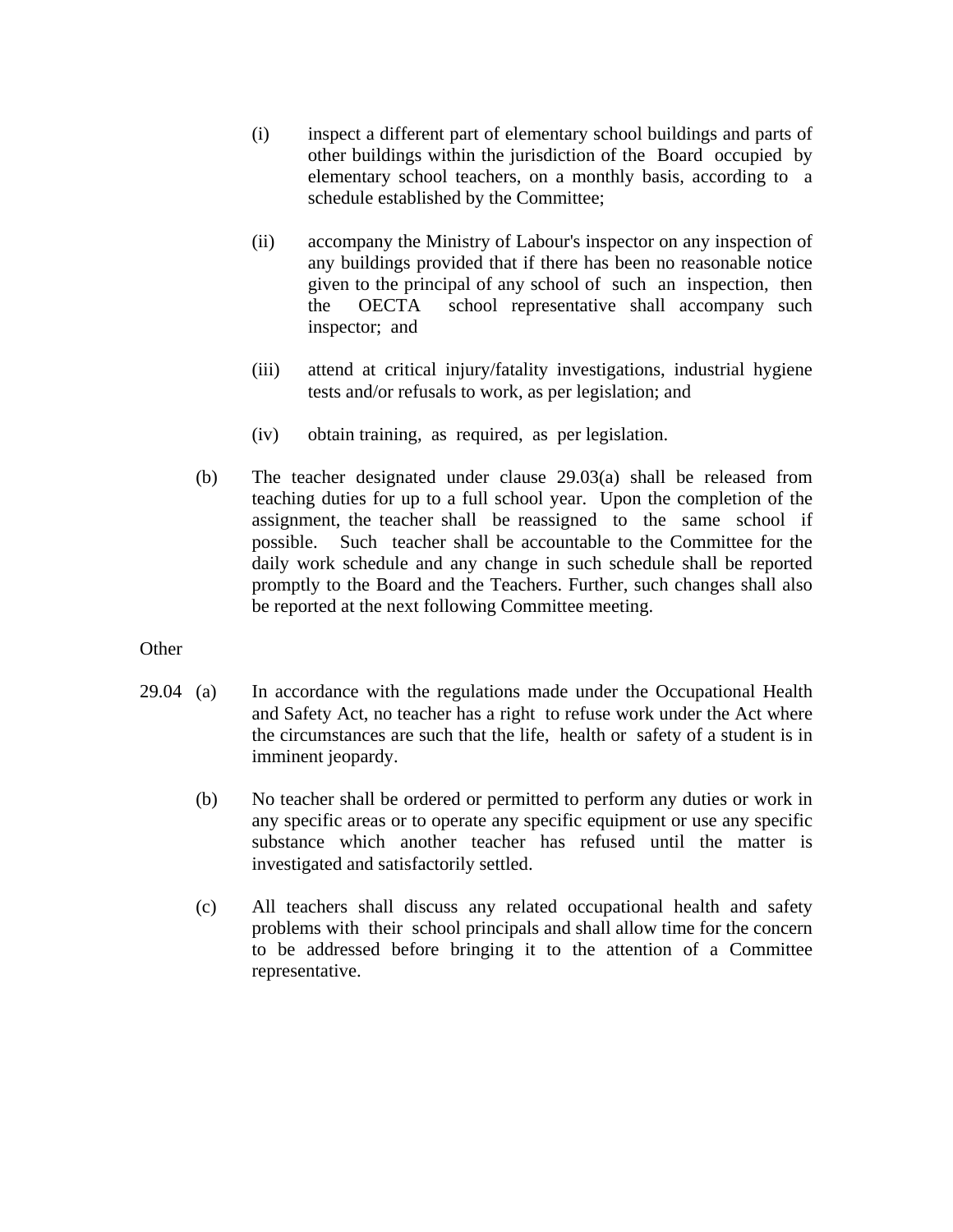- 29.05 (a) The Board shall post up-to-date copies of the Occupational Health and Safety Act and the Asbestos Regulations in a prominent location in each staff room not later than September 30 of each school year.
	- (b) OECTA staff representatives shall be sent copies of the minutes of the Committee **meetings** and reports of all inspections, investigations or tests which are relevant to their site/building.
	- 29.06 It is the belief of the parties to this agreement that the provisions of these procedures meet the requirements of the Occupational Health and Safety Act with respect to the establishment of the committee and the inspection of the workplace.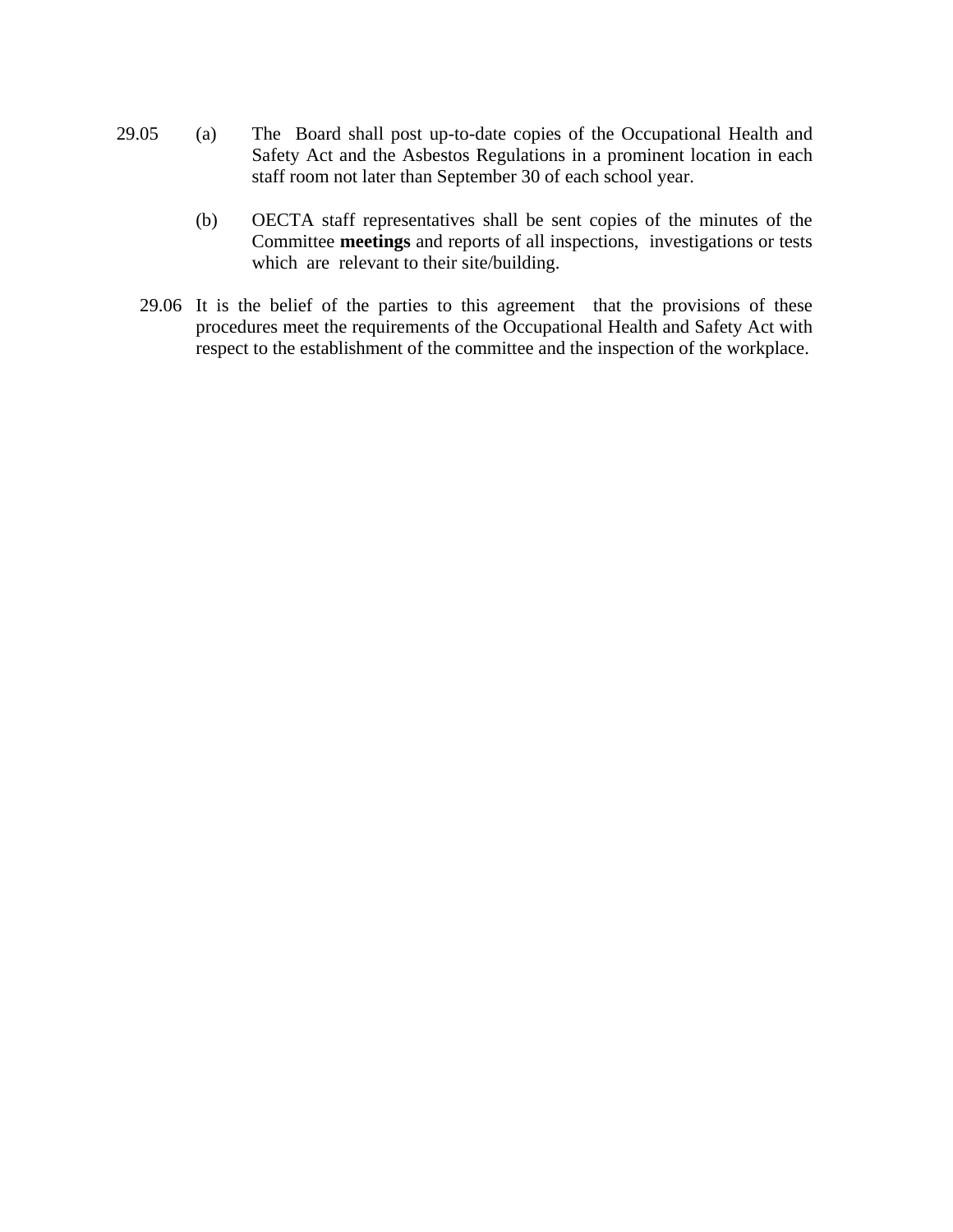# PARAPROFESSIONALS

30.01 The Board may employ persons as education assistants and/or child and youth workers provided the employment of such persons does not directly result in the layoff of any teacher.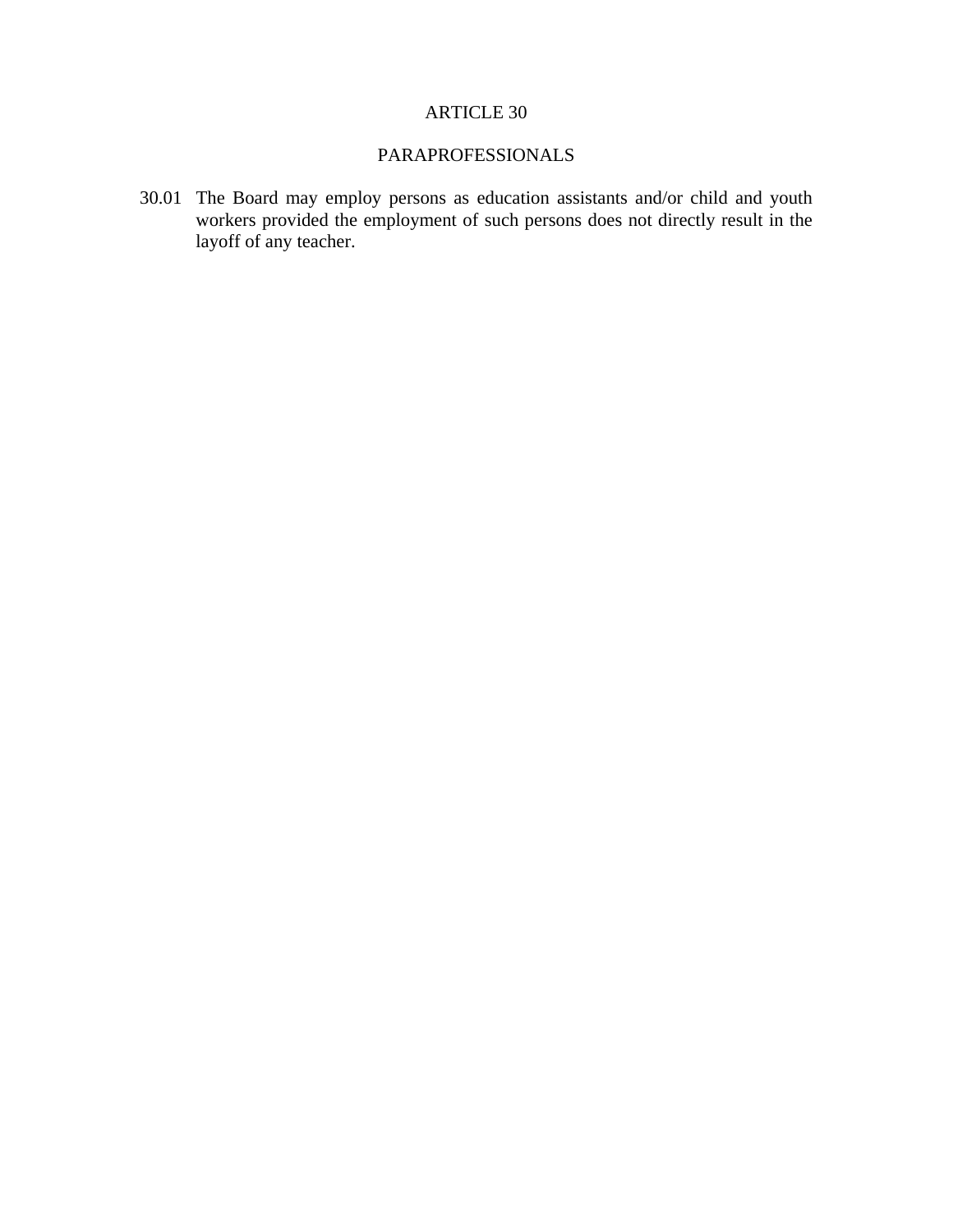# HARASSMENT/ASSAULT

- 31.01 The sexual harassment policy and complaint procedure as established by the Board shall apply to all teachers covered by this Collective Agreement.
- 31.02 The policy statements of the Board on Race and Ethnic Relations shall apply to all teachers covered by this agreement.
- 31.03 The Board and the Teachers recognize that every employee has a right to freedom from assault and harassment in the workplace. The Violence Prevention Policy of the Board shall apply to all teachers covered by this Collective Agreement.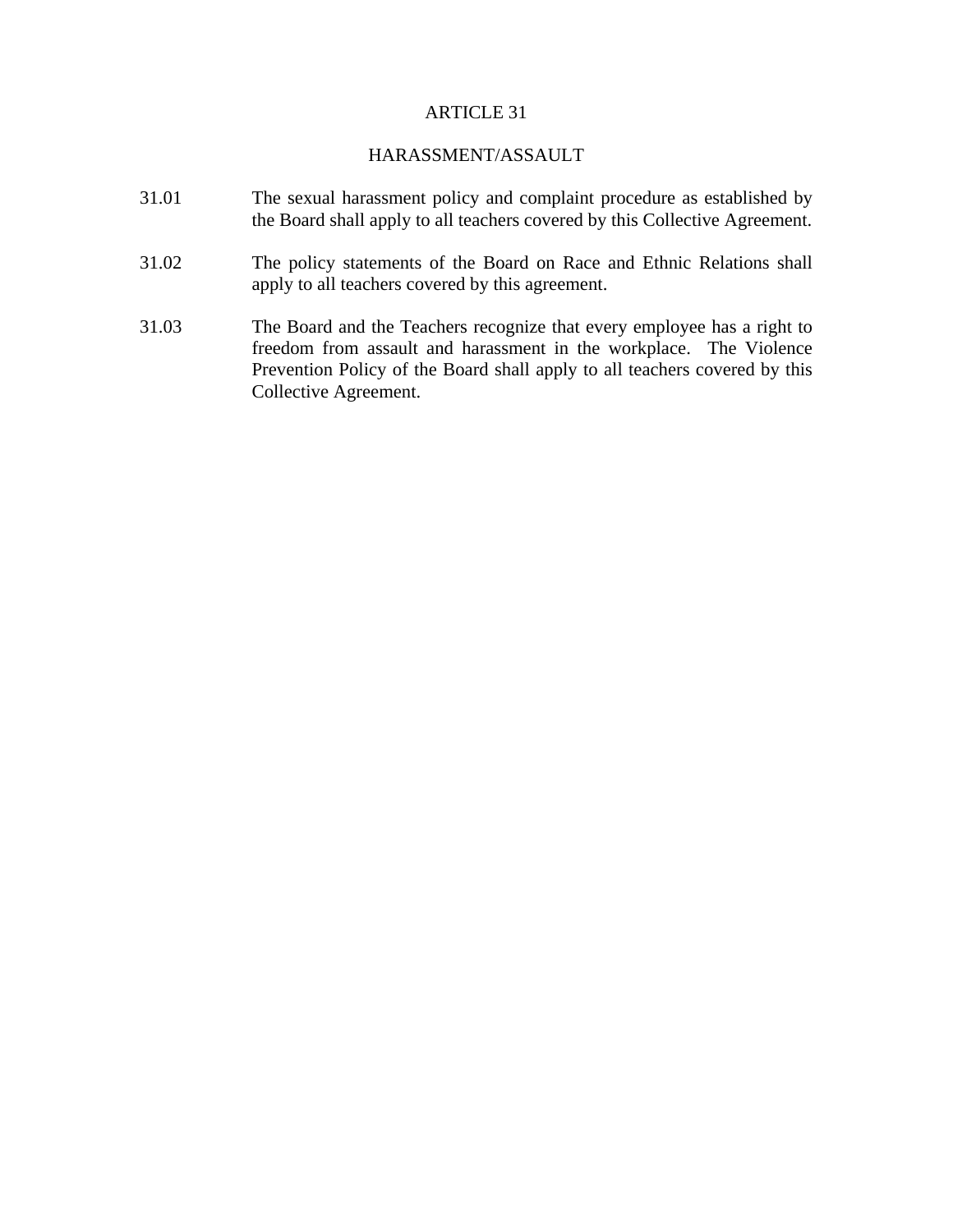## HIRING A PERSON DIFFERENTLY ABLED

32.01 In the event that the Board wishes to employ a teacher or arrange for the return to work of a teacher who has a disability that constitutes a handicap (as defined in section 9(b) of the Human Rights Code) in the performance of any work to be done by such teacher for the Board, the Board may, with the consent of the Branch Affiliate and the teacher concerned, enter into an arrangement which provides for an annual salary, allowances and benefits different from those provided in this agreement. Any alterations in salary, allowances or benefits shall be calculated as a proportion of full- time equivalent values. The same proportion shall be used when including such teachers in Board-wide staffing ratios and school staffing allocations.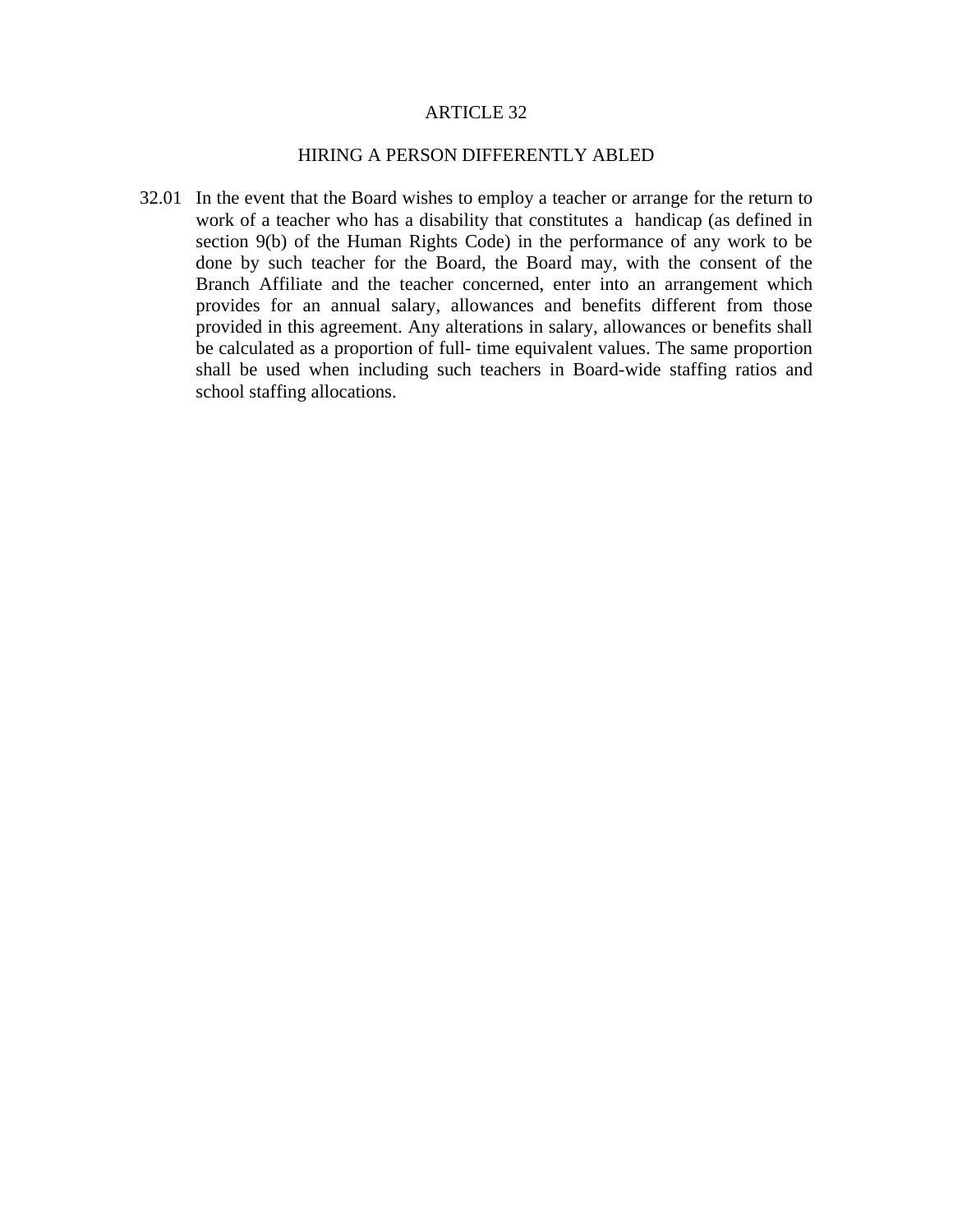## CONTINUING EDUCATION

## Definitions:

- 33.01 (a) "elementary school continuing education teacher" as referred to in this Article shall mean an individual who falls within the term "teacher" as defined in the "Education Act" who is engaged in the teaching of an elementary school continuing education course.
	- (b) an "elementary school continuing education course" shall mean a course developed from Ministry of Education Guidelines or approved by the Ministry, which is ordinarily offered to elementary school students, which requires the person delivering the course to hold a valid teaching certificate and which is eligible for continuing education grants.
- 33.02 Teachers in the employ of the Toronto Catholic District School Board who have been laid off shall have priority in accordance with seniority under Article 8 for continuing education positions for which they are qualified over new applicants for these positions.

The Board will continue to advertise internally all continuing education positions prior to advertising for any outside applicants.

- 33.03 The salary for an elementary school continuing education teacher shall be \$36.61 for each hour of instruction. The hourly rate includes 3% for statutory holiday pay and 4% for vacation pay.
- 33.04 An elementary school continuing education teacher shall not be paid an hourly rate while absent from duties for any reason.
- 33.05 Other than as set out in this Article and Article 14, the terms and conditions of this Collective Agreement shall not be applicable to elementary school continuing education teachers.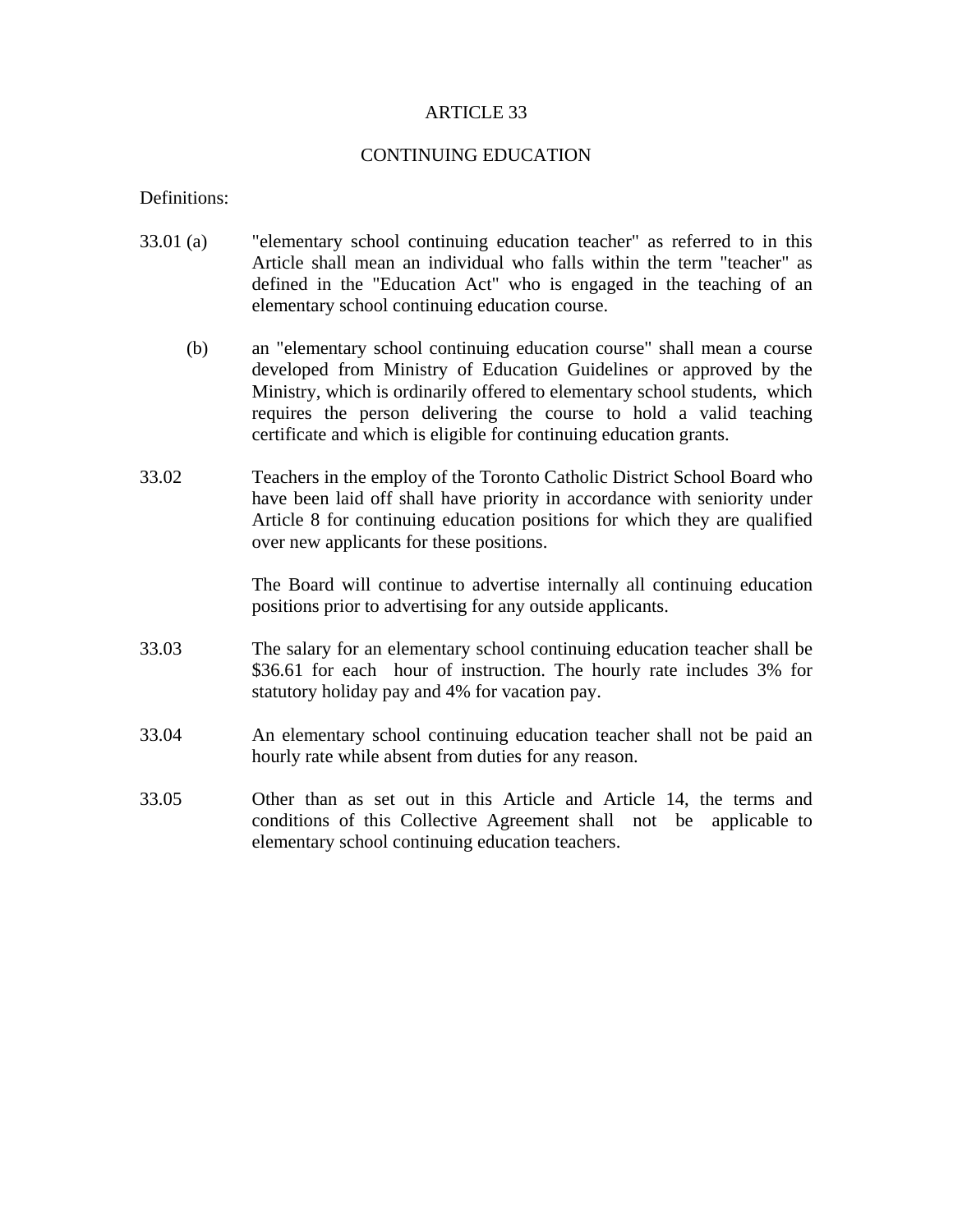# NO STRIKE OR LOCKOUT

34.01 There shall be no strike or lockout during the term of this Collective Agreement or of any renewal of this agreement.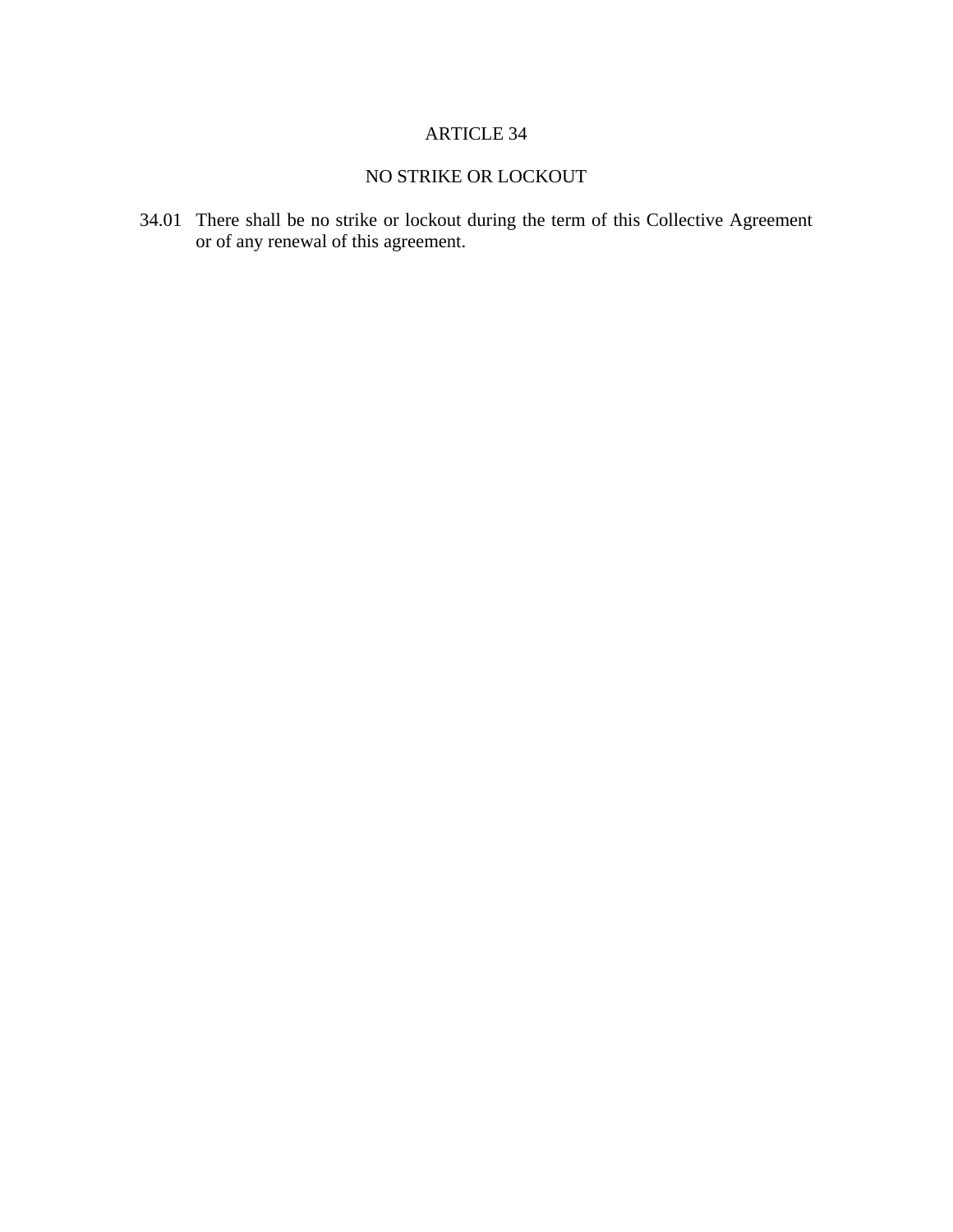#### **ASSOCIATION** REPRESENTATIVES

- 35.01 The Toronto Elementary Catholic Teachers Unit shall notify the Board in writing of the names of persons elected to office in the Toronto Elementary Catholic Teachers Unit and of persons authorized by the Toronto Elementary Catholic Teachers Unit to represent teachers in a particular school or workplace on behalf of the Toronto Catholic Elementary Teachers of OECTA (Association Representative).
- 35.02 The Board recognizes the appointment of one **Association** Representative at each school or workplace.
- 35.03 The Board shall provide, subject to the approval of the Director of Education, access to the Board's internal mail, (including FAX and electronic mail) services in order to conduct unit business. The Board shall provide to the **Association** Representative in each school or workplace access to a telephone and a photocopier.
- 35.04 The Board shall provide the **Association** Representative with access to a bulletin board in each school or workplace for the posting of unit business and information for the unit membership.
- 35.05 The Board shall provide the Teachers with a suitable meeting room in every school or workplace on request, free of charge and at no cost to the Board provided this does not interrupt the instructional program.
- 35.06 The Unit President or designate shall have access to their members for Toronto Catholic Elementary Teachers business at all schools and workplaces, provided that this does not interrupt the instructional program.
- 35.07 Where a teacher is required to attend a meeting which is disciplinary or may be deemed disciplinary in nature, the teacher shall be entitled to request the attendance of **an Association** representative.
- 35.08 Where the Board establishes a committee requiring Association representation, the Association member shall be appointed by the Unit Executive.
- 35.09 Teachers and **Association** Representatives shall suffer no loss of pay as a result of attendance at any of the aforementioned meetings.
- **35.10 At the request of the Association, the Board will release, at no cost to the Board, one Association representative for each school up to a maximum of one day per year to attend an OECTA in-service.**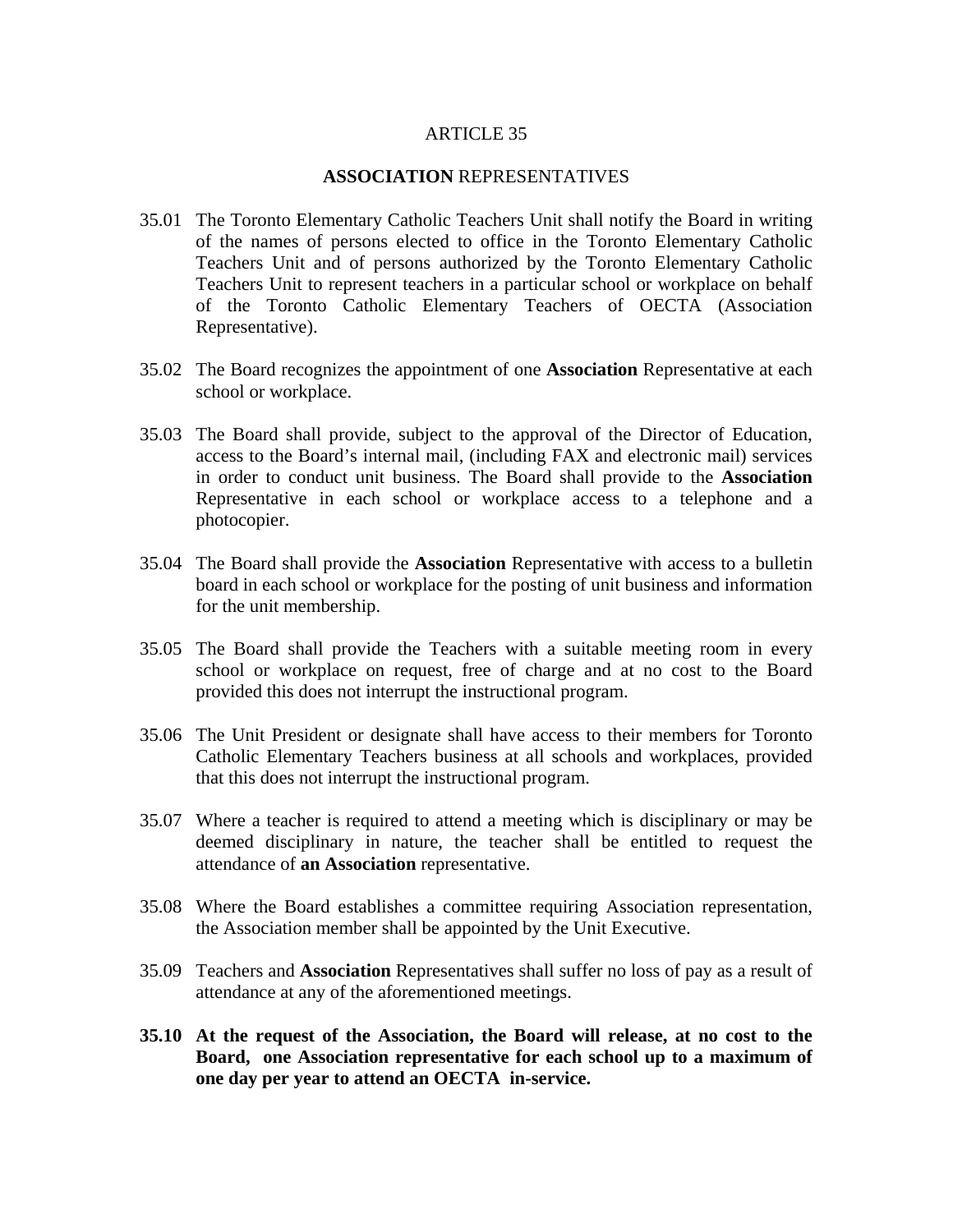# EFFECTIVE DATE - DURATION TERMINATION - RENEWAL

## 36.01 This Collective Agreement shall become effective **September 1, 2004**, and shall remain in full force and effect until **August 31, 2008**.

Either party may notify the other of a desire to negotiate a renewal of this Collective Agreement. Such notification shall be delivered or mailed by prepaid registered or certified post to the other within the month of January of the year in which this Agreement expires. Negotiations for such renewal shall commence within thirty (30) days of notification.

IN WITNESS WHEREOF the parties hereto have hereunto set their respective hands and seals on the date first above written.

SIGNED, SEALED AND DELIVERED in the presence of

| TORONTO CATHOLIC      |
|-----------------------|
| DISTRICT SCHOOL BOARD |

TORONTO ELEMENTARY CATHOLIC TEACHERS UNIT OF THE ONTARIO ENGLISH CATHOLIC TEACHERS' ASSOCIATION EMPLOYED BY THE BOARD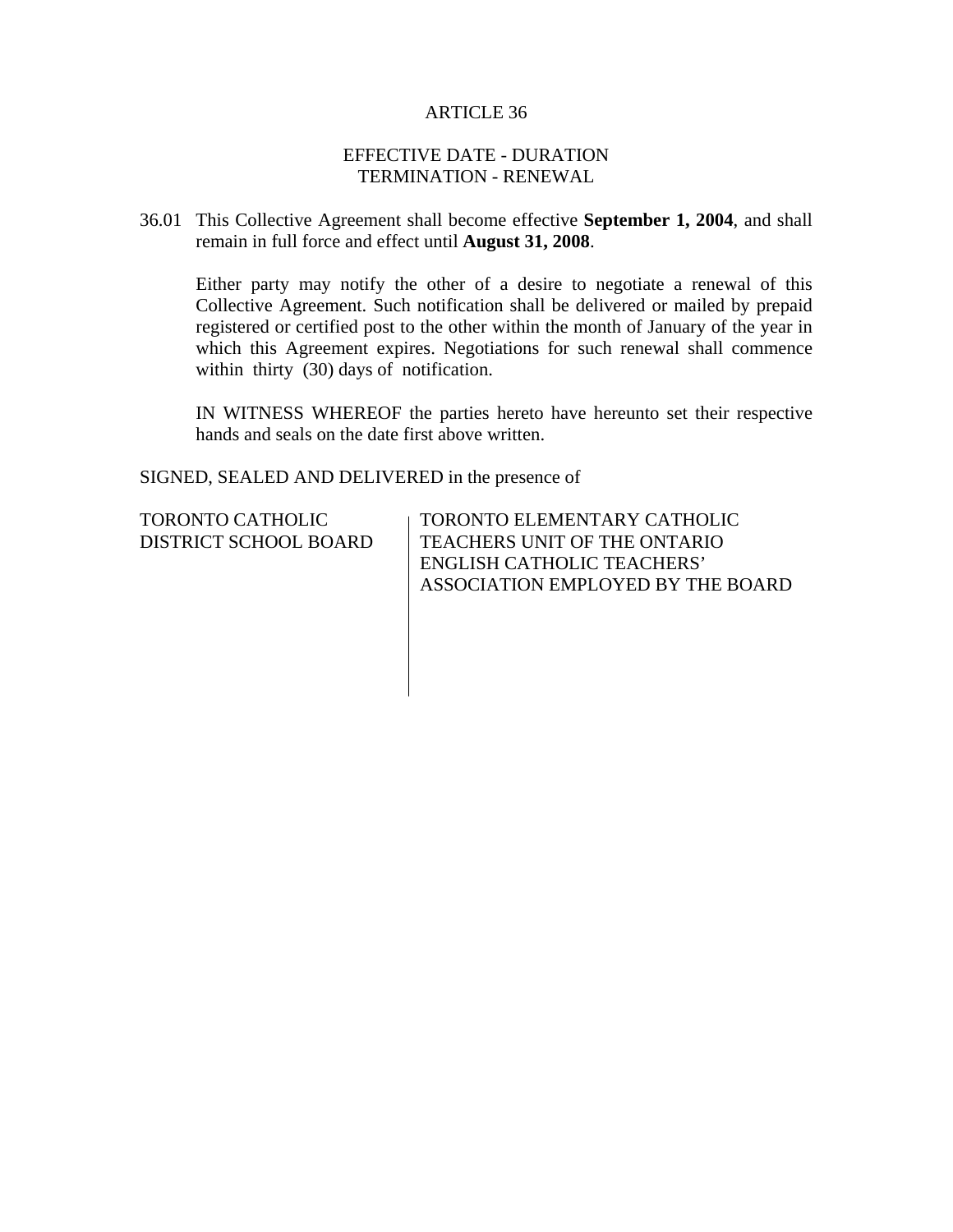## APPENDIX A

## LONG TERM DISABILITY

The Board shall deduct from each pay of each teacher and forward to the Metro Catholic LTD Board of Trustees the respective percentages of gross salary it states are required for membership by each of the elementary school teachers and by each of the secondary school teachers in the Teachers' Long Term Disability Plan. In the case of an elementary school teacher the Board shall deduct the stated percentage from the teacher's gross salary including any adjustments to salary made retroactively.

There shall be no such deductions in the case of a teacher who has informed the Metro Catholic LTD Board of Trustees that the teacher has alternative comparable coverage.

The Metro Catholic LTD Board of Trustees shall be responsible for the administration of such Plan including informing in writing the Board, through the Superintendent of Human Resources, of the amount of such premium deductions expressed as a percentage of gross salary, and any adjustments in such percentage and the names of any teachers from whom such deductions are not to be made.

It is agreed that this letter shall form part of the Collective Agreement and has the same force and effect as the agreement to which it is appended.

The joint committee of Teacher and Board administrative officials having reviewed the procedures concerning the placement of teachers on Long Term Disability (LTD), which procedures have now been established, it is agreed that the joint committee will meet only on an ad hoc basis as problems or concerns of either the Teachers or the Board may arise from time to time.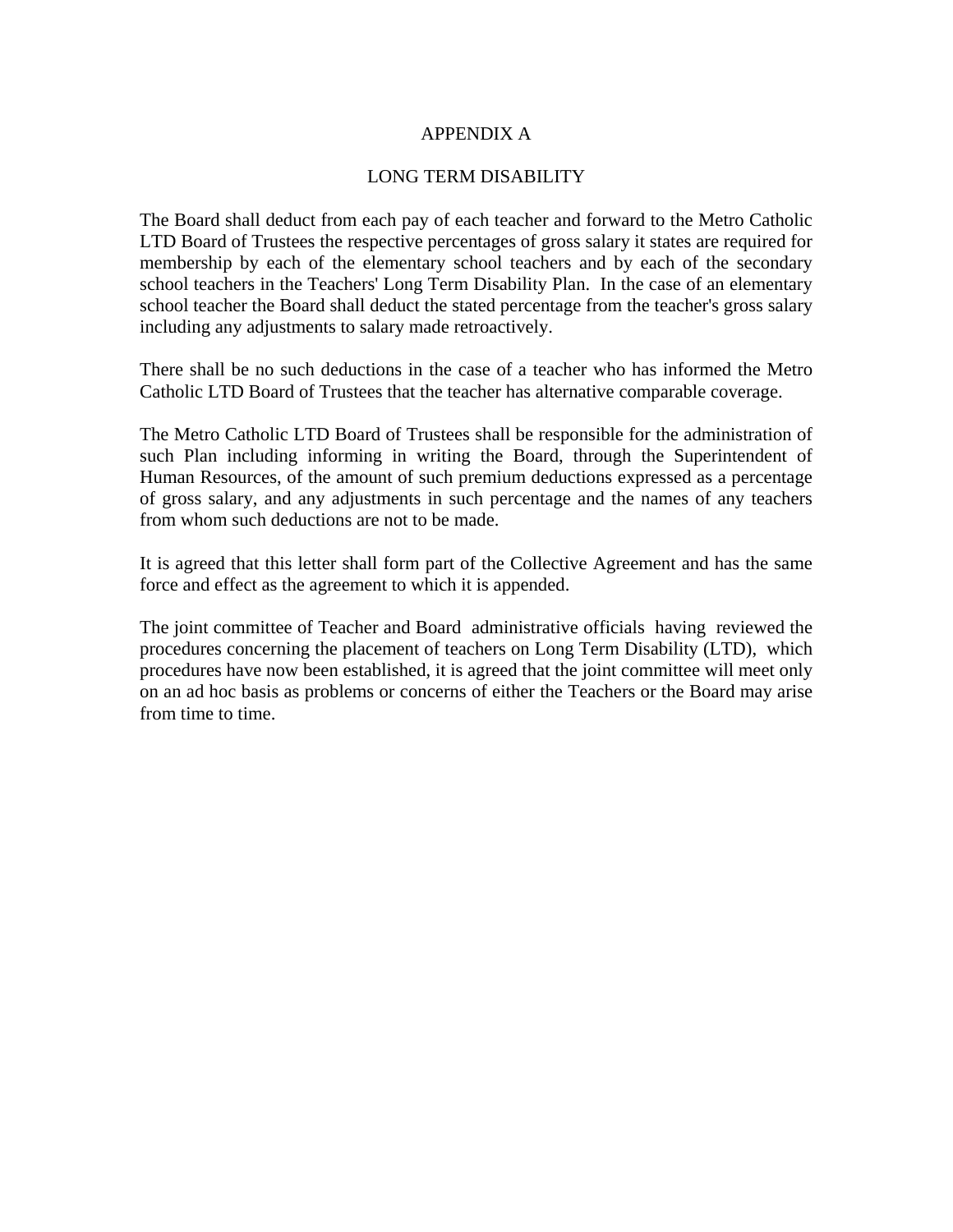# APPENDIX B

## PREGNANCY AND PARENTAL LEAVE

## SECTIONS 46-49 OF THE EMPLOYMENT STANDARDS ACT

#### Pregnancy leave

- 46. (1) A pregnant employee is entitled to a leave of absence without pay unless her due date falls fewer than 13 weeks after she commenced employment.
- When leave may begin
- (2) An employee may begin her pregnancy leave no earlier than the earlier of,
	- (a) the day that is 17 weeks before her due date; and
	- (b) the day on which she gives birth.

#### Exception

(3) Clause (2) (b) does not apply with respect to a pregnancy that ends with a still-birth or miscarriage.

#### **Notice**

- (4) An employee wishing to take pregnancy leave shall give the employer,
	- (a) written notice at least two weeks before the day the leave is to begin; and
	- (b) if the employer requests it, a certificate from a legally qualified medical practitioner stating the due date.

Notice to change date

- (5) An employee who has given notice to begin pregnancy leave may begin the leave,
	- (a) on an earlier day than was set out in the notice, if the employee gives the employer a new written notice at least two weeks before that earlier day; or
	- (b) on a later day than was set out in the notice, if the employee gives the employer a new written notice at least two weeks before the day set out in the original notice.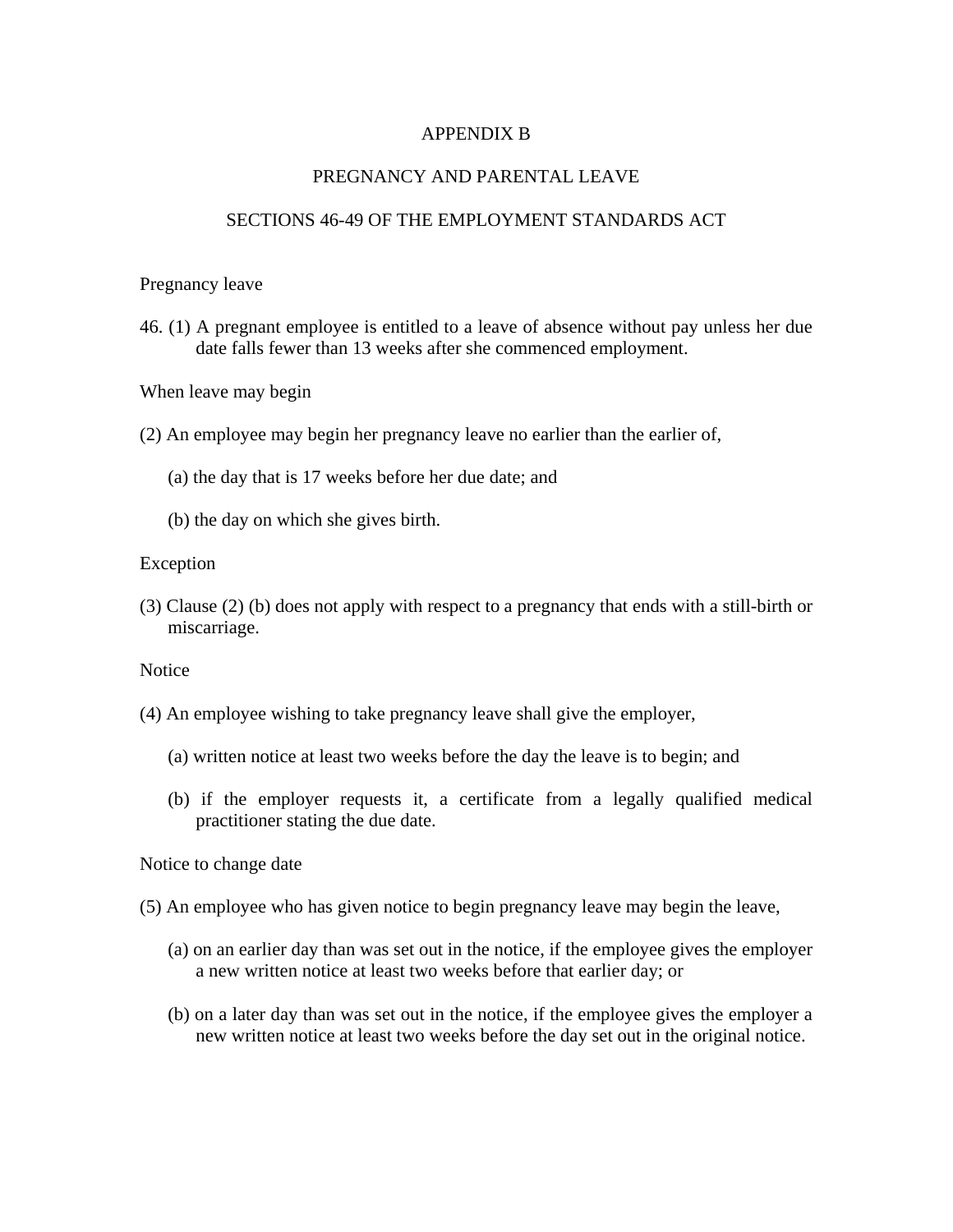Same, complication, etc.

- (6) If an employee stops working because of a complication caused by her pregnancy or because of a birth, still-birth or miscarriage that occurs earlier than the due date, subsection (4) does not apply and the employee shall, within two weeks after stopping work, give the employer,
	- (a) written notice of the day the pregnancy leave began or is to begin; and
	- (b) if the employer requests it, a certificate from a legally qualified medical practitioner stating,
		- (i) in the case of an employee who stops working because of a complication caused by her pregnancy, that she is unable to perform the duties of her position because of the complication and stating her due date;
		- (ii) in any other case, the due date and the actual date of the birth, still-birth or miscarriage.

End of pregnancy leave

- 47. (1) An employee's pregnancy leave ends,
	- (a) if she is entitled to parental leave, 17 weeks after the pregnancy leave began;
	- (b) if she is not entitled to parental leave, on the day that is the later of,
		- (i) 17 weeks after the pregnancy leave began, and
		- (ii) six weeks after the birth, still-birth or miscarriage.

Ending leave early

(2) An employee may end her leave earlier than the day set out in subsection (1) by giving her employer written notice at least four weeks before the day she wishes to end her leave.

Changing end date

- (3) An employee who has given notice under subsection (2) to end her pregnancy leave may end the leave,
	- (a) on an earlier day than was set out in the notice, if the employee gives the employer a new written notice at least four weeks before the earlier day; or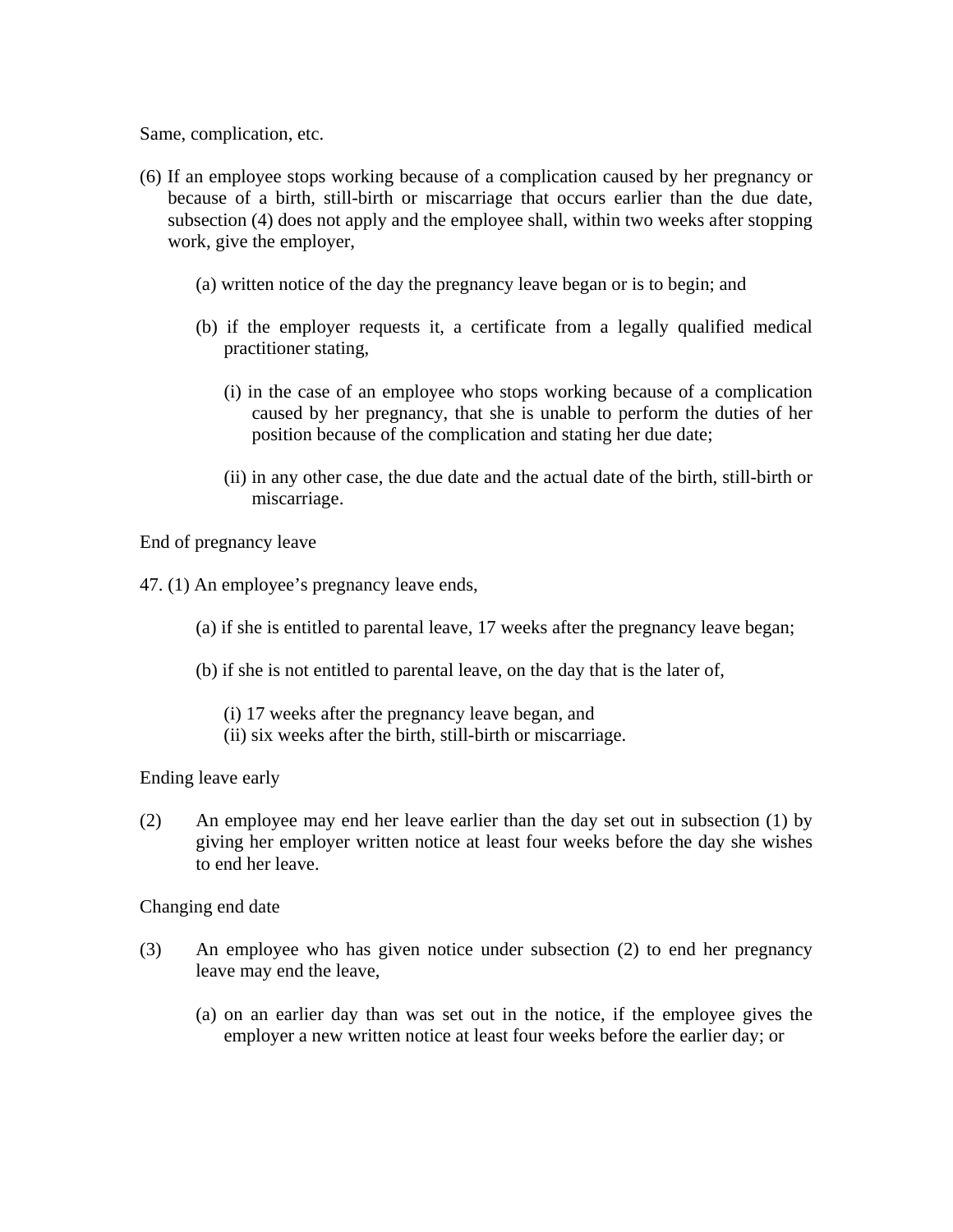(b) on a later day than was set out in the notice, if the employee gives the employer a new written notice at least four weeks before the day indicated in the original notice.

Employee not returning

(4) An employee who takes pregnancy leave shall not terminate her employment before the leave expires or when it expires without giving the employer at least four weeks' written notice of the termination.

# Exception

(5) Subsection (4) does not apply if the employer constructively dismisses the employee.

# PARENTAL LEAVE

48. (1) An employee who has been employed by his or her employer for at least 13 weeks and who is the parent of a child is entitled to a leave of absence without pay following the birth of the child or the coming of the child into the employee's custody, care and control for the first time.

When leave may begin

(2) An employee may begin parental leave no later than 52 weeks after the day the child is born or comes into the employee's custody, care and control for the first time.

Restriction if pregnancy leave taken

(3) An employee who has taken pregnancy leave must begin her parental leave when her pregnancy leave ends unless the child has not yet come into her custody, care and control for the first time.

## **Notice**

(4) Subject to subsection (6), an employee wishing to take parental leave shall give the employer written notice at least two weeks before the day the leave is to begin.

Notice to change date

- (5) An employee who has given notice to begin parental leave may begin the leave,
	- (a) on an earlier day than was set out in the notice, if the employee gives the employer a new written notice at least two weeks before that earlier day; or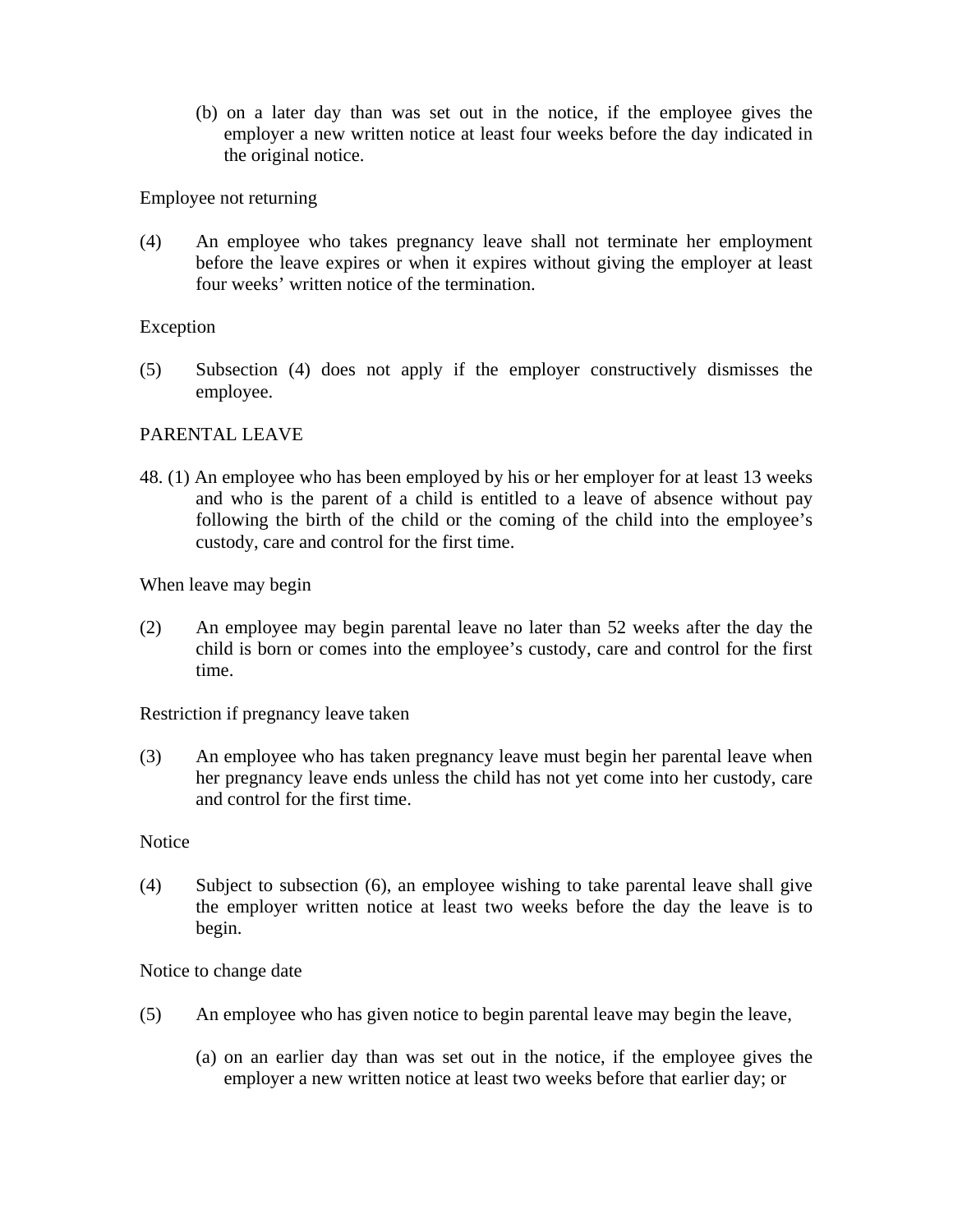(b) on a later day than was set out in the notice, if the employee gives the employer a new written notice at least two weeks before the day set out in the original notice.

If child earlier than expected

- (6) If an employee stops working because a child comes into the employee's custody, care and control for the first time earlier than expected,
	- (a) the employee's parental leave begins on the day he or she stops working; and
	- (b) the employee must give the employer written notice that he or she is taking parental leave within two weeks after stopping work.

End of parental leave

49. (1) An employee's parental leave ends 35 weeks after it began, if the employee also took pregnancy leave and 37 weeks after it began, otherwise.

Ending leave early

(2) An employee may end his or her parental leave earlier than the day set out in subsection (1) by giving the employer written notice at least four weeks before the day he or she wishes to end the leave.

Changing end date

- (3) An employee who has given notice to end his or her parental leave may end the leave,
	- (a) on an earlier day than was set out in the notice, if the employee gives the employer a new written notice at least four weeks before the earlier day; or
	- (b) on a later day than was set out in the notice, if the employee gives the employer a new written notice at least four weeks before the day indicated in the original notice.

Employee not returning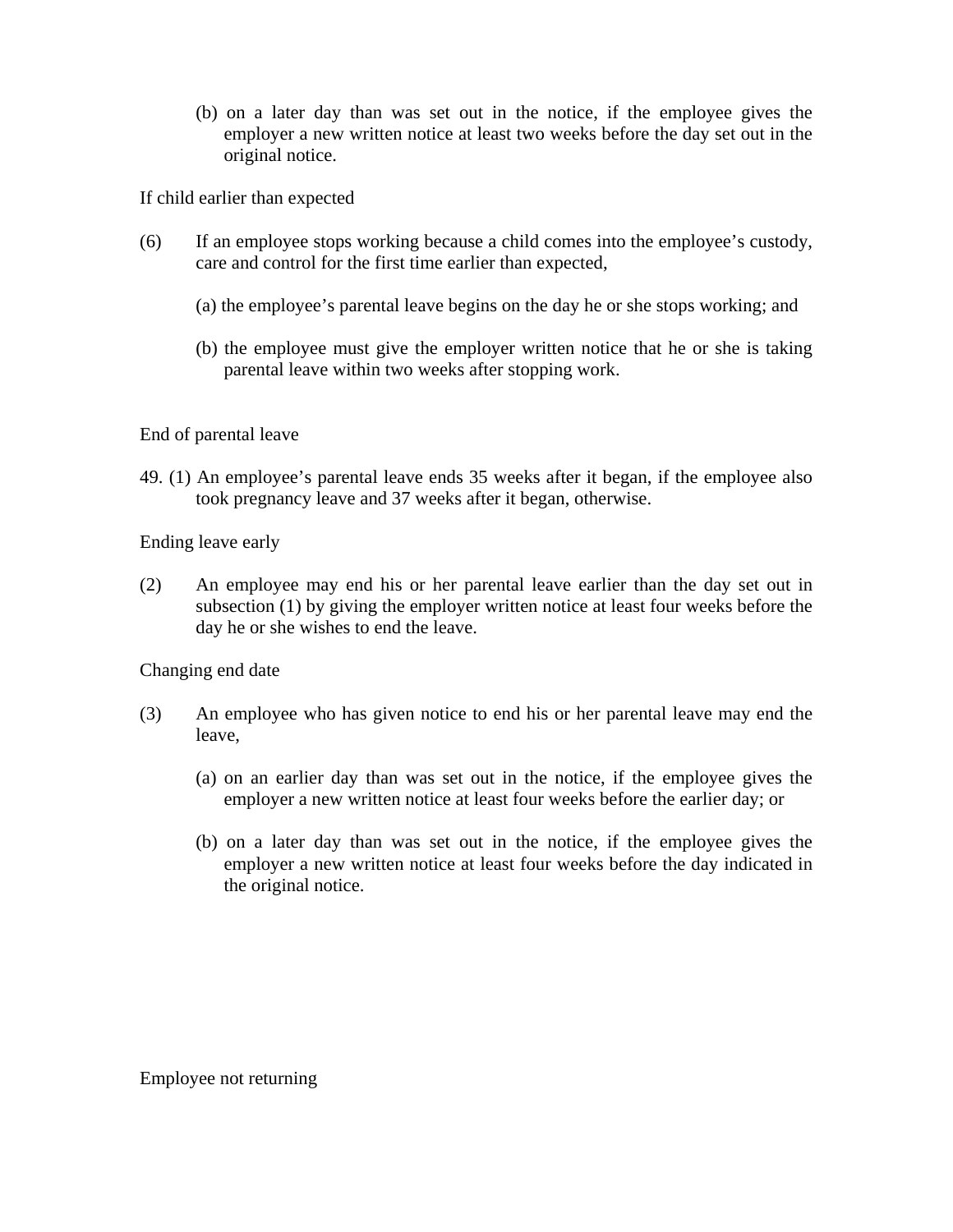(4) An employee who takes parental leave shall not terminate his or her employment before the leave expires or when it expires without giving the employer at least four weeks' written notice of the termination.

# Exception

(5) Subsection (4) does not apply if the employer constructively dismisses the employee.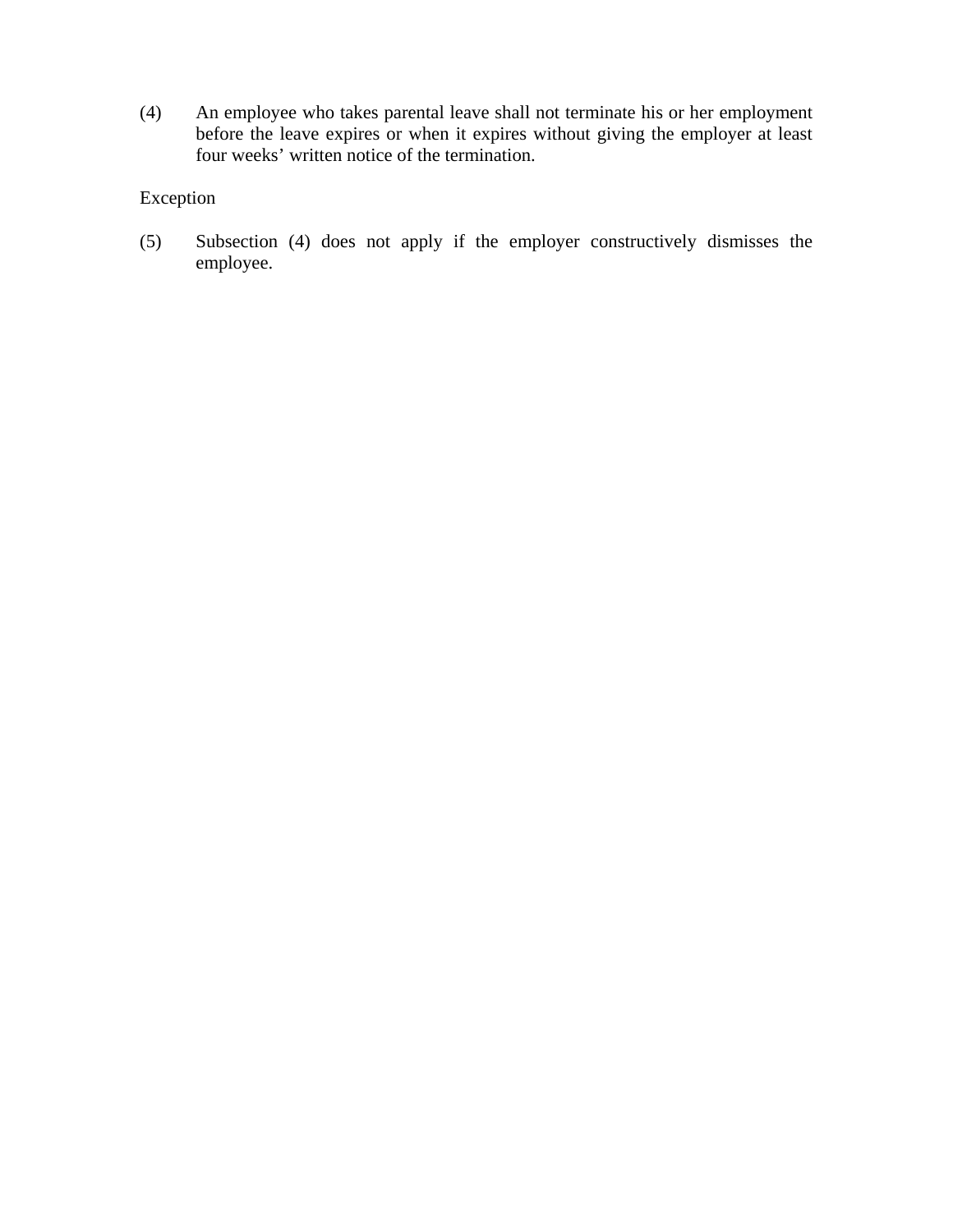## APPENDIX B2 LETTER OF UNDERSTANDING EMPLOYMENT INSURANCE COMMISSION

WHEREAS the Board has been informed by Human Resources Development Canada that the Supplemental Unemployment Benefit ("SUB") Plan respecting pregnancy and parental leaves under the said collective agreement does not meet all the conditions of subsection 57(13) of the Employment Insurance Regulations;

NOW THEREFORE THIS AGREEMENT WITNESSETH that in consideration of the premises and the covenants hereinafter expressed and contained, the Board and the Union do covenant, undertake and agree the one with the other as follows:

- 1. Employees must apply for and must be in receipt of Employment Insurance benefits to receive payments under the SUB Plan within the meaning of s.57(13)(c) of the Employment Insurance Regulations.
- 2. Employees have no vested right to payments under the SUB Plan except to payments during a period of unemployment specified in the SUB Plan within the meaning of s.57(13)(h) of the Employment Insurance Regulations.
- 3. Payments to Employees respecting guaranteed annual remuneration or respecting deferred remuneration or severance pay benefits are not reduced or increased by payments received under the SUB Plan within the meaning of s.57(13)(i) of the Employment Insurance Regulations.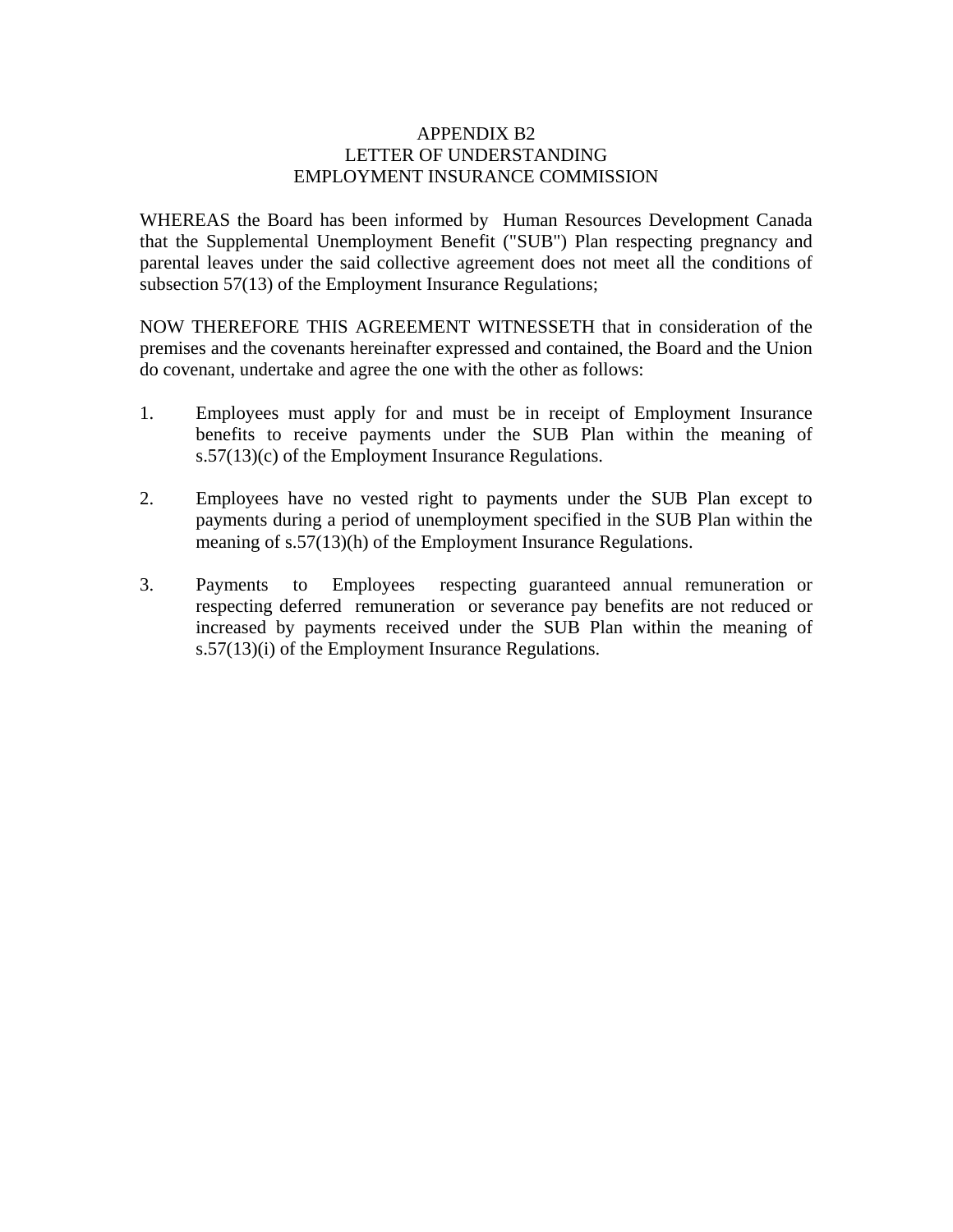## APPENDIX C DEFERRED SALARY PLAN

AGREEMENT made this day of , 200

BETWEEN:

 TORONTO CATHOLIC DISTRICT SCHOOL BOARD hereinafter called the "Board"

## OF THE FIRST PART

-and-

hereinafter called "Teacher"

## OF THE SECOND PART

WHEREAS the Collective Agreement entered into as of the 23rd day of July, 1981, between the Board and the Branch Affiliates of the Toronto Elementary Catholic Teachers' Unit of the Ontario English Catholic Teachers Association and the Teachers employed by the Board provides, among other things, for the granting by the Board of leaves of absence of one year to teachers on the basis of spreading four (4) years salary over (5) five years, all on the terms and conditions set out in Article 18 of such Collective Agreement and hereinafter called the "Deferred Salary Plan";

AND WHEREAS said Article 18 requires that each teacher permitted to participate in the Deferred Salary Plan shall enter into an agreement with the Board;

AND WHEREAS the Board has approved the application of the teacher for leave under the Deferred Salary Plan for the school year commencing September 1, \_\_\_\_\_\_;

NOW THEREFORE THIS AGREEMENT WITNESSETH as follows:

- 1. The Board hereby grants a leave of absence to the teacher under the Deferred Salary Plan commencing on September 1, \_\_\_\_\_\_\_.
- 2. In each of the four school years following September 1, \_\_\_\_\_\_, the teacher shall be paid 80% of the salary and allowances (excepting travel allowances) to which the teacher is entitled under the terms of the applicable Collective Agreement, less income taxes required to be withheld.
- 3. The remaining 20% of the salary and allowances referred to in paragraph two (2) shall be retained by the Board and accumulated with interest credited thereon at the rate payable from time to time by the Canadian Imperial Bank of Commerce on daily interest savings accounts and compounded annually.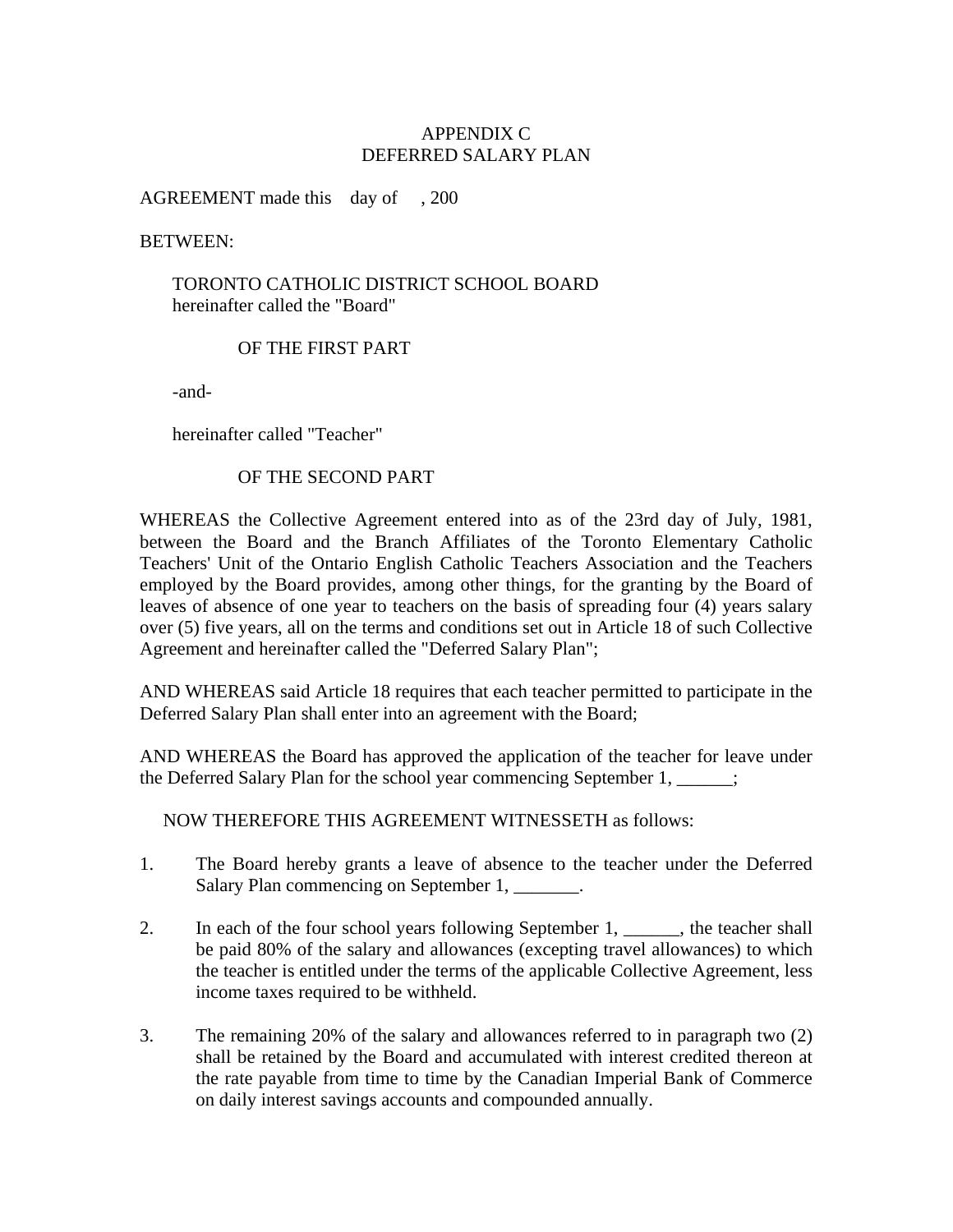- 4. During the school year which coincides with the leave of absence, the Board shall pay the teacher, or as the teacher may direct, all the amounts retained by the Board pursuant to paragraph (3), together with all interest accumulated in accordance therewith, either as:
	- (i) a lump sum on the last pay in June preceding the leave or the first pay in September of the leave, or
	- (ii) a lump sum paid in two equal instalments, one with the first pay in September and the other with the first pay in January of the year of the leave, or
	- (iii) by instalments in accordance with the method of payment of salary as set out in the applicable Collective Agreement, as the teacher may direct in writing by June 1 immediately before the year of the leave.
- 5. During the period of said leave, the Board shall pay that portion of the premium for the benefit plans which it is required to pay under the collective agreement then in force, and the teacher shall pay the balance of such premiums and make appropriate contributions to the Ontario Teachers' Pension Plan Board.
- 6. Subject to the provisions of the Collective Agreement applicable at the time, the teacher:
	- (i) if an elementary school teacher in the school year immediately preceding the leave, shall return to the field centre in which the teacher had been employed immediately prior to such leave, and
	- (ii) if a secondary school teacher in the school year immediately preceding the leave, shall return to the secondary school at which the teacher had been so employed.
- 7. During the period of such leave the seniority of the Teacher shall continue to accumulate but for the purposes of placement under the applicable Collective Agreement the period of such leave shall not be regarded as qualified experience.
- 8. During the period of such leave the teacher shall not be entitled to any sick leave credits but on return from such leave the teacher shall be entitled to any unused sick leave credits accumulated prior to taking such leave.
- 9. If the teacher while participating in the Deferred Salary Plan is declared redundant pursuant to the applicable Collective Agreement and subject to being laid off or leaves active employment with the Board, the teacher must withdraw from the Deferred Salary Plan. The teacher shall thereupon be entitled to be paid within sixty (60) days from such declaration or after leaving active employment a lump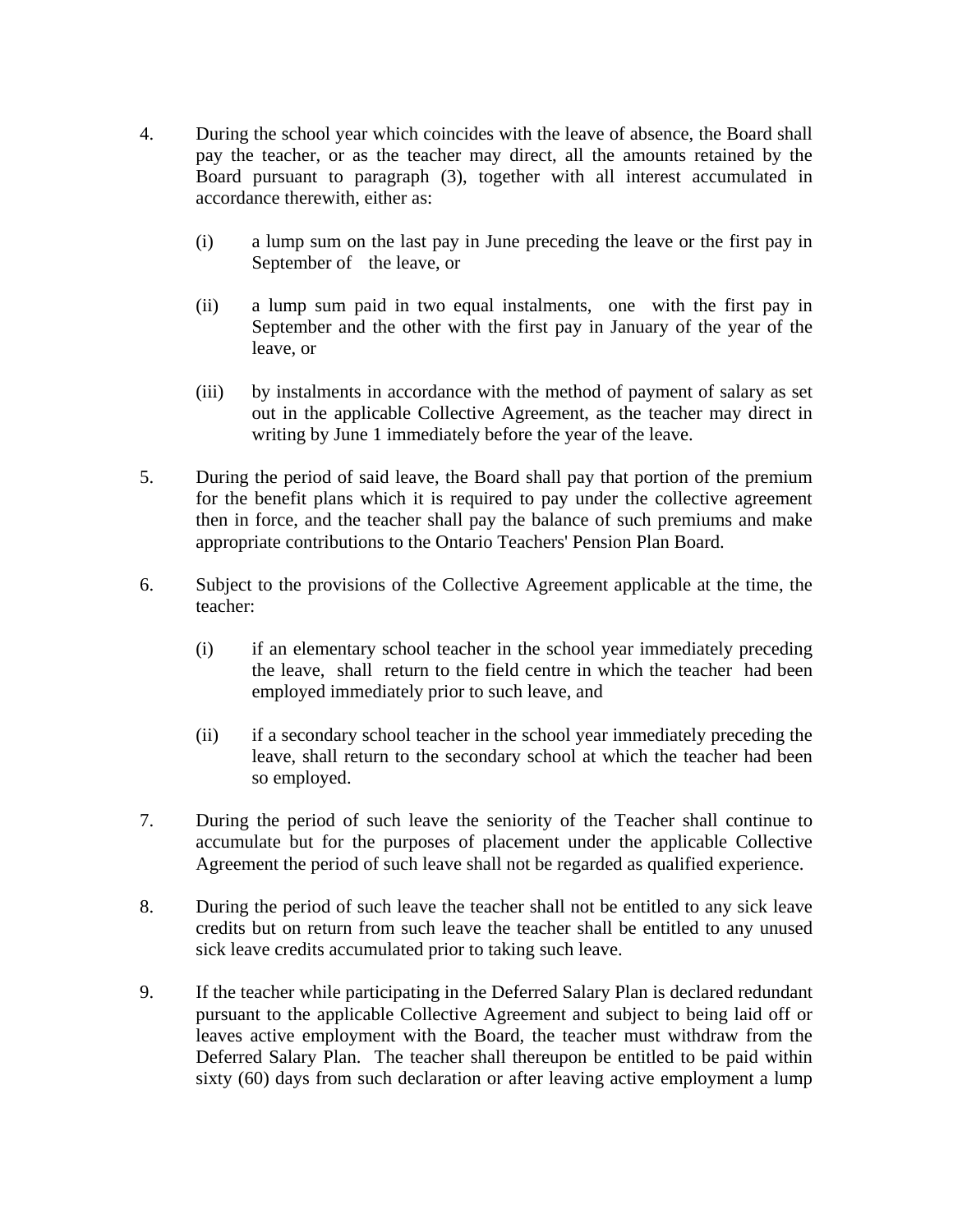sum equal to the accumulations plus interest accrued to date of the teacher's withdrawal, less applicable income taxes, in accordance with paragraph two (2).

- 10. The teacher may withdraw from the Deferred Salary Plan at any time by notice in writing to the Board provided:
	- (i) no replacement has been engaged by the Board; and
	- (ii) such withdrawal is done prior to April 16 in the calendar year in which the leave is to be taken unless the Board otherwise consents.
- 11. Notwithstanding the foregoing, the Board may if it is unable to employ a teacher as a suitable replacement for the teacher while the teacher is on leave, defer such leave for up to one year. In such event, the teacher may withdraw from the Deferred Salary Plan by notice in writing to the Board and thereupon such teacher shall be paid within sixty (60) days a lump sum equal to the accumulations plus interest accrued to the date of such withdrawal, less applicable income taxes, in accordance with paragraph 2.
- 12. If the teacher dies, retires, ceases as a result of a disability to be in receipt of salary including paid sick leave from the Board, is dismissed or otherwise leaves active employment with the Board, the teacher's personal representative in the event of death, or the teacher, as the case may be, shall be paid a lump sum equal to the accumulations plus interest accrued to the date of death, retirement, such cessation of salary, dismissal, termination or leaving, as the case may be, less applicable income taxes, in accordance with paragraph 2.
- 13. If, prior to the commencement of the leave, as a result of an illness or accident the teacher has exhausted any sick leave credits to which the teacher was entitled and is eligible for benefits under the Teachers' Long-Term Disability Plan, such teacher may withdraw from the Deferred Salary Plan within a period of sixty (60) days by notice in writing to the Board. The teacher shall be paid within sixty (60) days from the expiry of the notice period a lump sum equal to the accumulations plus interest to the date of such withdrawal, less applicable taxes, in accordance with paragraph 2.
- 14. If the teacher becomes permanently disabled during the term of this agreement as a result of an injury or illness and in the opinion of the Board's physician is no longer medically fit to carry out the teacher's duties, this agreement upon written notice to the Board from the teacher shall thereupon be terminated. If the teacher is on deferred salary leave at the time the Board shall pay to the teacher, as the teacher may elect, (i) within sixty (60) days from such termination a lump sum equal to the accumulations plus interest accrued to the date of the payment, less any payments made in accordance with paragraph 4 and any applicable income taxes required to be withheld, or (ii) the remaining instalments as provided in paragraph 4 less the applicable taxes.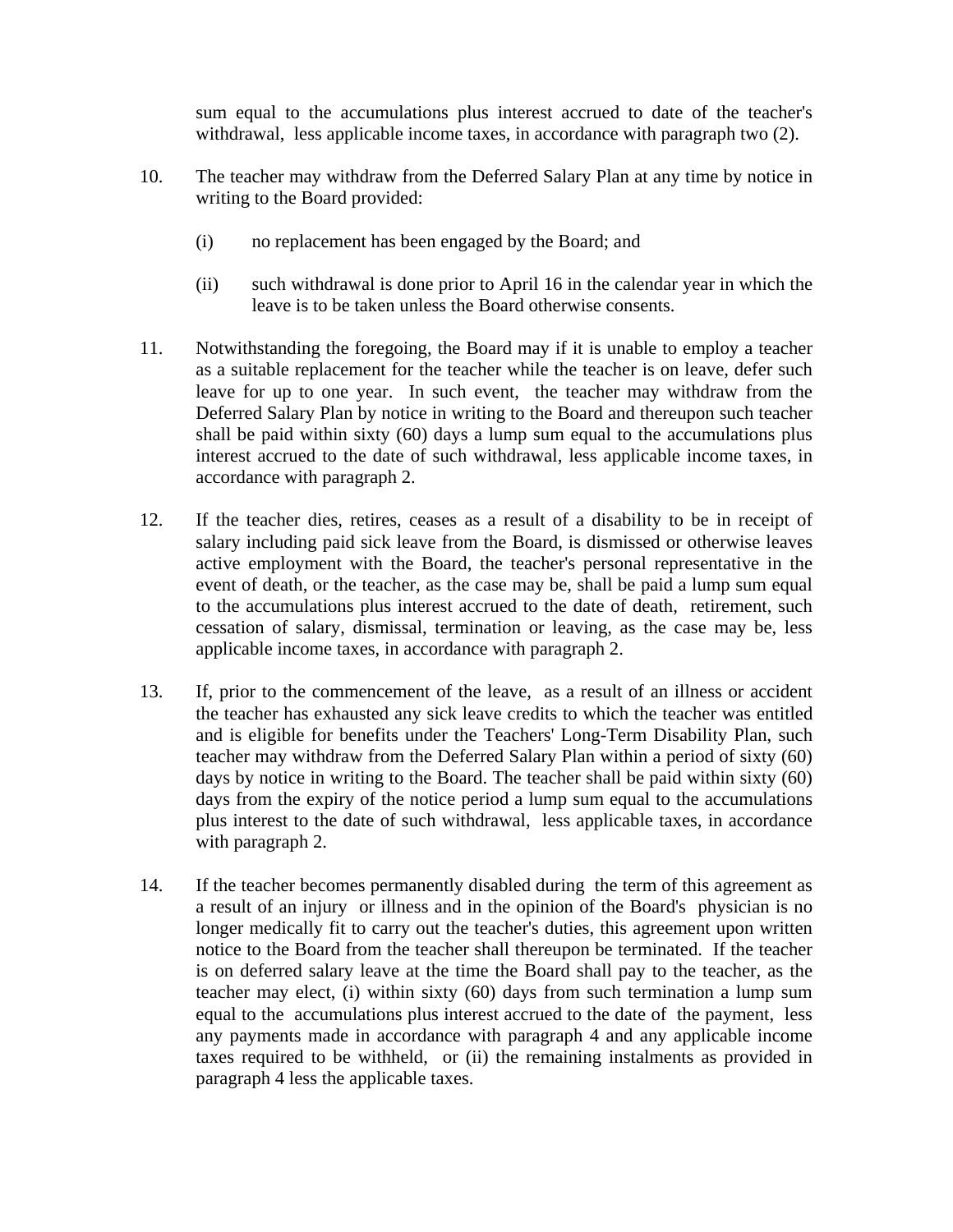If the teacher is not on such leave at the time the Board shall pay to the teacher within sixty (60) days from such termination a lump sum equal to the accumulations plus interest accrued to the date of payment less any applicable taxes.

It is understood that the teacher will be subject to income tax in each of the five years and that the Board will withhold tax in accordance with the Advance Income Tax Ruling dated June 9, 1981, received by the Board only on the amount of income actually received by the teacher in a year. The interest referred to in paragraph 2 when paid is to be viewed as normal remuneration in the hands of the teacher and not interest income. The tax to be withheld by the Board shall be based on the amount actually paid to the teacher.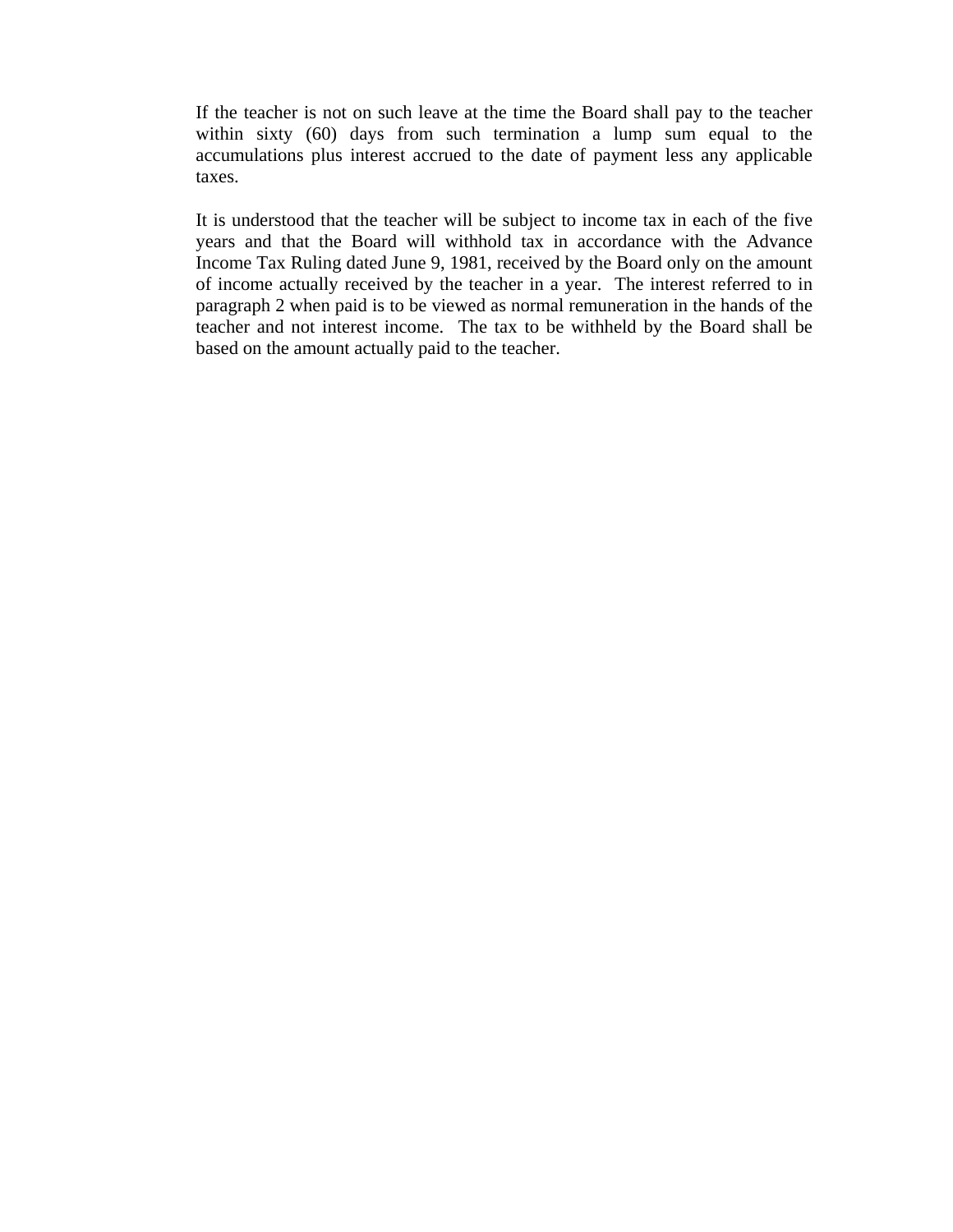## APPENDIX D

## LETTER OF UNDERSTANDING

# RE: SENIORITY

Teachers who have transferred into the elementary panel from the secondary panel prior to September 2, 1998 shall have their seniority dated on the date on which their employment with the Board began.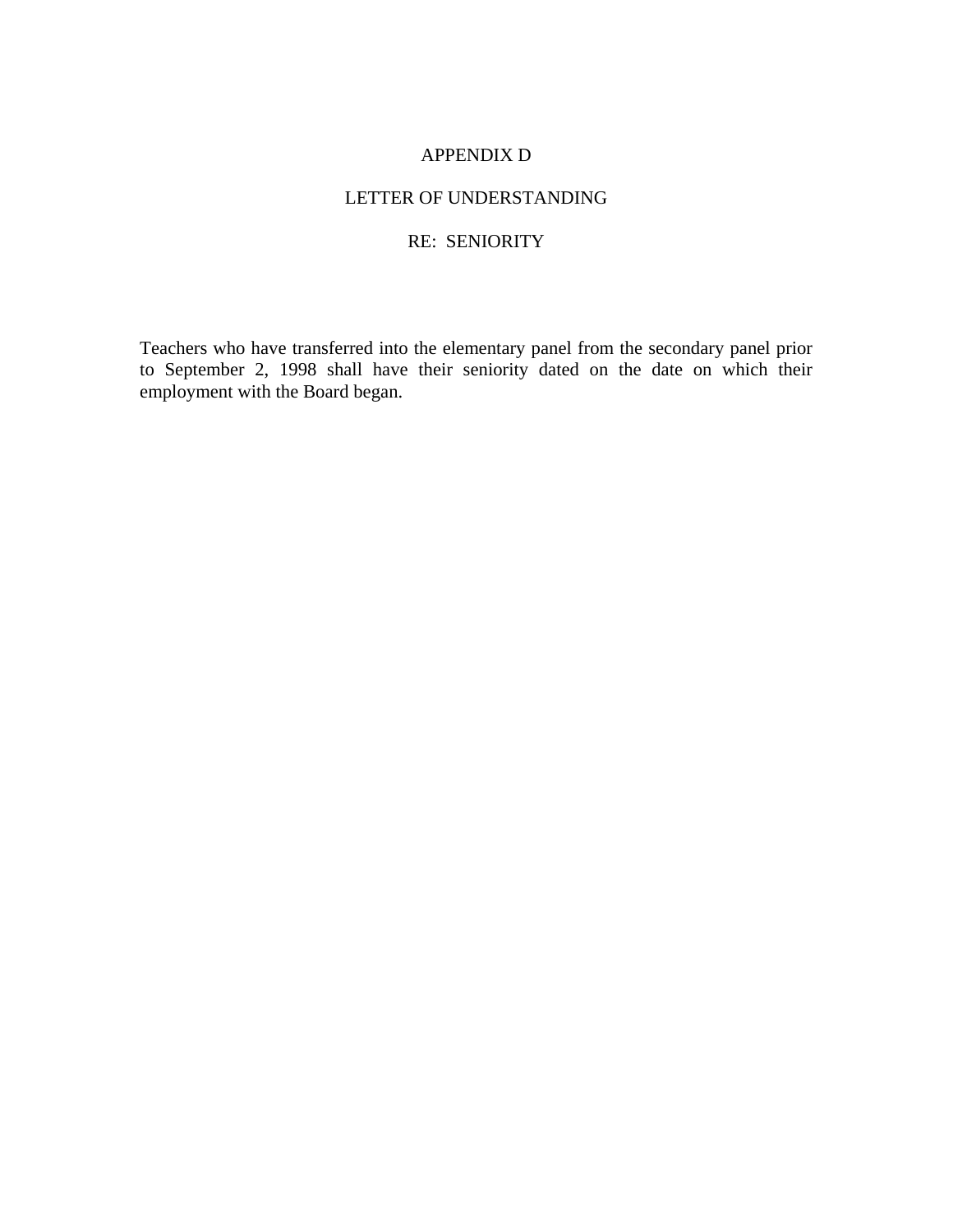# APPENDIX E

## LETTER OF INTENT

#### RE: WORKPLACE HARASSMENT

During the course of negotiations, the teachers expressed serious concerns with respect to the issues of workplace assaults and harassment of teachers.

In an effort to effectively address those issues, the parties agree to establish a Joint Committee to review current policies and recommend procedures concerning assault on and harassment of teachers.

Recommendations of the Joint Committee may involve stakeholders outside of the bargaining unit.

The Joint Committee will be comprised of up to three representatives from the Board and up to three representatives of the Teachers. The Committee shall initially meet within sixty (60) days of the date of ratification and shall report its findings and recommendations within three (3) months of its initial meeting.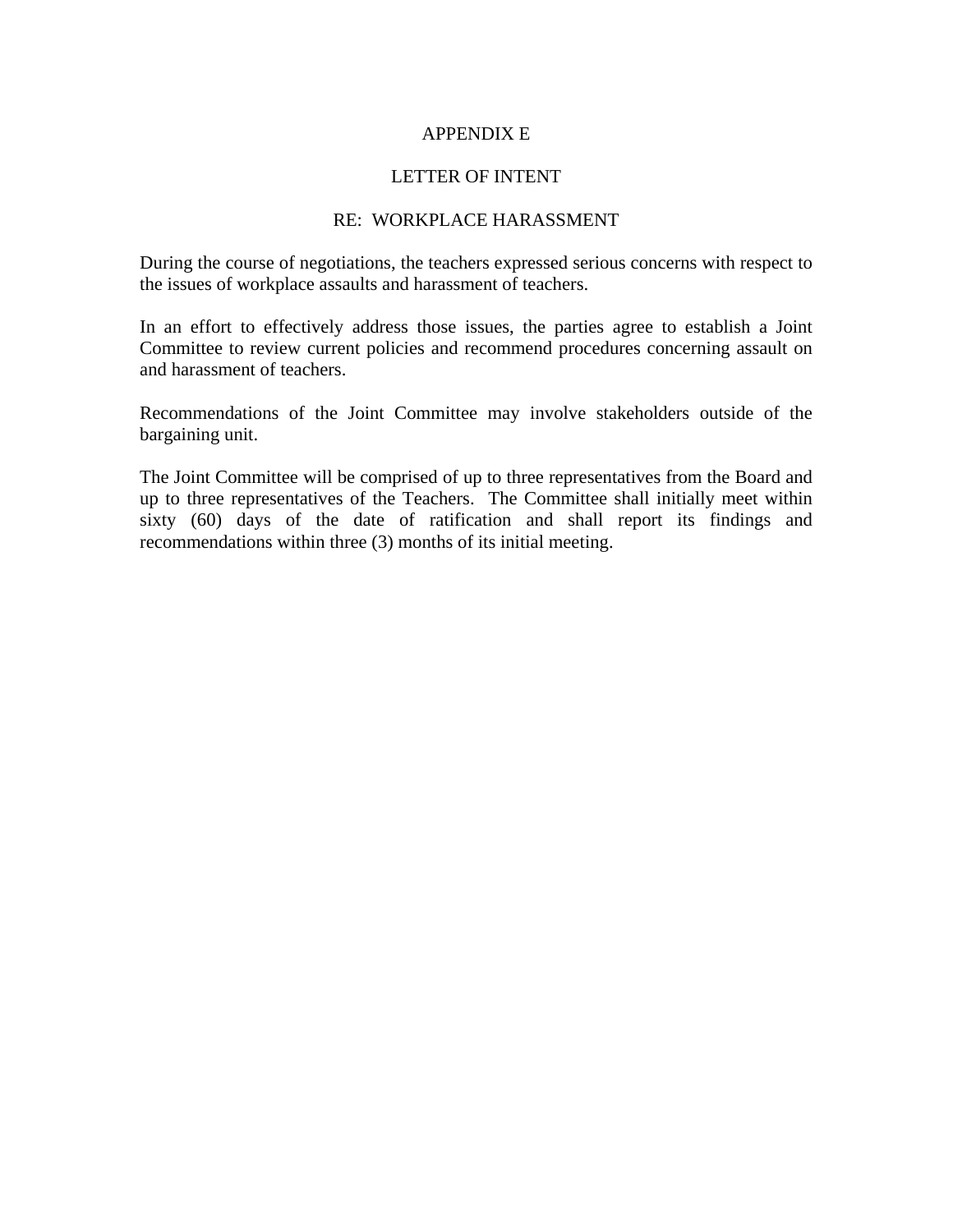# APPENDIX F

# LETTER OF INTENT

## RE: BILL 110

- 1. The Board shall maintain the rehabilitative spirit and legacy of the previous appraisal document as a guideline for teachers, principals and superintendents in implementing the Acts and Regulations.
- 2. The Board shall implement the Act and Regulations within the framework of the Board's Mission Statement and the preamble of the Collective Agreement.
- 3. After the classroom observation, if the evaluator determines that the teacher may receive an Unsatisfactory Rating, the post-observation meeting shall be held no later than 10 days after the classroom observation.
- 4. (a) The Board shall provide to the TECT-OECTA President the names and schools/worksites of all teachers who receive an Unsatisfactory Rating immediately upon receipt by the Superintendent who has responsibility for that teacher;
	- (b) Prior to any recommendation of a teacher termination to the Board, an evaluation will be conducted by the teacher's Superintendent except where circumstances prompt a termination to protect the best interests of students as provided for by Bill 110.
- 5. **A joint teacher committee including representatives of TECT-OECTA and the Board will be maintained throughout the life of this agreement to examine issues and guide the implementation of the TPA.**
- 6. **The Joint Committee will review the TPA process for:** 
	- **(i) consistency of application including timelines and process within the Acts and their Regulations and;**
	- **(ii) to recommend procedures to reflect best practices as permitted by the Acts and Regulations.**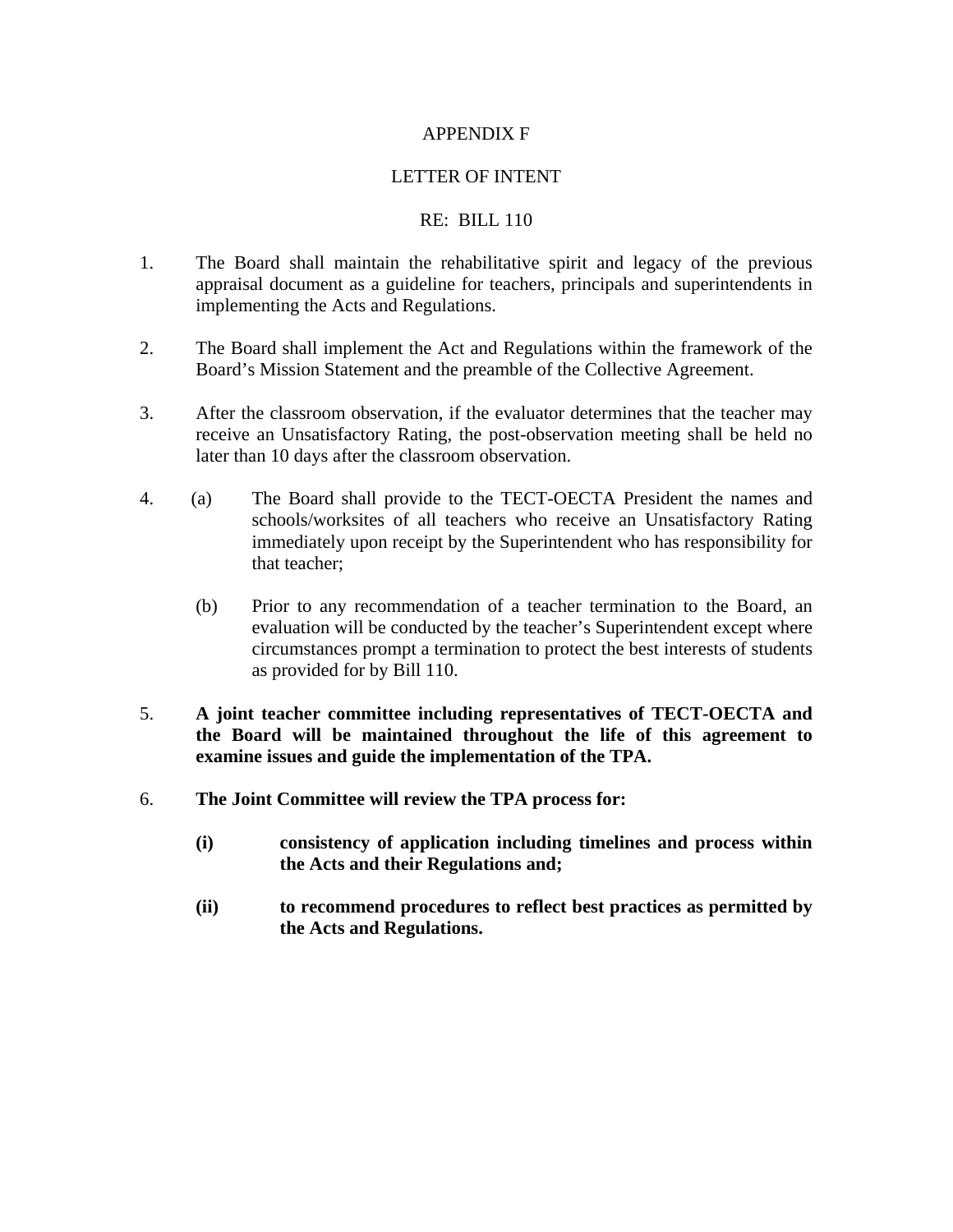# **APPENDIX G**

### **LETTER OF UNDERSTANDING**

### **SPECIAL EDUCATION**

**The Board agrees to maintain the current allocation as a minimum throughout the effective term of the collective agreement.** 

**This minimum is the current aggregate ratio of FTE students to FTE special education teachers.** 

**The parties agree to form a Joint Committee, comprised of equal representatives for the Board and Teachers, to monitor total workload for Special Education teachers and the Special Education workload of classroom teachers.** 

**The Joint Committee will review the process and criteria used for allocating Special Education staff in each year and in a longitudinal manner throughout the term of the agreement.** 

**The objectives of the Joint Committee are:** 

- **i) to improve student services in Special Education;**
- **ii) to balance the workload in a fair and equitable manner;**
- **iii) to determine the best practices for improved services and reduced workload where warranted;**
- **iv) to establish by September 2006 Class Caps for Special Education.**

**The Joint committee effective the 2005/2006 school year, shall meet bi-annually each October and February to monitor and review the staffing and workload with regard to those who are being serviced through special education.** 

**Effective 2005/2006 a pool of 10 FTE allocations of special education teachers per year shall be established to address staff and workload issues. The joint committee shall determine the implementation of the allocation based on priorities determined by the joint Committee's review and monitoring. Allocations of .5 FTE or greater shall be allocated as recommended by the committee in accordance with the provisions of the collective agreement.**